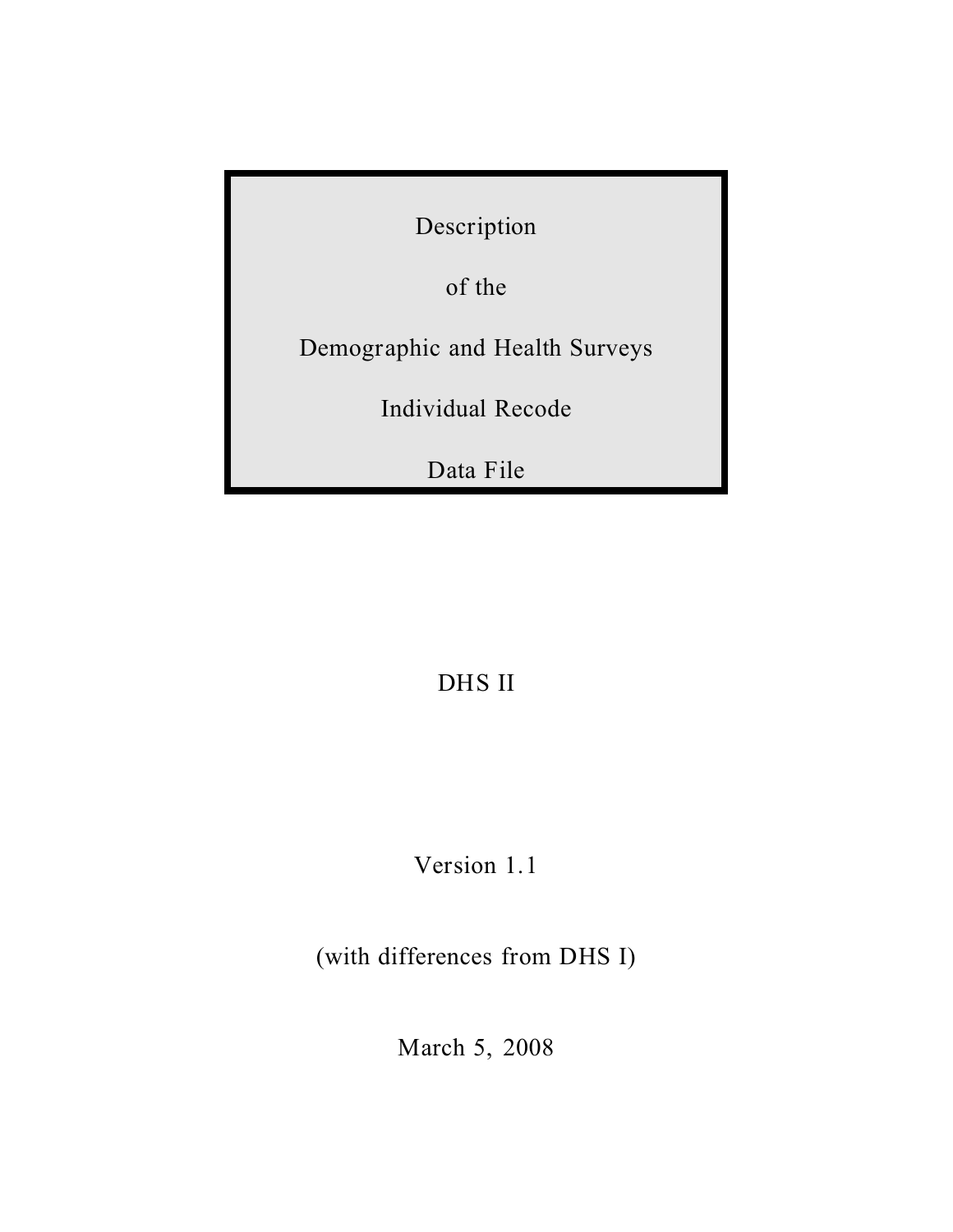# **Foreword**

During DHS surveys several types of questionnaires are used. A household schedule is used to identify members of the household and to select eligible respondents for the individual interview. These selected women are then interviewed using an individual questionnaire. In addition, data are sometimes collected at the community level, and in some countries husbands are interviewed using a husband's questionnaire. Data are available from DHS for each of these surveys. The most interesting of these data are the individual data, which are available in both raw and recode formats. This document describes the standard individual recode data file.

Trevor Croft

Data Archive, Demographic and Health Surveys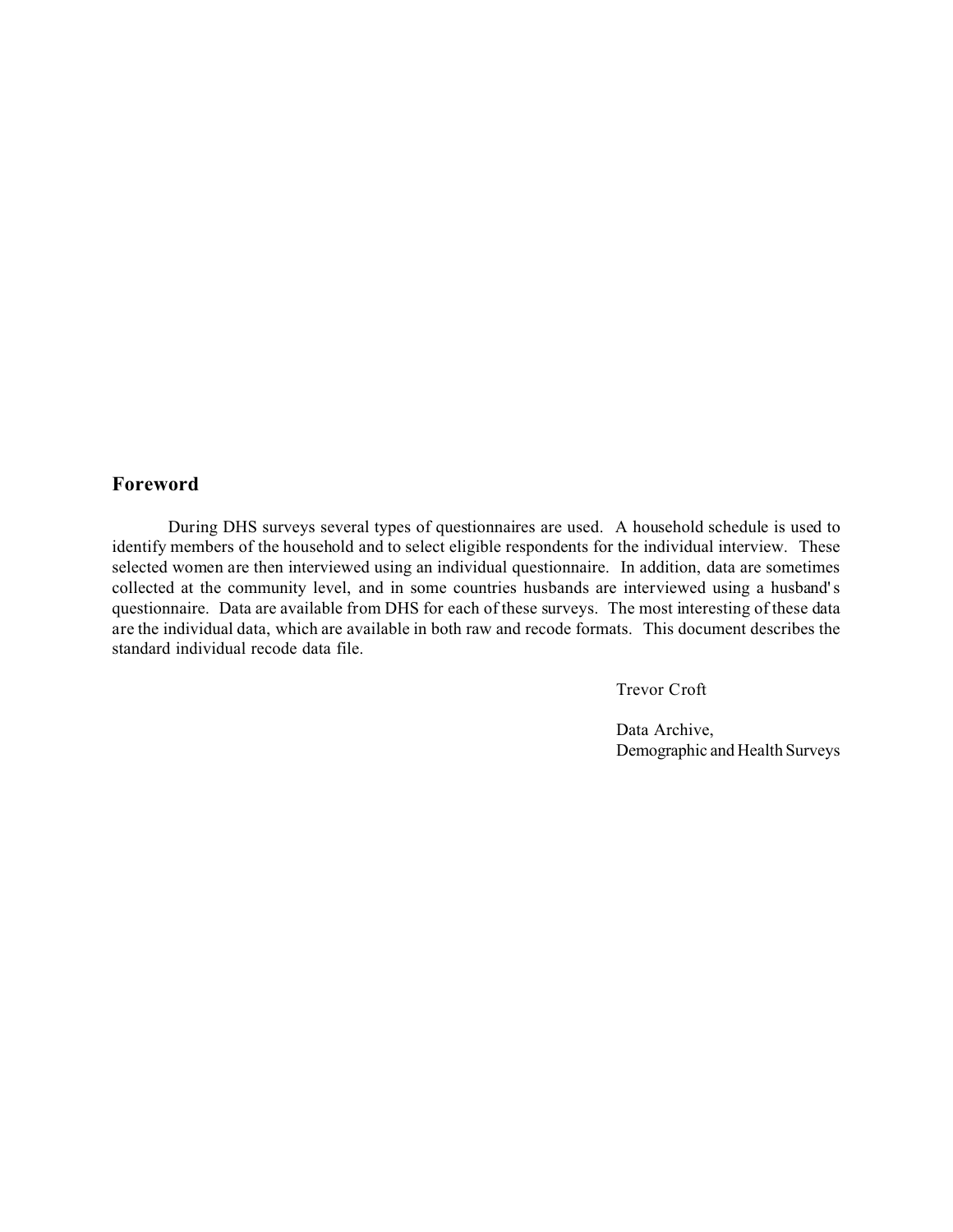# **Table of Contents**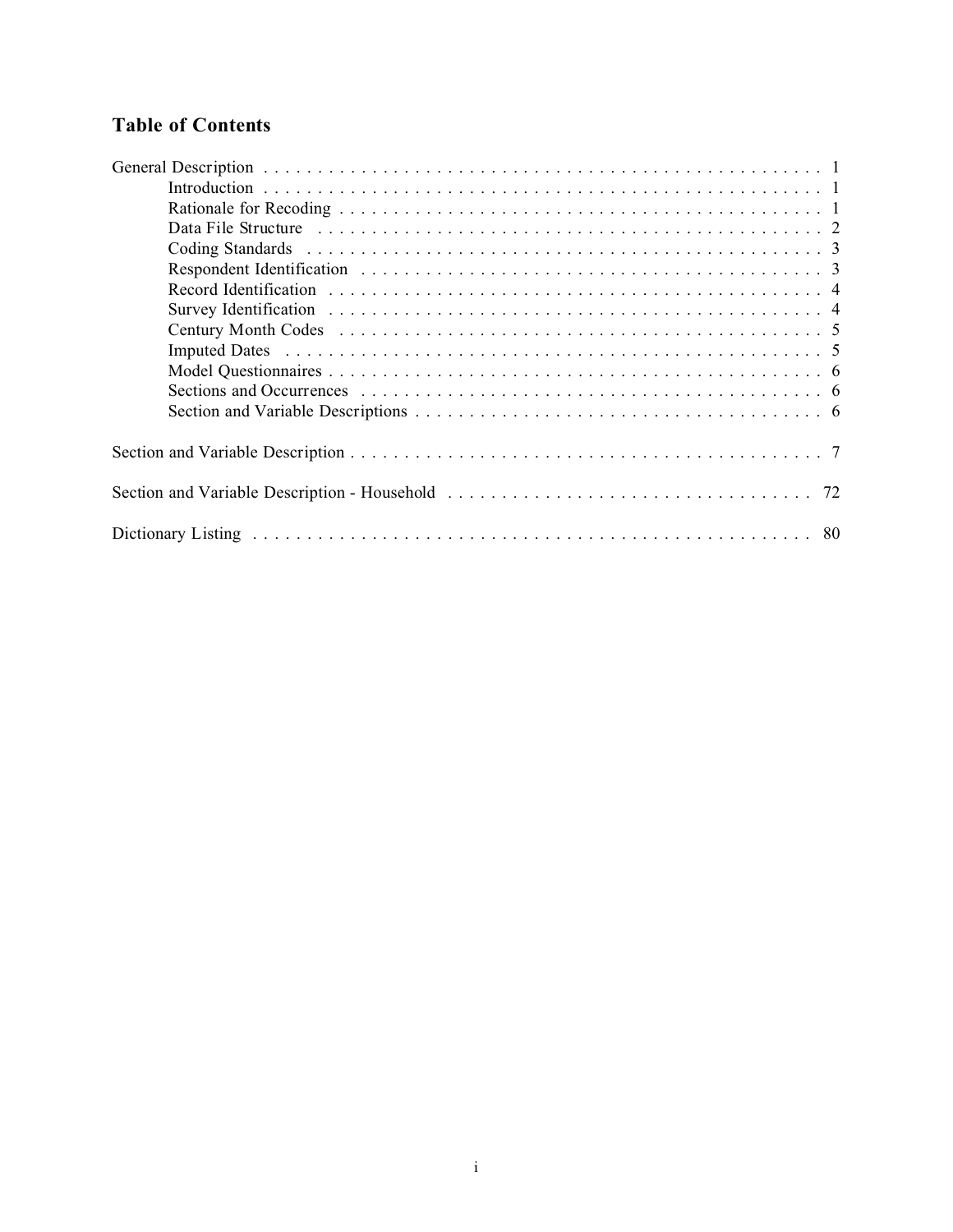# **Documentation Note**

In addition to documenting the DHSII Individual Recode Data File, this document also highlights the changes from the DHSI Individual Recode Data File. All modifications or additions to the Recode Data File are shown in shaded text. All deletions from the DHSI Recode Data File are shown with lines though the text.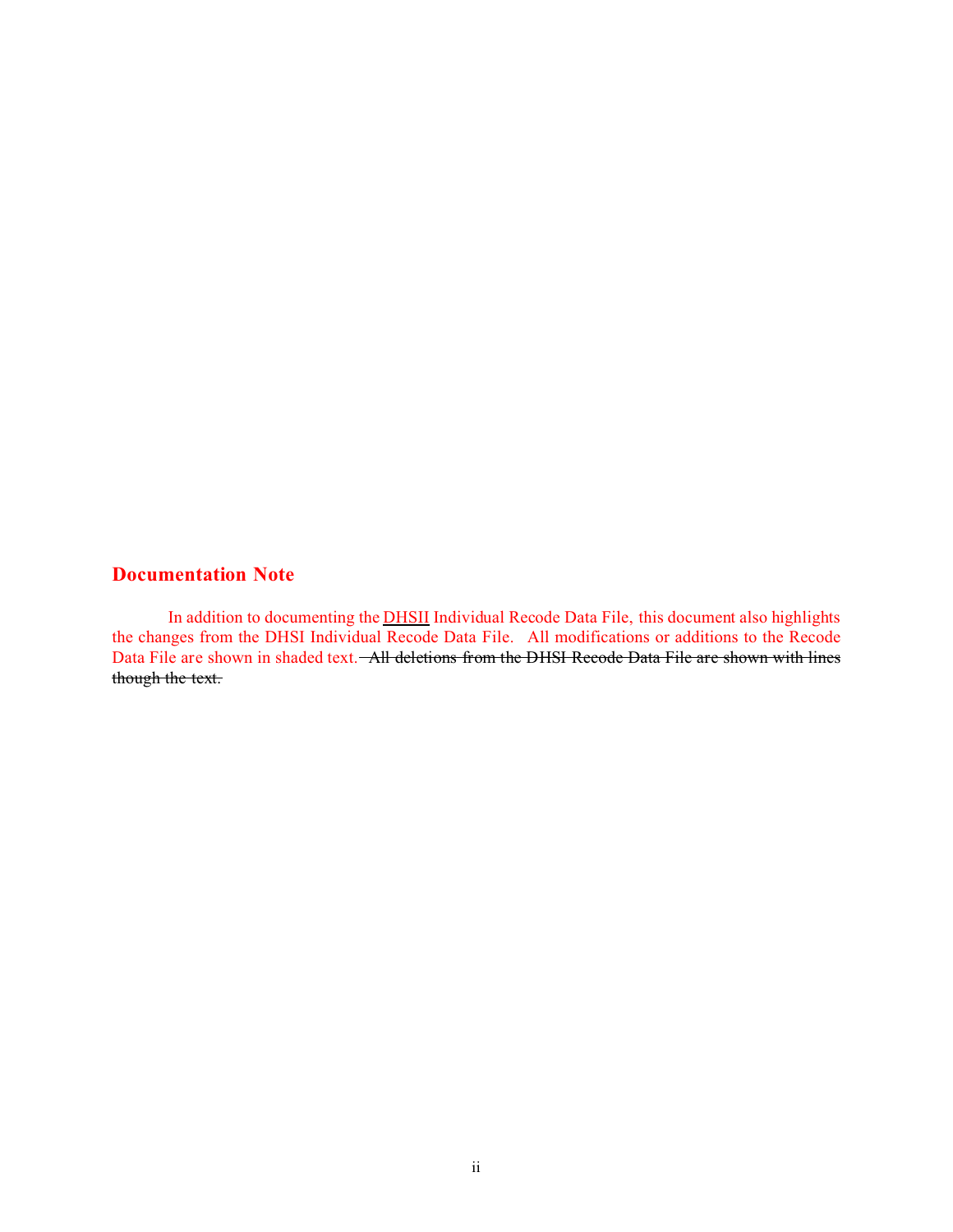# **General Description**

### **Introduction**

This document contains three parts. The first part is a general discussion of the recode file, including the rationale for recoding; description of the physical structure in which the recode file is available; coding standards used in the data file; location of identification information; use of century month codes for dates and imputation of partial dates; DHS model questionnaires; sections and occurrences. The second part provides a description of each variable in the data file, giving additional information that is not available in the dictionary. The third part consists of a listing of the standard dictionary providing the basic information relating to each variable.

# **Rationale for Recoding**

The individual data are transformed into a standardized recode dataset for several reasons. First, dates for several key events are imputed as much analysis of the data is based on these events and their dates are often incomplete or missing. The imputed dates are included in the data file to allow analysts to produce results consistent with those published by DHS and to save analysts the time and trouble of creating their own imputation schemes. Second, variables as collected in the original questionnaire are in a form convenient for collection but not always for analysis. Often the same question is asked in several places in the questionnaire, but to different respondents. In the recode file these variables are combined and created in a form that is easy to use for analysis. Third, summary variables are often necessary in analysis and many of these, including the summary variables that are used in the DHS reports, are included in the recode file. Fourth, certain indices, particularly the anthropometric indices from the height and weight data, are calculated from the data and included in the recode file. Finally, and in many ways most importantly, the data in the recode file are in a standardized format allowing easy comparison of data between countries.

The DHS approach to creating standardized individual recode data files for each country is part of the DHS policy to make the data accessible, providing the analyst with the data in the most convenient form for analysis. This approach, while providing easy access to the data, is not without its pitfalls. **DHS strongly suggests that analysts become familiar with the questionnaires used in the surveys they are analyzing.** The questionnaires used in one country, while containing essentially the same information, may be different in many ways from those used in another country. In creating the standardized individual recode data files these differences require special consideration and total standardization is obviously not possible. The recode data file is structured in two parts, standard sections and country-specific sections. The standard sections contain the same variables in the same positions for all countries. The countryspecific sections contain all variables specific to the country and so are not standardized across countries.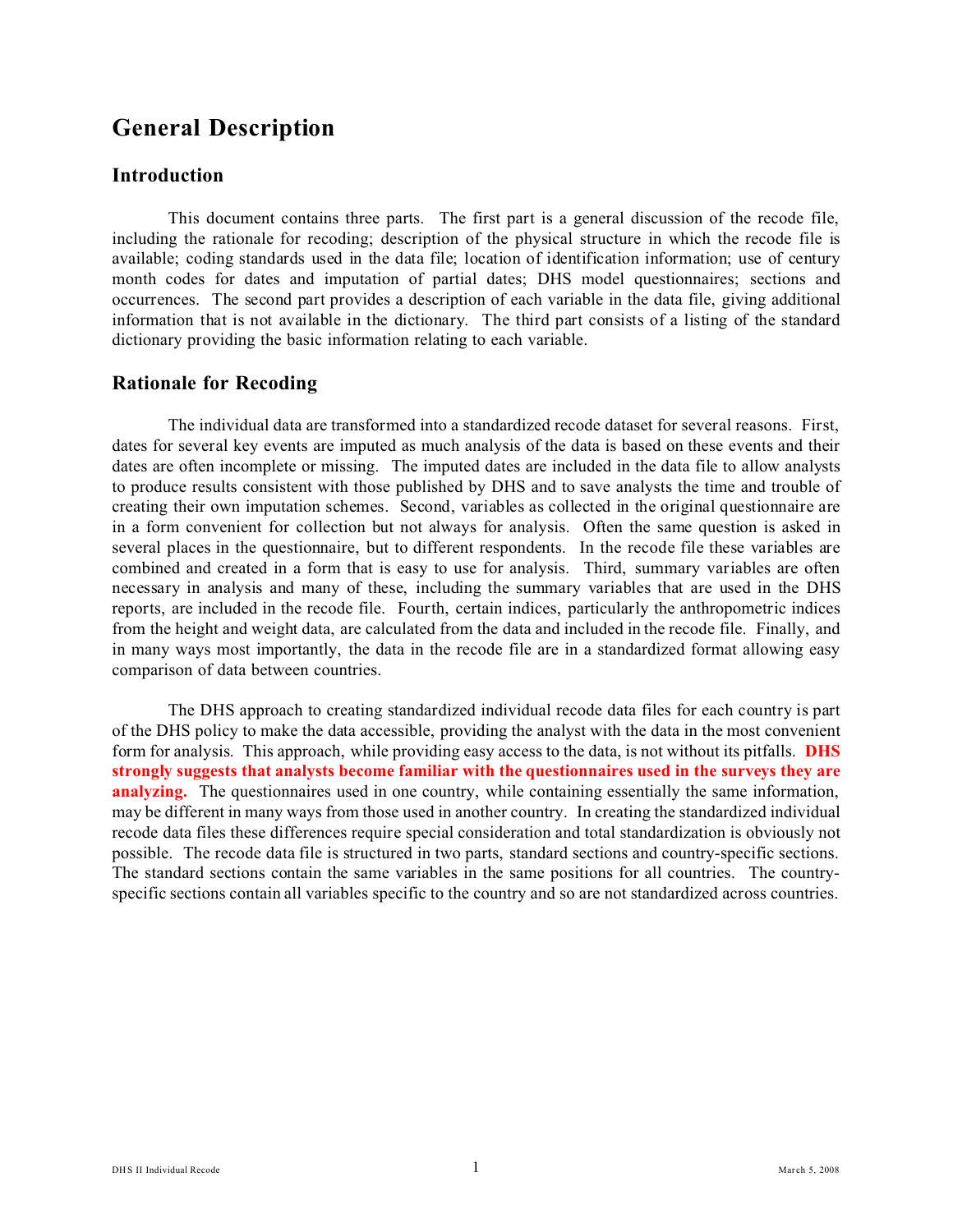### **Data File Structure**

The recode data file is available in three different structures; the structure to use depends on the hardware and software requirements of the analyst:

- Flat Each record of the data file represents one case (respondent), with all variables being placed one after the other on the same record. The repeating sections of the recode file are placed one after the other on the record, with the maximum number of occurrences of each section being represented in the data file. Each variable in a repeating section is placed immediately after the preceding variable of the same occurrence, such that all variables for occurrence 1 precede all variables for occurrence 2 of a section. For example, in the birth history BIDX, BORD, B0, B1 etc. for the first occurrence appear followed by the second occurrence of BIDX, BORD, B0, B1 etc. The length of the records in the data file are fixed, exceeding 2000 characters in total. The total size of the data file is on average approximately 40 M bytes, depending on the sample size, with the largest files being over  $100 \text{ M}$  bytes in size. the flat file is designed for mainframe users using statistical packages that only support data structures containing a fixed number of records per case. This format is similar to the format of the World Fertility Survey standard recode files. An SPSS/PC+ or SAS data file description is distributed with this file format.
- Rectangular Each case (respondent) in the data file contains a fixed number of records, with each record representing a section of the data file. For repeating sections there is a record for each occurrence of the section, with the maximum number of occurrences of each repeating section being included in the data file. The number of records in a data file will vary from country to country as the number of country-specific sections of the data file varies, but for the standard sections of the data file there are 48 records, excluding the calendar. For data files distributed on magnetic tape the record length of each record will be fixed at the length of the longest record in the data file, but for PC users the record length will vary, with each record terminating with a CR/LF, as for standard DOS text files. The total size of the data file is about 40 M bytes, with the largest files being over 100 M bytes in size. The size of the rectangular file is usually slightly less than the size of the flat file. On magnetic tape the file size is considerably larger. The rectangular file is designed for microcomputer users using software that requires a fixed number of records per case, such as SPSS/PC, but with a maximum record length of less than 200 characters. An SPSS/PC+ or SAS data file description is distributed with this file format.
- Hierarchical The hierarchical data structure is identical to the rectangular data structure, with the exception that records exist only for the occurrences of the sections that are necessary. As an example of the difference, if a woman has 6 children there will be 6 records in the birth history section in the hierarchical structure, but 20 records (the maximum number of occurrences for this section) in the rectangular data structure, with the last 14 occurrences filled with blanks. The record length will be the same as for the rectangular file. The total size of the file is approximately  $20 \text{ M}$  bytes, depending on the sample size, with the largest files being over  $60$  M bytes in size. The hierarchical data structure is designed for use with ISSA, the Integrated System for Survey Analysis, available from DHS. An ISSA dictionary is distributed with this file format.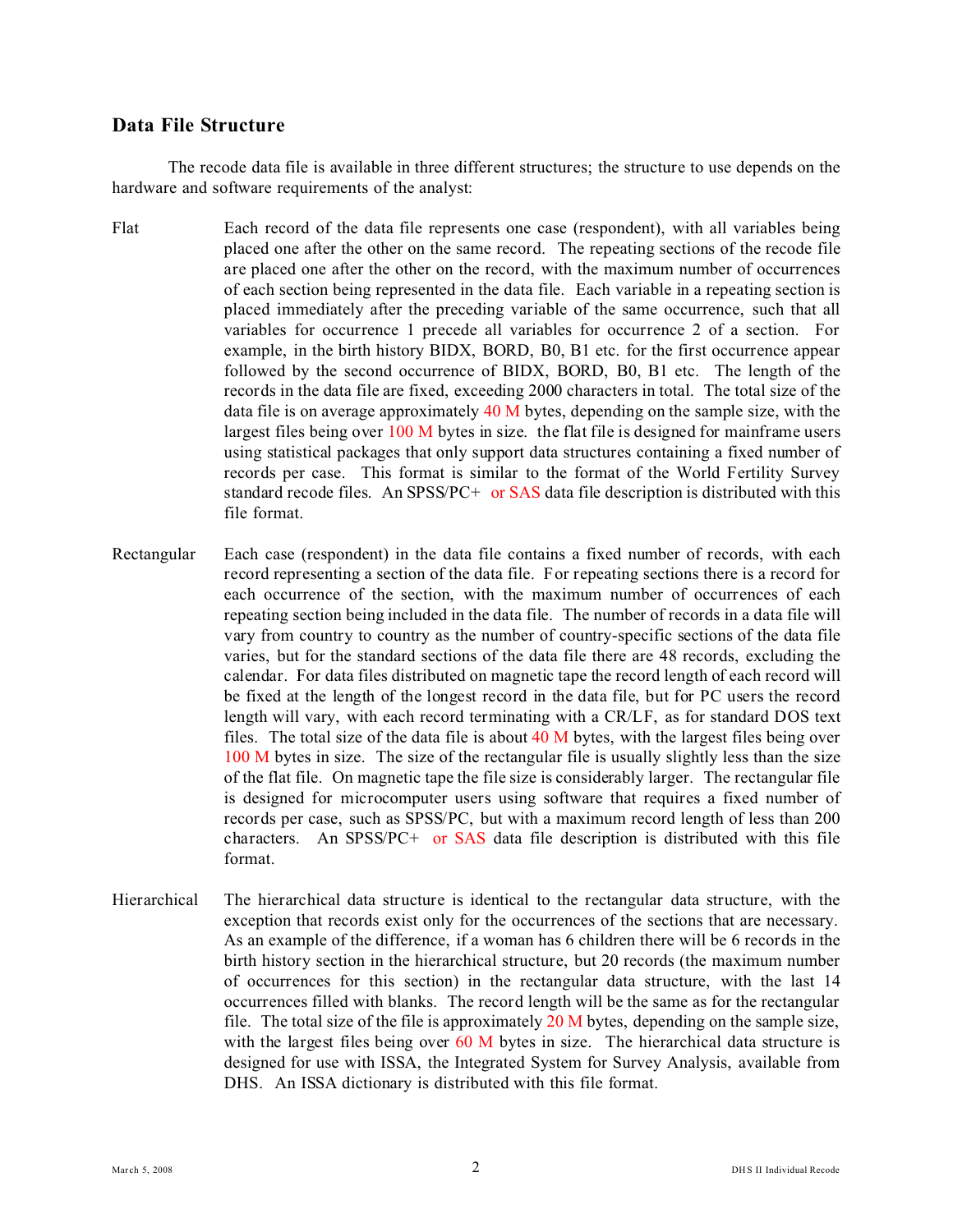# **Coding Standards**

Special codes are used throughout the data file for certain responses. The general coding scheme is presented below. The codes given apply to 4 digit, 3 digit, 2 digit and 1 digit variables, respectively. If there are other special responses to questions, these are coded in decreasing order from these special codes, i.e., 9996, 996, 96, 6; 9995, 995, 95, 5; etc.

| <b>BLANK</b>     | Variable is not applicable for this respondent either because the question was not                                                                                                                                                                                                                                                                   |
|------------------|------------------------------------------------------------------------------------------------------------------------------------------------------------------------------------------------------------------------------------------------------------------------------------------------------------------------------------------------------|
|                  | asked in a particular country or because the question was not asked of this<br>respondent due to the flow or skip pattern of the questionnaire.                                                                                                                                                                                                      |
| 9999, 999, 99, 9 | This question should have been answered by the respondent, but the questionnaire                                                                                                                                                                                                                                                                     |
|                  | contained no information for this variable (missing data).                                                                                                                                                                                                                                                                                           |
| 9998, 998, 98, 8 | The respondent replied "Don't know" to this question.                                                                                                                                                                                                                                                                                                |
| 9997, 997, 97, 7 | The answer to this question was inconsistent with other responses in the<br>questionnaire and it was thought that this response was probably in error. The<br>response was changed to this code to avoid further problems due to inconsistency<br>of information. This usually takes place during the secondary editing stage of<br>data processing. |

In addition a code of 0 is generally used as a negative response in the data file. For example, "No education" is coded 0 for V106, "No problem" is coded 0 for V338, and a simple response of "No" is coded 0 in all standard sections of the data file. In the country-specific sections of the data file, variables are generally coded in the same way as they were on the questionnaire and a "No" answer usually has code 2.

In certain questions a two-digit coding scheme is used in which the first digit, representing the major coding category, is standard, but the second digit is country-specific. This applies to questions such as those relating to water source, toilet facilities, and source of contraception. For example, for source of contraception the major categories are:

- 1 Public Sector
- 2 Private Medical Sector
- 3 Other Private Sector
- 4 Other

The coding scheme for V326 (last source of contraception for current users of modern methods) might use codes such as:

- 11 Government hospital
- 12 Government health center
- 21 Private hospital or clinic
- 22 Private doctor
- ... 31 Shop
- ...

...

In the above coding scheme, the first digit is the standard major category; the second digit is country-specific.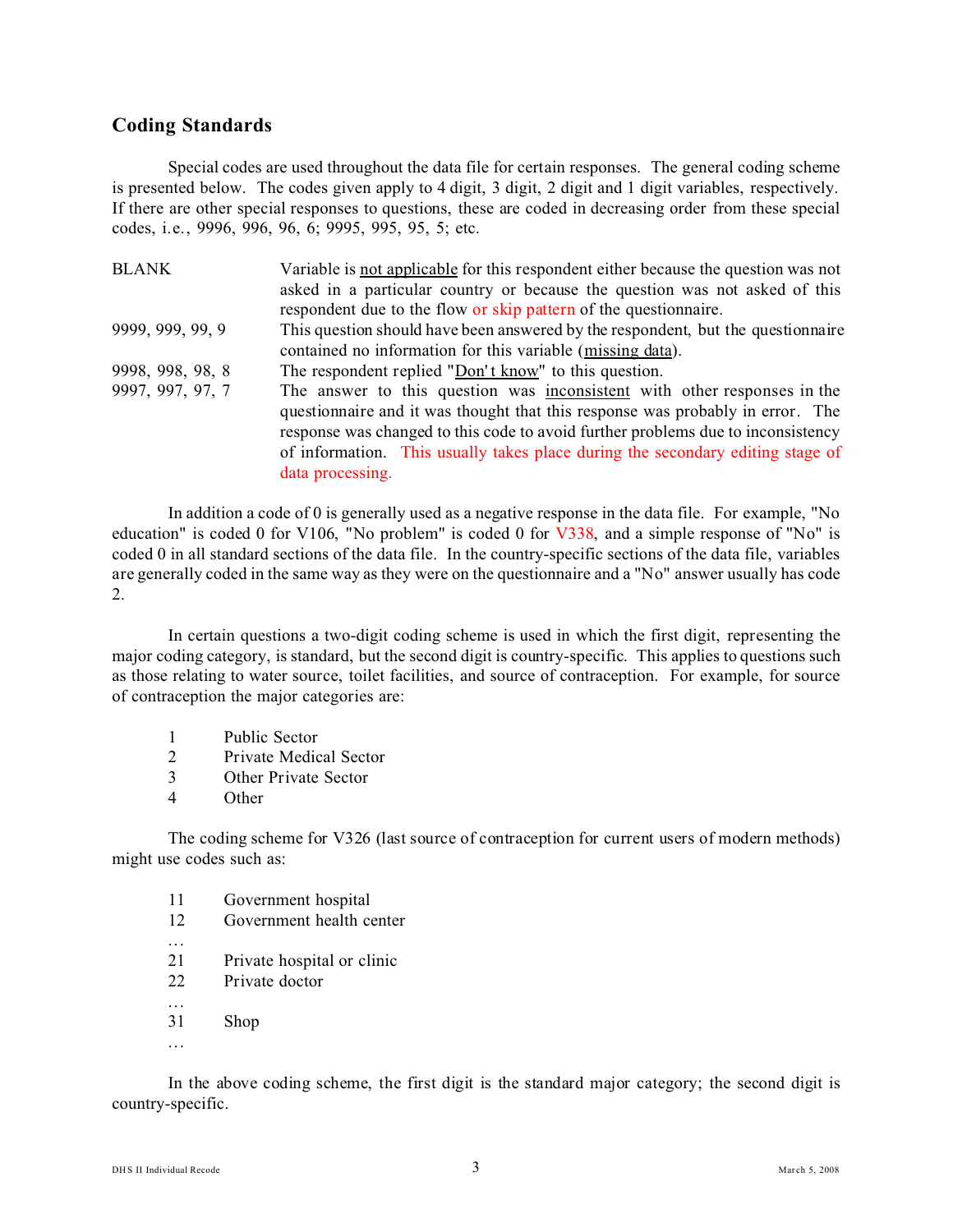## **Respondent Identification**

Each record of the data file starts with the identification for each case in the data file, and has the variable name CASEID (see description of CASEID). It occupies the first 15 character positions of each record, irrespective of the type of data file structure.

# **Record Identification**

For rectangular and hierarchical data files, each record has an identifying code in character positions 16-17 of the record. This record identification identifies the section of the data file that is contained on the record (e.g., 21 for the birth history). Repeating sections will have the same record identification for each occurrence of the section. In the hierarchical data files a variable following the record identification in each section specifies which occurrence of the section the record represents; in the rectangular data files the variable exists for all occurrences that are non-blank.

### **Survey Identification**

For each survey there is a two-character alphabetic country identification code plus a one-digit data structure code in variable V000. The variable V000 occupies positions 16-18 of the record for flat files, and positions 18-20 of the first record of the rectangular or hierarchical data files. The one-digit data structure code is always 2 for DHS II surveys, and for some DHS III surveys that used DHS II Model questionnaires. The country codes are as follows:

### DHSII:

DHS

| <b>Brazil</b>   | <b>BR</b> | Indonesia  | ID        | Nepal       | <b>NP</b> | Rwanda   | <b>RW</b> |
|-----------------|-----------|------------|-----------|-------------|-----------|----------|-----------|
| Burkina Faso BF |           | Jordan     | JO        | Niger       | NI        | Senegal  | <b>SN</b> |
| Cameroon        | <b>CM</b> | Madagascar | <b>MD</b> | Nigeria     | <b>NG</b> | Tanzania | <b>TZ</b> |
| Colombia        | CO.       | Malawi     | <b>MW</b> | Pakistan    | <b>PK</b> | Yemen    | YE        |
| Dominican R. DR |           | Morocco    | MA        | Paraguay    | <b>PY</b> | Zambia   | ZM        |
| Egypt           | EG        | Namibia    | NM        | Peru        | <b>PE</b> |          |           |
| III:            |           |            |           |             |           |          |           |
| Ghana           | GH        | Kenya      | KE        | Philippines | <b>PH</b> | Turkey   | TR.       |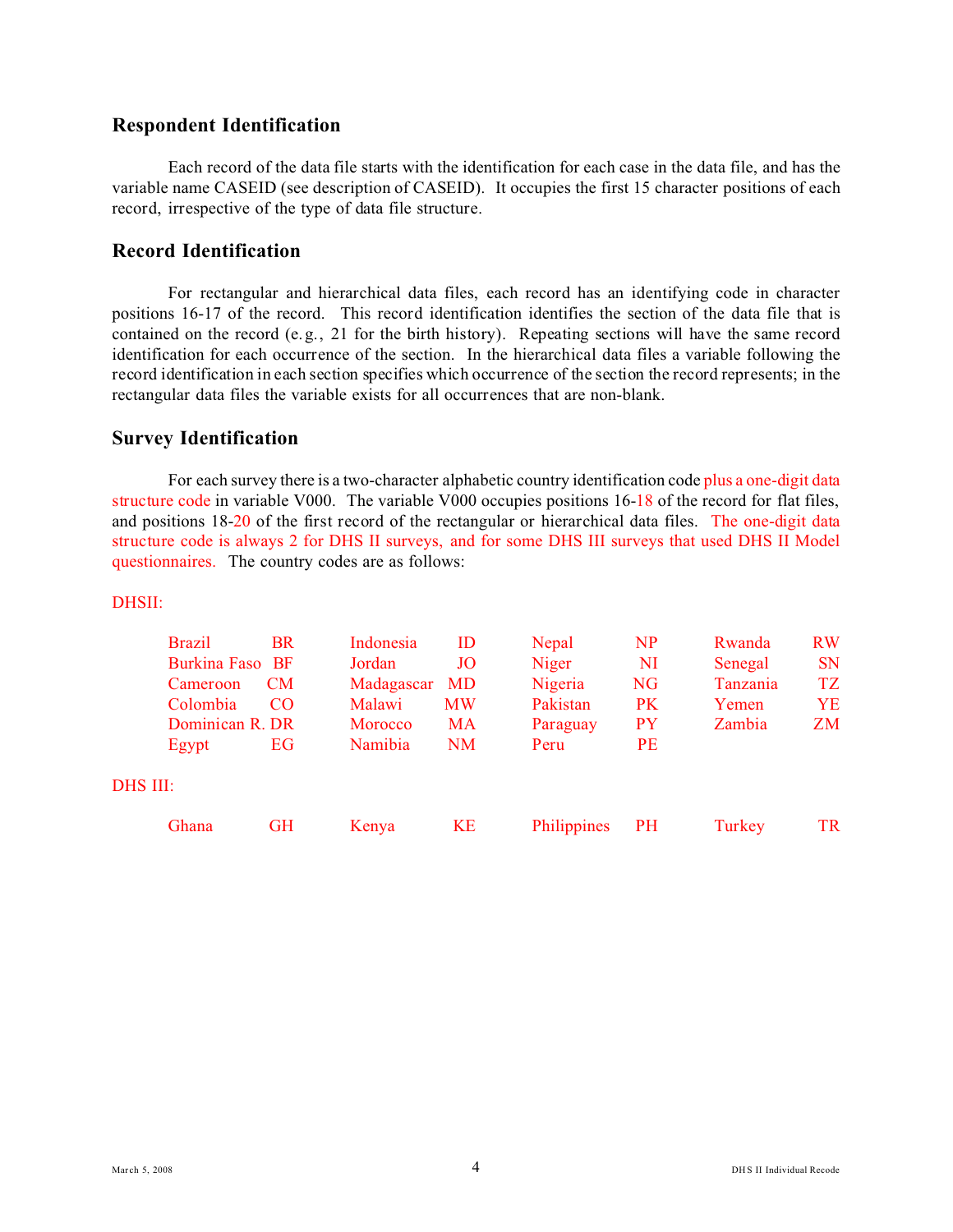### **Century Month Code**

All dates in the data file are expressed in terms of months and years and also as century month codes. A century month code (CMC) is the number of the month since the start of the century. For example, January 1900 is CMC 1, January 1901 is CMC 13, January 1980 is CMC 961, August 1990 is CMC 1088. The CMC for a date is calculated from the month and year as follows:

 $CMC = (YY * 12) + MM$ 

for month MM in year 19YY.

To calculate the month and year from the CMC use the following formulae:

 $YY = int((CMC - 1) / 12)$  $MM = CMC - (YY * 12)$ 

### **Imputed Dates**

For key events in the respondent's life, dates have been imputed when the full date of the event was not provided by the respondent or in some cases if dates are inconsistent (e.g. less than 7 months between births). These events are the date of birth of the respondent, the date of birth of each child of the respondent, the date of conception of the current pregnancy (based on the duration of pregnancy), the date of sterilization, and the date of first union or marriage. For each of these dates only the imputed data are available in the recode data file, but a date flag has been included in the file to show what format the information was in prior to imputation, and what basis was used for the imputation. The codes for this date flag are as follows:

- 1 Both month and year of the event were specified and so no imputation was necessary.
- 2 The year of the event was not given, but the month of the event and the age of the respondent or child or, in the case of the date of first union, the respondent's age at first union were specified. In most cases this information uniquely identifies the exact date of the event. In a few cases the year of the event was imputed from a choice of two possible years.
- 3 The year of the event, but not the month, and the age of the respondent or child or, in the case of the date of first union, the respondent's age at first union were specified and only the month of the event was imputed.
- 4 The year of birth, but not the month, and the age of the respondent or child were specified. However, in surveys where it is believed the year of birth is calculated from the age, the year of birth is ignored when the year of birth plus the age add up to the year of interview.
- 5 The year of the event was given but the month of the event was not specified, and neither was the age. The month of the event was imputed.
- 6 Neither the month nor the year of the event were specified, but age was given and the year and month of the event were imputed from the age.
- 7 Only the month of the event was given, without the year or age. The year of the event was imputed from other information. (For current pregnancy, duration of pregnancy was given.)
- 8 No information was given concerning the date of the event. But month and year of the event were imputed from other information. (For current pregnancy, duration of pregnancy was not given.)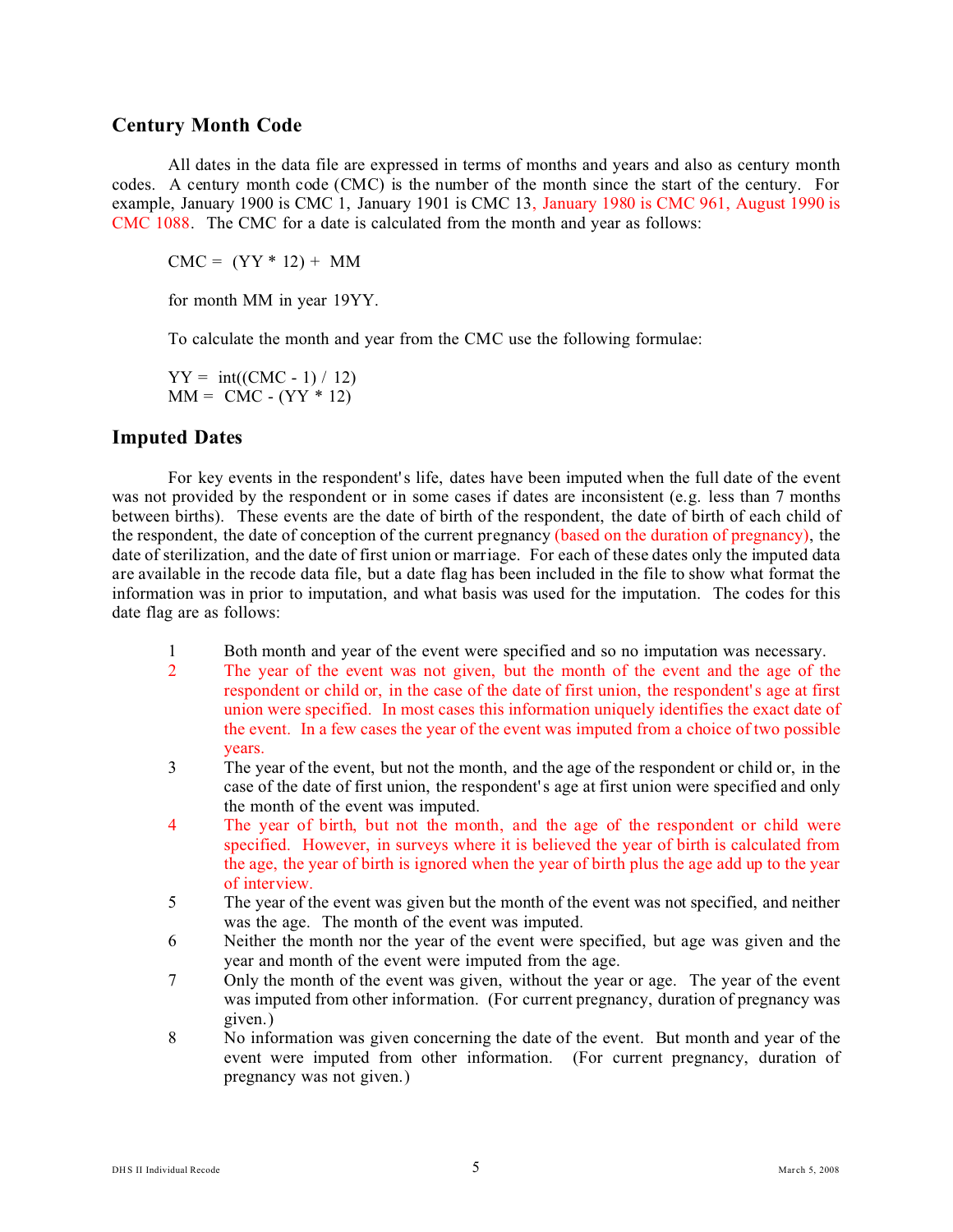For the date of conception of the current pregnancy only codes 7 and 8 are used. The date of interview is required to be fully specified in all cases and so no imputation is necessary for this variable and no format flag exists for the date of interview.

A full description of the imputation process is given in the DHS Data Processing Manual.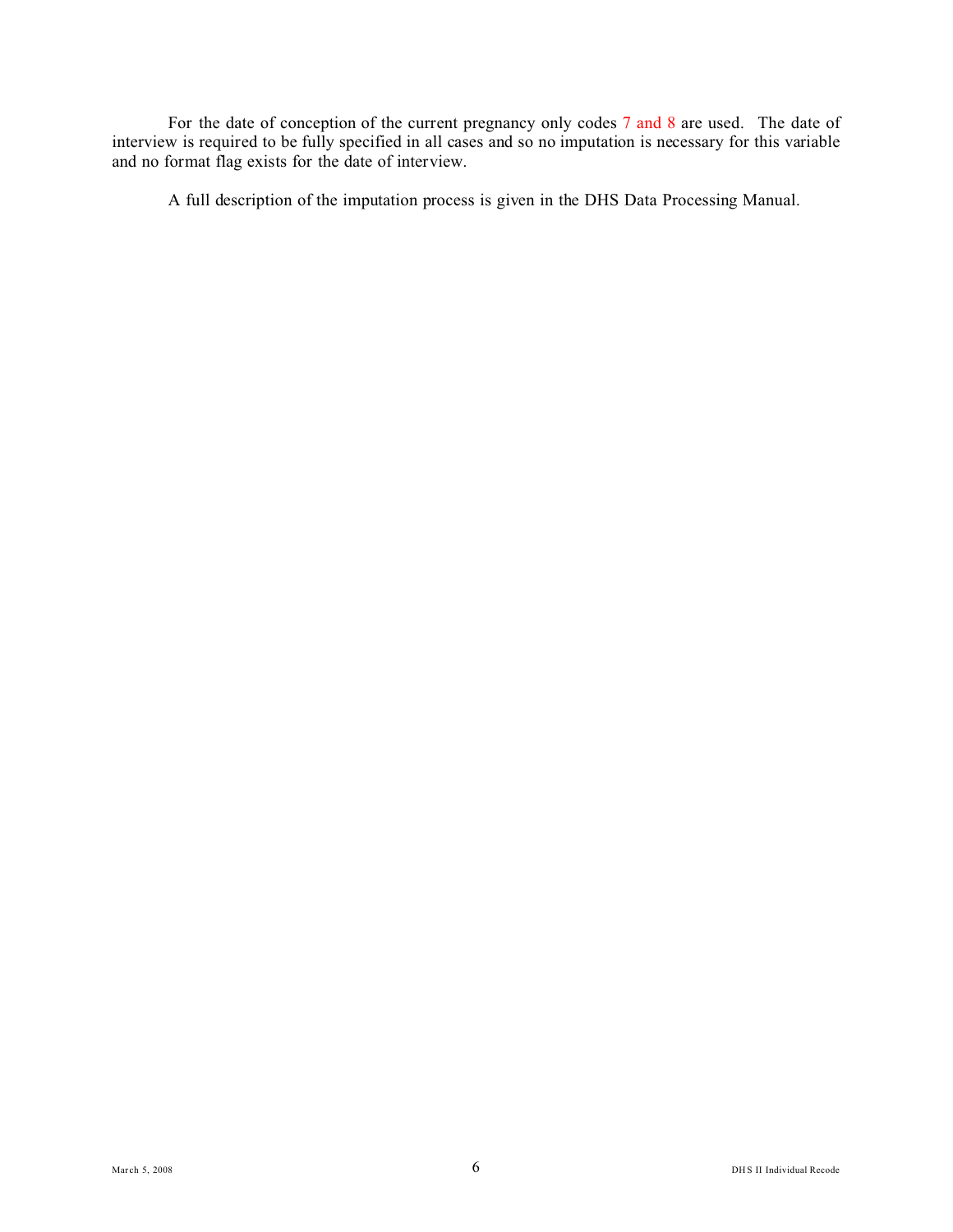### **Model Questionnaires**

Two core questionnaires were used during the DHS surveys, Model "A" for High Contraceptive Prevalence Countries and Model "B" for Low Contraceptive Prevalence Countries. The two questionnaires contain basically the same information, although there are more questions of contraceptive practices in the Model "A" questionnaire than in the Model "B" questionnaire, and more questions relating to health in the Model "B" questionnaire than in the Model "A" questionnaire. although the Model "A" questionnaire contains a detailed calendar of events in the five years preceding the interview, whereas the Model "B" questionnaire contains a simpler series of questions.

In the variable description section that follows, the column labelled "Model" indicates in which questionnaire the question is asked. An "A" indicates that the variable refers to a question asked only in countries that used a Model "A" questionnaire, and a "B" indicates that the variable relates to a question asked only in countries that used the Model "B" questionnaire. If the column is blank, then the question is asked in both Model "A" and Model "B" questionnaires. If the column contains an "X", then the question is not included in either of the Model questionnaires, but was used in a sufficient number of surveys to justify its inclusion as a standard variable. If the column contains "MM", then the questions come from the maternal mortality module.

### **Sections and Occurrences**

The data file is broken down into a number of logical sections. These sections translate directly into records for the rectangular and hierarchical data structures. The logical sections are designed to map the sections of the model questionnaires, although some sections of the model questionnaire are split into more than one section in the recode data file. Some of these sections are repeating or multiple occurrence sections while others are single occurrence sections. Single sections contain simple, single-answer variables.

Multiple sections are used to represent sets of questions that are repeated for a number of events. The birth history is an example of a multiple section, where questions relating to children are asked for each child, and each child has an entry in the birth history. Each entry in the multiple section is known as an occurrence of the section. In rectangular and hierarchical data files each occurrence of the section occupies a separate record. Multiple sections are used for sets of questions where the number of occurrences may vary.

In contrast, sets of questions for which there are a fixed number of occurrences are held in a group. A group is similar to a multiple section, but is stored on a single record for rectangular and hierarchical files. In addition single variables may also be included in a section containing a group. In the recode file the contraceptive table (REC31) is stored as a group containing 15 entries, one for each contraceptive method. For the flat files there is no difference between groups and multiple sections.

### **Section and Variable Descriptions**

The section description following gives an outline of the sections of the recode file and the types of information they contain. The description is based on the rectangular and hierarchical files. The section description gives the name of the section, the section code used to identify the section in the data file, the length of the record for that section, the section class (S for single and M for multiple), the minimum and maximum number of occurrences of the section in each case, and the section label.

The section description is followed by variable descriptions. These are designed to be read with the dictionary listing which follows the variable descriptions. The variable descriptions provide additional background information relating to each variable that is not included in the dictionary listing. The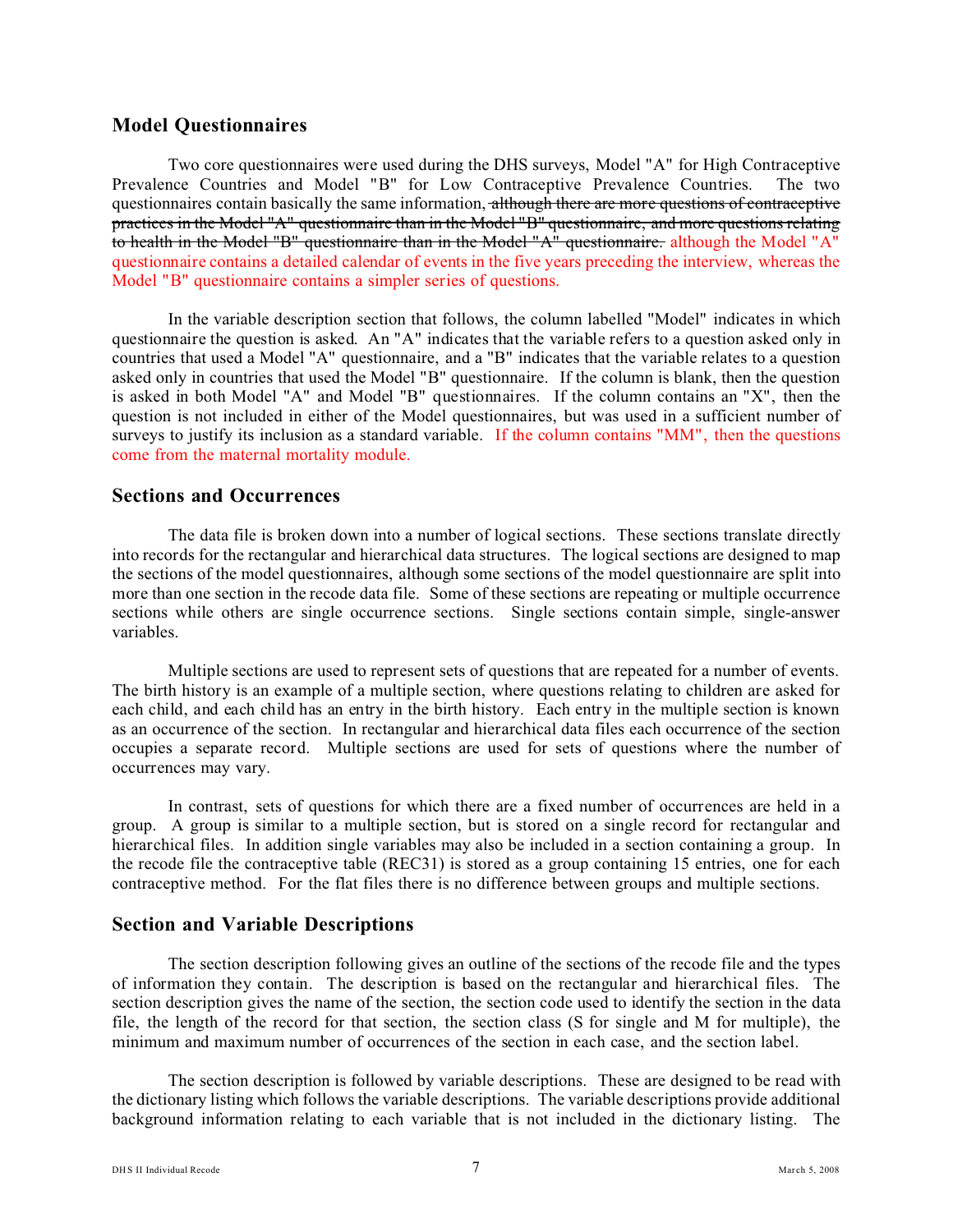dictionary listing contains the variable names and their labels, the location of each variable on the record, whether the variable is a single variable within the section or part of a group, the range of values, and their labels.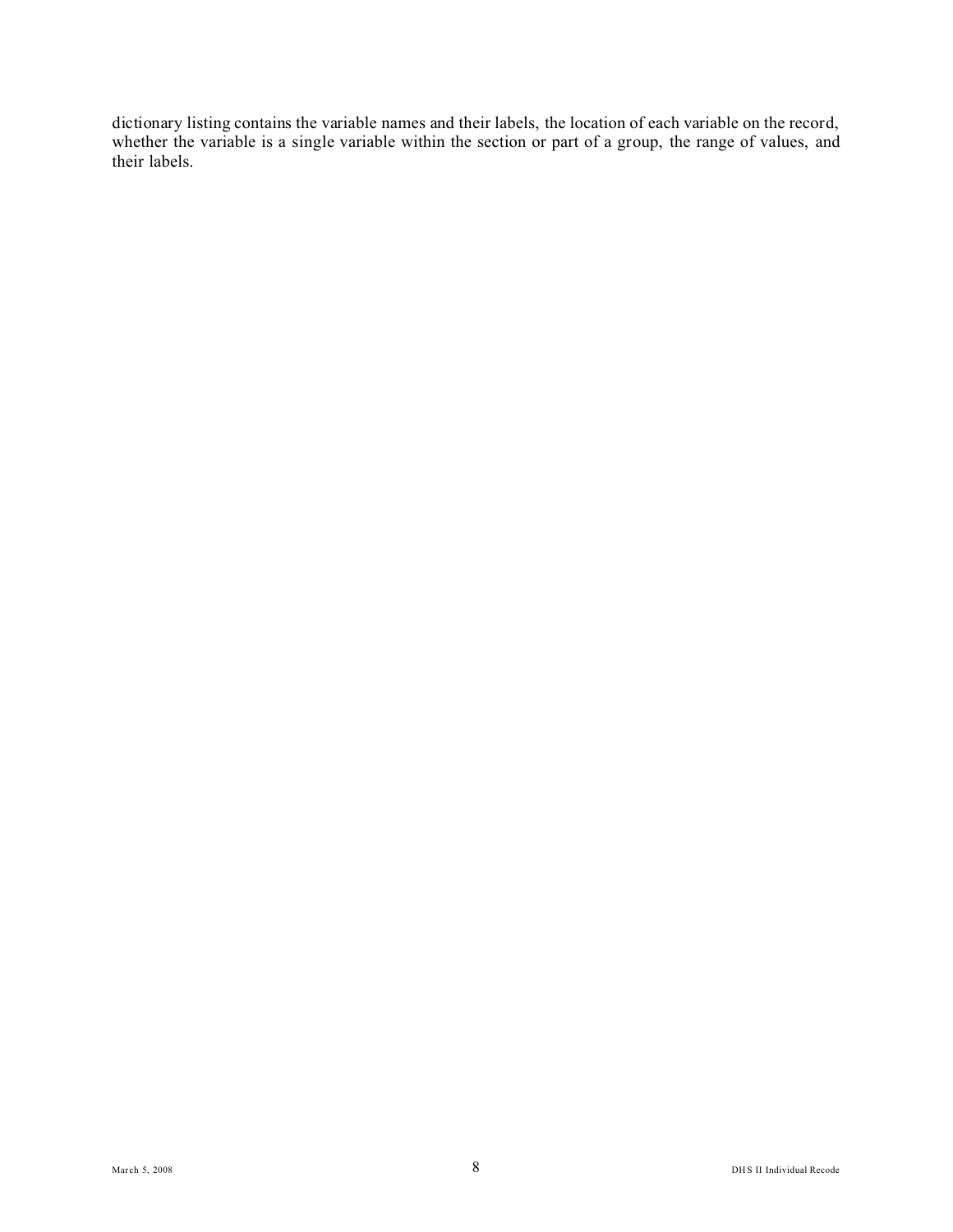|                   |    |                          | Occurrences    |                  |                          |                                      |
|-------------------|----|--------------------------|----------------|------------------|--------------------------|--------------------------------------|
| Section           |    | Code Length              | Class          | Min              | Max                      | Section label                        |
| REC01             | 01 | 99                       | ${\bf S}$      | $\mathbf{1}$     | $\mathbf{1}$             | Respondent's Basic Data              |
| REC11             | 11 | 107                      | ${\bf S}$      | $\boldsymbol{0}$ | $\mathbf{1}$             | Respondent's Basic Data              |
| REC21             | 21 | 49                       | M              | $\boldsymbol{0}$ | 20                       | Reproduction (Birth History)         |
| REC <sub>22</sub> | 22 | 82                       | ${\bf S}$      | $\boldsymbol{0}$ | $\mathbf{1}$             | Reproduction                         |
| REC31             | 31 | 80                       | ${\bf S}$      | $\boldsymbol{0}$ | $\mathbf{1}$             | Contraceptive Table                  |
| REC32             | 32 | 112                      | ${\bf S}$      | $\boldsymbol{0}$ | $\mathbf{1}$             | Contraceptive Use                    |
| REC41             | 41 | 93                       | $\mathbf M$    | $\boldsymbol{0}$ | 6                        | Maternity                            |
| REC42             | 42 | 152                      | ${\bf S}$      | $\boldsymbol{0}$ | $\mathbf{1}$             | Breastfeeding and Health             |
| REC43             | 43 | 172                      | M              | $\boldsymbol{0}$ | 6                        | Immunization and Health              |
| REC44             | 44 | 106                      | $\mathbf M$    | $\boldsymbol{0}$ | 6                        | Height and Weight                    |
| REC51             | 51 | 57                       | ${\bf S}$      | $\boldsymbol{0}$ | $\mathbf{1}$             | Marriage/Exposure                    |
| REC61             | 61 | 47                       | ${\bf S}$      | $\boldsymbol{0}$ | $\mathbf{1}$             | <b>Fertility Preferences</b>         |
| REC71             | 71 | 51                       | ${\bf S}$      | $\boldsymbol{0}$ | $\mathbf{1}$             | Partner's Characteristics            |
| REC81             | 81 | 37                       | ${\bf S}$      | $\boldsymbol{0}$ | $\mathbf{1}$             | Characteristics of the Interview     |
| <b>REC82</b>      | 82 | 97                       | M              | $\boldsymbol{0}$ | 9                        | Calendar                             |
| <b>REC83</b>      | 83 | 48                       | M              | $\boldsymbol{0}$ | 20                       | <b>Maternal Mortality</b>            |
| REC84             | 84 | 37                       | ${\bf S}$      | $\boldsymbol{0}$ | $\mathbf{1}$             | <b>Maternal Mortality</b>            |
| REC91             | 91 | $\overline{\cdot}$       | ${\bf S}$      | $\boldsymbol{0}$ | $\mathbf{1}$             | Country-specific - Single variables  |
| REC92             | 92 | $\boldsymbol{?}$         | $\mathbf M$    | $\boldsymbol{0}$ | 20                       | Country-specific - Birth history     |
| REC94             | 94 | $\overline{\mathcal{L}}$ | $\mathbf M$    | $\boldsymbol{0}$ | 6                        | Country-specific - Maternity         |
| REC95             | 95 | $\overline{?}$           | $\mathbf M$    | $\boldsymbol{0}$ | 6                        | Country-specific - Health            |
| REC96             | 96 | $\overline{?}$           | $\mathbf M$    | $\boldsymbol{0}$ | 6                        | Country-specific - Height and Weight |
| REC97             | 97 | $\boldsymbol{?}$         | $\overline{?}$ | $\boldsymbol{0}$ | $\overline{\mathcal{L}}$ | Country-specific                     |
| REC98             | 98 | $\overline{\mathcal{L}}$ | $\overline{?}$ | $\boldsymbol{0}$ | $\overline{?}$           | Country-specific                     |
| REC99             | 99 | $\overline{\mathcal{L}}$ | $\overline{?}$ | $\boldsymbol{0}$ | $\overline{?}$           | Country-specific                     |
|                   |    |                          |                |                  |                          |                                      |

# **Section and Variable Description**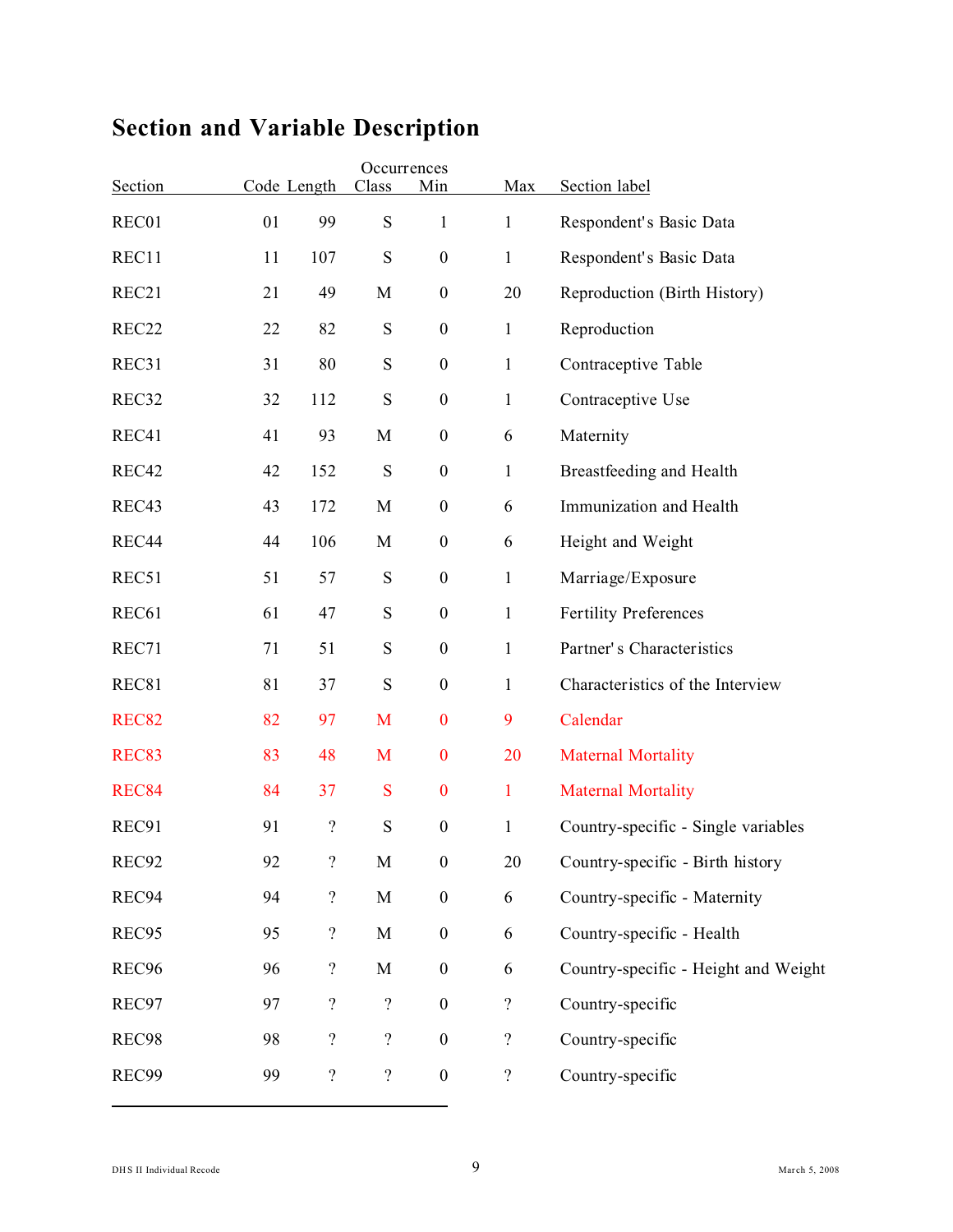? implies that the entry is country-specific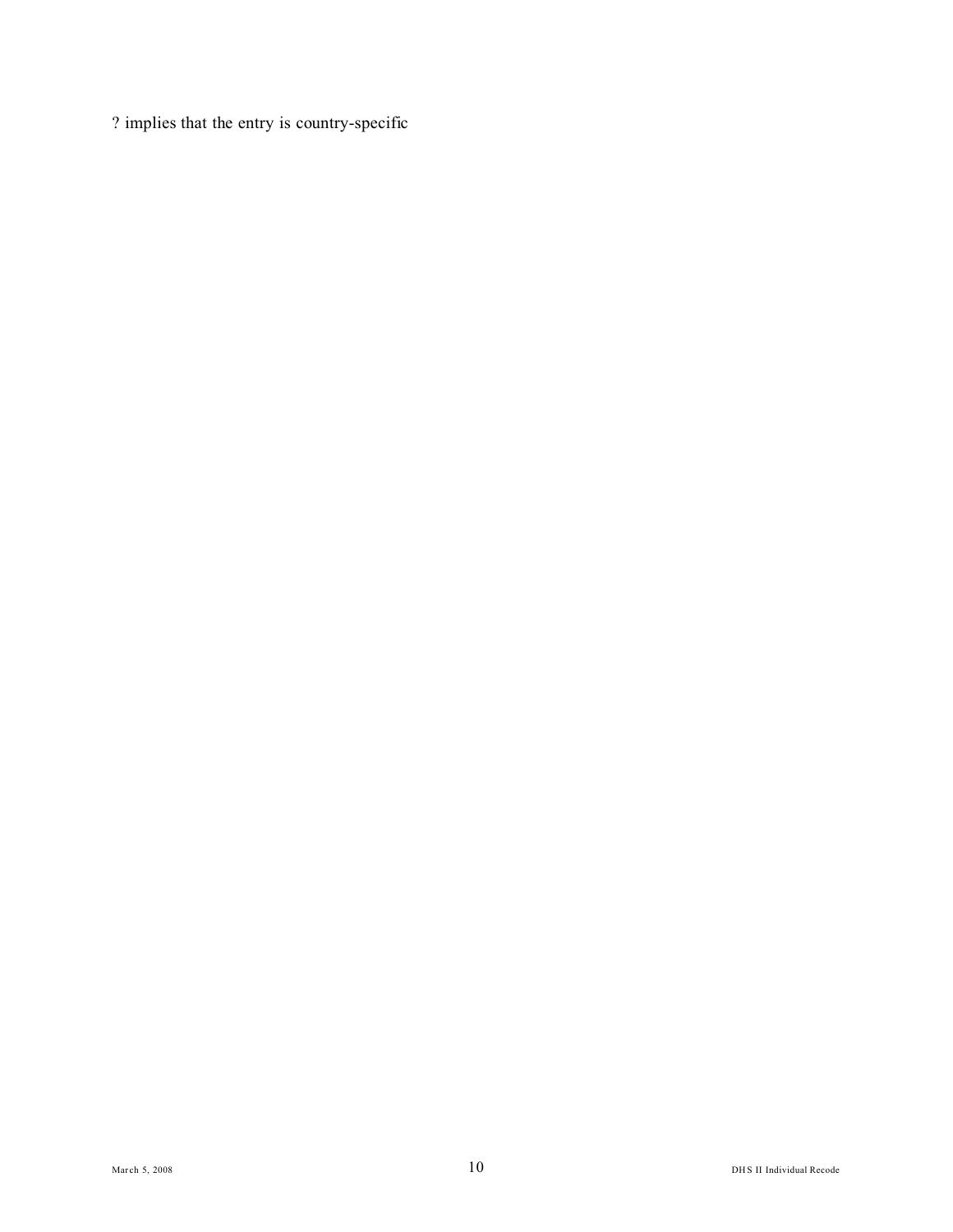- CASEID Case identification used to uniquely identify each respondent. In most surveys this is constructed by concatenating the cluster or sample point number, the household number and the respondent's line number, but in some surveys this may be the questionnaire number taken from the front page of the questionnaire.
- V000 Alphabetic country code to identify the survey from which the data were collected. The code is based on an international standard code. This variable is now 3 characters in length, with the third character indicating the format of the recode file used for this survey. For all surveys in DHS II this code will be 2. For example: DR2 is the Dominican Republic, MA2 is Morocco, ZM2 is Zambia, ML is Mali, LK is Sri Lanka, and ID2 is Indonesia.
- V001 Cluster number is the number identifying the sample point as used during the fieldwork. This variable may be a composite of several variables in the questionnaire. If so, the original variables are included in REC91 as country-specific variables.
- V002 Household number is the number identifying the household in which the respondent was interviewed, within the sample point. In some cases, this variable may be the combination of dwelling number and household number within dwelling. In these cases, the original variables are included as country-specific variables.
- V003 Respondent's line number in the household schedule.
- V004 Enumeration area Ultimate area unit is a number assigned to each sample point to identify the ultimate area units used in the collection of data. This variable is usually the same as the cluster number, but may be a sequentially numbered variable for samples with a more complicated structure.
- V005 Sample weight is an 8 digit variable with 6 implied decimal places. To use the sample weight divide it by 1000000 before applying the weighting factor. All sample weights are normalized such that the weighted number of cases is identical to the unweighted number of cases when using the full dataset with no selection. This variable should be used to weight all tabulations produced using the data file. For self-weighting samples this variable is equal to 1000000.
- V006 Month of interview.
- V007 Year of interview.
- V008 Century month code of date of interview (see note on century month codes).
- V009 Month of birth of respondent (see note on imputed dates).
- V010 Year of birth of respondent (see note on imputed dates).
- V011 Century month code of date of birth of the respondent (see note on century month codes).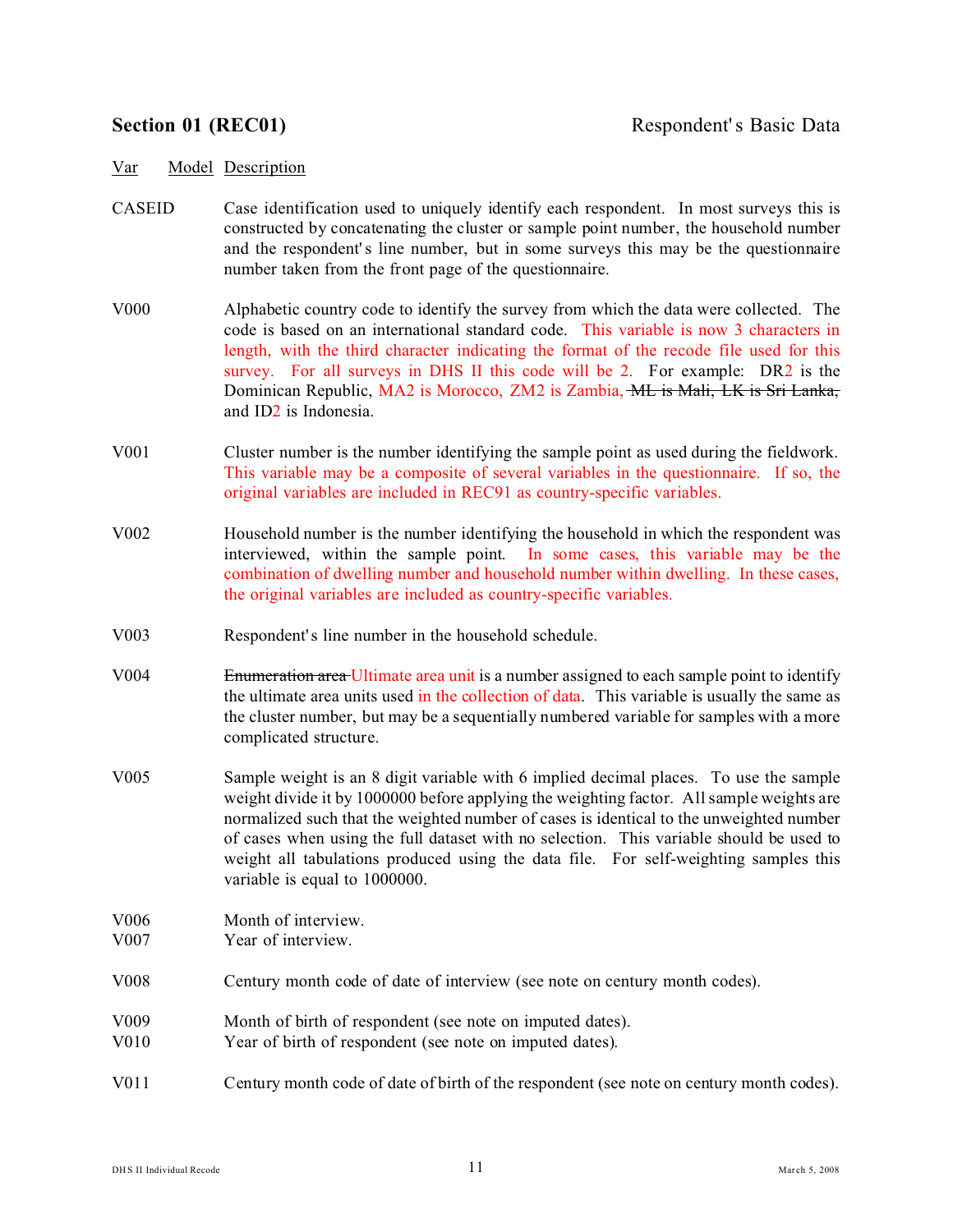| V012                              | Current age in completed years is calculated from the century month code of the date of<br>birth of the respondent (V011) and the century month code of the date of interview<br>(V008). In a few cases the age in the data file will be different from that reported by the<br>respondent when the respondent's birthday was in the month of interview, but she had not<br>yet had her birthday. If the respondent correctly reported her age at her last birthday (and<br>not her age at her next birthday) then the calculated age was rounded up from the reported<br>age, to avoid inconsistencies between the age and the century month code for the birth. |
|-----------------------------------|-------------------------------------------------------------------------------------------------------------------------------------------------------------------------------------------------------------------------------------------------------------------------------------------------------------------------------------------------------------------------------------------------------------------------------------------------------------------------------------------------------------------------------------------------------------------------------------------------------------------------------------------------------------------|
| V013                              | Current age in 5-year groups is produced by grouping V012.                                                                                                                                                                                                                                                                                                                                                                                                                                                                                                                                                                                                        |
| V014                              | Completeness of information for the date of birth of the respondent (see note on imputed<br>dates). Codes for DHS II are different from the codes used in DHS I.                                                                                                                                                                                                                                                                                                                                                                                                                                                                                                  |
| V015                              | Result of individual interview. Code 1 represents a completed interview. For all other<br>cases, only REC01 will exist in the data file. For flat and rectangular format data files,<br>cases with a result code different than 1 are dropped from the file.                                                                                                                                                                                                                                                                                                                                                                                                      |
| V016                              | Day of the month in which the interview took place.                                                                                                                                                                                                                                                                                                                                                                                                                                                                                                                                                                                                               |
| V017                              | Century month code for the first month of the calendar and for the cutoff for the health<br>sections of the questionnaire. This is constant for all cases and is the century month code<br>of January of the first year of the calendar/earliest year for inclusion in the health section.                                                                                                                                                                                                                                                                                                                                                                        |
| V018 A                            | Row of calendar representing the month of interview. The calendar is numbered from 1<br>to 80, with month 80 being January of the first year of the calendar. This variable is<br>coded 0 for incomplete interviews or for questionnaires using the Model "B"<br>questionnaire.                                                                                                                                                                                                                                                                                                                                                                                   |
| V <sub>0</sub> 19<br>$\mathbf{A}$ | Records the length of the calendar to use for this case. V019 is equal to 80-V018+1.<br>This variables is coded 0 for incomplete interviews or for questionnaires using the Model<br>"B" questionnaire.                                                                                                                                                                                                                                                                                                                                                                                                                                                           |
| <b>V020</b>                       | The ever-married sample indicator is a constant for all cases in the data file. For all<br>woman samples it is code 0, and for ever married samples it is code 1.                                                                                                                                                                                                                                                                                                                                                                                                                                                                                                 |
| V <sub>021</sub>                  | Primary sampling unit is a number assigned to sample points to identify the primary<br>sampling units for use in the calculation of sampling errors. This variable is usually the<br>same as the cluster number and/or the ultimate area unit, but may differ if the sample<br>design required a multistage selection process.                                                                                                                                                                                                                                                                                                                                    |
| V <sub>0</sub> 22                 | Sample strata defines the pairings or groupings of primary sampling units used in the<br>calculation of sampling errors when using the Taylor series expansion method (for<br>example, with the package Clusters).                                                                                                                                                                                                                                                                                                                                                                                                                                                |
| V <sub>0</sub> 23                 | Sample domain defines the basic geographic units within which the sample was designed.<br>For example, if the sample was designed to be self-weighting within region, this variable<br>would define those regions; if the sample was designed to be self-weighting within major<br>urban areas, other urban areas and rural areas, this variable would define the major urban,<br>other urban and rural areas. If the sample is self-weighted at the national level, this<br>variable is code 0.                                                                                                                                                                  |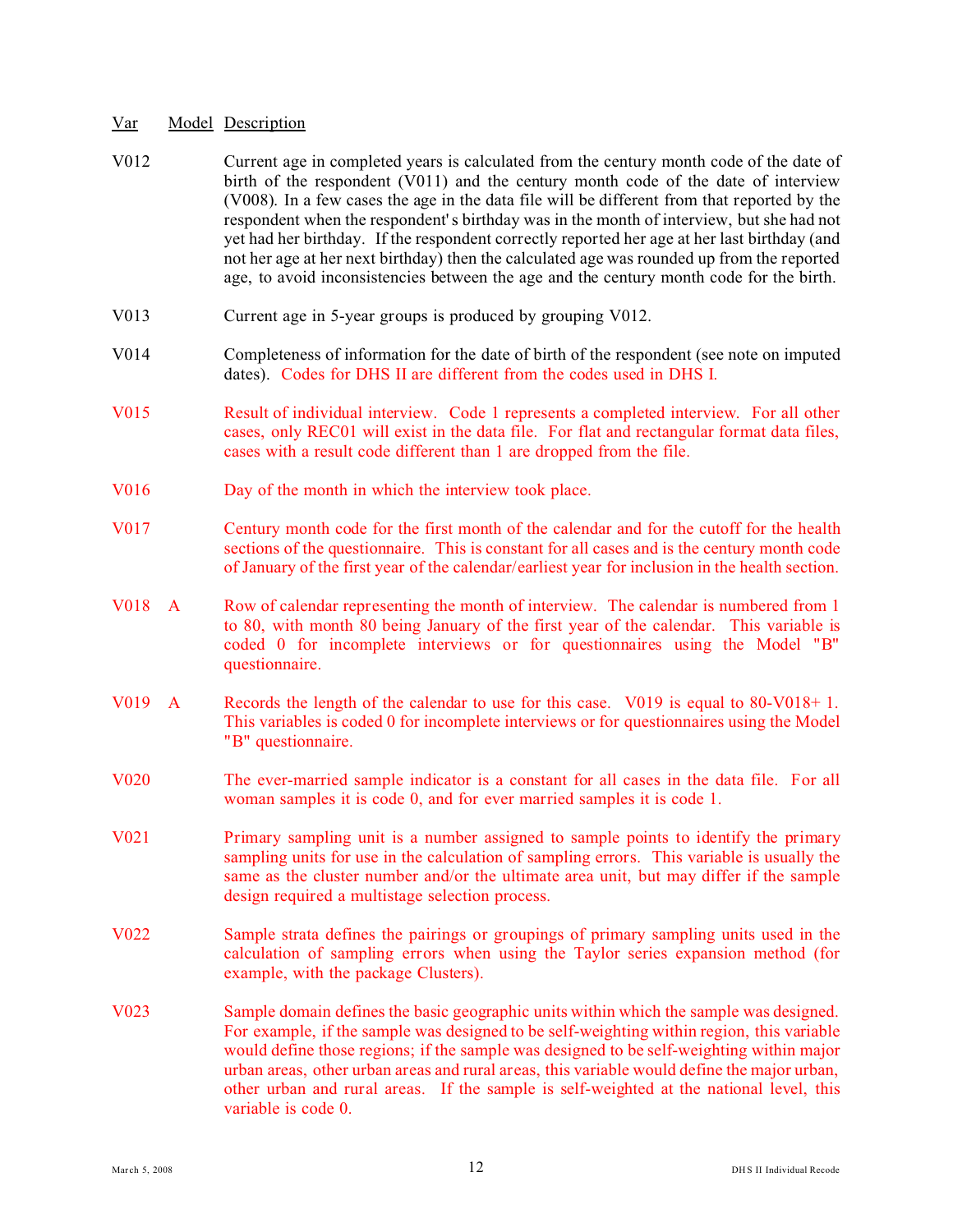- V024 *De facto* region of residence. This is a copy of V101, added to this section to allow for analysis of completion rates by region.
- V025 *De facto* type of place of residence. This is a copy of V102, added to this section to allow for analysis of completion rates by urban/rural residence.
- V026 *De facto* place of residence is the type of place in which the respondent was interviewed. This is a copy of V134, added to this section to allow for analysis of completion rates by type of place of residence.
- V027 Number of visits for the interview. This is a copy of V804.
- V028 Interviewer identification code. Codes are country-specific. This variable occupies 3 digits for DHSII. This is a copy of V805.
- V029 Data entry keyer code. Codes are country-specific. This is a copy of V806.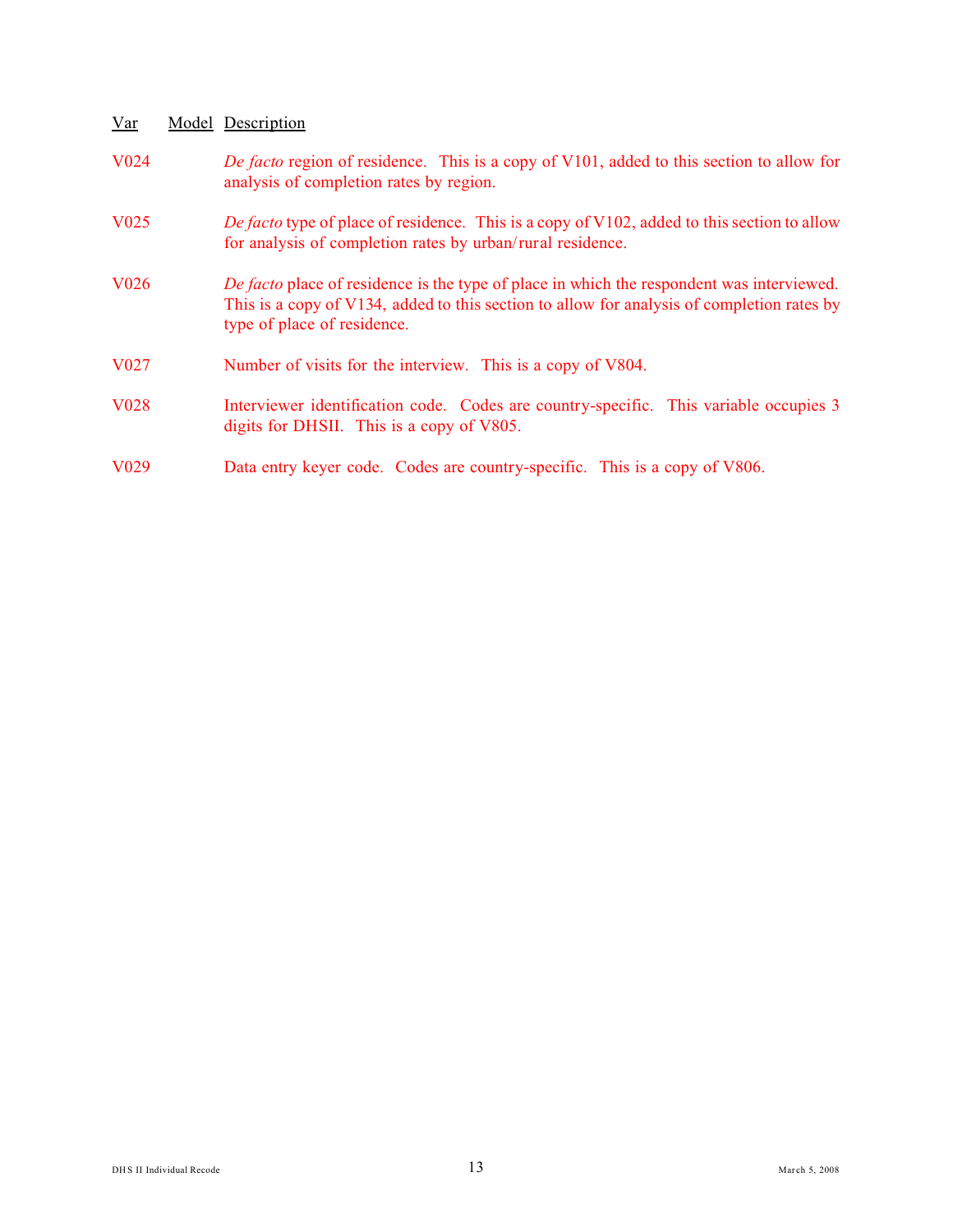- V101 *De facto* region of residence. Region in which the respondent was interviewed. Codes are country-specific. This variable is now two digits. For *de jure* region of residence, see V139.
- V102 *De facto* type of place of residence. Type of place of residence where the respondent was interviewed as either urban or rural. Note that this is not the respondent's own categorization, but was created based on whether the cluster or sample point number is defined as urban or rural. See also V134. For *de jure* type of place of residence, see V140.
- V103 Childhood place of residence is classified into city, town and countryside as reported by the respondent. In some countries, additional codes are used for captial/major cities (code 0) and for abroad (code 4).
- V104 Number of years the respondent has lived in the village, town, or city where she was interviewed. Visitors to the community are coded 96. For Model "A" countries, this variable relates to the de jure place of residence, and the code for visitors is not used.
- V105 Type of place of previous residence is coded as for V103. In some countries, additional codes are used for captial/major cities (code 0) and for abroad (code 4). BASE: All respondents except those answering "Always" or "Visitor" to V104 (V104  $\langle$  > 95 & V104 $\langle$  > 96).
- V106 Highest education level attended. This is a standardized variable providing level of education in the following categories: No education, Primary, Secondary, Higher. In some countries the educational system does not fit naturally within this scheme and a different categorization was used for the Final Report. In this case, this variable is constructed as accurately as possible from the country's own scheme and the variable used for the Final Report is included as a country-specific variable.
- V107 Highest year of education gives the years of education completed at the level given in V106. BASE: All respondents except those answering "No education" or with missing data for V106 (V106 < > 0 & V106 < > 9).
- V108 Literacy of the respondent. In many countries, respondents with secondary or higher levels of education are coded 1, "Reads easily." The exact criteria for this assumption is country-specific.
- V109 A Whether the respondent usually reads a newspaper or magazine at least once a week. BASE: Respondents who can read easily or with difficulty  $(V108 = 1$  or  $V108 = 2)$ .
- V110 A Whether the respondent usually watches television every week.<br>V111 X Whether the respondent usually listens to a radio every day.
- Whether the respondent usually listens to a radio every day.
- V112 B Whether the respondent usually listens to a radio every week.
- V113 Major source of drinking water for members of the household. Individual codes are country-specific, but the major categories are standard.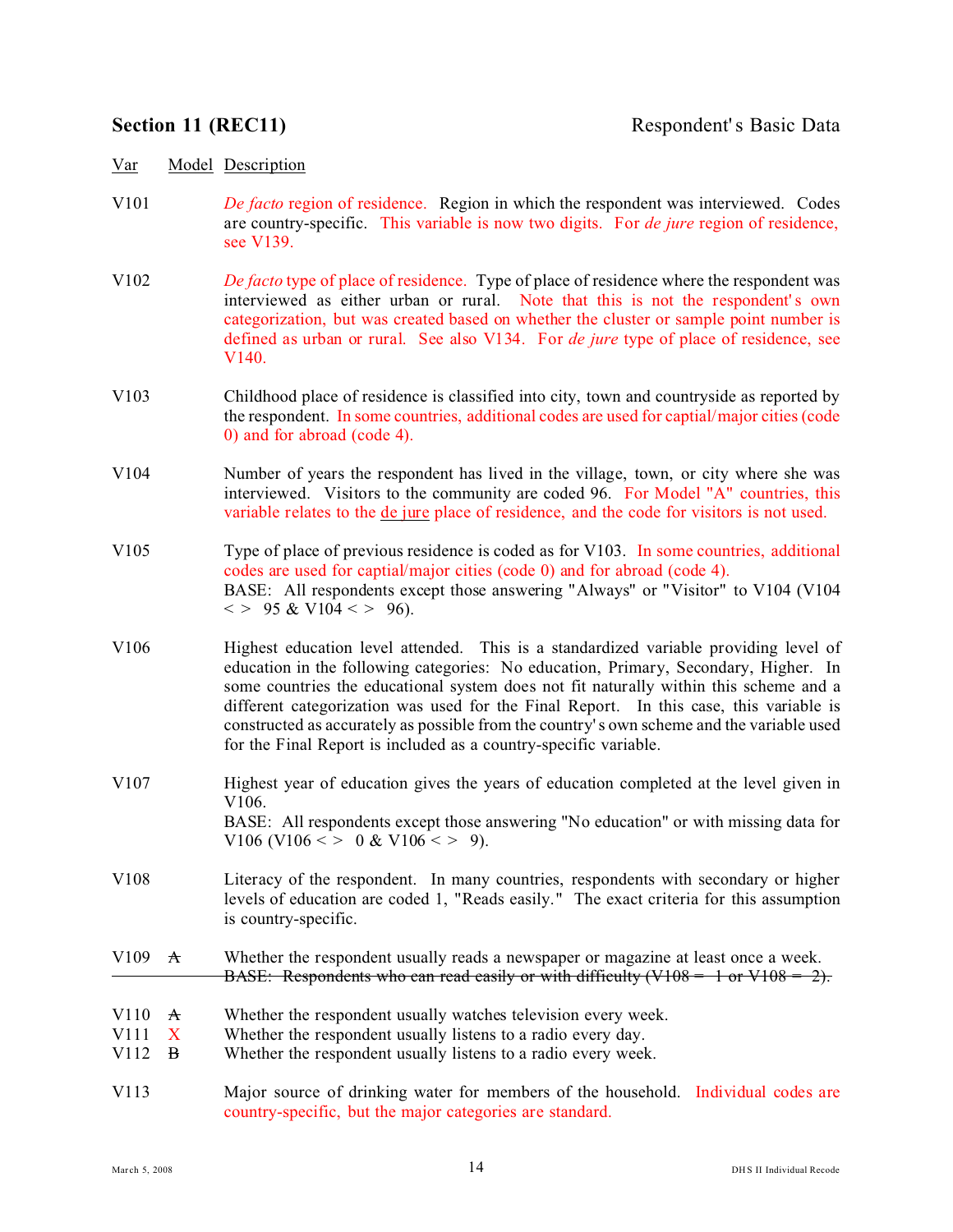| <u>Var</u>        |                           | Model Description                                                                                                                                                                                                                                                                                                                 |
|-------------------|---------------------------|-----------------------------------------------------------------------------------------------------------------------------------------------------------------------------------------------------------------------------------------------------------------------------------------------------------------------------------|
| V114              |                           | Major source of water for household use other than for drinking. Individual codes are<br>country-specific, but the major categories are standard.                                                                                                                                                                                 |
| V115              |                           | Time taken to get to the water source for household water.<br>BASE: All respondents except those with household water piped into the residence, yard<br>or plot (V114 < > 11 & V114 < > 21). The actual selection criteria is country-specific.                                                                                   |
| V116              |                           | Type of toilet facility in the household. Individual codes are country-specific, but the<br>major categories are standard. This variable is two digits in DHS II.                                                                                                                                                                 |
| <del>V117 B</del> |                           | The age that children first use the household toilet facility.                                                                                                                                                                                                                                                                    |
|                   |                           | BASE: All respondents except those with no toilet facilities (V116 $\le$ $\rightarrow$ 0).                                                                                                                                                                                                                                        |
| <del>V118</del>   |                           | Whether the household has a cake of soap on the premises, but the major categories are<br>standard and the variable is now two digits.                                                                                                                                                                                            |
|                   |                           | Whether the household has:                                                                                                                                                                                                                                                                                                        |
| V119              |                           | Electricity.                                                                                                                                                                                                                                                                                                                      |
| V120              |                           | A radio.                                                                                                                                                                                                                                                                                                                          |
| V121              |                           | A television.                                                                                                                                                                                                                                                                                                                     |
| V122              |                           | A refrigerator.                                                                                                                                                                                                                                                                                                                   |
|                   |                           | Whether a member of the household has:                                                                                                                                                                                                                                                                                            |
| V123              |                           | A bicycle.                                                                                                                                                                                                                                                                                                                        |
| V124              |                           | A motorcycle.                                                                                                                                                                                                                                                                                                                     |
| V125              |                           | A car.                                                                                                                                                                                                                                                                                                                            |
| V <sub>126</sub>  |                           | A tractor. (Usually coded 0 "No" for urban residents.)                                                                                                                                                                                                                                                                            |
| V127              |                           | Main material of the floor. Individual codes are country-specific, but the major categories<br>are standard.                                                                                                                                                                                                                      |
| V128              | $\boldsymbol{\mathrm{X}}$ | Main material of the walls.<br>Individual codes are country-specific, but the major<br>categories are standard.                                                                                                                                                                                                                   |
| V129              | $\mathbf{X}$              | Main material of the roof. Individual codes are country-specific, but the major categories<br>are standard.<br>V127 to V129 are two-digit variables for DHSII.                                                                                                                                                                    |
|                   |                           |                                                                                                                                                                                                                                                                                                                                   |
| V130              |                           | Religion. Both the question and the codes are country-specific.                                                                                                                                                                                                                                                                   |
| V131              |                           | Ethnicity. Both the question and the codes are country-specific.                                                                                                                                                                                                                                                                  |
| $\sqrt{132}$ B    |                           | Association membership. Both the question and the codes are country-specific.                                                                                                                                                                                                                                                     |
| V133              |                           | Education in single years. This variable is constructed from the educational level (V106)<br>and the grade at that level (V107) as follows:<br>V <sub>106</sub><br>V133<br>$=$ ><br>$\boldsymbol{0}$<br>$\boldsymbol{0}$<br>$=$ ><br>1<br>$=$ > V107<br>$\overline{2}$<br>$=$ > V107+ x<br>3<br>$=$ > V107+ y<br>9<br>99<br>$=$ > |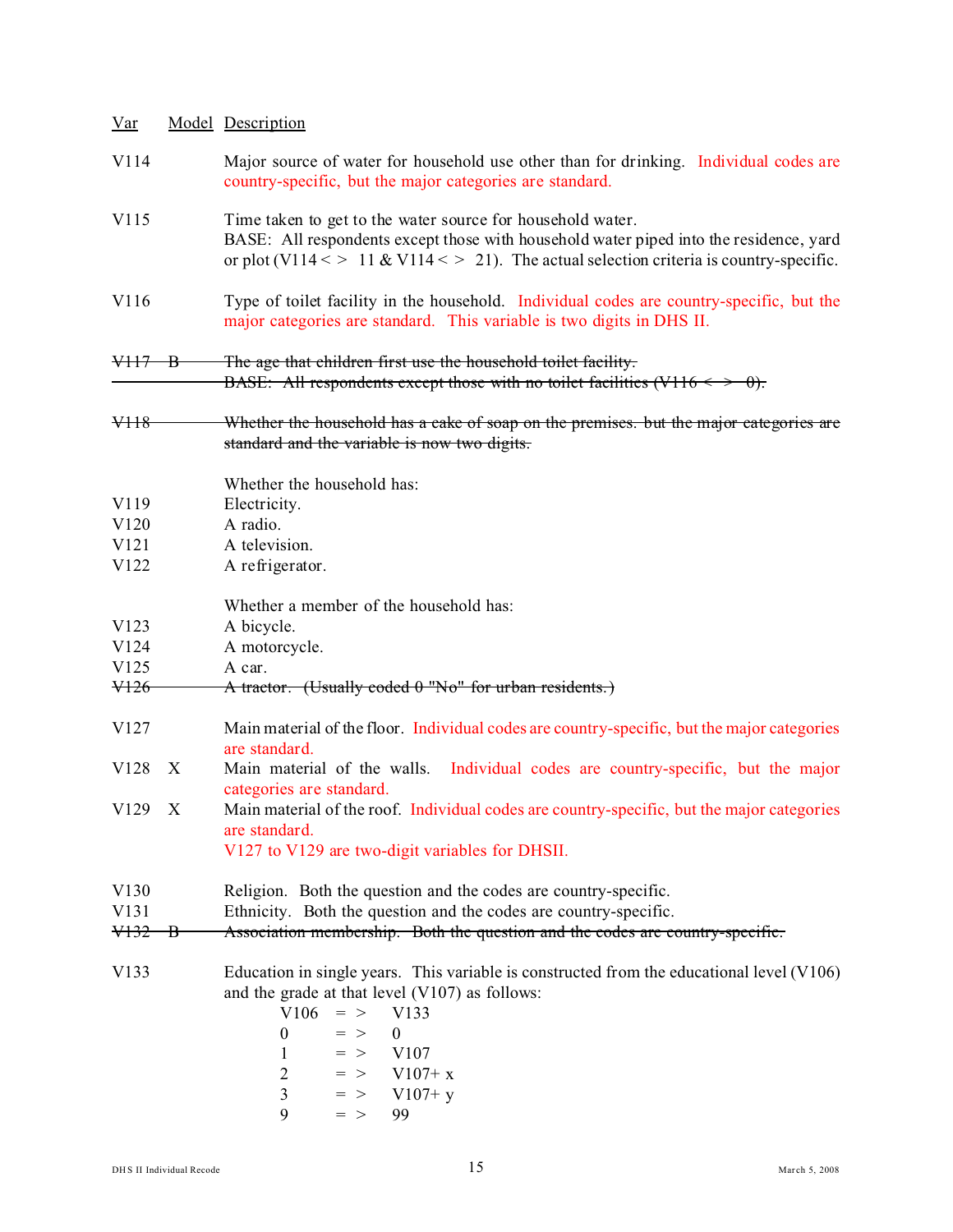|                                              |                                              | $x =$ years to complete primary education<br>$y =$ years to complete primary and secondary education<br>where both x and y are country-specific.                                                                                                                                                                                                                                                                                                                                                    |
|----------------------------------------------|----------------------------------------------|-----------------------------------------------------------------------------------------------------------------------------------------------------------------------------------------------------------------------------------------------------------------------------------------------------------------------------------------------------------------------------------------------------------------------------------------------------------------------------------------------------|
| V134                                         |                                              | De facto place of residence is the type of place in which the respondent was interviewed.<br>Urban areas are classified into large cities (capital cities and cities with over 1 million<br>population), small cities (population over 50,000), and towns (other urban areas), and all<br>rural areas are assumed to be countryside. Note that this classification differs from that<br>used in DHS I.                                                                                              |
| V135                                         |                                              | Whether the respondent is a usual resident of the household or is just visiting the<br>household. Responses of "Visitor" to V104 are visitors to the city, town or village where<br>the interview took place, but V135 shows respondents who were visitors to the household.                                                                                                                                                                                                                        |
| V136                                         |                                              | Total number of household members is the number of usual residents plus the number of<br>visitors who slept in the house the previous night that were listed in the household<br>schedule.                                                                                                                                                                                                                                                                                                          |
| V137                                         |                                              | Number of children resident in the household and aged 5 and under. Visiting children are<br>not included.                                                                                                                                                                                                                                                                                                                                                                                           |
| V138                                         |                                              | Number of eligible women in the household. Eligible women are usually defined to be<br>women aged 15-49 who slept in the household the previous night, irrespective of whether<br>they usually reside in the household or are visiting the household. In some countries an<br>ever-married sample is used for the individual interview, and so the eligibility criteria is<br>further restricted to ever-married women. In several countries the age range used may<br>be different, $e.g., 15-44.$ |
| V139<br>V140                                 |                                              | De jure region of usual residence. For <i>de facto</i> region of residence, see V101.<br>De jure type of place of usual residence. For <i>de facto</i> type of place of residence, see                                                                                                                                                                                                                                                                                                              |
| V141                                         |                                              | V102.<br>De jure place of residence. In most countries, no differentiation is made between large<br>cities and small cities in this variable.                                                                                                                                                                                                                                                                                                                                                       |
| V <sub>142</sub>                             |                                              | Whether the same source of water is used for drinking water as for household water.                                                                                                                                                                                                                                                                                                                                                                                                                 |
| V143                                         |                                              | Number of rooms used for sleeping in the household.                                                                                                                                                                                                                                                                                                                                                                                                                                                 |
| V144                                         | $\mathbf{A}$                                 | Whether the respondent lived in one or more than one community since January 198?.                                                                                                                                                                                                                                                                                                                                                                                                                  |
| V145<br>V <sub>146</sub><br>V <sub>147</sub> | $\mathbf{A}$<br>$\mathbf{A}$<br>$\mathbf{A}$ | Month moved to the place of residence of January 198?.<br>Year moved to the place of residence of January 198?.<br>Type of place of residence moved from, when moving to the place of residence of January<br>198?.                                                                                                                                                                                                                                                                                 |
| V148                                         |                                              | Whether the respondent is still in school. This data is taken from the household schedule.                                                                                                                                                                                                                                                                                                                                                                                                          |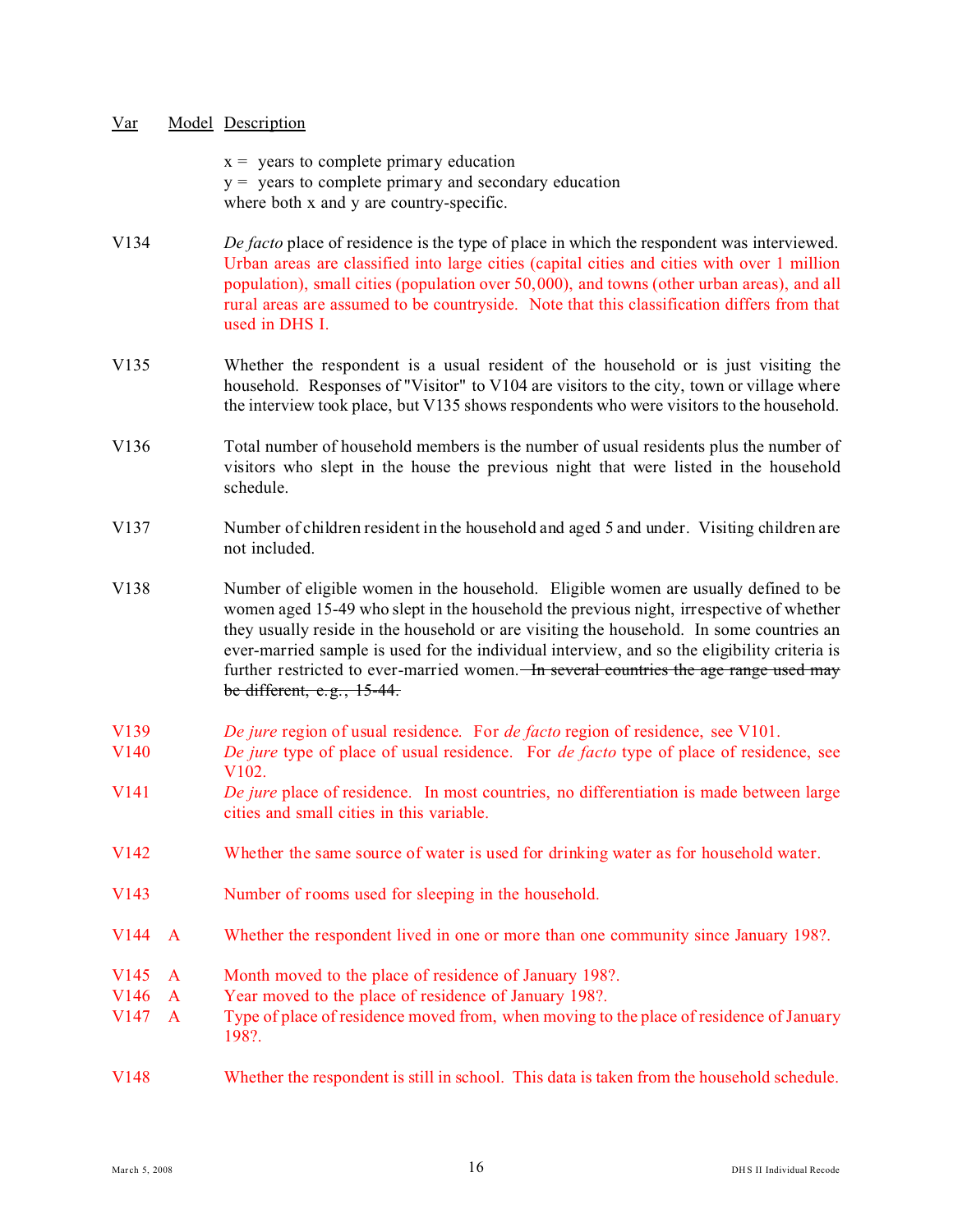- V149 Educational achievement recodes the education of the respondent into the following categories: None, incomplete primary, complete primary, incomplete secondary, complete secondary, higher education. See related variables V106, V107, V133.
- V150 Relationship to the head of the household. These data are taken from the household schedule.
- V151 Sex of the head of the household.<br>V152 Age of the head of the household.
- Age of the head of the household.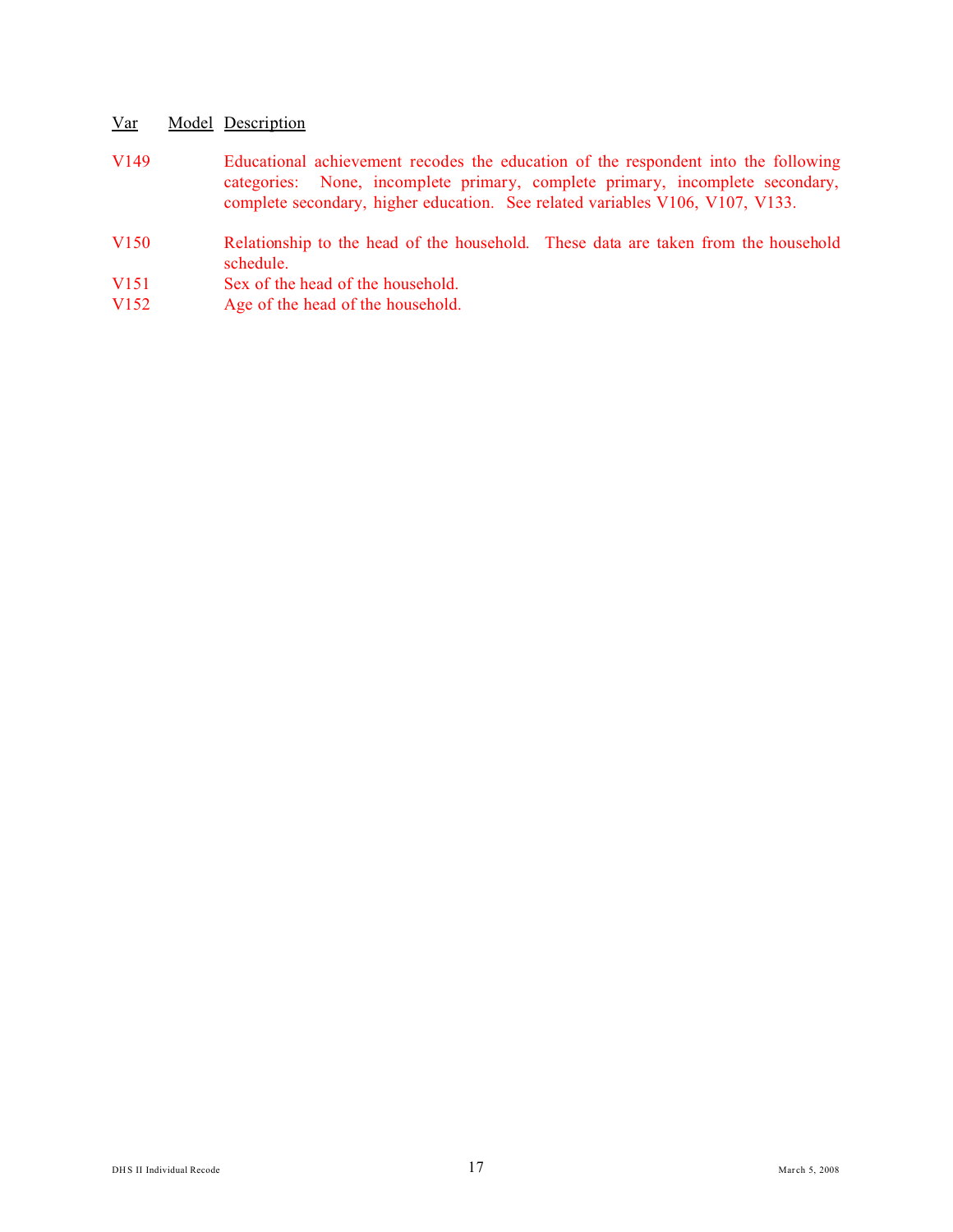Inflation factors for ever-married samples

Variables AWFACTT to AWFACTE are standard inflation factors to be applied to the denominators when using ever-married samples to produce estimates for all women. To produce theses estimates for all women it is necessary to apply the inflation factors to account for the proportion of women never married. Each factor is stored in 5-digit variables, with two implied decimal places. A value of 00128 means an inflation factor of 1.28 should be applied to the individual case to allow for never- married women. This means that for every 100 ever-married women found in the household schedule of a particular age and with the same background characteristic, there are 128 women in total, i. e. 100 ever-married women plus 28 never-married women. These inflation factors are used in the calculation of fertility rates, median ages at first union and first birth, mean number of children ever born, and other all-woman-based estimates. Note that these inflation factors do not need to be used when the denominator for an estimate is not all women. Four factors are standardly produced for ever-married samples. Additional factors may appear as country-specific variables if they were calculated to produce tabulations for the final report of a particular country. Country-specific variables are located in REC91.

| <b>AWFACTT</b> | All-woman factor for the total population.       |
|----------------|--------------------------------------------------|
| AWFACTU        | All-woman factor for the urban/rural breakdowns. |
| <b>AWFACTR</b> | All-woman factor for the regional breakdowns.    |
| <b>AWFACTE</b> | All-woman factor for the educational breakdowns. |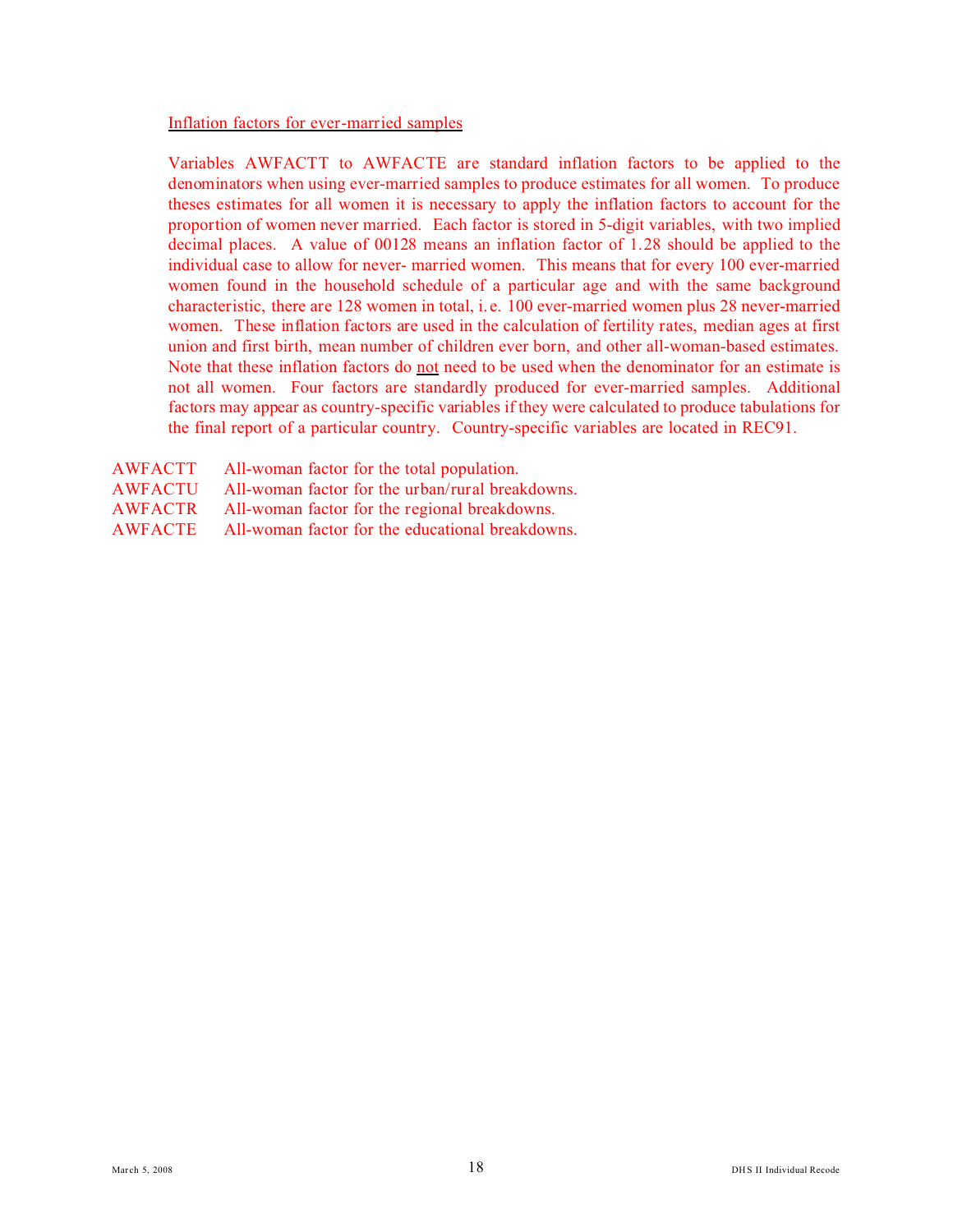### **Section 21 (REC21)** Reproduction

The birth history contains up to 20 entries for births, and is ordered in reverse order such that the last birth is given first in the birth history and the first birth is given last. For respondents with more than 20 births, the birth history contains the last 19 births plus the first birth. However, all variables relating to intervals between births are calculated based on the actual births, and not just the births given in the birth history. The variable V224 contains the count of entries in the birth history, and is thus the index to the last entry in the birth history which contains the information relating to the first birth.

Var Model Description BIDX Birth history index numbers the entries in the birth history from 1 to n, where the nth birth is the first birth. BORD Birth order number gives the order in which the children were born and so is the reverse order from BIDX. B0 Twin code gives an order number for each child of a multiple birth. Code 0 indicates a single birth, code 1-upwards give the number of the child. Twins are ordered in the birth history with the higher twin codes appearing before the lower twin codes. See the example of the birth history structure below. B1 Month of birth of child (see note on imputed dates). B2 Year of birth of child (see note on imputed dates). B3 Century month code for the date of birth of the child (see note on century month codes). B<sub>4</sub> Sex of child. B5 Whether child was alive or dead at the time of interview. B6 Age at death of the child as reported in the questionnaire. The first digit of the age at death gives the units in which it was reported: 1 - Days, 2 - Months, 3 - Years, 9 - Special responses. The last two digits give the age at death in those units. Age at death is usually reported in days if it was less than one month, in months if it was less than two years and otherwise in years. If the last two digits contain a value greater than 90 then this is a special response. For example, 298 means the age at death was a number of months, and the exact number was unknown, but lies between 1 and 23 months. BASE: Dead children  $(B5 = 0)$ . B7 Age at death of the child in completed months gives a calculated age at death from the reported information. If it was reported in days these are truncated to completed months, if reported in months these are used directly, but if reported in years then truncated years are used, i.e., 3 years becomes 36 months. For ages at death that were not specified, an age at death is imputed using a hot deck approach by taking the same age at death as the last child encountered of the same birth order in the data file.  $\overrightarrow{Ages}$  at death exceeding 90 months are truncated to 90 months. This variable is no longer truncated at 90 months and now occupies three digits.

BASE: Dead children  $(B5 = 0)$ .

B8 Current age of the child in single years for all living children. BASE: Living children  $(B5 = 1)$ .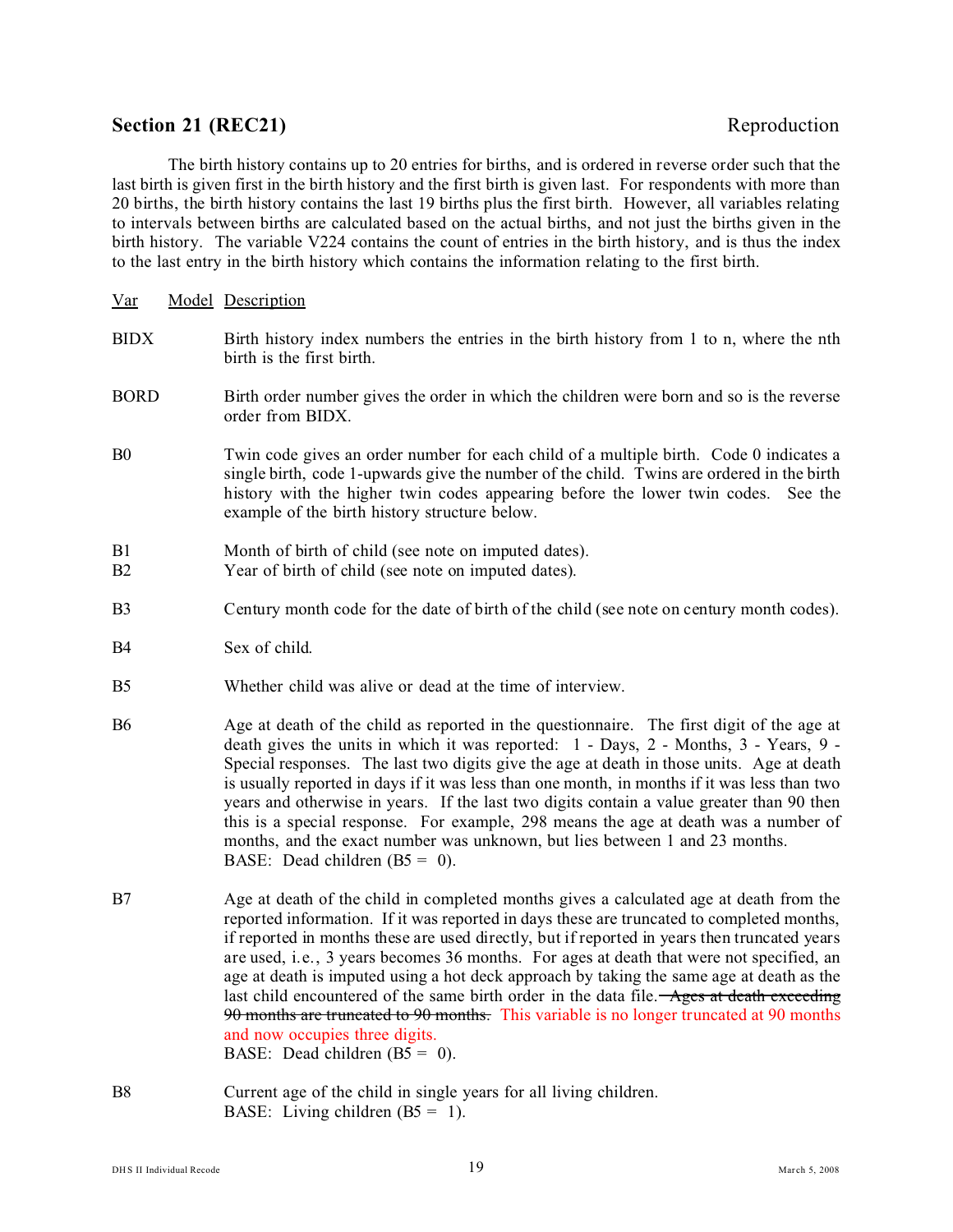- B9 The person the child usually lives with. The Respondent is coded 0, father coded 1, other relatives coded 2, other people coded 3, and children aged 15 and over who were not asked who they live with are coded 4. Note that this coding is different from DHS I. BASE: Living children  $(B5 = 1)$ .
- B10 Completeness of information for the date of birth of the child (see note on imputed dates). Codes for DHS II are different from the codes used in DHS I.
- B11 Preceding birth interval is calculated as the difference in months between the current birth and the previous birth, counting twins as one birth. BASE: All births except the first birth and its twins.
- B12 Succeeding birth interval is calculated as the difference in months between the current birth and the following birth, counting twins as one birth. BASE: All births except the last birth and its twins.

### B13 Flag for age at death is coded as follows:

- 0 No flag
	- 1 Age at death plus the date of birth would place the death after the interview
	- 2 Age at death is less than the reported duration of breastfeeding
	- 3 Age at death is less than the age the child was first given supplemental foods
	- 4 Age at death is less than age the child was first breastfed
	- 5 Age at death plus the date of birth would place the death before the last vaccination
	- 6 Reported age at death is outside the range expected for the units given
	- 7 Age at death was imputed, however the units were given
	- 8 Age at death was imputed, no units were given
	- BASE: Dead children  $(B5 = 0)$ .

### Example Birth History:

|               | BIDX BORD | B0 | <b>B1</b> | B2 | B 3     | <b>B4</b>     | B5             | B6  | B7       | B8 |          |              |    | B9 B10 B11 B12 | B13    |
|---------------|-----------|----|-----------|----|---------|---------------|----------------|-----|----------|----|----------|--------------|----|----------------|--------|
|               |           | 2  | .5        |    | 89 1073 | $1 \quad 1$   |                |     |          |    | $\Omega$ | $\mathbf{1}$ | 19 |                |        |
| $\mathcal{L}$ | 6         |    | 5         |    | 89 1073 | 2             | $\overline{1}$ |     |          |    | $\Omega$ | $\mathbf{1}$ | 19 |                |        |
| 3             | 5.        | 0  | 10        |    | 87 1054 | $\mathcal{L}$ | $\Omega$       | 114 | $\Omega$ |    |          | 5.           | 22 | 19             | $\cap$ |
| 4             | 4         | 0  | 12.       |    | 85 1032 |               |                |     |          | 4  | $\Box$   | 3            | 17 | 22             |        |
| 5             | 3         | 2  | 7         |    | 84 1015 | $\mathcal{L}$ | $\Omega$       | 208 | 8        |    |          | 5.           | 28 | 17             | $\Box$ |
| 6             | 2         |    | 7         |    | 84 1015 | $\mathcal{L}$ | 1.             |     |          | 5. | $\Omega$ | 5.           | 28 | 17             |        |
|               |           | 0  | 3         | 82 | 987     |               |                |     |          | 8  |          | h            |    | 28             |        |
|               |           |    |           |    |         |               |                |     |          |    |          |              |    |                |        |

In this example there are seven children, including two pairs of twins. There are three boys and four girls. Two of the girls have died, one after 14 days and the other after 8 months. Exact dates of birth were available only for the last birth and its twin. For the other births either year only (code 5), year and age (code 3) or age only (code 6) were available. The birth intervals are calculated between births excluding children of multiple births. For example the preceding interval for the first entry is the difference between the CMC for the first entry and the third entry because the second entry is a twin of the first entry.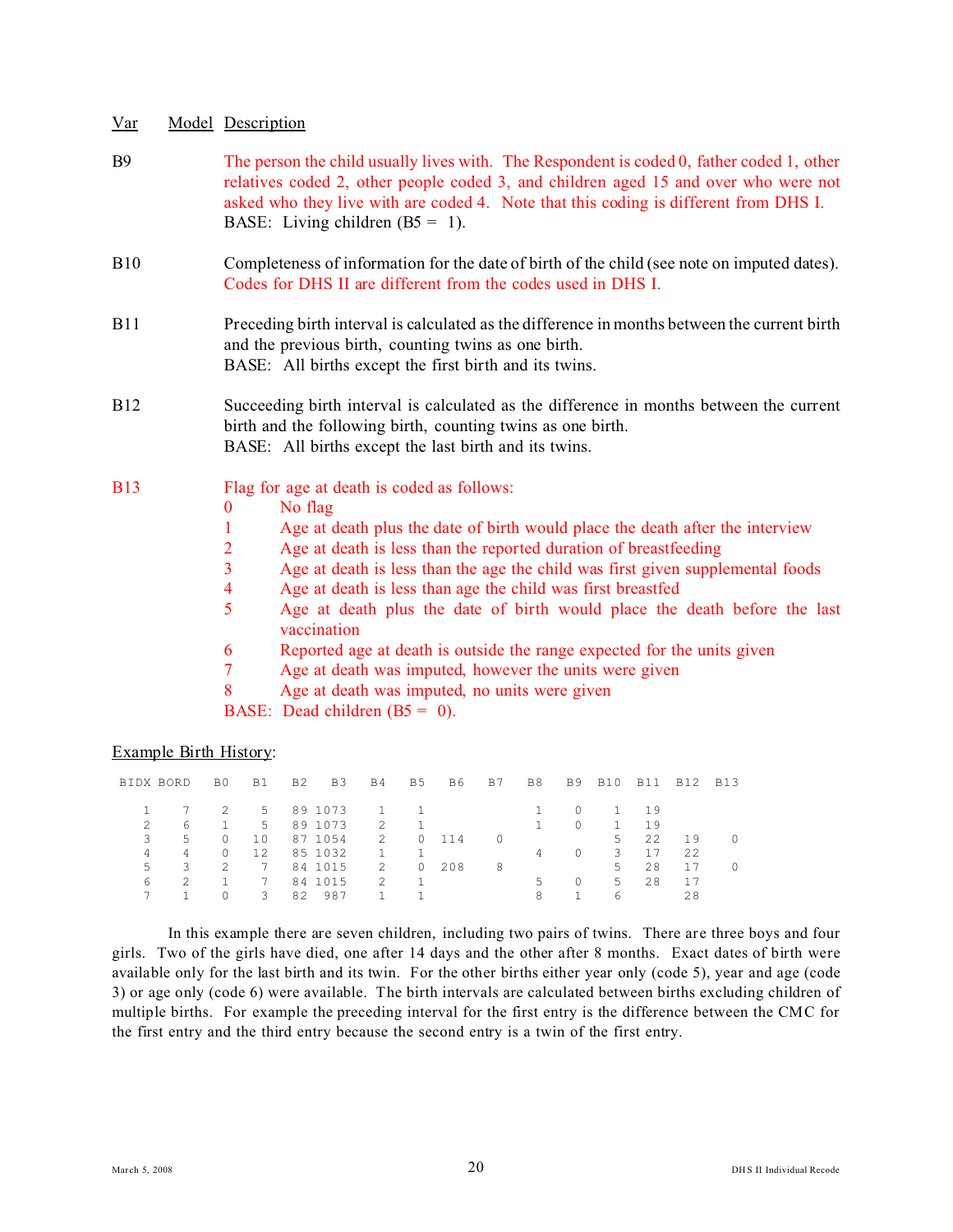# **Section 22 (REC22)** Reproduction

| Var                                          | Model Description                                                                                                                                                                                                                                                                                                                                                                                                                                                                                                                  |
|----------------------------------------------|------------------------------------------------------------------------------------------------------------------------------------------------------------------------------------------------------------------------------------------------------------------------------------------------------------------------------------------------------------------------------------------------------------------------------------------------------------------------------------------------------------------------------------|
| V <sub>201</sub>                             | Total number of children ever born. If there are fewer than twenty births then this is the same<br>as V224 (Number of entries in the birth history), but if there are more than twenty births then<br>this gives the full number, while V224 will be 20.                                                                                                                                                                                                                                                                           |
| V202<br>V203<br>V204<br>V205<br>V206<br>V207 | Total number of sons living at home.<br>Total number of daughters living at home.<br>Total number of sons living away from home.<br>Total number of daughters living away from home.<br>Total number of sons who have died.<br>Total number of daughters who have died.<br>V201 is the sum of variables V202 to V207.                                                                                                                                                                                                              |
| V208                                         | Total number of births in the last five years is defined as all births in the months 0 to 59 prior<br>to the month of interview, where month 0 is the month of interview.                                                                                                                                                                                                                                                                                                                                                          |
| V209                                         | Total number of births in the past year is defined as all births in the months 0 to 12 (not<br>0 to 11) prior to the month of interview.                                                                                                                                                                                                                                                                                                                                                                                           |
| V210                                         | Total number of births in the month of interview.                                                                                                                                                                                                                                                                                                                                                                                                                                                                                  |
| V211                                         | Century month code of the date of first birth is the same as B3 (V224).<br>BASE: All respondents with one or more births $(V201 > 0)$ .                                                                                                                                                                                                                                                                                                                                                                                            |
| V212                                         | Age of the respondent at first birth is calculated from the CMC of the date of first birth and<br>the CMC of the date of birth of the respondent.<br>BASE: All respondents with one or more births $(V201 > 0)$ .                                                                                                                                                                                                                                                                                                                  |
| V213                                         | Whether the respondent is currently pregnant.                                                                                                                                                                                                                                                                                                                                                                                                                                                                                      |
| V214                                         | Imputed duration of the current pregnancy. In the imputation process a date of conception of<br>the current pregnancy is calculated from the reported duration of the current pregnancy, if<br>known, or imputed from other available information (see note on imputed dates). The imputed<br>duration of pregnancy is then calculated from that date of conception.<br>BASE: Currently pregnant women $(V213 = 1)$ .                                                                                                              |
| V215                                         | Time since last menstrual period as reported by the respondent. The first digit gives the units<br>in which the response was given by the respondent: $1 -$ Days ago, $2 -$ Weeks ago, $3 -$ Months<br>ago, 4 - Years ago, 9 - Special answers. The last two digits give the time since the last period<br>in those units. If the last two digits contain a number greater than 90 then this is a special<br>response. For example, 199 means the response was in days but the number of days was<br>missing on the questionnaire. |
| V216                                         | Whether the respondent menstruated in the last six weeks is calculated from V215.                                                                                                                                                                                                                                                                                                                                                                                                                                                  |
| V217                                         | Knowledge of the ovulatory cycle indicates when during her monthly cycle the respondent<br>thinks a woman has the greatest chance of becoming pregnant.                                                                                                                                                                                                                                                                                                                                                                            |
| V218                                         | Total number of living children is the sum of variables V202 to V205.                                                                                                                                                                                                                                                                                                                                                                                                                                                              |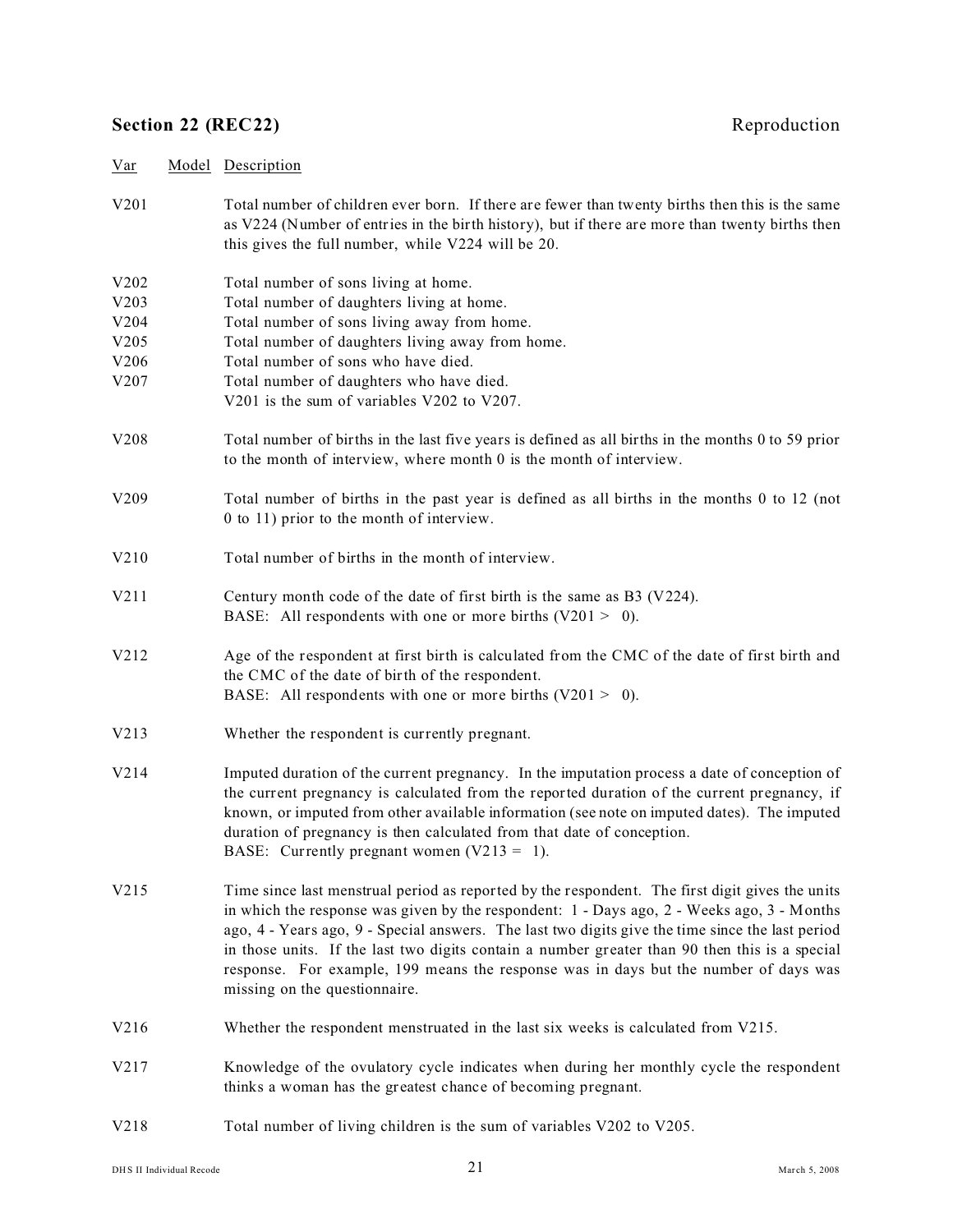- V219 Total number of living children including current pregnancy is calculated from V218 by adding 1 if the respondent is pregnant.
- V220 Total number of living children including current pregnancy is a grouping of the previous variable, truncating the number to 6 if it was greater than 6.
- V221 Interval between the first marriage and first birth in months. If the first birth was prior to the first marriage then this variable is coded 996 "Negative interval. " BASE: Ever-married women who have had one or more births  $(V501 > 0 \& V201 > 0)$ .
- V222 Interval between the last birth and the date of the interview in months. BASE: Respondents who have had one or more births  $(V201 > 0)$ .
- V223 Completeness of information relating to the date of conception of the current pregnancy. This variable indicates whether the date of conception was exactly specified by the duration of the current pregnancy or the duration was imputed from other information (see note on imputed dates). Codes for DHS II are different from the codes used in DHS I.
- V224 Number of entries in the birth history (REC21). This variable is also the index to the first birth in the birth history. If there are fewer than twenty births then this is the same as V201 (number of children ever born), but if there are more than twenty births then this will be 20, while V201 gives the full number.
- V225 At the time the respondent became pregnant with the current pregnancy, whether the current pregnancy was wanted then, later or not at all. BASE: Currently pregnant women  $(V213 = 1)$ .
- V226 Computed time since the last menstrual period. This is computed from the response for V215, with durations exceeding the interval since the last birth  $(V227 = 7, 9)$  recoded to the response "Before last birth" (code 995) and inconsistent responses flagged on variable V227 (codes 1-6) recoded to 997.
- V227 Flag variable indicating inconsistencies found in editing the response for variable V215.
	- 0 No flag
	- 1 Duration given is greater than the interval since the last birth and the respondent did not say, in the maternity section, that she was still amenorrheic since her last birth
	- 2 Duration given plus the duration of amenorrhea after the last birth is greater than the interval since the last birth
	- 3 Duration was reported, but the respondent' s period had not returned since the last birth
	- 4 Respondent reported her last period was before her last birth, but she had never given birth
	- 5 Respondent reported never having menstruated, but reported in the maternity section that her period had returned after her last birth
	- 6 Respondent reported her last period was before her last birth, but reported in the maternity section that her period had returned after her last birth
	- 7 Respondent reported a duration since her last period, but this would place her last period during her last pregnancy
	- 8 Respondent reported never having menstruated, but she had children
	- 9 Duration was reported, but the duration would place her period before her last birth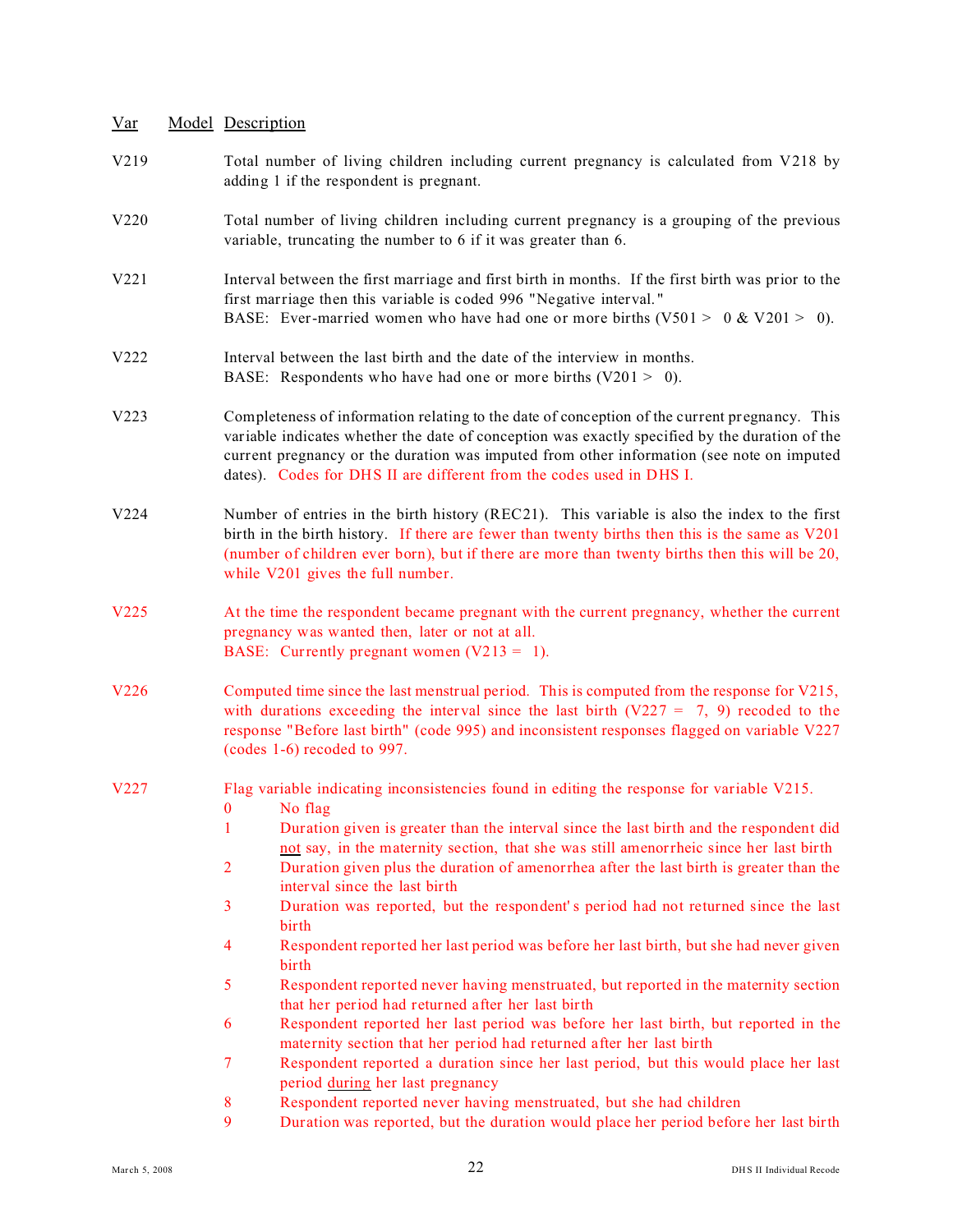V228 A Whether the respondent ever had a pregnancy that terminated in a miscarriage, abortion, or still birth, i. e., did not result in a live birth.

Pregnancy terminations

Variables V229 to V234 relate to pregnancy terminations (pregnancies that did not result in a live birth).

BASE: Respondents who have had one or more terminated pregnancies ( $V228 = 1$ ).

- V229 A Month of the last pregnancy termination.
- V230 A Year of the last pregnancy termination. The date of last termination is taken from a single question in the body of the questionnaire.
- V231 A Century month code of the last pregnancy termination. The CMC date of termination is calculated from the preceding questions, or from the calendar, if possible, in cases where an exact date was not given for the date of last pregnancy termination.
- V232 A Date flag for the last terminated pregnancy.
- V233 A Months pregnant when the pregnancy terminated. BASE: Respondents who have had one or more terminated pregnancies since the cutoff date for the calendar/health section (V228 =  $1 \& V231$  > = V017).
- V234 A Whether the respondent had other pregnancy terminations before the last one. BASE: Respondents who have had one or more terminated pregnancies since the cutoff date for the calendar/health section (V228 = 1 & V231 > = V017).

Calendar related variables

V235 A Birth history index for last child born prior to the start of the calendar. Index is zero if no child was born before the start of the calendar.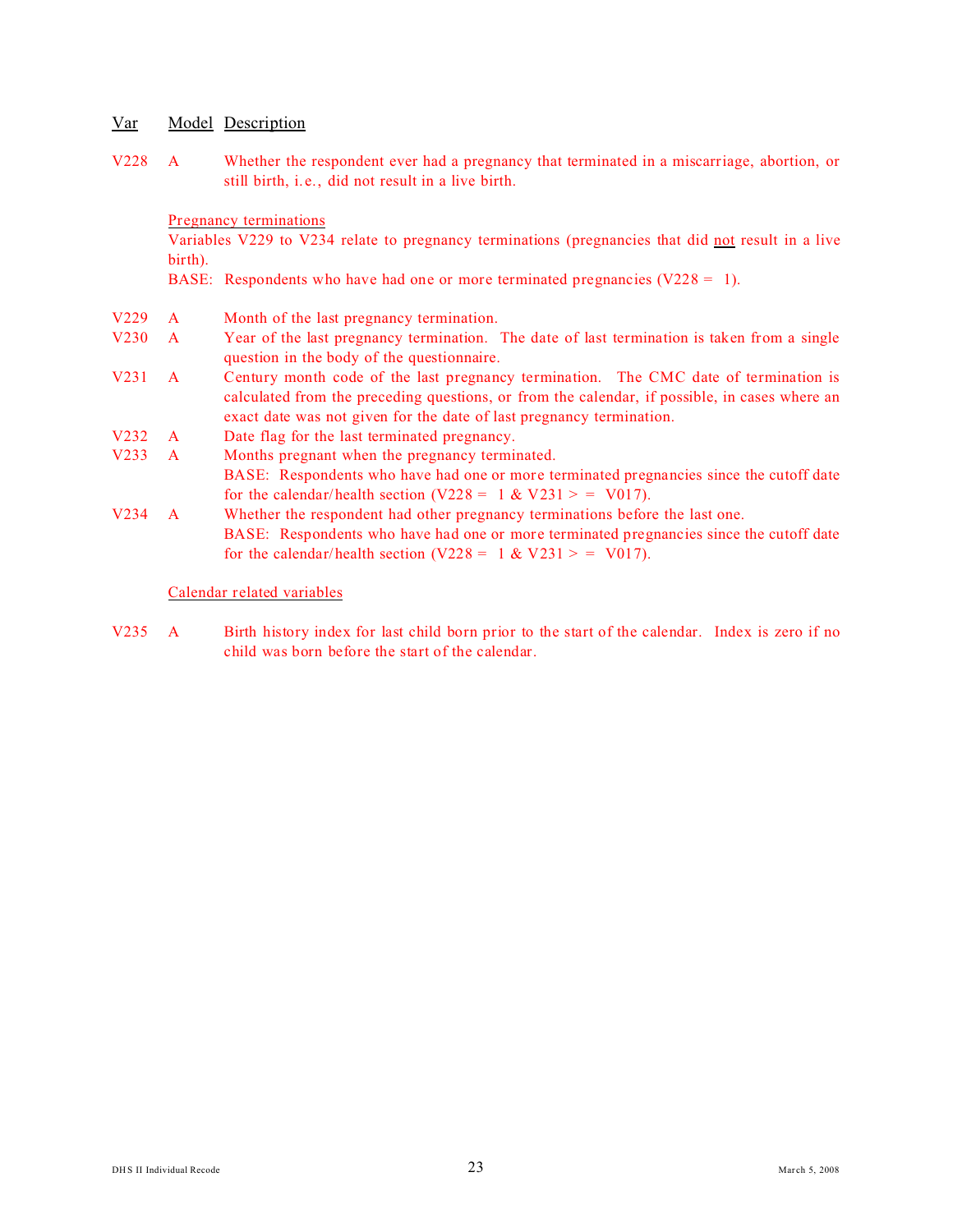### **Section 31 (REC31)** Contraceptive Table

### Var Model Description

- V301 Knowledge of any method is classified into modern, traditional and folkloric methods as follows: Modern methods are Pill, IUD, Injections, Diaphragm/Foam/Jelly, Condom, Female Sterilization, Male Sterilization and Implants. Traditional methods are Periodic Abstinence (Rhythm), Withdrawal, and Abstinence. Folkloric methods are the category "other" and any other country-specific methods. If a respondent knows both a traditional method and a modern method then the modern method takes priority and she is coded as knowing a modern method. Similarly, if a woman knows a traditional method and a folkloric method, the traditional method takes priority.
- V302 Ever use of a modern, traditional or folkloric method is created in the same way as V301.
- V303 Knowledge of a source for a modern method indicates whether the respondent could name indicated that she knew of a source from which she believed she would be able to obtain a modern method. There is no verification of the existence of a source or whether the source would be able to supply the method.

### Contraceptive Table

The contraceptive table contains entries for 15 contraceptive methods, and for each entry gives information relating to knowledge of the method, ever use of the method, and knowledge of a source for the method and problems related to using the method. Entries 1 to 12 are standard but entries 13 to 15 are used for country-specific methods. The methods relating to each entry are as follows:

|   | Pill                 | 8  | Periodic Abstinence (Rhythm)                    |
|---|----------------------|----|-------------------------------------------------|
| 2 | <b>IUD</b>           | 9  | Withdrawal                                      |
| 3 | Injections           | 10 | Other methods                                   |
| 4 | Diaphragm/Foam/Jelly | 11 | Norplant <sup><math>TM</math> or implants</sup> |
| 5 | Condom               | 12 | Abstinence                                      |
| 6 | Female Sterilization | 13 | Country-specific method 1                       |
| 7 | Male Sterilization   | 14 | Country-specific method 2                       |
|   |                      | 15 | Country-specific method 3                       |

For Diaphragm/Foam/Jelly, if questions about the methods are asked separately (for example, foaming tablets in one set of questions and diaphragm and jelly combined in another set of questions), the original responses are recorded as country-specific variables and the standard variables presented in this section are a composite of the two sets of questions.

The contraceptive table contains variables V304 to V306V309 as follows:

- V304A Whether the method is modern, traditional or folkloric.
- V304 Knowledge of the method, differentiating between spontaneous responses and probed responses for each method. If questions relating to the method were not asked in a particular country then code 8 "Not asked" is used.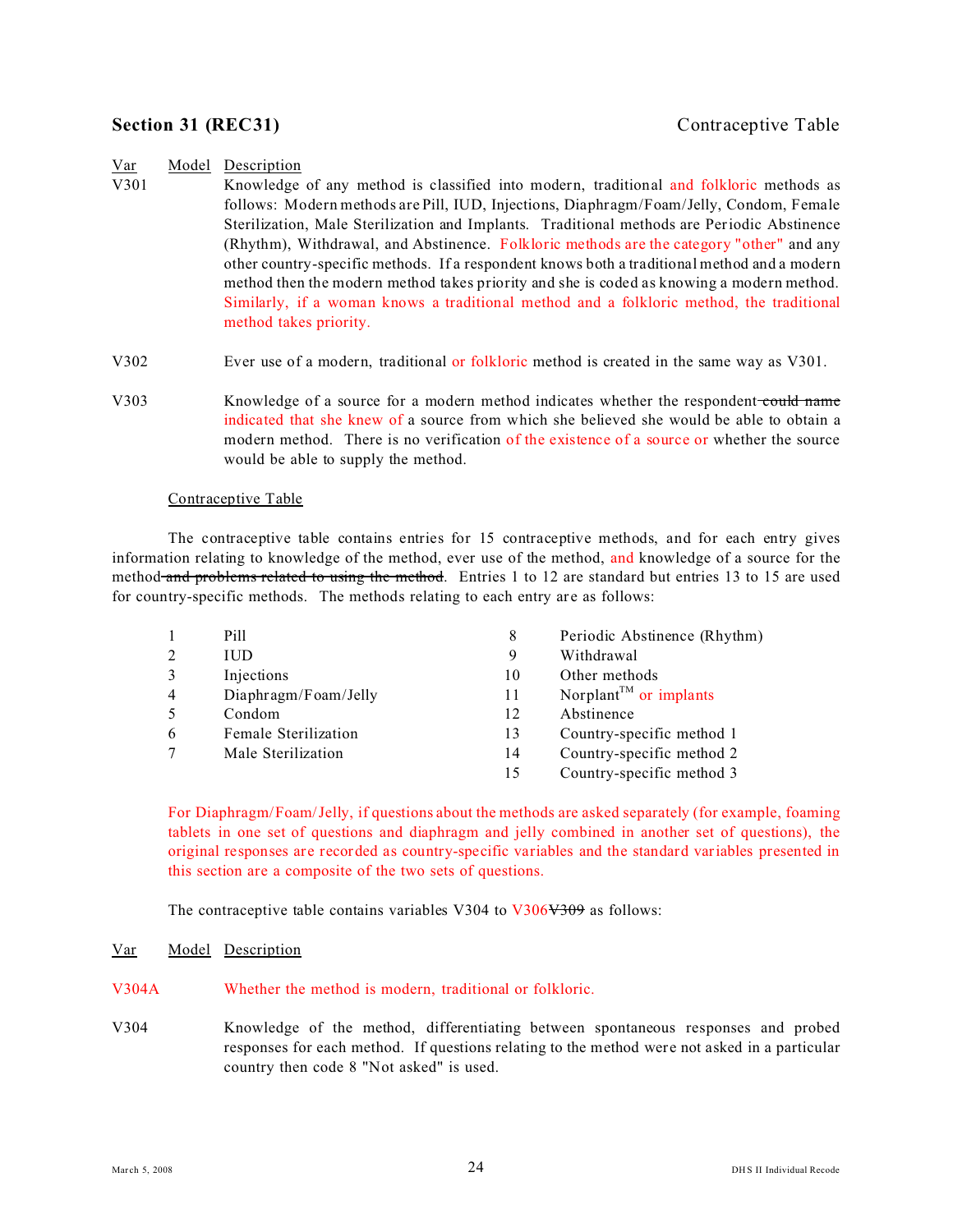| Model Description                                                                                                                                                                                                                                                                                 |
|---------------------------------------------------------------------------------------------------------------------------------------------------------------------------------------------------------------------------------------------------------------------------------------------------|
| Whether the respondent has ever used the contraceptive method.<br>BASE: Respondents who knew of the method, either spontaneously (1) or after probing (being<br>read a description of the method) (2) according to V304.                                                                          |
| Source (or source of information on how to use the method for periodic abstinence) known for<br>the contraceptive method. This variable is now a simple Yes/No variable and occupies only<br>one digit.<br>BASE: Respondents who knew of the method, for modern methods plus periodic abstinence. |
| Source (or source of information or instruction for periodic abstinence) known for the<br>contraceptive method in standard coding groups is constructed from V306.<br>BASE: Respondents who knew of the method, for modern methods plus periodic abstinence.                                      |
| Main problem with using the contraceptive method. Codes are country-specific.<br>BASE: Respondents who knew of the method, for all methods except "Other method."                                                                                                                                 |
| Main problem with using the contraceptive method in standard coding groups is constructed<br>from $V306$ .<br>BASE: Respondents who knew of the method, for all methods except "Other method."                                                                                                    |
|                                                                                                                                                                                                                                                                                                   |

Example Contraceptive Table:

|        |  |  | 2 3 4 5 6 7 8 9 10 11 12 13 14                                            |  |                             |  |  |     | 15    |
|--------|--|--|---------------------------------------------------------------------------|--|-----------------------------|--|--|-----|-------|
|        |  |  | Pill IUD Inj Dia Cond F. St.M. St.P.Ab. With Other Norpl Abst CS1 CS2 CS3 |  |                             |  |  |     |       |
|        |  |  | V304A 1 1 1 1 1 1 1 1 2 2 3 1 2 3 3 3                                     |  |                             |  |  |     |       |
| V304 1 |  |  | 0 0 0 1 2 0 1 2 0 8 8 8                                                   |  |                             |  |  | - 8 | - 8 - |
| V305 0 |  |  |                                                                           |  | $1 \quad 0 \quad 1 \quad 0$ |  |  |     |       |
| V306 1 |  |  | $\begin{array}{ccc} 1 & & 0 \end{array}$                                  |  |                             |  |  |     |       |

In this example the entries in the table are shown across the page while the variables in each entry are shown down the page. The numbers shown above the method names are the occurrence or entry number associated with that method. The respondent knew three methods, Pill, Condom and Periodic Abstinence, without probing and knew two more, Female Sterilization and Withdrawal, after probing by the interviewer. The respondent has used Condoms and Periodic Abstinence. The respondent reported knowing a source of the method for Pill and Condom, but did not know a source for Female Sterilization or for information on how to use Periodic Abstinence. The respondent reported several sources for the methods: Pharmacy for Pill and Condom, Hospital for Female Sterilization, Church for instruction on Periodic Abstinence, and Friends for information about Withdrawal. She believed Pills and Condoms cost too much, and the main problem with Female Sterilization is that the method is permanent. She did not know of any problem with Periodic Abstinence or Withdrawal.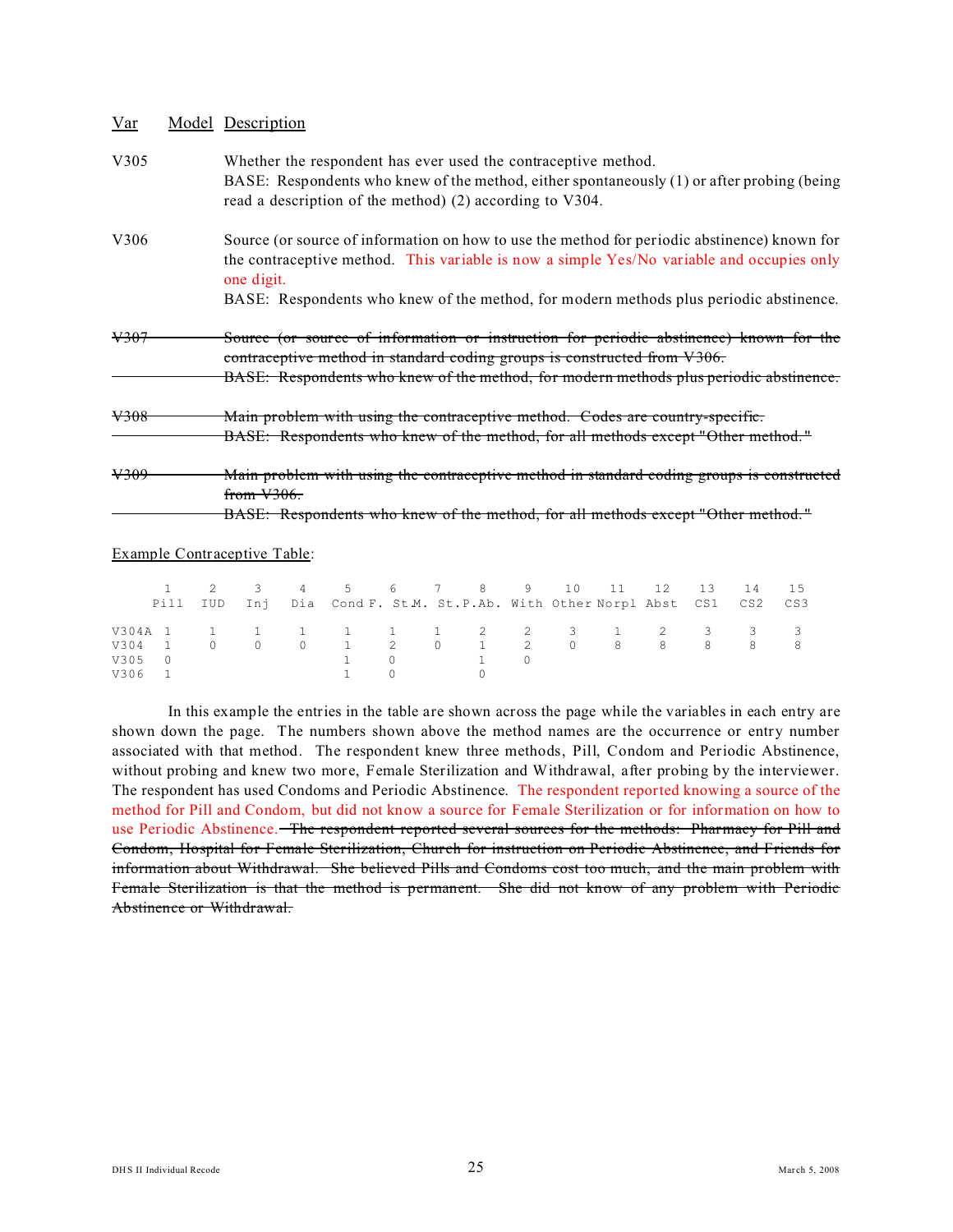### **Section 32 (REC32)** Contraceptive Use

| Var  | Model Description                                                                                                                                                                                                                             |
|------|-----------------------------------------------------------------------------------------------------------------------------------------------------------------------------------------------------------------------------------------------|
| V310 | Number of living children at the time the respondent first used a contraceptive method.<br>BASE: All respondents who have ever used a contraceptive method $(V302 > 0)$ .                                                                     |
| V311 | Number of living children at the time of first use is a grouped form of V310, with 4 or more<br>truncated to 4 and respondents who have never used a contraceptive method coded 5.                                                            |
| V312 | Current contraceptive method. Pregnant women are coded 0 "Not currently using."                                                                                                                                                               |
| V313 | Type of contraceptive method categorizes the current contraceptive method as either a modern<br>method, or a traditional method, or a folkloric method.                                                                                       |
| V314 | Method of periodic abstinence indicates how the respondent determined on which days to<br>abstain from sexual intercourse the last time the respondent used periodic abstinence.<br>BASE: Ever users of periodic abstinence $(V305(8) = 1)$ . |

### Sterilization.

Variables V315 to V322 relate to dates of sterilization. BASE: Women who are sterilized or whose partner is sterilized  $(V312 = 6$  or  $V312 = 7)$ .

- V315  $\star$  Month of sterilization of the respondent or her current partner (see note on imputed dates).
- V316 A Year of sterilization of the respondent or her current partner (see note on imputed dates).
- V317  $\pm$  Century month code for the date of sterilization (see note on century month codes).
- V318 A Completeness of information for the date of sterilization of the respondent or her partner (see note on imputed dates). Codes for DHS II are different from the codes used in DHS I.
- V319  $\rightarrow$  Years since sterilization in 2-year groups, truncated at 10 years.
- V320 A Age at sterilization in 5-year groups < 25, 25-29, 30-34, 35-39, 40-44, 45-49.
- V321  $\rightarrow$  Marital duration at sterilization in 5-year groups with single women and those sterilized before marriage coded 0.
- V322  $\overrightarrow{A}$  Parity at sterilization, truncated at 5+ children.

### Pill Use.

Variables V323 and V325 relate to the use of the pill. See variables V372 to V374 for additional information relating to pill use.

BASE: Respondents currently using the pill  $(V312 = 1)$ .

- V323 Brand of pill currently being used by the respondent. Codes are country-specific.
- V324 A Whether the respondent is using the social marketing pill brand of that country.
- V325 A Cost of pills in the local currency. The width of this field has been increased to six characters to accommodate a variety of currencies. Code 999996 indicates that the pills were provided free and code 999998 indicates that the respondent did not know the price of the pills.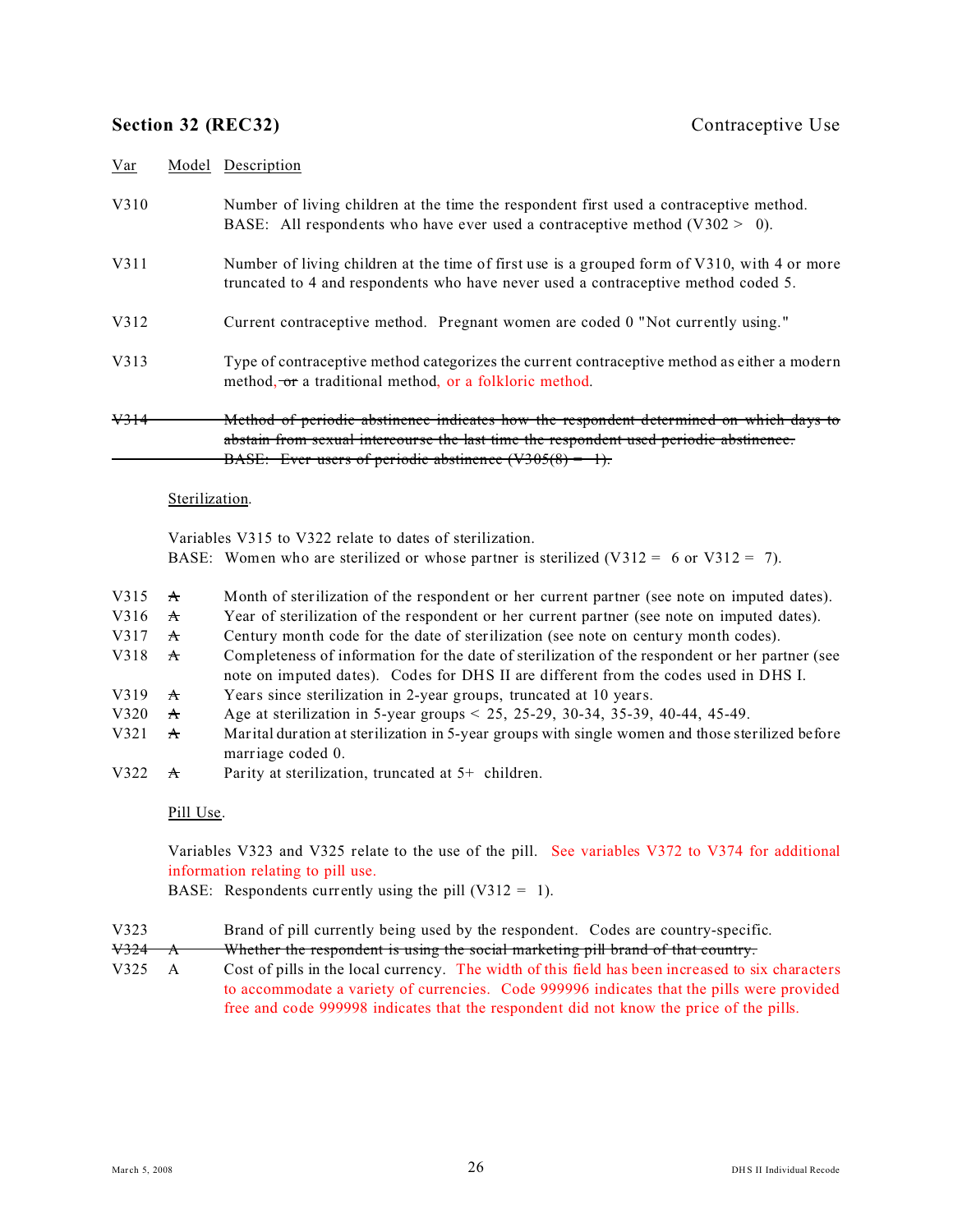### Source of modern contraceptive methods.

Variables V326 and V327 relate to sources of contraception for current users of modern methods. See variables V377 to V384 for additional information relating to the source of modern contraceptive methods. BASE: Respondents currently using a modern method  $(V312 > = 1 \& V312 < = 7$  or V312 = 11). V326 The last source visited to obtain the current modern contraceptive method. Codes are countryspecific, but the major categories are standard. V327 The last source visited for users of modern methods in standard coding groups constructed from V326. The standard coding categories for this variable have been changed to separate non-governmental organizations (NGOs) from other private sector sources. V328 A Satisfaction with services received at the last source visited. BASE: Respondents currently using a modern method who visited a modern medical facility. The actual selection criteria is country-specific, but generally will include those who visited the following facilities: Government Hospital, Government Health Center, Family Planning Clinic, Field Worker, Private Doctor, or Private Hospital or Clinic. Pharmacies, Shops and other similar sources are usually excluded. Source of method or information for users of traditional methods. Variables V329 to V331 relate to the last source visited for users of traditional methods. BASE: "A" questionnaire - current users of traditional methods (V312 > = 8 and  $\leq$  > 11). "B" questionnaire - current users of periodic abstinence  $(\sqrt{312} = 8)$ . V329 Source of information for users of traditional methods. Codes are country-specific. For countries using the model "A" questionnaire, the respondent is asked whether she visited a source to obtain a method to avoid pregnancy or instructions for using periodic abstinence in the last twelve months, irr espective of which traditional method the respondent is currently using. If the response was "No" code  $\theta$  "Did not visit source" was used. If the response was "Yes" the source for the method was recorded. Note that the source does not relate to the traditional method currently being used, but to the last source visited to obtain any method or instruction in the last twelve months. V330 Source of information for traditional method users in standard coding groups is constructed from V329. V331 A Satisfaction with the services received at the source given in V329. BASE: Current users of traditional methods who visited a modern facility (see V328). Source of method or information for past users of contraception. Variables V332 to V334 relate to the last source visited in the last twelve months for past users of contraception. BASE: Past users of contraception (V302  $>$  0 and V312 = 0).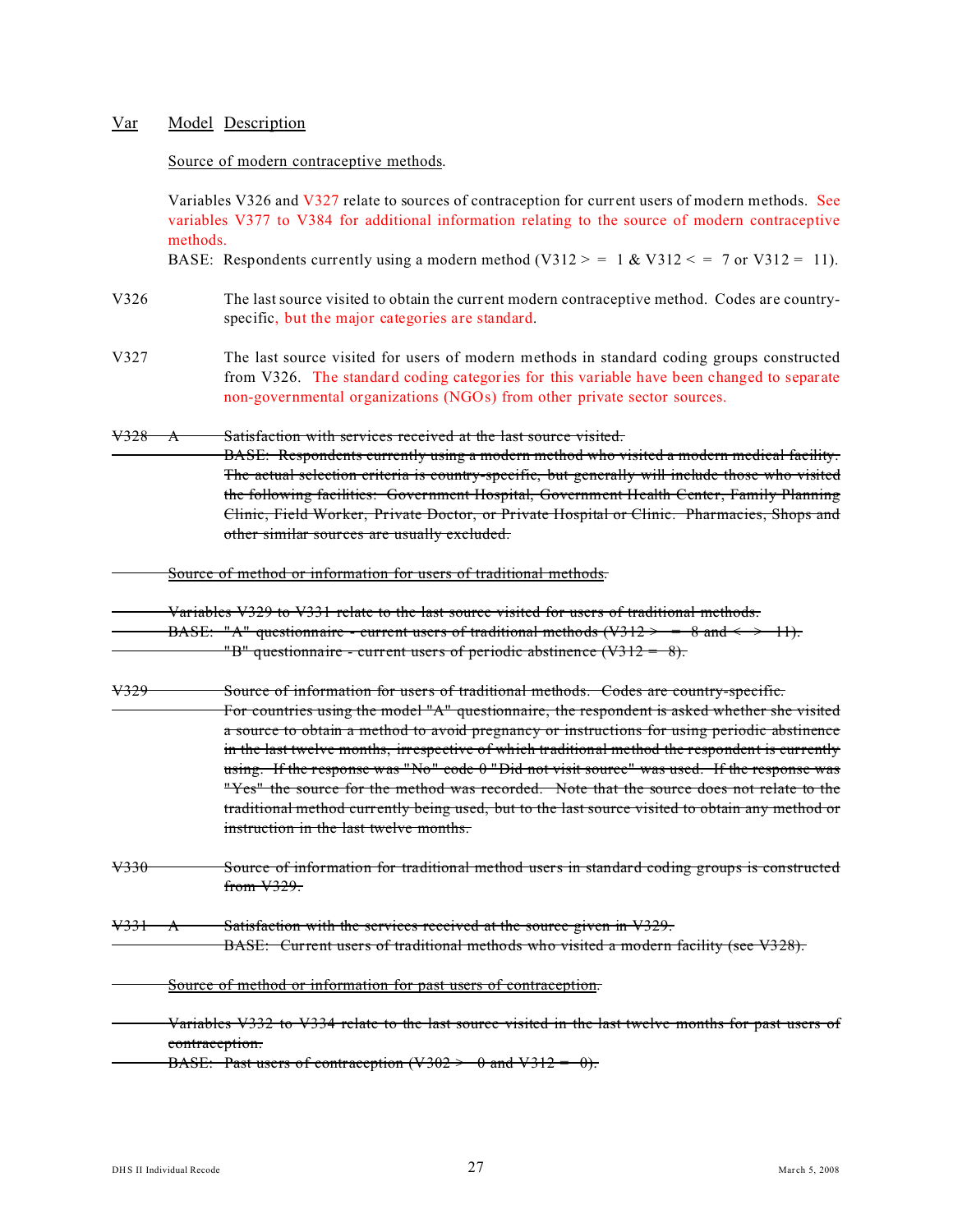| <u>Var</u>                             |                                                  | Model Description                                                                                                                                                                                                                                                                                                                                                                                                                                                                                                                                                                                                                                                                                                                                                                                                                                                                                                                                |  |
|----------------------------------------|--------------------------------------------------|--------------------------------------------------------------------------------------------------------------------------------------------------------------------------------------------------------------------------------------------------------------------------------------------------------------------------------------------------------------------------------------------------------------------------------------------------------------------------------------------------------------------------------------------------------------------------------------------------------------------------------------------------------------------------------------------------------------------------------------------------------------------------------------------------------------------------------------------------------------------------------------------------------------------------------------------------|--|
| <del>V332</del>                        | $\rightarrow$                                    | Past users of contraception are asked for the last source visited in the last twelve months. If<br>no source was visited in the last twelve months the source is coded 0 "No source visited."<br>Codes are country-specific.                                                                                                                                                                                                                                                                                                                                                                                                                                                                                                                                                                                                                                                                                                                     |  |
| <del>V333</del>                        | $\bm{\lambda}$                                   | Last source visited in the last twelve months for past users in standard coding groups is<br>calculated from V332.                                                                                                                                                                                                                                                                                                                                                                                                                                                                                                                                                                                                                                                                                                                                                                                                                               |  |
| <del>V334</del>                        | $\bm{\mathsf{A}}$                                | Satisfaction with the services received at the source given in V332.<br>BASE: Past users of contraception who visited a modern medical facility (see V328).                                                                                                                                                                                                                                                                                                                                                                                                                                                                                                                                                                                                                                                                                                                                                                                      |  |
|                                        |                                                  | Current use of contraception.                                                                                                                                                                                                                                                                                                                                                                                                                                                                                                                                                                                                                                                                                                                                                                                                                                                                                                                    |  |
|                                        |                                                  | Variables V337 to V339 relate to the current use of contraception.<br>BASE: Current users of contraception $(V312 < > 0)$ .                                                                                                                                                                                                                                                                                                                                                                                                                                                                                                                                                                                                                                                                                                                                                                                                                      |  |
| <del>V335 A</del><br><del>V336 A</del> |                                                  | Duration of use of the current contraceptive method - months.<br>Duration of use of the current contraceptive method - years.<br>These variables give the duration of use in years and months of the current method for all<br>methods except for female or male sterilization where the date of sterilization is given.                                                                                                                                                                                                                                                                                                                                                                                                                                                                                                                                                                                                                         |  |
|                                        |                                                  | BASE: Current users of contraception except for women who are sterilized or whose partners<br>are sterilized (V312 $\leq$ > 0 and V312 $\leq$ > 6 and V312 $\leq$ > 7).                                                                                                                                                                                                                                                                                                                                                                                                                                                                                                                                                                                                                                                                                                                                                                          |  |
| V337                                   |                                                  | Months of use of the current contraceptive method are calculated from the calendar and other<br>variables for model "A" questionnaires, or are taken directly from the questionnaire for model<br>"B" questionnaires preceding variables, and from the date of sterilization for women who are<br>sterilized or whose partners are sterilized. For model "B" questionnaires, if either the years<br>or the months of use are missing, unknown or inconsistent, then this variable is set likewise.<br>If the response to the question of the duration of use of the current method is "Since the last<br>birth," then this variable is set to the length of the interval between the last birth and the date<br>of interview. For Model "B" questionnaires, if the number of months of use exceeds 8 years,<br>it is coded as 96. For Model "A" questionnaires, the month of interview is ignored in<br>calculating the duration of current use. |  |
| V338                                   | A                                                | Main problem experienced with using the current contraceptive method. Codes are country-<br>specific.                                                                                                                                                                                                                                                                                                                                                                                                                                                                                                                                                                                                                                                                                                                                                                                                                                            |  |
| V339                                   | A                                                | Main problem experienced in standard coding groups is constructed from V338. "Method<br>ineffective" and "Husbands disapproves" have been re-coded as 1 and 2 respectively. "Side<br>effects" has been added as code 3.                                                                                                                                                                                                                                                                                                                                                                                                                                                                                                                                                                                                                                                                                                                          |  |
| $V340 - A$                             |                                                  | Other method used during the month before interview.<br><b>BASE:</b> Current users of contraception except for women who are sterilized or whose partners<br>are sterilized.                                                                                                                                                                                                                                                                                                                                                                                                                                                                                                                                                                                                                                                                                                                                                                     |  |
|                                        | <b>Last method used prior to current method.</b> |                                                                                                                                                                                                                                                                                                                                                                                                                                                                                                                                                                                                                                                                                                                                                                                                                                                                                                                                                  |  |
| $\sqrt{341-A}$                         |                                                  | Last method used (since the last birth) before the current method for current users of<br>contraception.<br>BASE: All current users of contraception $(\forall 312 \leq 9)$ .                                                                                                                                                                                                                                                                                                                                                                                                                                                                                                                                                                                                                                                                                                                                                                    |  |
|                                        |                                                  |                                                                                                                                                                                                                                                                                                                                                                                                                                                                                                                                                                                                                                                                                                                                                                                                                                                                                                                                                  |  |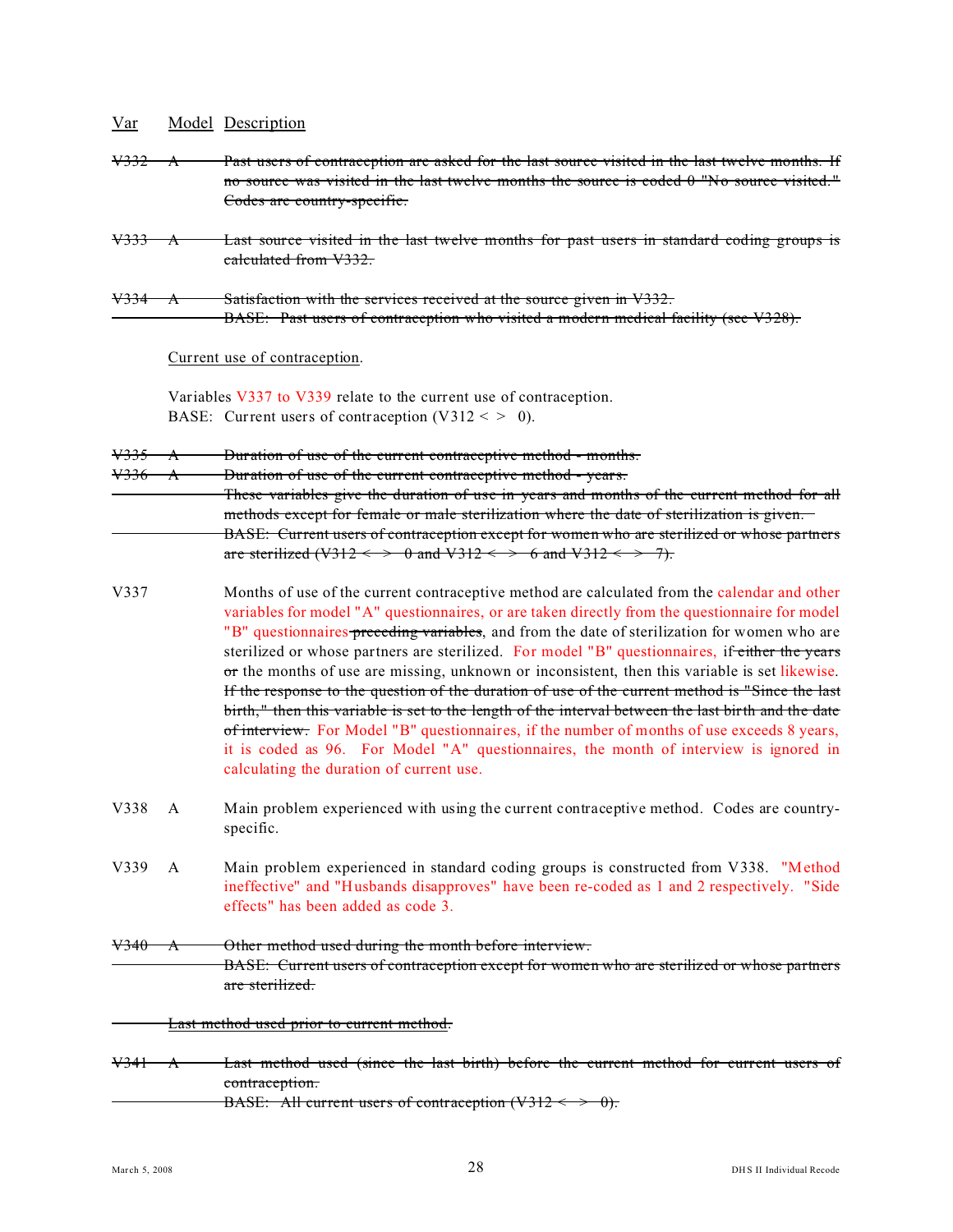Last use of contraception prior to current method.

- Variables V342 to V349 relate to the last period of contraceptive use prior to the current method. BASE: Current users of contraception who used a contraceptive method (since the last birth) prior to the current method (V312  $\leq$  > 0 and V341 > 0).
- V342 A Date of start of use of the method before the current method month.

V343 A Date of start of use of the method before the current method - year.

- No imputation has been performed on the date of start of use of the method before the current method, and incomplete dates remain in the data file.
- V344 A Century month code of the date of start of use of the method before the current method. If either the month or year of the start of use is missing, unknown or inconsistent then this variable is set to be the same.
- V345 A Completeness of information relating to the date of start of use of the method before the current method.
- V346 A Duration of use of the method prior to the current method months.
- V347 A Duration of use of the method prior to the current method years.
- V348 A Duration of use of the method prior to the current method in months is calculated from the preceding variables. If either the years or months is missing, unknown or inconsistent then this variable is set to be the same.
- $V349 \rightarrow A$  Main reason the respondent stopped using the method prior to the current method. Codes are country-specific.
	- Last method used in the Open Birth Interval for past users.
- V350 A Last method used (since the last birth) for past users of contraception. BASE: Ever users of contraception who are not currently using a contraceptive method (V302  $> 0$  and  $\sqrt{312} = 0$ .
- Last use of contraception in the Open Birth Interval (OBI).
- Variables V351 to V358 relate to the last period of contraceptive use (since the last birth) for past users of contraception.
- BASE: Ever users of contraception, who have used a contraceptive method (since the last birth), but are not currently using a method  $(\sqrt{302} > 0$  and  $(\sqrt{312} = 0)$  and  $(\sqrt{350} > 0)$ .
- V351 A Date of start of use of the last method used in the OBI month.
- V352 A Date of start of use of the last method used in the OBI year.
- No imputation has been performed on the date of start of use of the last method used in the OBI, and incomplete dates remain in the data file.
- V353 A Century month code of the date of start of use of the last method used in the OBI. If either the month or year of the start of use is missing, unknown or inconsistent then this variable is set to be the same.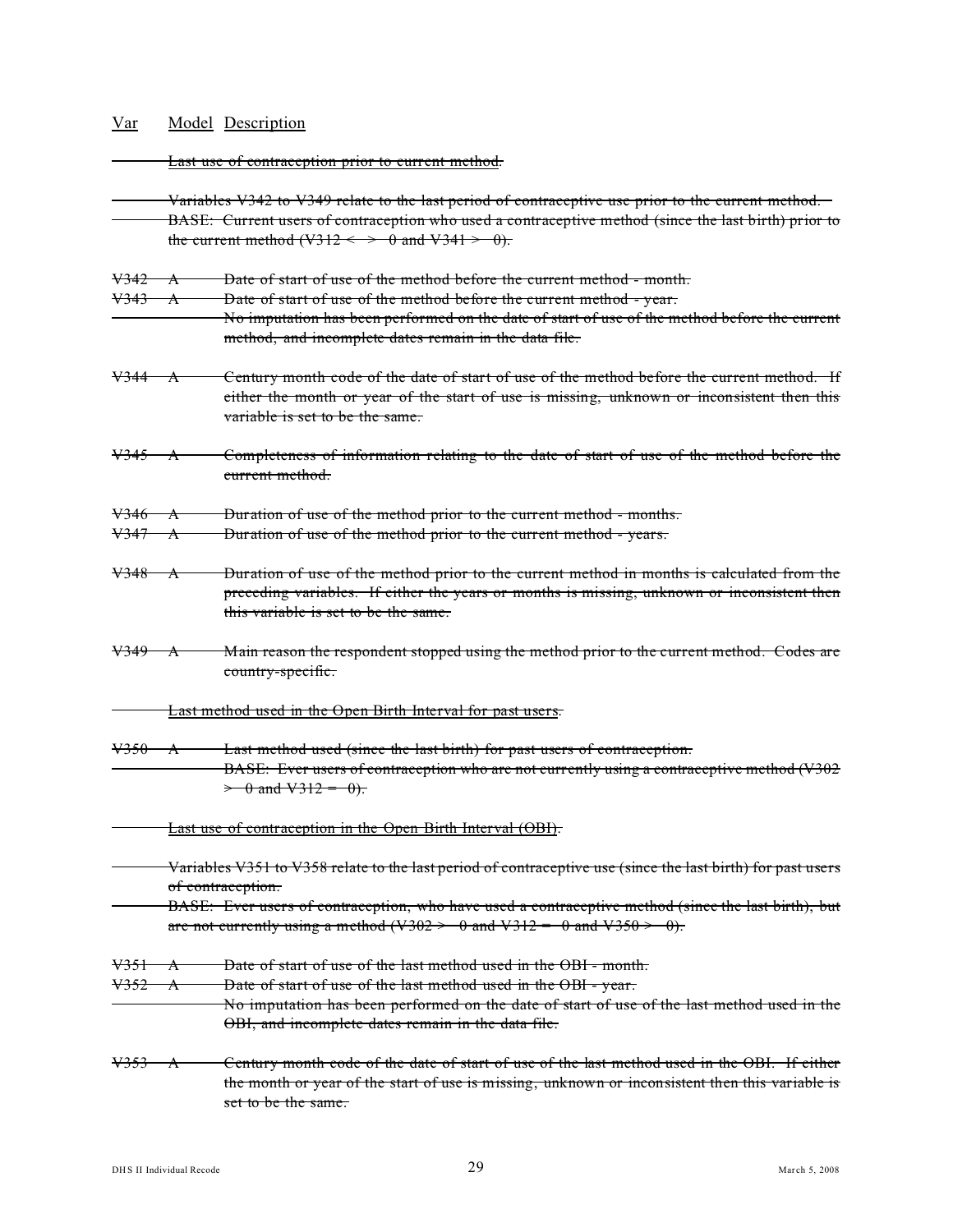- V354 A Completeness of information relating to the date of start of use of the last method asked in the  $\overline{\Theta}$ BH
- V355 A Duration of use of the last method used in the OBI months.

V356 A Duration of use of the last method used in the OBI - years.

- $V357 \text{ A}$  Duration of use of the last method used in the OBI in months is calculated from the preceding variables. If either the years or months is missing, unknown or inconsistent then this variable is set to be the same.
- V358 A Main reason the respondent stopped using the last method used in the OBI. Codes are country-specific.

### Last method discontinued in the last five years.

Variables V359 and V360 relate to the last method discontinued in the last five years. The information for these variables is taken from the calendar. The period of five years is taken as an approximate period for the following two variables to allow the classification of the reasons for discontinuation by method. The period of five years cannot be accurately calculated in all cases due to incomplete or missing dates for the start of use of contraceptive methods and incomplete durations for the length of time the method was used. Cases are included if the date of discontinuation of either the method before the current method, for current users, or the last method, for past users, definitely falls within the last five years, or a contraceptive method was used in an interval prior to the birth of a child born in the last five years.

BASE: Respondents who discontinued use of a method in the last five years.

- V359 A Last method discontinued in the last five years.
- V360 A Reason for the discontinuation of the last method discontinued in the last five years.

### Pattern and intentions for future use.

Variables V361 to V364 relate to the respondent's past contraceptive practice and future intentions for using contraception.

- V361 Pattern of past contraceptive use. For model "B" questionnaires the questions relating to contraceptive use since the last birth are not asked and thus the respondent cannot be categorized as having used a method since the last birth or having only used a method before the last birth. In countries using the model "B" questionnaire, all past users are given code 3.
- V362 Intention to use a contraceptive method in the future is based on two questions in the model questionnaires, and classifies those intending to use a method in the future by whether they intend to use that method in the next twelve months or not. The two "Unsure" categories correspond to replies of unsure about using a method in the future (unsure about use) or, for those intending to use a method in the future, unsure about whether they intend to use that method in the next twelve months (unsure about timing). BASE: All respondents not currently using contraception  $(V312 = 0)$ .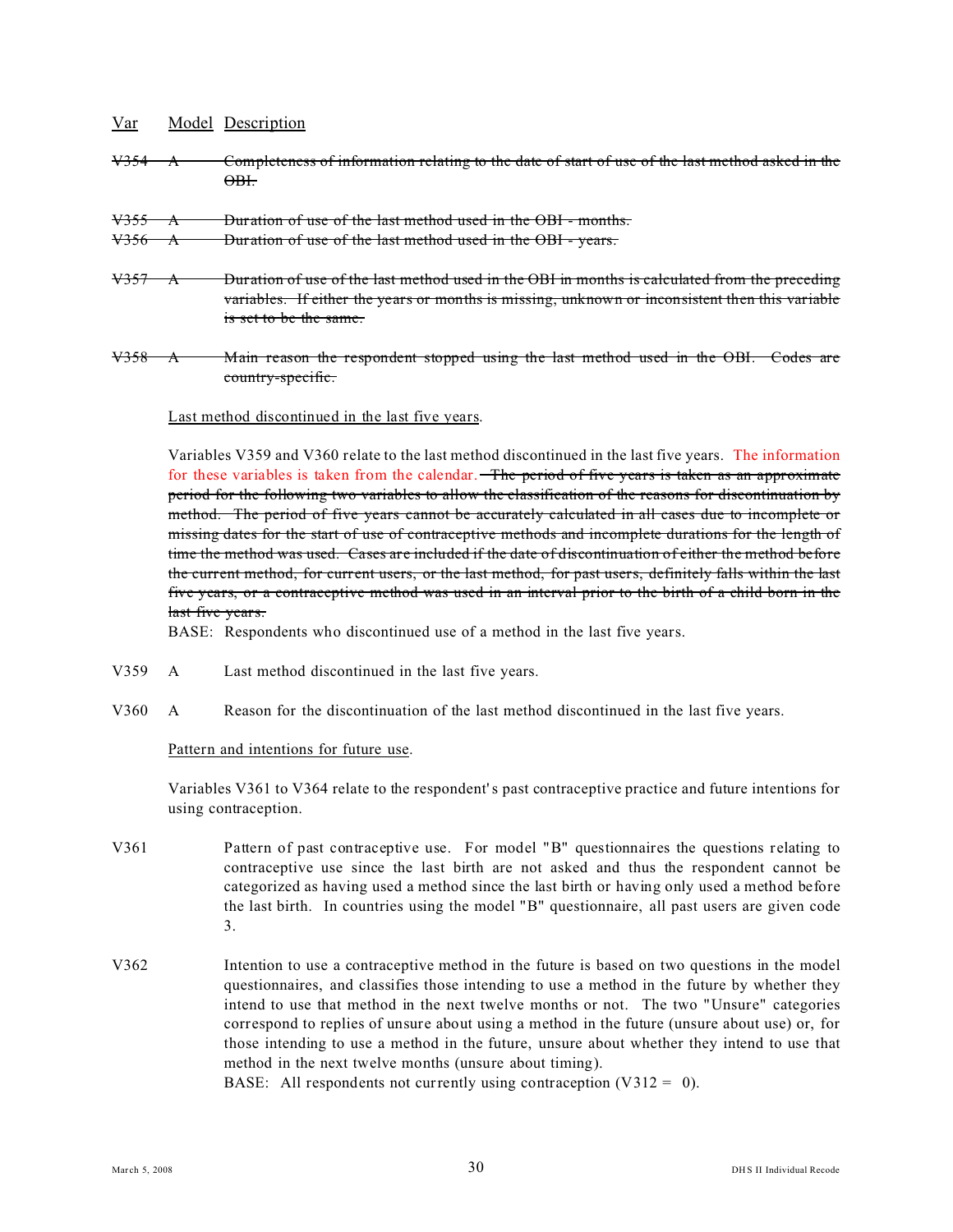| V363 |              | Preferred future method for respondents intending to use a method in the future.<br>BASE: Respondents not currently using a method, but intending to use a method in the future<br>$(V312 = 0 \& (V362 = 1 \text{ or } V362 = 2 \text{ or } V362 = 3)).$                                                                                         |  |  |  |  |  |  |
|------|--------------|--------------------------------------------------------------------------------------------------------------------------------------------------------------------------------------------------------------------------------------------------------------------------------------------------------------------------------------------------|--|--|--|--|--|--|
| V364 |              | Contraceptive use and intention shows current users of modern methods, current users of<br>traditional methods, non-users who intend to use in the future and non-users not intending to<br>use a method.                                                                                                                                        |  |  |  |  |  |  |
| V365 | $\mathbf{A}$ | Whether the respondent has heard a family planning message on the radio in the last month.<br>See V384 for media messages on the television.                                                                                                                                                                                                     |  |  |  |  |  |  |
| V366 |              | Acceptability of family planning messages being provided on radio or television.                                                                                                                                                                                                                                                                 |  |  |  |  |  |  |
| V367 |              | Whether the last child born in the last five years was wanted at that time, later or not at all.<br>For countries using the model "A" questionnaire this variable is extracted from the information<br>given in the contraceptive practice table. For countries using the model "B" questionnaire this<br>variable comes from a single question. |  |  |  |  |  |  |
| V368 |              | Number of entries in the contraceptive practice table. This will be zero for all countries using<br>the model "B" questionnaire.                                                                                                                                                                                                                 |  |  |  |  |  |  |
|      |              | First contraceptive method used.                                                                                                                                                                                                                                                                                                                 |  |  |  |  |  |  |
|      |              | Variables V369 to V371 relate to the first contraceptive method ever used.                                                                                                                                                                                                                                                                       |  |  |  |  |  |  |
| V369 | A            | The first contraceptive method ever used by the respondent. Never users are coded 0.                                                                                                                                                                                                                                                             |  |  |  |  |  |  |
| V370 | $\mathbf{A}$ | Source of the first contraceptive method.<br>BASE: Ever users of contraception whose first method was a modern method (V369 $\le$ = 7<br>or $V369 = 11$ ).                                                                                                                                                                                       |  |  |  |  |  |  |
| V371 | $\mathbf{A}$ | Source of the first contraceptive method in standard groupings is created from V370.<br>BASE: Ever users of contraception whose first method was a modern method ( $V369 \leq 7$ )<br>or $V369 = 11$ ).                                                                                                                                          |  |  |  |  |  |  |
|      | Pill Use.    |                                                                                                                                                                                                                                                                                                                                                  |  |  |  |  |  |  |
|      |              | Variables V372 to V374 relate to the use of the pill.<br>BASE: Current users of the pill $(V312 = 1)$ .                                                                                                                                                                                                                                          |  |  |  |  |  |  |
| V372 |              | Whether the package of pills currently being used by the respondent was seen by the<br>interviewer.                                                                                                                                                                                                                                              |  |  |  |  |  |  |
| V373 |              | Whether the respondent consulted a doctor or a nurse at the time that she first started using<br>the pill.                                                                                                                                                                                                                                       |  |  |  |  |  |  |
| V374 |              | Whether the respondent consulted a doctor or a nurse the last time that she got pills.                                                                                                                                                                                                                                                           |  |  |  |  |  |  |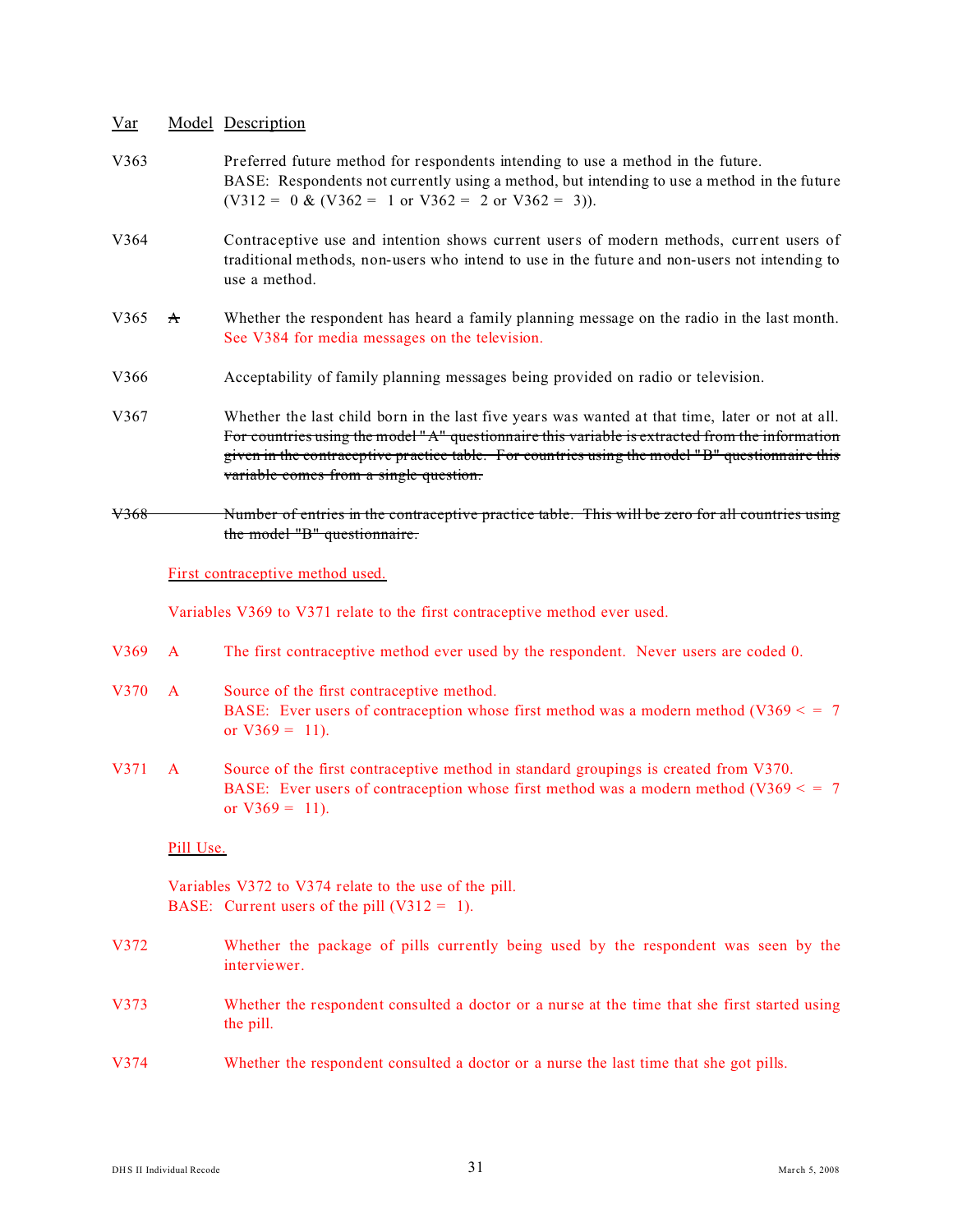### Reasons for Use or Non-Use of Contraceptive Methods.

| V375 | $\mathbf{A}$ | Reason the respondent decided to use the current contraceptive method rather than some other<br>method of family planning.<br>BASE: Current users of contraception $(V312 < > 0)$ .                                                                                                                                                                                                                                                                               |
|------|--------------|-------------------------------------------------------------------------------------------------------------------------------------------------------------------------------------------------------------------------------------------------------------------------------------------------------------------------------------------------------------------------------------------------------------------------------------------------------------------|
| V376 |              | Reason the respondent does not intend to use a method of contraception in the future.<br>BASE: All women not currently using a contraceptive method and not intending to use a<br>method in the future ( $V362 = 5$ ).                                                                                                                                                                                                                                            |
|      |              | Sources of Contraception.                                                                                                                                                                                                                                                                                                                                                                                                                                         |
| V377 |              | The source of the preferred future method is the source at which the respondent believes the<br>preferred contraceptive method is available.<br>BASE: Respondents who state that they intend to use a modern contraceptive method in the<br>next 12 months (V363 < = 7 or V363 = 11).                                                                                                                                                                             |
| V378 |              | The source of the preferred future method coded in standard coding categories is created from                                                                                                                                                                                                                                                                                                                                                                     |
|      |              | V377.<br>BASE: Respondents who state that they intend to use a modern contraceptive method in the<br>next 12 months (V363 < = 7 or V363 = 11).                                                                                                                                                                                                                                                                                                                    |
| V379 |              | Source of any method of contraception is formed from a combination of responses. For<br>current users of modern methods, it is the source of that method. For women who are not<br>currently using any method, but intend to use a modern method in the next 12 months, it is the<br>source of the method they would prefer to use. For all other women, it is a source from which<br>they know they can obtain family planning methods, if they know any source. |
| V380 |              | Source of any method of contraception coded in standard coding categories is created from<br>V379.                                                                                                                                                                                                                                                                                                                                                                |
| V381 |              | Travel time to the source for a method of contraception refers to the time to get to the source<br>specified in V379. The first digit of the time to the source gives the units in which the time<br>was reported: 1 - Minutes, 2 - Hours, 9 - Special responses. The last three digits give the time<br>to the source in those units. If the last three digits contain a value greater than 990 then this<br>is a special response.                              |
| V382 |              | Travel time to the source for a method of contraception is recoded into the following<br>categories: Source comes to respondent, 0-14, 15-29, 30-59, 60-89, 90-119, 120+ minutes,<br>Don't know the time to the source, Don't know any source.                                                                                                                                                                                                                    |
| V383 |              | Whether the source of contraception referred to in V379 is considered easy or difficult to get<br>to.<br>BASE: Women who know of a source of family planning, and the source does not come to<br>the respondent (V382 < > 8 & V382 < > 0).                                                                                                                                                                                                                        |
| V384 |              | Whether the respondent has heard a family planning message on the television in the last<br>month. See V365 for media messages on the radio.                                                                                                                                                                                                                                                                                                                      |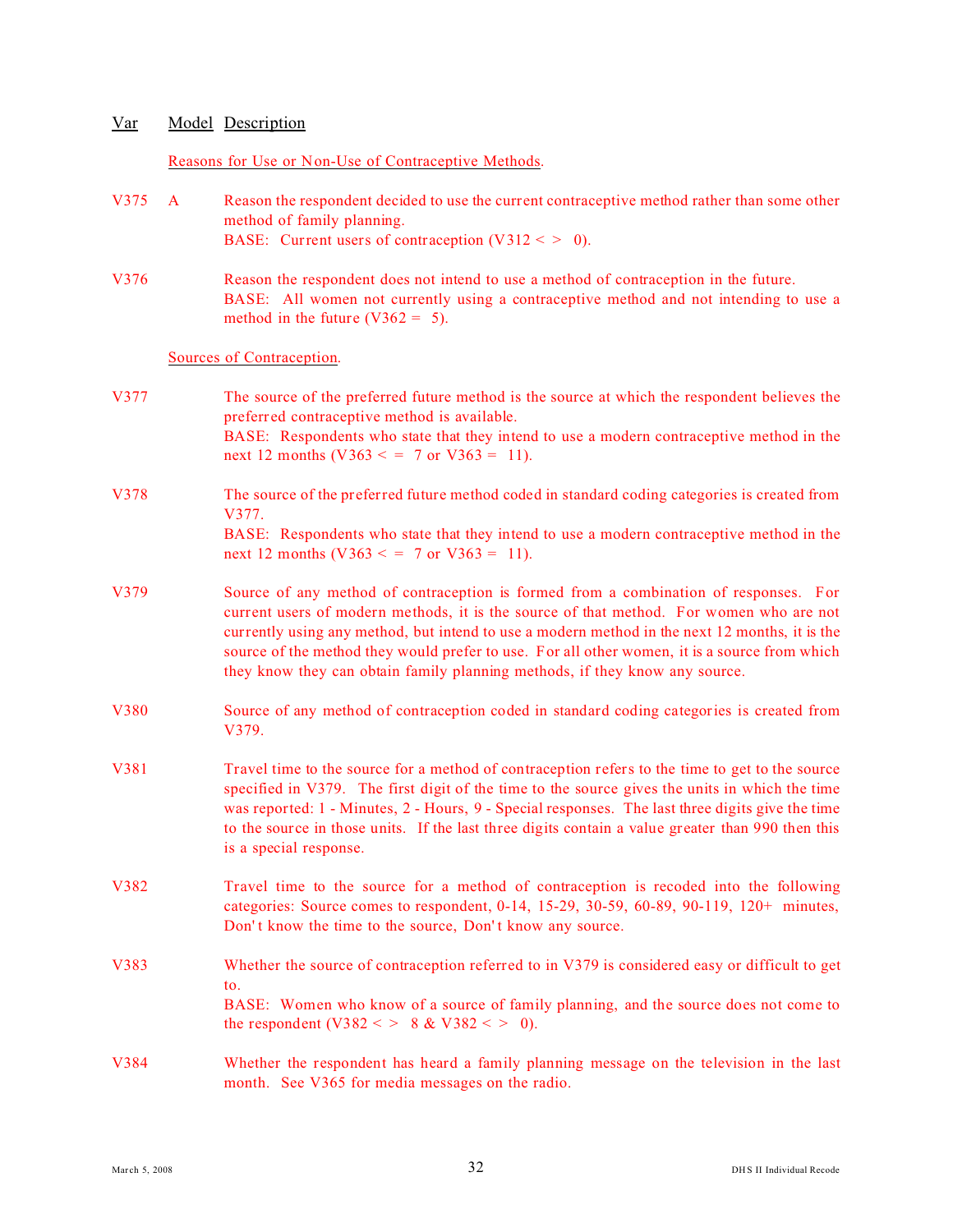#### Contraceptive use prior to the start of the calendar.

Variables V385 to V392 refer to the use/nonuse of contraception in the interval between the last birth prior to the start of the calendar and the start of the calendar.

- V385 A Use of contraception prior to the calendar indicates whether the respondent: 1) was using a method in the first month of the calendar; 2) was not using in the first month of the calendar, but used in the interval prior to the calendar, 3) was not using in the first month of the calendar and had not used in the interval prior to the calendar, but had used in an earlier interval, 4) had only used since the start of the calendar, 5) had never used. BASE: All women.
- V386 A Date of start of use of the contraceptive method in use in the first month of the calendar month.
- V387 A Date of start of use of the contraceptive method in use in the first month of the calendar year.
- V388 A Century month code of start of use of the contraceptive method in use in the first month of the calendar. This variable is constructed from V386 and V387, and from various other constraining information.
- V389 A Months of use of the contraceptive method prior to the first month of the calendar. This variable is used as the exposure prior to the start of the calendar in life table analyses. BASE: Women who were using a contraceptive method in the first month of the calendar  $(V385 = 1)$ .
- V390 A Date of ending use of the contraceptive method last used prior to the first month of the calendar - month.
- V391 A Date of ending use of the contraceptive method last used prior to the first month of the calendar - year.
- V392 A Century month code of ending use of the contraceptive method last used prior to the first month of the calendar. This variable is constructed from V390 and V391, and from various other constraining information.

BASE: Women who were not using a contraceptive method in the first month of the calendar, but had used in the interval since the preceding birth prior to the calendar (V385 =  $2$ ).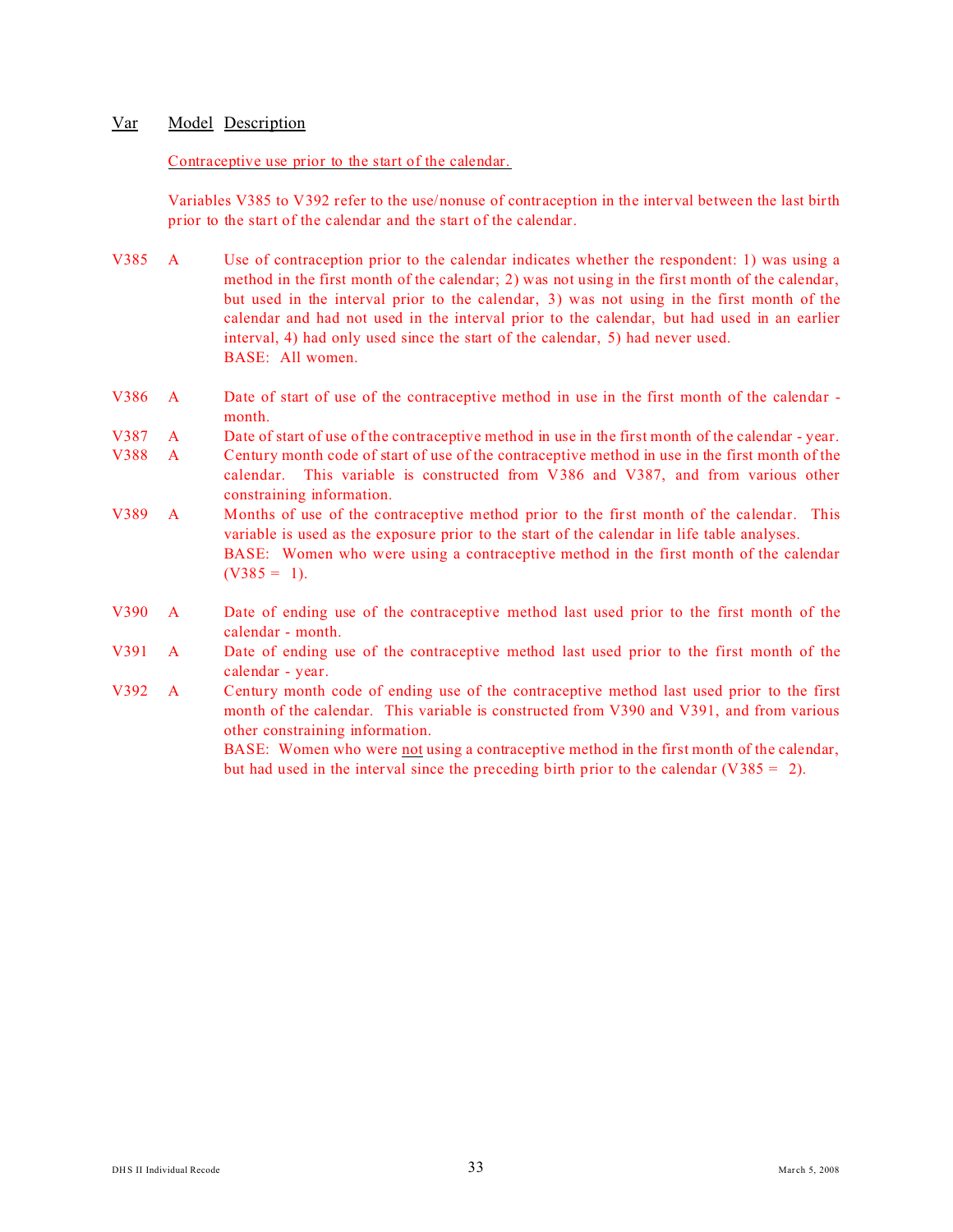The contraceptive practice history contains up to seven entries, relating to births in the five years preceding interview and to the current pregnancy. The entries are ordered in reverse order, such that the entry relating to any current pregnancy will be the first, followed by the entry relating to the last birth in the last five years, and so on. If there is no current pregnancy then the first entry will be that relating to the last birth in the last five years. For multiple births there is only one entry. See the example contraceptive practice history below. If there are more than seven births (including the current pregnancy) then only the last seven are used in the contraceptive practice history. The period of five years covers months 0 to 60 prior to the date of interview, with month 0 being the month of interview. Month 60 is included in this section to allow the calculation of wanted fertility rates based on months 1 to 60 prior to interview.

#### Var Model Description

| CPIDX A                |                                     | Index to the birth history. For the current pregnancy the index is $\theta$ . For births it gives the<br>number of the entry in the birth history. If the birth was a multiple birth then the index points<br>to the birth with the highest index in the birth history. See the example of the contraceptive<br>practice history below. |
|------------------------|-------------------------------------|-----------------------------------------------------------------------------------------------------------------------------------------------------------------------------------------------------------------------------------------------------------------------------------------------------------------------------------------|
| CPI<br>CP <sub>2</sub> | $\bm{\lambda}$<br>$\bm{\lambda}$    | Last contraceptive method used in the interval before the birth and after the preceding birth.<br>Method used before the last method in the interval between the birth and the preceding birth.                                                                                                                                         |
| CP3<br>CP4             | $\bm{\mathsf{A}}$<br>$\bm{\lambda}$ | Duration of use of the last method in the interval - months.<br>Duration of use of the last method in the interval - years.<br>BASE: Respondents using a method in the interval $(CP1 \leq \geq 0)$ .                                                                                                                                   |
| CP5                    | $\bm{\lambda}$                      | Duration of use of the last method in the interval in months is calculated from the preceding<br>variables. If either the years or months is missing, unknown or inconsistent then this variable<br>is set to be the same.<br>BASE: Respondents using a method in the interval $(CP1 \leq P)$ .                                         |
| C P6                   | $\bm{\Lambda}$                      | Main reason the respondent stopped using the last method in the interval. Codes are country-<br>specific.<br>BASE: Respondents using a method in the interval $(CP1 \leq 0)$ .                                                                                                                                                          |
| CP7                    | $\bm{\lambda}$                      | Desire for birth is whether the respondent wanted the child at that time, later or not at all.<br>Respondents who stopped using the method to get pregnant are coded as wanting the child<br>then.                                                                                                                                      |
| CP8                    | $\bm{\lambda}$                      | Fertility planning status classifies the previous variable by whether a contraceptive method was<br>used in the interval.                                                                                                                                                                                                               |
| CP9                    | $\bm{\lambda}$                      | Outcome of the birth gives the number of children born in this pregnancy, i.e., a single birth<br>is coded 1, twins coded 2, triplets coded 3, etc. If the interval relates to contraceptive use<br>prior to the current pregnancy the outcome is coded $\theta$ .                                                                      |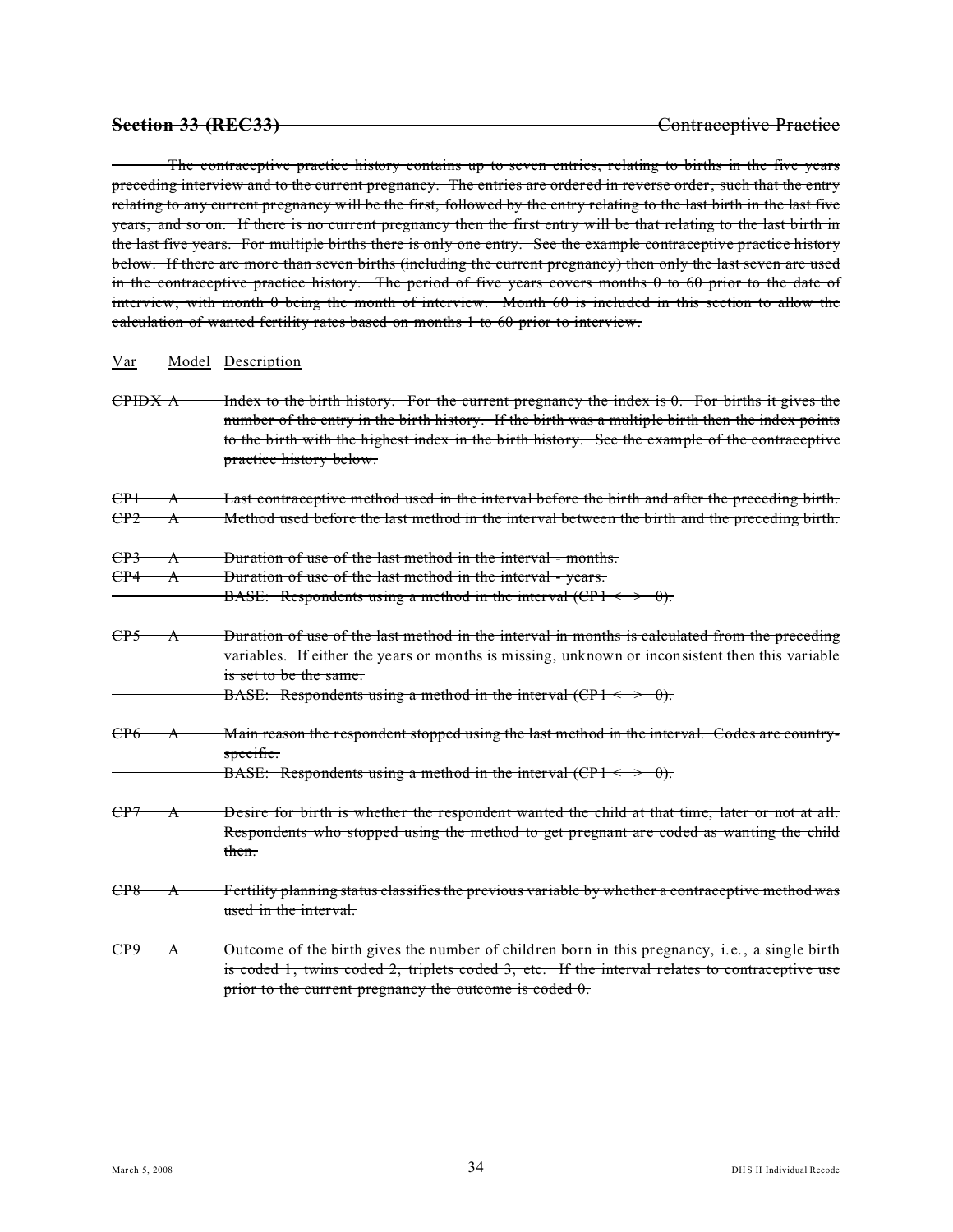Example Contraceptive Practice History:

| $C$ $D$ $T$ $D$ $V$<br>UF I DA | $\cap$ $\cap$ <sup>1</sup> | $\cap$ $\cap$ $\cap$ | CDD | $\cap$ $\cap$ $\cap$<br>ਹਸ | CDE<br>ਹ | CDC<br>ᠸᢧ᠊ᠣ | CDZ  | $\cap$ $\cap$ $\cap$<br>ᠸᢧ᠐ | $\Omega$ |
|--------------------------------|----------------------------|----------------------|-----|----------------------------|----------|-------------|------|-----------------------------|----------|
|                                | ◡┎⊥                        | UF Z                 | ਦਾ  |                            |          |             | U.E. |                             | ◡┎ヮ      |
|                                |                            |                      |     |                            |          |             |      |                             |          |
|                                |                            |                      |     |                            |          |             |      |                             |          |
|                                |                            |                      |     |                            |          |             |      |                             |          |
|                                |                            |                      |     |                            |          |             |      |                             |          |
|                                |                            |                      |     |                            | $\sim$   |             |      |                             |          |
|                                |                            |                      |     |                            | ⊥∠       |             |      |                             |          |
|                                |                            |                      |     |                            |          |             |      |                             |          |
|                                |                            |                      |     |                            |          |             |      |                             |          |

In this example, based on the birth history example, there are four entries in the history. The first is for the current pregnancy and the respondent has not used a method in the interval between the last birth and the current pregnancy and the pregnancy is not wanted. The other entries represent the births in the five years preceding the interview (assumed to take place in September 1988). Note that there is no entry for the child with index 1 as this child is a twin of the child with index 2. Before child 2 condoms and, prior to that, periodic abstinence were used. Condoms were used for 6 months and the reason the respondent stopped was because they cost too much (assuming the same codes are used in the Model "A" questionnaire). The birth was not wanted then but was wanted later and the outcome was twins.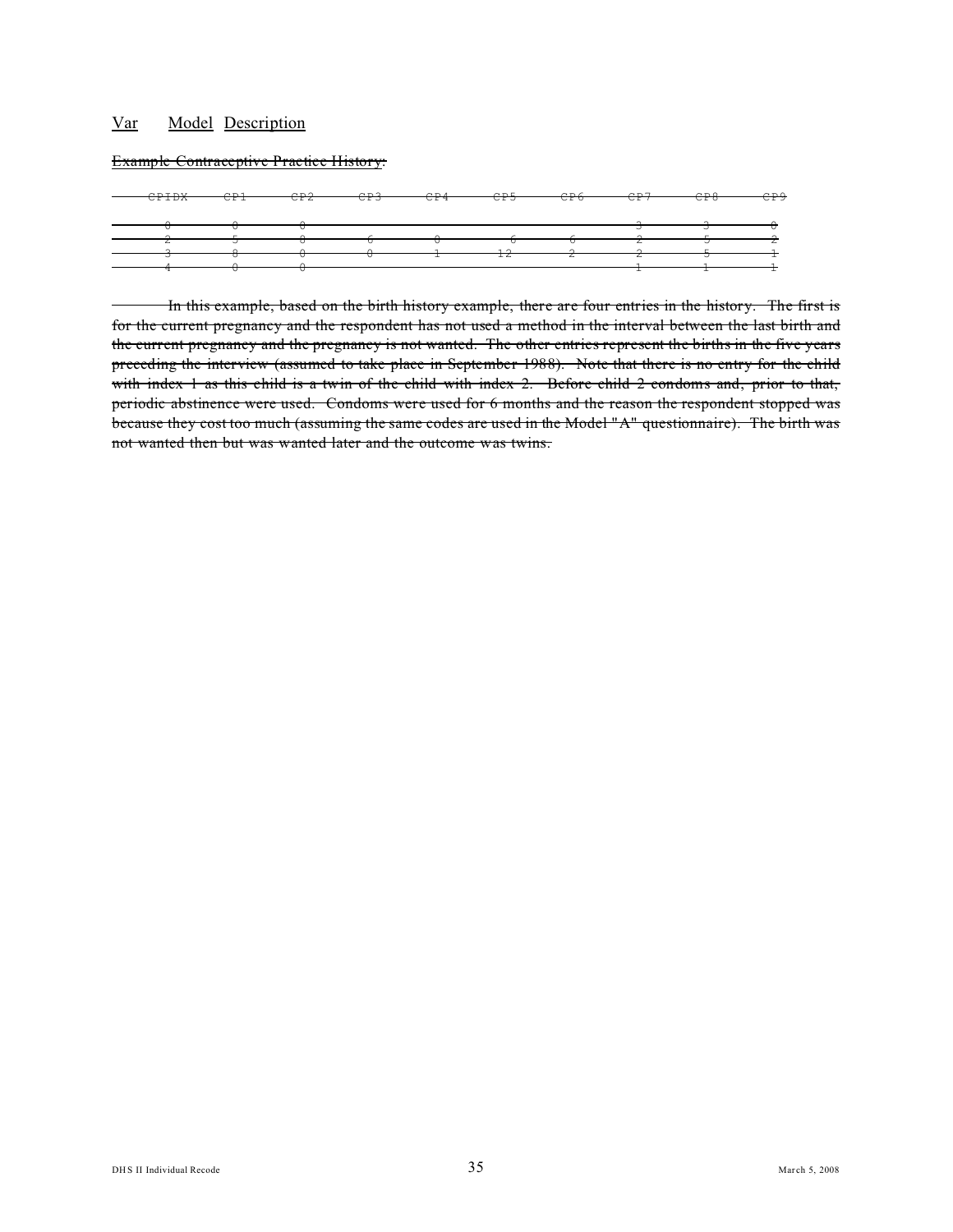### **Section 41 (REC41)** Maternity

The maternity history contains up to six entries, relating to births in the five years preceding interview. The entries are in reverse order, such that the first entry relates to the last birth in the last five years. There is an entry for all children born in the last five years including all twins. The period of five years includes months 0 to 59 prior to the interview, with month 0 being the month of interview. Month 60 is not included in this section, unlike the contraceptive practice history. If there are more than six births in the last five years hen only the last six are included in the maternity history. Each of the following variables, duration of breastfeeding (M5), duration of postpartum amenorrhea (M7) and duration of postpartum abstinence (M9) may have several cases coded 97 "Inconsistent" since the duration of breastfeeding, amenorrhea or abstinence was impossible in the interval between the birth and the following birth or date of interview if the most recent birth (only the date of interview in the case of breastfeeding).

Var Model Description MIDX Index to the birth history. All births in the last five years have entries in this section, and thus the index increases by one each entry. See the example maternity history below. For twins the information in their entries will be identical for all variables relating to prenatal care. M1 The number of tetanus toxoid injections given during the pregnancy to avoid convulsions after birth. Whether a tetanus injection was given during the pregnancy to avoid convulsions after birth. This variable indicated whether the respondent received a tetanus toxoid injection during the pregnancy for DHS-I countries. M2 The type of person who gave prenatal care to the respondent prior to the birth. The coding is standardized, but in many surveys no differentiation is made between trained nurses and trained midwives. In these cases code 2 is used for trained nurse/midwife. In other surveys the question asks where the respondent received pr enatal care, in which case this variable is blank and a country-specific variable is used for place where treatment was given. M2A-N The type of person who gave prenatal care to the respondent prior to the birth. This question has multiple coding categories and each category is recorded separately in these variables. Most of the categories are standard (M2A, B, C, F, G, J, N), however room has been left for country-specific categories (M2D, E, H, I, K, L). Any category not used in a particular country is left blank. M<sub>2</sub>A Doctor. M2B Nurse/Midwife. M2C Auxiliary Midwife. M2D Country-specific health professional. M2E Country-specific health professional. M<sub>2F</sub> Trained (traditional) birth attendant. M<sub>2G</sub> Traditional birth attendant. M2H X Relative. (non-standard and rarely used). M2I Country-specific other person. M2J Country-specific other person. M2K Other responses - uncoded. M2L Country-specific other. M2M Country-specific other. M2N No one.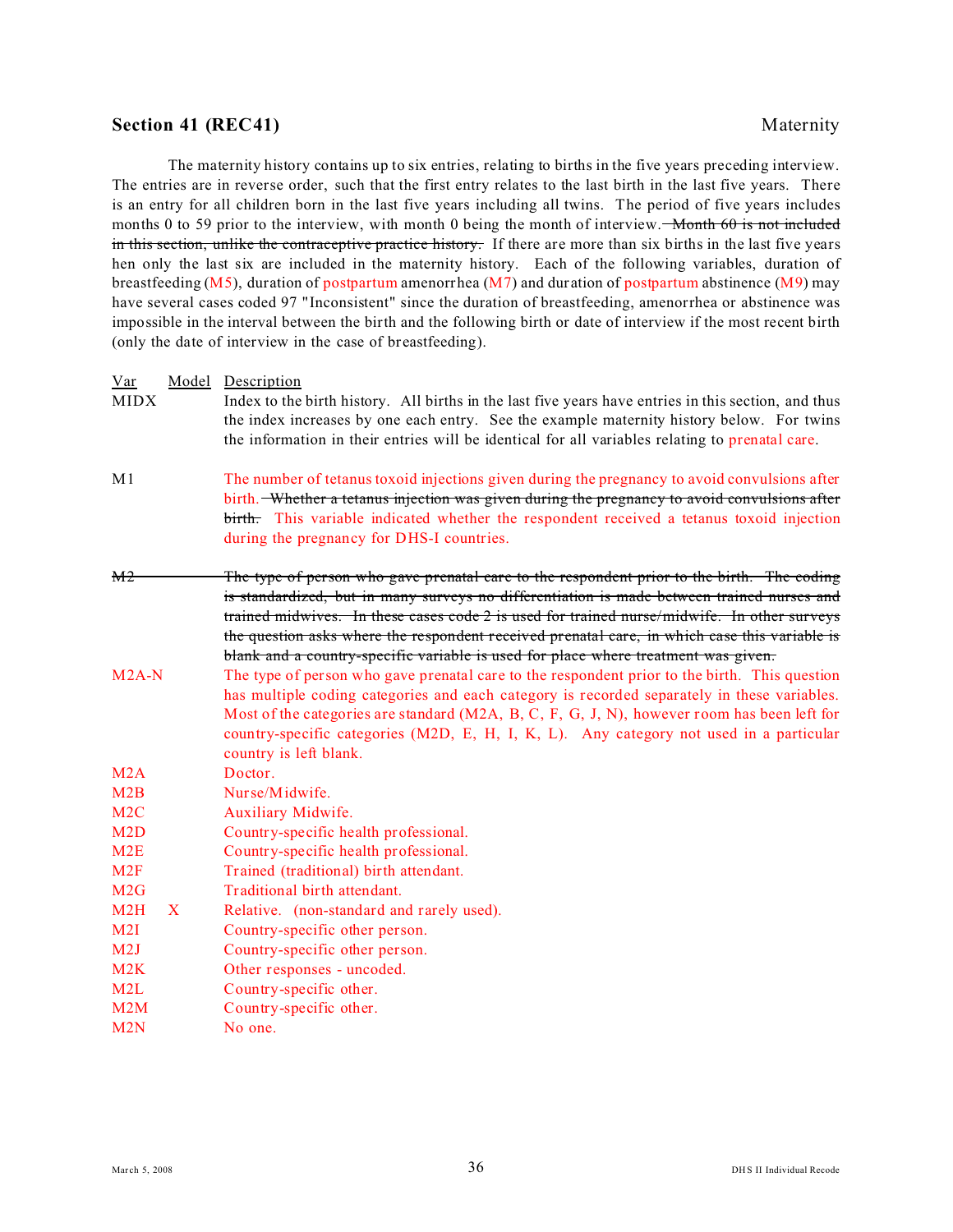- M3 The type of person who assisted with the delivery of the child. As for M2, trained nurse and trained midwife are combined in many countries. In other countries the question asks for the type of place where the child was delivered, in which case this variable is blank and a countryspecific variable is included for the place of delivery. except that the category "Relative" is a standard category for this variable.
- M3A-N The type of person who assisted with the delivery of the child. The coding of these variables is the same as for M2A-N, except that the category "Relative" is a standard category for this variable.
- M4 The duration of breastfeeding of the child in months. The maximum period allowed during the data editing was the interval between the date of birth of the child and the date of interview. Cases which exceeded this duration were set to code 97 "Inconsistent" were left with the original response, but are coded with one of the flag codes on variable M27 and were set to code 97 "Inconsistent" on variable M5. For Model "A" countries, the code 96 (breastfed until died) is not used.
- M5 The calculated months of breastfeeding gives the duration of breastfeeding as in M4, but with the duration calculated if the respondent is still breastfeeding the child or the child was breastfed until it died. Inconsistent durations based on the original reporting of the duration of breastfeeding are recoded to 97. In cases where the duration was one month longer than the interval the duration was shortened by one month, consistent with the "Rule of one" applied in DHS I. If the duration of breastfeeding exceeded the age of death of the child, the duration of breastfeeding was changed to the age at death of the child.
- M6 The duration of postpartum amenorrhea after the birth of the child in months. The maximum period allowed during the data editing was the interval between the date of birth of the child and the date of conception of the following child (date birth less nine months was used for the date of conception) or the date of interview if there was no following birth. Cases which exceeded this duration were set to code  $97$  "Inconsistent" were left with the original response, but are coded with one of the flag codes on variable M28 and were set to code 97 "Inconsistent" on variable M7.
- M7 The calculated months of postpartum amenorrhea give the duration of amenorrhea as in M6, but with the duration calculated if the period did not return after the birth and before the following birth or the date of interview. Inconsistent durations based on the original reporting of the duration of amenorrhea are recoded to 97. In cases where the duration was one month longer than the interval the duration was shortened by one month, consistent with the "Rule of one" applied in DHS I. For Model "A" countries, if the duration of postpartum amenorrhea extended into the following pregnancy in the calendar, the duration was shortened to the start of the following pregnancy.
- M8 The duration of postpartum abstinence after the birth of the child in months. The maximum period allowed is calculated in the same way as for M6 and cases exceeding this duration were set to code 97 "Inconsistent" were left with the original response, but are coded with one of the flag codes on variable M29 and are coded 97 "Inconsistent" on M9.
- M9 The calculated months of postpartum abstinence give the duration of abstinence as in M8, but with the duration calculated if the respondent was still abstaining after the birth. Inconsistent durations based on the original reporting of the dur ation of abstinence are recoded to 97. In cases where the duration was one month longer than the interval the duration was shortened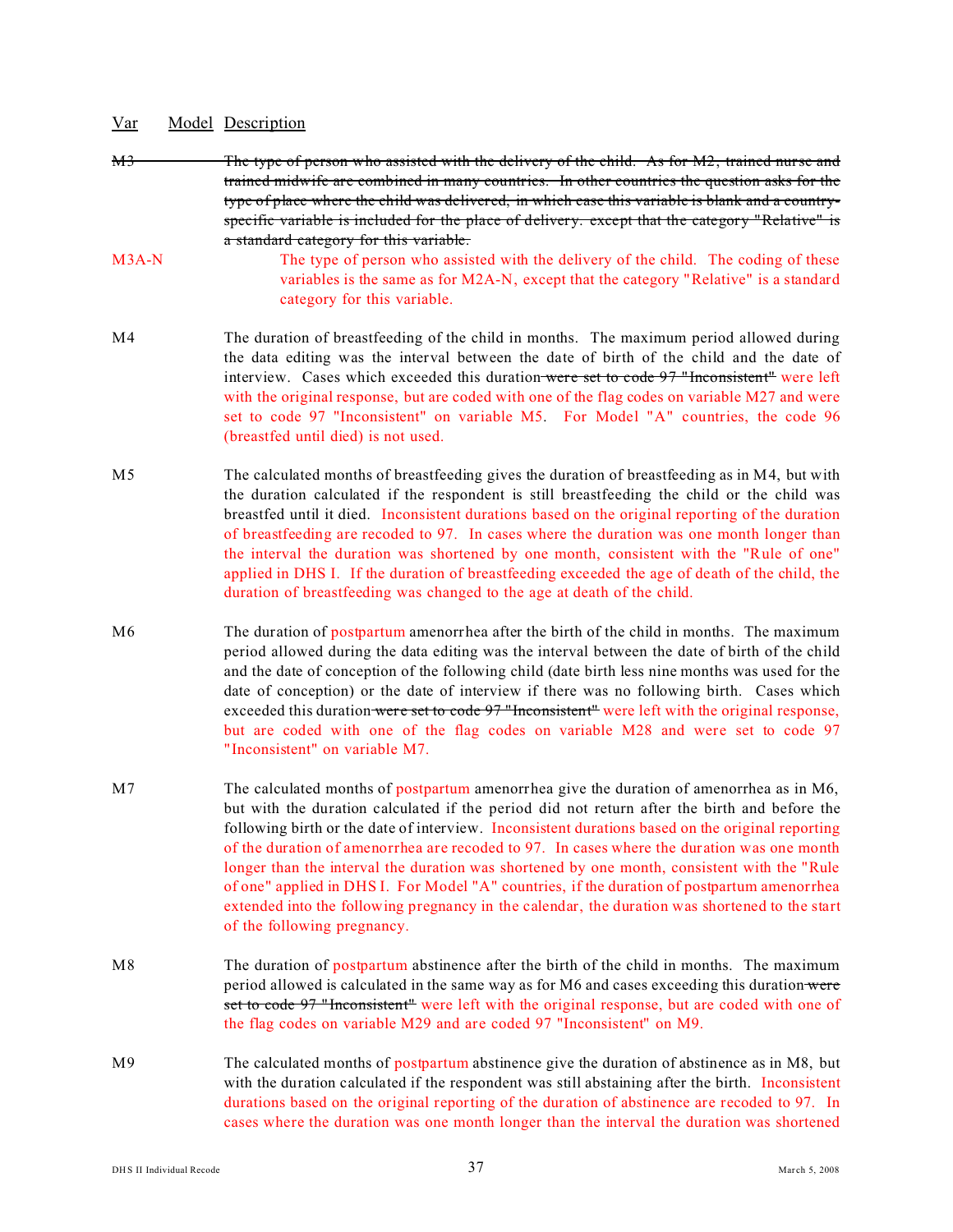by one month, consistent with the "Rule of one" applied in DHS I. For Model "A" countries, if the duration of postpartum abstinence extended into the following pregnancy in the calendar, the duration was shortened to the start of the following pregnancy.

- M10 Whether the child was wanted at the time of pregnancy, whether the child was wanted, but later, or whether the child was not wanted at all.
- M11 For women who wanted the child later, how much longer the respondent would have preferred to wait. The first digit gives the units in which the respondent gave her answer, code 1 indicates a response in months, code 2 in years, with 9 meaning a special answer was given. The last two digits give the time in the units given. Any value for time greater than 90 is a special answer.
- M12 Whether the respondent received an antenatal card for the pregnancy. Any woman who did not see anyone for antenatal care is assumed to have not received an antenatal card.
- M13 Timing of first antenatal visit for the pregnancy is given in months from the start of the pregnancy. BASE: Women who had seen someone for antenatal care  $(M2N \leq 1)$ .

M14 Number of antenatal visits during the pregnancy. Women who did not see anyone for antenatal care during the pregnancy are coded 0.

- M15 Place of delivery of child. Coding categories are standard and are constructed with a major category for the first digit and a minor category for the second digit. Country-specific codes are added under the respective major coding categories as needed. For example "Home of traditional birth attendant" would be coded 13 since the category relates to a home (major category 1) and categories 11 and 12 are already used as standard categories.
- M16 Whether child was born on time or prematurely.
- M17 Whether child was born by cæsarian section.
- M18 Size of child as reported subjectively by the respondent.
- M19 Weight of child at birth given in kilograms with three implied decimal places (or grams with no decimal places). Children who were not weighed are coded 9996. In some countries, the birth weight was collected in grams, i.e. a total of four digits, whereas other countries collected the weight in kilograms to one decimal place, i. e. a total of two digits. In the latter case, the third and fourth digit are set to zeros. In a few countries, the weight was collected in pounds and/or ounces. For these countries, the original weight variables are stored as a country-specific variable and this variable contains the weight converted to kilograms.
- M<sub>20</sub> Reason the respondent did not breastfeed the child. BASE: Children who were never breastfed  $(M4 = 94)$ .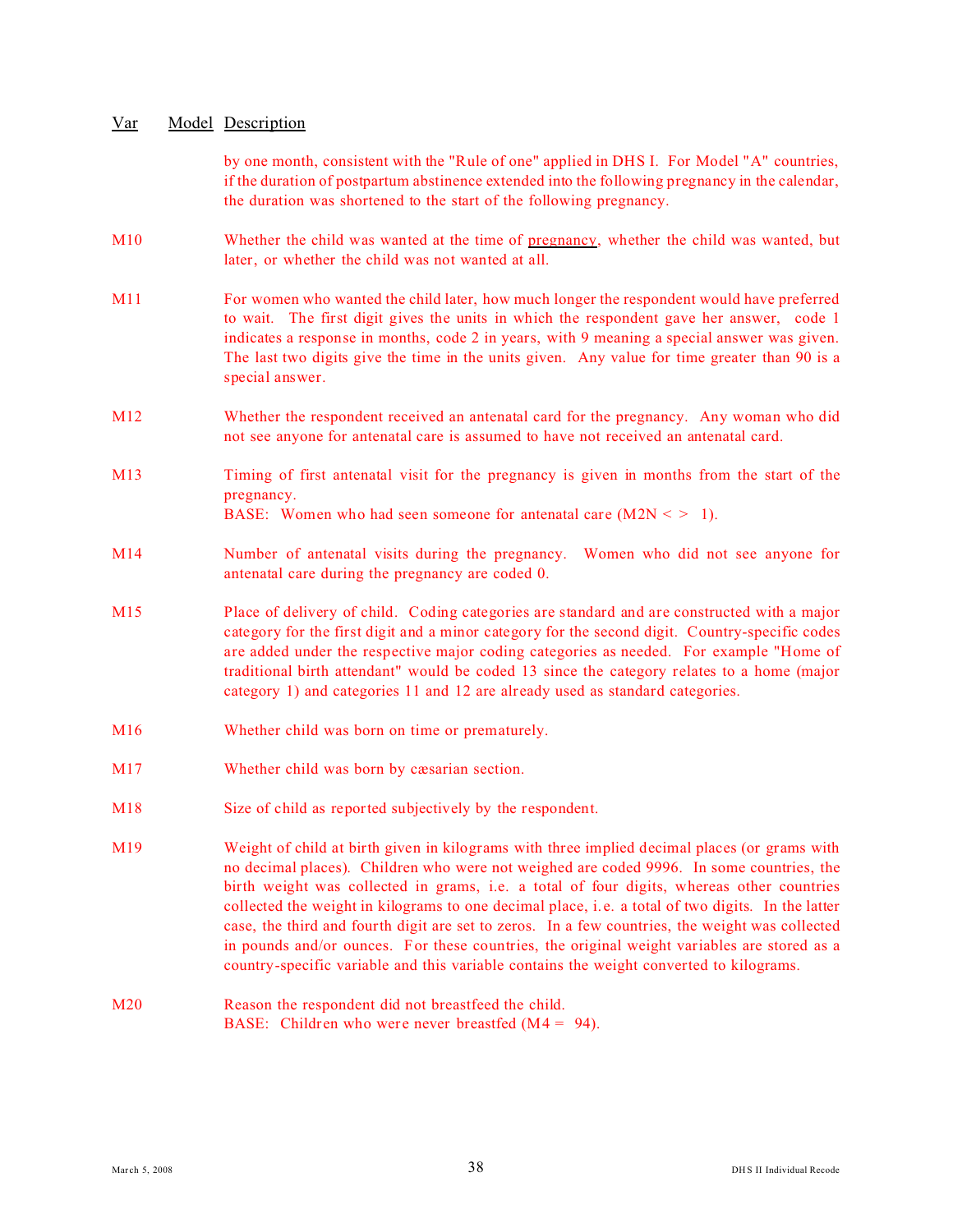| M21 |                | Reason the respondent stopped breastfeeding the child. Children who breastfed until they died<br>are coded 3 (child died) as the reason stopped breastfeeding. Code 97 indicates cases where<br>data was missing on whether the child was ever breastfed.                                                        |
|-----|----------------|------------------------------------------------------------------------------------------------------------------------------------------------------------------------------------------------------------------------------------------------------------------------------------------------------------------|
|     |                | BASE: Children who are no longer being breastfed, but were ever breastfed (M4 < > 94 &<br>$M4 \leq 95$ ). Children who are still breastfeeding but whose mothers were asked the reason<br>they stopped breastfeeding the child due to the flow of the questionnaire are coded 95 when<br>it is possible to tell. |
| M22 |                | Whether the child was ever given water or anything else to eat or drink other than breast milk.<br>Living children who are not still breastfeeding are assumed to have been given other food.                                                                                                                    |
| M23 |                | The age at which the child was first given baby formula or kinds of milk other than breast milk<br>on a regular basis.                                                                                                                                                                                           |
| M24 |                | The age at which the child was first given plain water on a regular basis.                                                                                                                                                                                                                                       |
| M25 |                | The age at which the child was first given other liquids on a regular basis.                                                                                                                                                                                                                                     |
| M26 |                | The age at which the child was first given any solid or mushy foods on a regular basis.<br>Children who were never given the food on a regular basis are code 96. In certain countries<br>the questions relating to plain water and other liquids were asked as a single question. In these                      |
|     |                | cases M24 is left blank and M25 contains the response to the single question.                                                                                                                                                                                                                                    |
| M27 |                | Flag variable for breastfeeding, indicating types of problems found in editing the duration of<br>breastfeeding.                                                                                                                                                                                                 |
| M28 |                | Flag variable for postpartum amenorrhea, indicating types of problems found in editing the<br>duration of postpartum amenorrhea.                                                                                                                                                                                 |
| M29 |                | Flag variable for postpartum abstinence, indicating types of problems found in editing the<br>duration of postpartum abstinence.                                                                                                                                                                                 |
|     |                | Codes for these flag variables are as follows:                                                                                                                                                                                                                                                                   |
|     | $\bf{0}$       | No problem.                                                                                                                                                                                                                                                                                                      |
|     | $\mathbf{1}$   | Duration exceeds interval between birth and succeeding birth (for amenorrhea and<br>abstinence) or date of interview (for breastfeeding).                                                                                                                                                                        |
|     | $\overline{2}$ | Duration exceeds interval but only by one month. In DHS I the duration would have<br>been modified to fit the interval in this case. This modification is made to the<br>calculated months of postpartum amenorrhea (M7), postpartum abstinence (M9) or<br>breastfeeding (M5) for DHS II.                        |
|     | 3              | Duration of breastfeeding exceeds the age at death of the child.                                                                                                                                                                                                                                                 |
|     | $\overline{4}$ | Duration of postpartum amenorrhea, postpartum abstinence or breastfeeding extends<br>into the following pregnancy in the calendar. This code only applies to Model A                                                                                                                                             |

countries.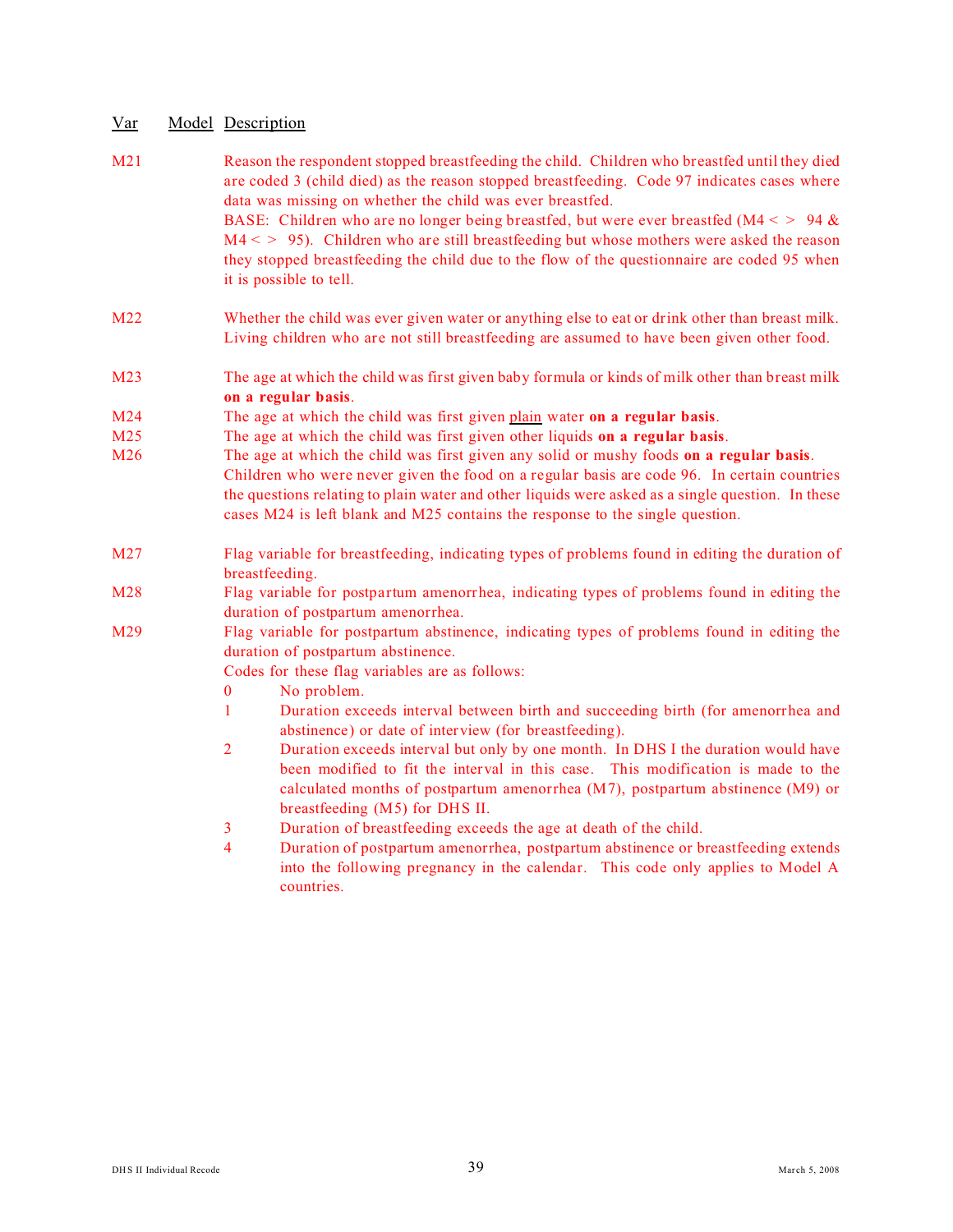#### Example Maternity History:

| MIDX           | 1                                    | 2                        | 3                                                    | 4                                       |
|----------------|--------------------------------------|--------------------------|------------------------------------------------------|-----------------------------------------|
| M1             | $\mathbf{1}$                         | $\mathbf{1}$             | 0                                                    | 8                                       |
| $M2A-N$        | 010 00<br>$\Omega$<br>$\overline{0}$ | $0\qquad 0$<br>010<br>00 | 000<br>10 <sup>°</sup><br>$\Omega$<br>$\overline{0}$ | 000<br>10<br>$\Omega$<br>$\overline{0}$ |
| $M3A-N$        | 001 001 0 0                          | 001 001 0 0              | 000 010 0 0                                          | 00000110000                             |
| M4             | 95                                   | 14                       | 94                                                   | 12                                      |
| M5             | 15                                   | 14                       | 94                                                   | $1\,2$                                  |
| M <sub>6</sub> | 96                                   | 96                       | 16                                                   | 12                                      |
| M7             | 15                                   | 15                       | 97                                                   | 12                                      |
| M8             | 07                                   | 07                       | 12                                                   | 12                                      |
| M9             | 07                                   | 07                       | 12                                                   | $1\,2$                                  |
| M10            | $\overline{2}$                       | $\overline{2}$           | $\mathbf{1}$                                         | $\mathbf{1}$                            |
| M11            | 118                                  | 118                      |                                                      |                                         |
| M12            | $\mathbf{1}$                         | $\mathbf{1}$             | 8                                                    | 8                                       |
| M13            | 03                                   | 03                       | 04                                                   | 03                                      |
| M14            | 03                                   | 03                       | 02                                                   | 05                                      |
| M15            | 22                                   | 22                       | 12                                                   | 11                                      |
| M16            | $\mathbf{1}$                         | $\mathbf 1$              | $\mathbf{1}$                                         | $\mathbf{1}$                            |
| M17            | $\overline{c}$                       | $\overline{c}$           | $\overline{c}$                                       | $\overline{c}$                          |
| M18            | 3                                    | 3                        | 4                                                    | $\overline{3}$                          |
| M19            | 3000                                 | 2800                     | 9996                                                 | 9996                                    |
| M20            |                                      |                          | 02                                                   |                                         |
| M21            | 95                                   | 07                       |                                                      | 06                                      |
| M22            | $\mathbf{1}$                         | $\mathbf{1}$             | $\mathbf{1}$                                         | $\mathbf{1}$                            |
| M23            | 04                                   | 04                       | 96                                                   | 03                                      |
| M24            | 02                                   | 02                       | 0 <sub>0</sub>                                       | 01                                      |
| M25            | 0 <sub>5</sub>                       | 05                       | 0 <sub>0</sub>                                       | 05                                      |
| M26            | 09                                   | 09                       | 96                                                   | 07                                      |
| M27            | $\Omega$                             | 0                        | 0                                                    | 0                                       |
| M28            | $\Omega$                             | 0                        | $\mathbf 1$                                          | 0                                       |
| M29            | 0                                    | 0                        | $\circ$                                              | 0                                       |

In this example, based on the birth history example, there are four entries representing the four children born in the last five years. The first two entries relate to twins and so all of their prenatal care information is identical. The respondent received a tetanus injection, prenatal care from a trained nurse, and delivery assistance from an auxiliary midwife at a government health center, with the assistance of a relative. One of the twins was still being breastfed, 15 months after the birth, while the other had stopped breastfeeding after 14 months, because it had refused the breast. The respondent's periods had not returned after the last birth and the respondent had abstained from sexual relations for 7 months after the birth. Neither of the twins was wanted at that point in time, but the respondent would have preferred to have had them 18 months later. The respondent received an antenatal card during her antenatal care visits. The first visit was made after three months, and she made three visits in total. The twins were both measured at birth and weighed 3.5 kilos and 3.3 kilos, respectively. For child 3 no tetanus injection was given, prenatal care was from a traditional birth attendant and the child was delivered with the assistance of a relative. The child was never breastfed, the reported duration of postpartum amenorrhea of 16 months was inconsistent with the interval between this birth and the birth after this, and the respondent abstained from sexual relations for 12 months after the birth of this child. The child was smaller than average at birth, but had not been weighed at birth. The child was not breastfed, because it was ill and weak. None of the children was premature and none of the children were born by cæsarian section. All of the children had been given supplemental foods, including the child who died. This child received both plain water and other liquids in the first month of life.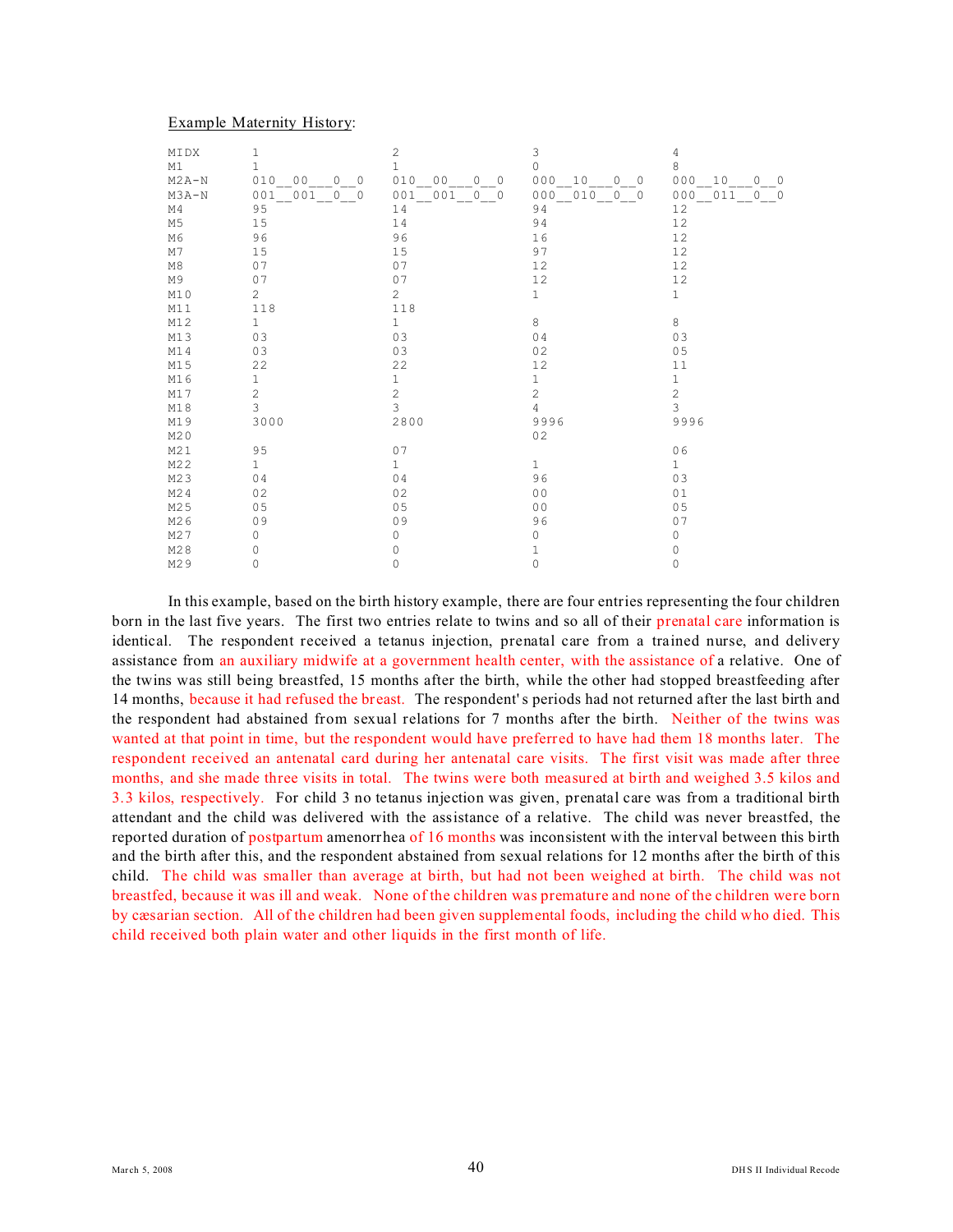| Var              |   | Model Description                                                                                                                                                                                                                                                                                                                                                                                                                                  |
|------------------|---|----------------------------------------------------------------------------------------------------------------------------------------------------------------------------------------------------------------------------------------------------------------------------------------------------------------------------------------------------------------------------------------------------------------------------------------------------|
| V <sub>401</sub> | A | Whether the last child born in the last five years was born by caesarean section.<br>BASE: Respondents who have had one or more births in the five years preceding the survey<br>(V208V201 > 0).                                                                                                                                                                                                                                                   |
| <del>V402</del>  |   | Whether a tetanus injection was given for the current pregnancy.                                                                                                                                                                                                                                                                                                                                                                                   |
|                  |   | BASE: Currently pregnant women $(V213 = 1)$ .                                                                                                                                                                                                                                                                                                                                                                                                      |
| <del>V403</del>  |   | Type of person who the respondent saw for a pregnancy checkup for the current pregnancy.<br>BASE: Currently pregnant women $(V213 = 1)$ .                                                                                                                                                                                                                                                                                                          |
| V404             |   | Whether the respondent is currently breastfeeding a child. This is based on the entries in the<br>maternity history for children born in the last five years. If no child was born in the last five<br>years then the respondent is assumed not to be breastfeeding. This variable is created by<br>looking for any child which is still being breastfed, and not just whether the last child is being<br>breastfed.                               |
| V <sub>405</sub> |   | Whether the respondent is currently postpartum amenorrheic. This variable is created from<br>the maternity history by checking if the period returned after the last birth. If the woman is<br>currently pregnant then she is coded as not currently amenorrheic, irrespective of whether her<br>period returned after the last birth. If there are no births in the last five years then this<br>variable is coded 0 "Not currently amenorrheic." |
| V406             |   | Whether the respondent is currently postpartum abstaining. This variable is created from the<br>maternity history by checking if the respondent has resumed sexual relations since the last<br>birth. If there are no births in the last five years then this variable is coded 0 "Not currently<br>abstaining."                                                                                                                                   |
| V407             |   | Number of times the last child was breastfed during the previous night.<br>BASE: Respondents still breastfeeding the last child $(V404 = 1)$ .                                                                                                                                                                                                                                                                                                     |
| V <sub>408</sub> |   | Number of times the last child was breastfed during the daylight hours the previous day.<br>BASE: Respondents still breastfeeding the last child $(V404 = 1)$ .                                                                                                                                                                                                                                                                                    |
|                  |   | Other foods given to the child in the last 24 hours.                                                                                                                                                                                                                                                                                                                                                                                               |
| V <sub>409</sub> |   | Plain water.                                                                                                                                                                                                                                                                                                                                                                                                                                       |
| <b>V409A</b>     |   | Sugar water.                                                                                                                                                                                                                                                                                                                                                                                                                                       |
| V410             |   | Juice.                                                                                                                                                                                                                                                                                                                                                                                                                                             |
| <b>V410A</b>     |   | Herbal tea.                                                                                                                                                                                                                                                                                                                                                                                                                                        |
| V411             |   | Powdered or tinned milk.                                                                                                                                                                                                                                                                                                                                                                                                                           |
| <b>V411A</b>     |   | Baby formula.                                                                                                                                                                                                                                                                                                                                                                                                                                      |
| V412             |   | Fresh (cow's or goat's) milk.                                                                                                                                                                                                                                                                                                                                                                                                                      |
| $V413A-D$        |   | Country-specific other liquids.                                                                                                                                                                                                                                                                                                                                                                                                                    |
| V413             |   | Any other liquid.                                                                                                                                                                                                                                                                                                                                                                                                                                  |
|                  |   | Variable V413 is used as a combined standard variable to catch all country-specific liquids as                                                                                                                                                                                                                                                                                                                                                     |
|                  |   | well as the "Any other liquid" question from the questionnaire. If there are country-specific                                                                                                                                                                                                                                                                                                                                                      |
|                  |   | liquids listed in the questionnaire, then these are included as country-specific variables,                                                                                                                                                                                                                                                                                                                                                        |
|                  |   | together with the original question for "Any other liquid."                                                                                                                                                                                                                                                                                                                                                                                        |
| $V414A-D$        |   | Country-specific other solid or mushy food.                                                                                                                                                                                                                                                                                                                                                                                                        |
|                  |   |                                                                                                                                                                                                                                                                                                                                                                                                                                                    |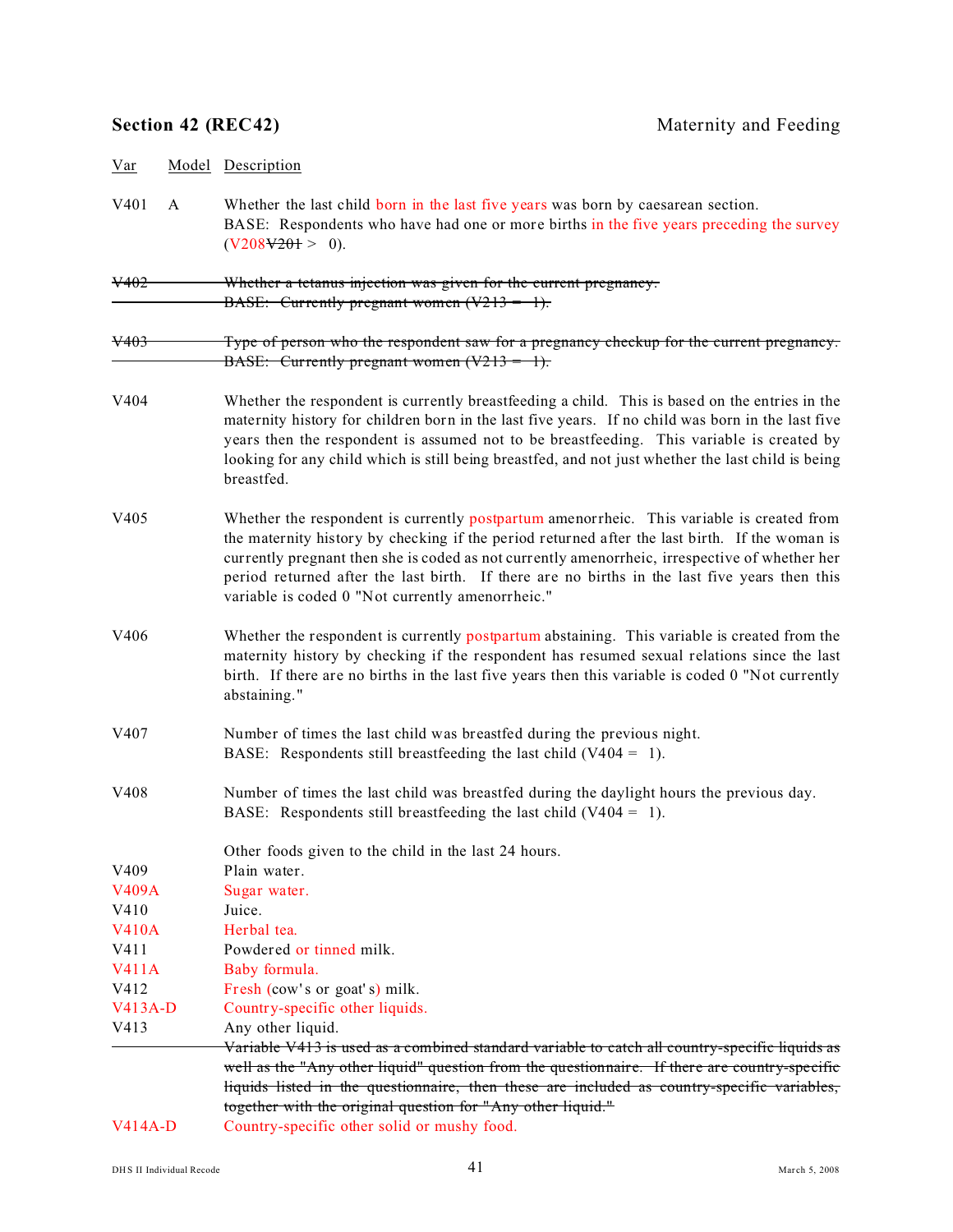| Var | Model Description |
|-----|-------------------|
|     |                   |

| V414         | Any solid or mushy food. (Only used if no question relating to any other solid or mushy foods<br>is given. Variable "Any other solid or mushy food" should be included as V414D).<br>BASE: Respondents still breastfeeding the last child $(V404 = 1)$ .                                                                                                                                                                                                                                                                                                                                                                                                                                                                                                                                                                                                                                                                                                                                                                                                                                                                |
|--------------|-------------------------------------------------------------------------------------------------------------------------------------------------------------------------------------------------------------------------------------------------------------------------------------------------------------------------------------------------------------------------------------------------------------------------------------------------------------------------------------------------------------------------------------------------------------------------------------------------------------------------------------------------------------------------------------------------------------------------------------------------------------------------------------------------------------------------------------------------------------------------------------------------------------------------------------------------------------------------------------------------------------------------------------------------------------------------------------------------------------------------|
| V415         | Whether any of the liquids or solid foods was given in a bottle with a nipple.<br>BASE: Respondents whose last child born in the last five years was still alive (V208 > 0 &<br>$B5(1) = 1$ ).<br>BASE: Respondents still breastfeeding the last child who fed the child with any other food or                                                                                                                                                                                                                                                                                                                                                                                                                                                                                                                                                                                                                                                                                                                                                                                                                         |
|              | liquid in last 24 hours (V404 = 1 and (V409 = 1 or V410 = 1 or V411 = 1 or V412 = 1<br>or $V413 = 1$ or $V414 = 1$ .                                                                                                                                                                                                                                                                                                                                                                                                                                                                                                                                                                                                                                                                                                                                                                                                                                                                                                                                                                                                    |
| V416         | Whether the respondent has heard of or seen the special-named oral rehydration product for<br>treating children with diarrhea. This variable is coded 1 if the respondent had used the ORS<br>product to treat a child in the previous two weeks, 2 if the respondent had heard of the ORS<br>product, and 3 if the respondent recognized the ORS product only after being shown the<br>package.<br>BASE: All respondents, as defined in the Model Questionnaires, although in many countries<br>the question was only asked to respondents who had given birth to a child in the last five<br><b>years.</b> Respondents who had given birth to a child in the last five years ( $V208 > 0$ ).                                                                                                                                                                                                                                                                                                                                                                                                                          |
|              |                                                                                                                                                                                                                                                                                                                                                                                                                                                                                                                                                                                                                                                                                                                                                                                                                                                                                                                                                                                                                                                                                                                         |
| V417         | Number of entries in the maternity history.                                                                                                                                                                                                                                                                                                                                                                                                                                                                                                                                                                                                                                                                                                                                                                                                                                                                                                                                                                                                                                                                             |
| V418<br>V419 | Number of entries in the health history.<br>Number of entries in the height and weight table.                                                                                                                                                                                                                                                                                                                                                                                                                                                                                                                                                                                                                                                                                                                                                                                                                                                                                                                                                                                                                           |
| V420         | Code assigned to the person measuring the children for the height and weight section. Codes<br>are country-specific.                                                                                                                                                                                                                                                                                                                                                                                                                                                                                                                                                                                                                                                                                                                                                                                                                                                                                                                                                                                                    |
| V421         | Code assigned to the assistant measurer. Codes are country-specific.                                                                                                                                                                                                                                                                                                                                                                                                                                                                                                                                                                                                                                                                                                                                                                                                                                                                                                                                                                                                                                                    |
| V422         | Whether the respondent has ever prepared the special-named oral rehydration solution to treat<br>herself or someone else. This variable is coded 1 if the respondent used the ORS product to<br>treat a child in the two weeks prior to the interview and 2 if the respondent had previously<br>used the package to treat anybody.<br>BASE: Respondents who had ever heard of or seen the oral rehydration product ( $V416 = 1$ )<br>or $V416 = 2$ or $V416 = 3$ ).                                                                                                                                                                                                                                                                                                                                                                                                                                                                                                                                                                                                                                                     |
| V423         | Quantity of water used in the preparation of the oral rehydration solution, recorded in<br>milliliters. Responses recorded in fixed categories such as $\frac{1}{2}$ liter, 1 liter, 1 liters are<br>recoded as 500, 1000, 1500 milliliters. Responses recorded as bottle sizes (e.g., beer bottle,<br>coke bottle) are recoded into their respective sizes (e.g., 333, 250). If the size of a particular<br>container (e.g., a glass) was not known, this is recorded as code 9995. If the respondent said<br>that she followed the instructions on the packet, this response is code 9994. If the whole<br>packet was not used in the preparation of the solution, the code 9993 is given. Other answers<br>are coded 9996. In certain countries, several units for the measurement of water are included<br>in the questionnaire (see the individual questionnaires). The responses to these questions are<br>recorded as country-specific questions, with the units recoded into the coding scheme in this<br>variable.<br>BASE: Respondents who had ever used the oral rehydration product in preparing a solution |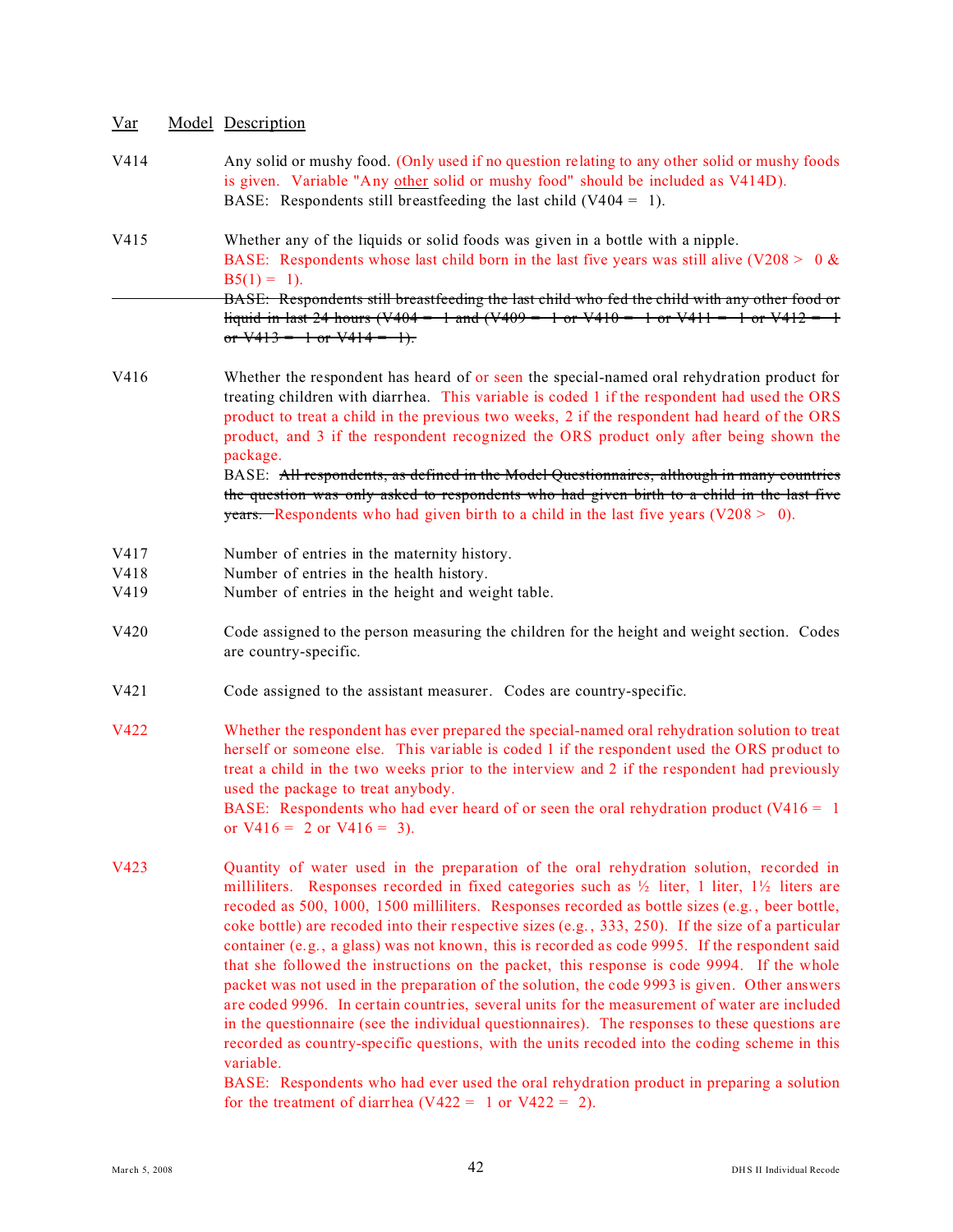| $V424A-X$    | The sources known for the oral rehydration product. This question has multiple coding<br>categories and each category is recorded separately in these variables. Most of the categories<br>are standard (V424A, B, C, D, E, J, K, L, M, N, S, T, X). However, room has been left for<br>country-specific categories (V424F, G, H, I, O, P, Q, R, U, V, W). Any category not used                                                                                                                            |
|--------------|-------------------------------------------------------------------------------------------------------------------------------------------------------------------------------------------------------------------------------------------------------------------------------------------------------------------------------------------------------------------------------------------------------------------------------------------------------------------------------------------------------------|
|              | in a particular country is left blank.                                                                                                                                                                                                                                                                                                                                                                                                                                                                      |
|              | <b>Public Sector.</b>                                                                                                                                                                                                                                                                                                                                                                                                                                                                                       |
| <b>V424A</b> | Government Hospital.                                                                                                                                                                                                                                                                                                                                                                                                                                                                                        |
| <b>V424B</b> | Government Health Center.                                                                                                                                                                                                                                                                                                                                                                                                                                                                                   |
| <b>V424C</b> | Government Health Post.                                                                                                                                                                                                                                                                                                                                                                                                                                                                                     |
| V424D        | Mobile Clinic.                                                                                                                                                                                                                                                                                                                                                                                                                                                                                              |
| <b>V424E</b> | Community Health Worker.                                                                                                                                                                                                                                                                                                                                                                                                                                                                                    |
| <b>V424F</b> | Country-specific public sector.                                                                                                                                                                                                                                                                                                                                                                                                                                                                             |
| <b>V424G</b> | Country-specific public sector.                                                                                                                                                                                                                                                                                                                                                                                                                                                                             |
| <b>V424H</b> | Country-specific public sector.                                                                                                                                                                                                                                                                                                                                                                                                                                                                             |
| V424I        | Country-specific public sector.                                                                                                                                                                                                                                                                                                                                                                                                                                                                             |
|              | <b>Medical Private Sector.</b>                                                                                                                                                                                                                                                                                                                                                                                                                                                                              |
| V424J        | Private Hospital or Clinic.                                                                                                                                                                                                                                                                                                                                                                                                                                                                                 |
| <b>V424K</b> | Pharmacy.                                                                                                                                                                                                                                                                                                                                                                                                                                                                                                   |
| <b>V424L</b> | Private Doctor.                                                                                                                                                                                                                                                                                                                                                                                                                                                                                             |
| V424M        | Mobile Clinic.                                                                                                                                                                                                                                                                                                                                                                                                                                                                                              |
| <b>V424N</b> | Community Health Worker.                                                                                                                                                                                                                                                                                                                                                                                                                                                                                    |
| V4240        | Country-specific medical private sector.                                                                                                                                                                                                                                                                                                                                                                                                                                                                    |
| <b>V424P</b> | Country-specific medical private sector.                                                                                                                                                                                                                                                                                                                                                                                                                                                                    |
| V424Q        | Country-specific medical private sector.                                                                                                                                                                                                                                                                                                                                                                                                                                                                    |
| <b>V424R</b> | Country-specific medical private sector.                                                                                                                                                                                                                                                                                                                                                                                                                                                                    |
|              | <b>Other Private Sector.</b>                                                                                                                                                                                                                                                                                                                                                                                                                                                                                |
| V424S        | Shop.                                                                                                                                                                                                                                                                                                                                                                                                                                                                                                       |
| <b>V424T</b> | <b>Traditional Practitioner.</b>                                                                                                                                                                                                                                                                                                                                                                                                                                                                            |
| <b>V424U</b> | Country-specific other private sector.                                                                                                                                                                                                                                                                                                                                                                                                                                                                      |
| V424V        | Country-specific other private sector.                                                                                                                                                                                                                                                                                                                                                                                                                                                                      |
| V424W        | Country-specific other private sector.                                                                                                                                                                                                                                                                                                                                                                                                                                                                      |
| <b>V424X</b> | Other.                                                                                                                                                                                                                                                                                                                                                                                                                                                                                                      |
| <b>V424Y</b> | Whether the respondent knows no source for the oral rehydration product.<br>BASE: Respondents who have ever heard of or seen the oral rehydration product ( $V416 = 1$ )<br>or $V416 = 2$ or $V416 = 3$ ).                                                                                                                                                                                                                                                                                                  |
| V425         | Source of information on the preparation of the recommended home-made fluid for diarrhea<br>treatment. Individual codes are country-specific, but the major codes are standard. In some<br>countries, multiple responses are accepted for this question and the information is stored in<br>country-specific variables.<br>BASE: Respondents who gave the recommended home-made fluid to any of their children<br>who had diarrhea in the last two weeks (count(REC43 where $H14 = 1$ or $H14 = 2$ ) > 0).  |
| V426         | Time after the birth at which the respondent first breastfed the last child. The first digit gives<br>the units in which the respondent gave her answer. Code 0 means the child was breastfed<br>immediately after birth, code 1 indicates the response was in hours, code 2 in days, with code<br>9 meaning a special answer was given. The last two digits give the time in the units given.<br>Any value for time greater than 90 is a special answer. The response "Immediately" is<br>recorded as 000. |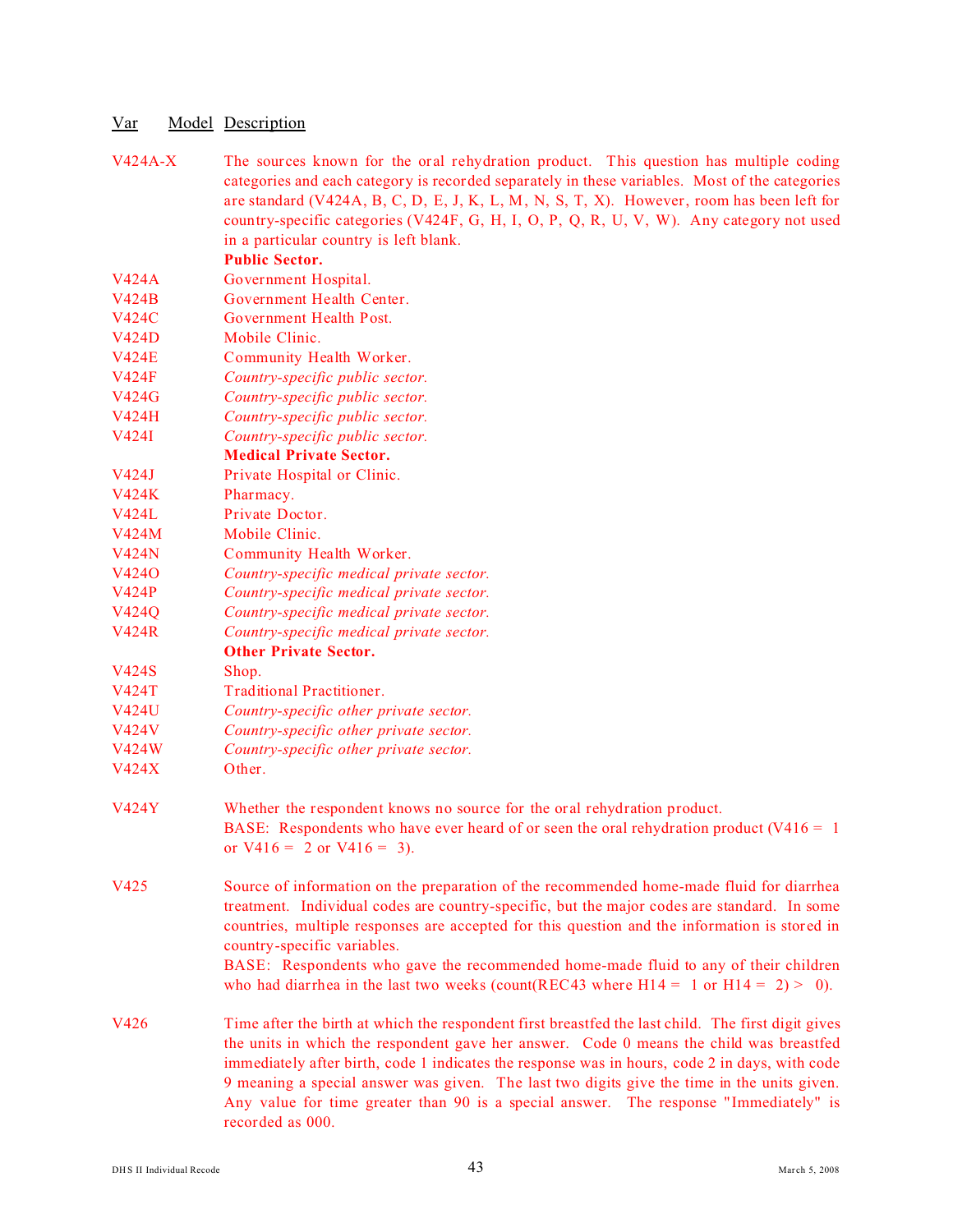BASE: Respondents whose last child born in the last 5 years was ever breastfed. (V208  $>$  0) &  $M4(1) < > 94$ ).

- V427 A The duration in months of breastfeeding of the last child born in the three years preceding the calendar. The maximum period allowed during the data editing was the interval between the date of birth of the child and the date of interview. Cases which exceeded this duration were left with the original response, but are coded with one of the flag codes on variable V429 and were set to code 97 "Inconsistent" on variable V428.
- V428 A The calculated months of breastfeeding gives the duration of breastfeeding as in V427. Inconsistent durations based on the original reporting of the duration of breastfeeding are recoded to 97. In cases where the duration was one month longer than the interval the duration was shortened by one month, consistent with the "Rule of one" applied in DHS I. If the duration of breastfeeding exceeded the age of death of the child, the duration of breastfeeding was changed to the age at death of the child.
- V429 A Flag variable for breastfeeding, indicating types of problems found in editing the duration of breastfeeding. See V435 for codes.
- V430 A The duration in months of postpartum amenorrhea after the birth of the last child born in the three years preceding the calendar. The maximum period allowed during the data editing was the interval between the date of birth of the child and the date of conception of the following child (date birth less seven months was used for the date of conception) or the date of interview if there was no following birth. Cases which exceeded this duration were left with the original response, but are coded with one of the flag codes on variable V432 and were set to code 97 "Inconsistent" on variable V431.
- V431 A The calculated months of postpartum amenorrhea give the dur ation of amenorrhea as in V430, but with the duration calculated if the period did not return after the birth and before the following birth or the date of interview. Inconsistent durations based on the original reporting of the duration of amenorrhea are recoded to 97. In cases where the duration was one month longer than the interval the duration was shortened by one month, consistent with the "Rule of one" applied in DHS I.
- V432 A Flag variable for postpartum amenorrhea, indicating types of problems found in editing the duration of postpartum amenorrhea. See V435 for codes.
- V433 A The dur ation in months of postpartum abstinence after the birth of the child in months. The maximum period allowed is calculated in the same way as for V430 and cases exceeding this duration were left with the original response, but are coded with one of the flag codes on variable V435 and are coded 97 "Inconsistent" on V434.
- V434 A The calculated months of postpartum abstinence give the duration of abstinence as in V433, but with the duration calculated if the respondent was still abstaining after the birth. Inconsistent durations based on the original reporting of the duration of abstinence are recoded to 97. In cases where the duration was one month longer than the interval the duration was shortened by one month, consistent with the "Rule of one" applied in DHS I.
- V435 A Flag variable for postpartum abstinence, indicating types of problems found in editing the duration of postpartum abstinence.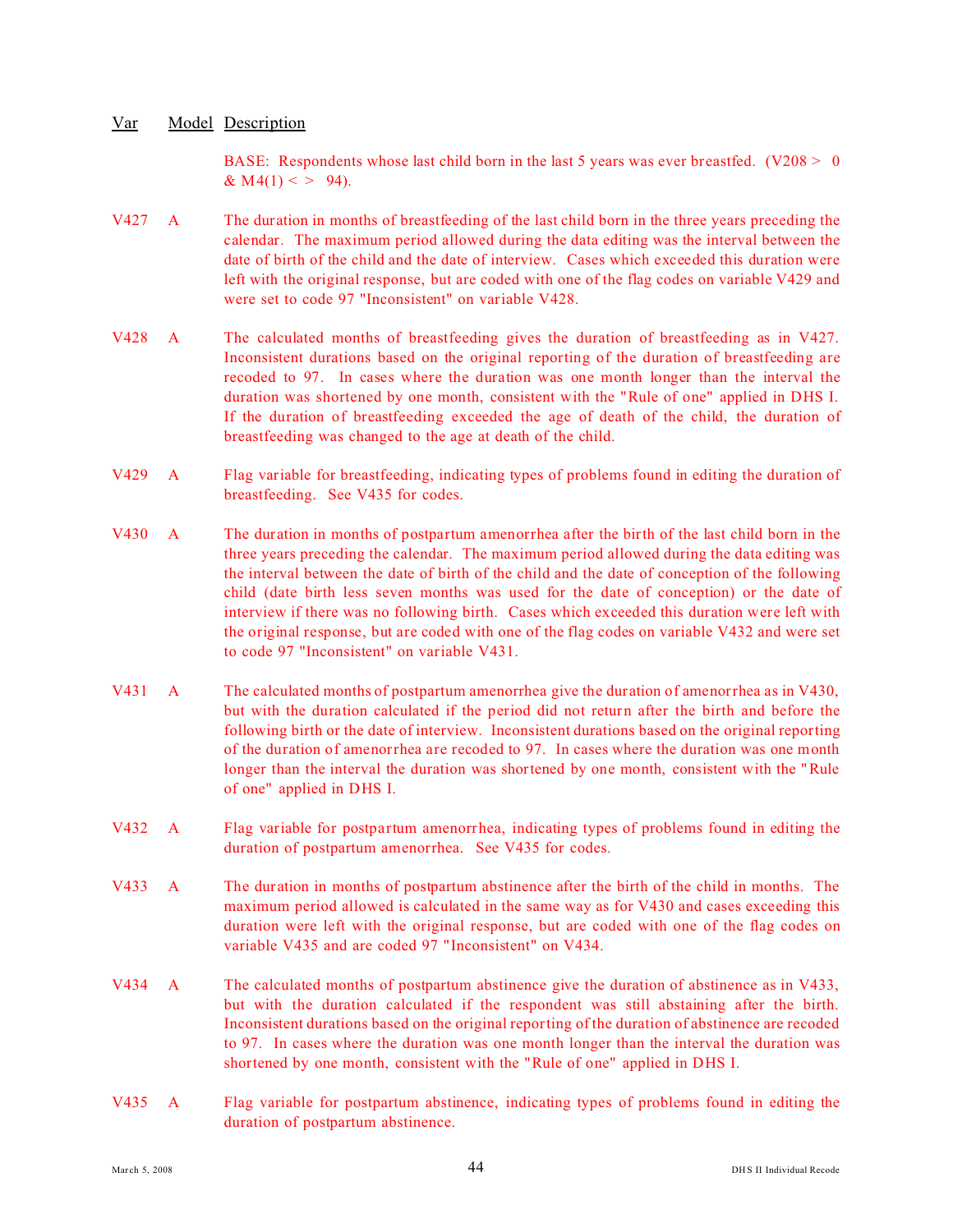Codes for the flag variables (V429, V432, V435) are as follows:

- 0 No problem.
- 1 Duration exceeds interval between birth and succeeding birth (for amenorrhea and abstinence) or date of interview (for breastfeeding).
- 2 Duration exceeds interval but only by one month. In DHS I the duration would have been modified to fit the interval in this case. This modification is made to the calculated months of postpartum amenorrhea (V428), postpartum abstinence (V431) or breastfeeding (V434) for DHS II.
- 3 Duration of breastfeeding exceeds the age at death of the child; or the response "Not resumed sexual relations" is inconsistent with later pregnancies.

#### Maternal Anthropometry

Data on maternal anthropometry is only collected for mothers of children born in the five years preceding the survey (months 0 to 59 before the survey).

BASE: Mothers of children born in the preceding 5 years ( $V208 > 0$ ).

- V436 X Upper arm circumference of the respondent in centimeters. There is one implied decimal place in the arm circumference (decimal points are not included in the data file). To produce the arm circumference in centimeters divide by 10.
- V437 Weight of the respondent in kilograms. There is one implied decimal place in the weight (decimal points are not included in the data file). To produce the weight in kilograms divide by 10.
- V438 Height of the respondent in centimeters. There is one implied decimal place in the height (decimal points are not included in the data file). To produce the height in centimeters divide by 10.
- V439 Height for Age percentile.
- V440 Height for Age standard deviations from the reference median.
- V441 Height for Age percent of reference median.
- V442 Weight for Height percent of reference median based on DHS reference standard.
- V443 Weight for Height percent of reference median based on Metropolitan Life or Foggarty reference standard.
- V444 Weight for Height percent of reference median based on WHO reference standard.

The NCHS/FELS/CDC reference standard only contains data for children up to the age of 18 years. For all women aged 18 and over, the value of 215 months (17 years, 11 months) is used for their age, on the assumption that women are fully grown by the age of 18. Weightfor-age indices are not included as the weight of an adult woman is very dependent on her height. For the weight-for-height indicators, the CDC standard only applies up to a height of 137 centimeters, and almost all adult women are taller than this height. For this reason the weight-for-height Z-scores and percentiles are not available. However, three measures of percent of reference median are included, one based on the Metropolitan Life or Fogarty standard, the second based on the WHO standard and a third based on a DHS standard. These indices have been adjusted for pregnant women according to duration of pregnancy.

The anthropometric indices above are based on the CDC Standard Deviation-derived Growth Reference Curves derived from the NCHS/FELS/CDC Reference Population. The measures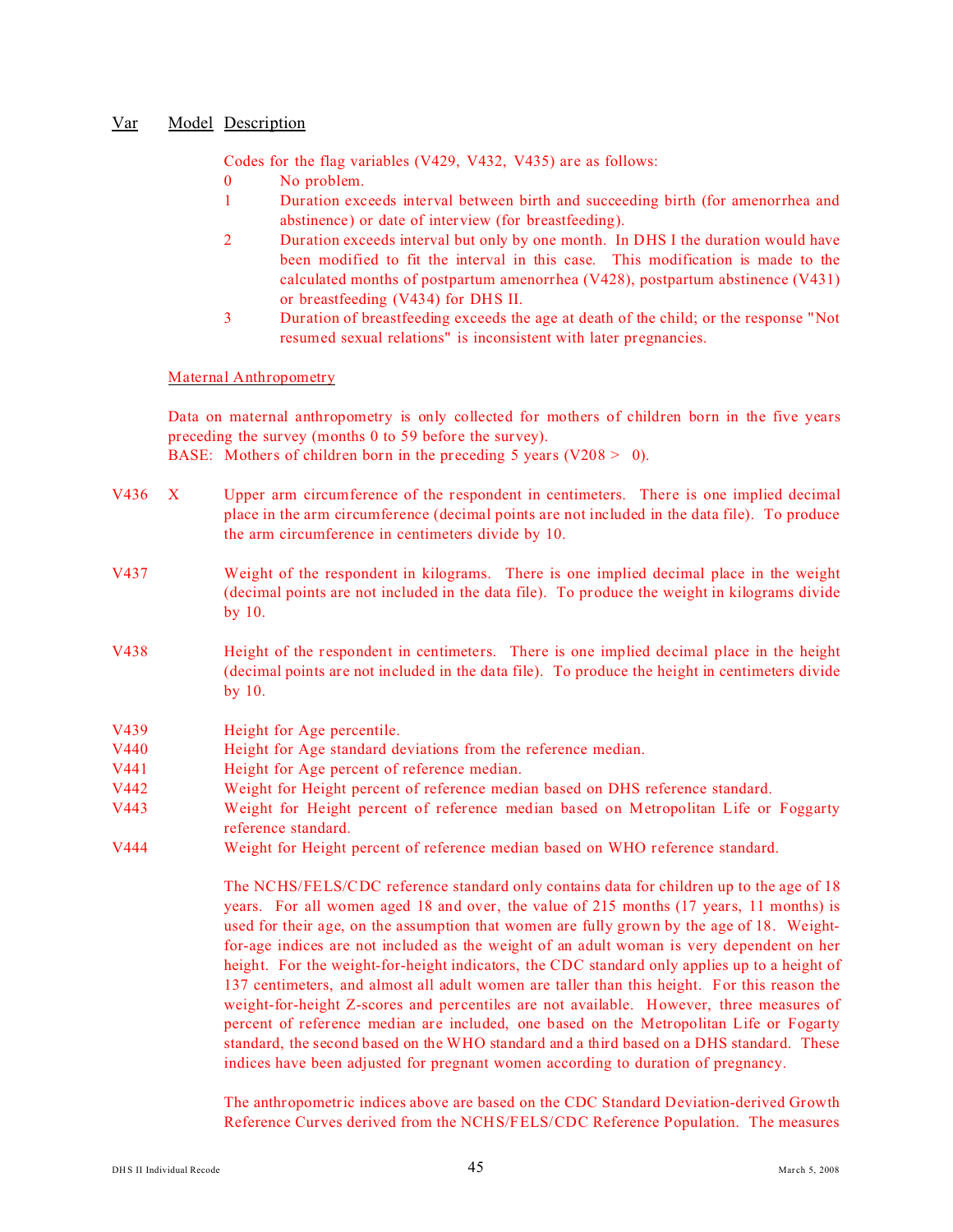are presented with two implied decimal places (no decimal points are included in the data file). To produce the actual measure, divide the variable by 100. If either the weight or the height of the respondent is missing, then the corresponding measures above are set to the missing code 9999 or 99999. If either the height or the weight is outside of the acceptable range for the calculation of these measures, then the corresponding measures are set to code 9998 or 99998.

- V445 Body mass index (BMI), or Quetlet's index, for the respondent is defined as her weight divided by the square of her height  $(W/H<sup>2</sup>)$ . There are two implied decimal place in the BMI (decimal points are not included in the data file). To produce the BMI divide by 100. The BMI has not been adjusted for pregnant women.
- V446 Rohrer's index for the respondent is defined as her weight divided by her height cubed  $(W/H<sup>3</sup>)$ . There are two implied decimal place in the Rohrer's index (decimal points are not included in the data file). To produce the Rohrer' s index divide by 100. The Rohrer' s index has not been adjusted for pregnant women.
- V447 Result of measurement of the respondent. Fully measured women are coded 0, and reasons for not measuring the respondent are coded 2 and above (see HW13).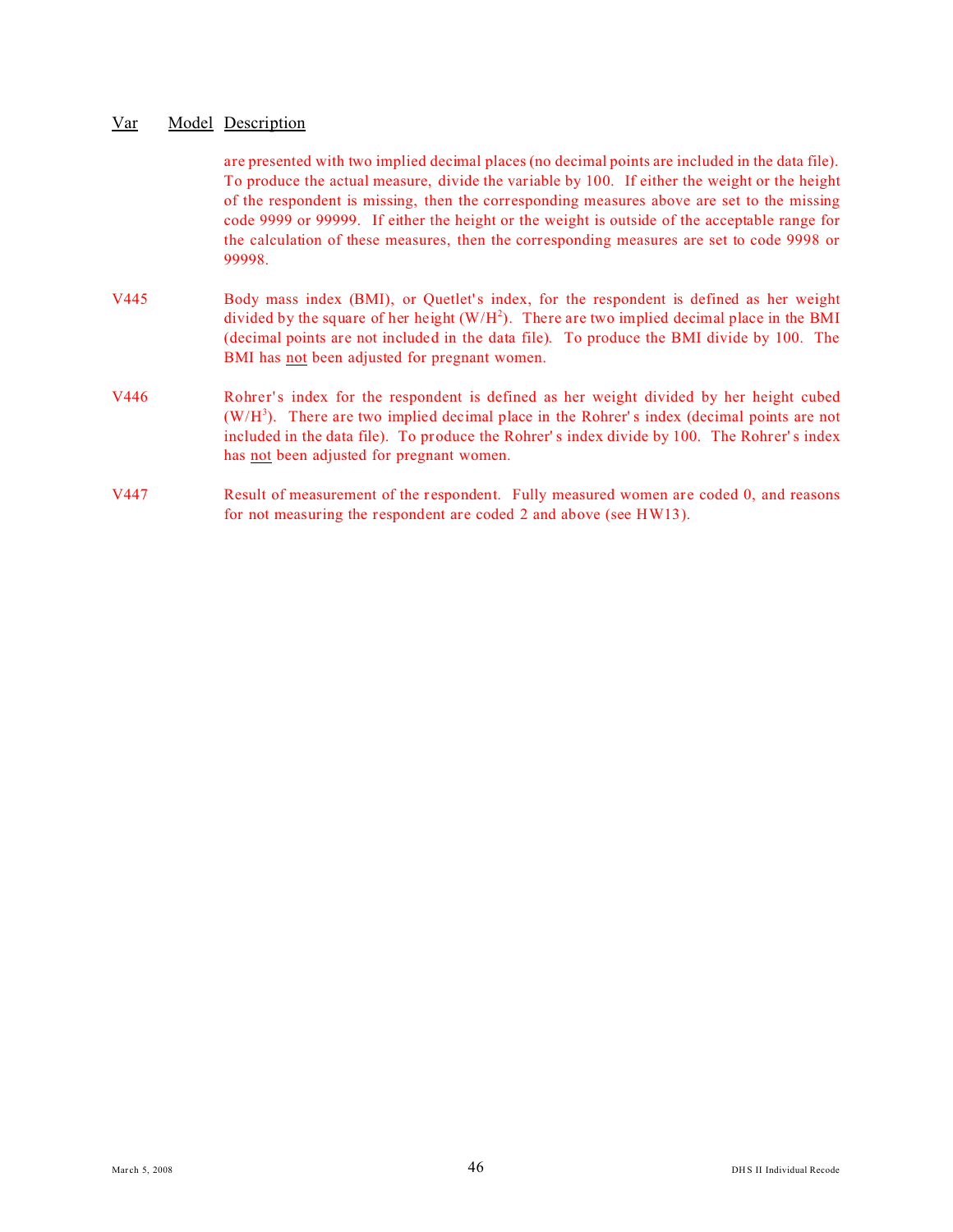### **Section 43 (REC43)** Health History

The health history contains up to six entries, relating to living children born in the last five years. All living children born in the last five years, covering months 0 to 59 prior to the interview as for the maternity history, are included. The children who have died are included in this section, whereas in the DHS I individual recode only living children were included. The children who have died are not included in this section. For children who have died, only the variables relating to immunization are applicable in this section, and not the variables relating to morbidity. If there are more than six living children born in the last five years then only the last six are included in the health history. See the example health history below.

#### Var Model Description

- HIDX Index to the birth history. All living children born in the last five years have entries in this section. There will be gaps in the numbering as dead children are excluded from the health history. Children of multiple births each have their own entry as in the maternity history.
- H1 Whether the respondent has a health card for the child and whether she could produce it for the interviewer. Code 1 means the interviewer saw the health card for the child, whereas code 2 means the respondent reported she had a health card for the child but the interviewer did not see it. Code 3 indicates that the respondent had a health card for the child at some point in time, but no longer has the health card. The health card is used to verify whether specific vaccinations were given and to record the dates of vaccination of the children rather than asking the respondent to report vaccinations. relying on dates reported by the respondent.
- H2 Whether a date of vaccination was recorded on the health card for BCG. Code 1 means the child has a date recorded for the vaccination. Code 2 is used to indicate that the respondent reported that the child had received the vaccination although the health card was not seen or did not exist, or the vaccination was not recorded on the health card, but was reported by the mother. Code 3 is used to indicate situations where the health card is clearly marked to indicate that the vaccination was given, but no date was recorded on the health card for the vaccination. In some countries code 2 is used to indicate that the respondent reported that the child had received the vaccination although the health card was not seen or did not exist. This is done in countries where the respondent was asked if the child had received each individual vaccination when the health card was not available.
	- BASE: Usually the base is living children with health cards seen by the interviewer (H1 = 1), but in countries where the respondent reported whether the child had received the vaccination for each vaccination the base is all living children.

| H2D | BCG vaccination date - day.   |                                       |
|-----|-------------------------------|---------------------------------------|
| H2M | BCG vaccination date - month. |                                       |
| H2Y | BCG vaccination date - year.  |                                       |
| H3  | DPT 1 vaccination.            | As for $H2$ , $H2D$ , $H2M$ , $H2Y$ . |
| H4  | Polio 1 vaccination.          | As for H2, H2D, H2M, H2Y.             |
| H5  | DPT 2 vaccination.            | As for H2, H2D, H2M, H2Y.             |
| Η6  | Polio 2 vaccination.          | As for H2, H2D, H2M, H2Y.             |
| Η7  | DPT 3 vaccination.            | As for H2, H2D, H2M, H2Y.             |
| H8  | Polio 3 vaccination.          | As for H2, H2D, H2M, H2Y.             |
| H9  | Measles vaccination.          | As for H2, H2D, H2M, H2Y.             |
|     |                               |                                       |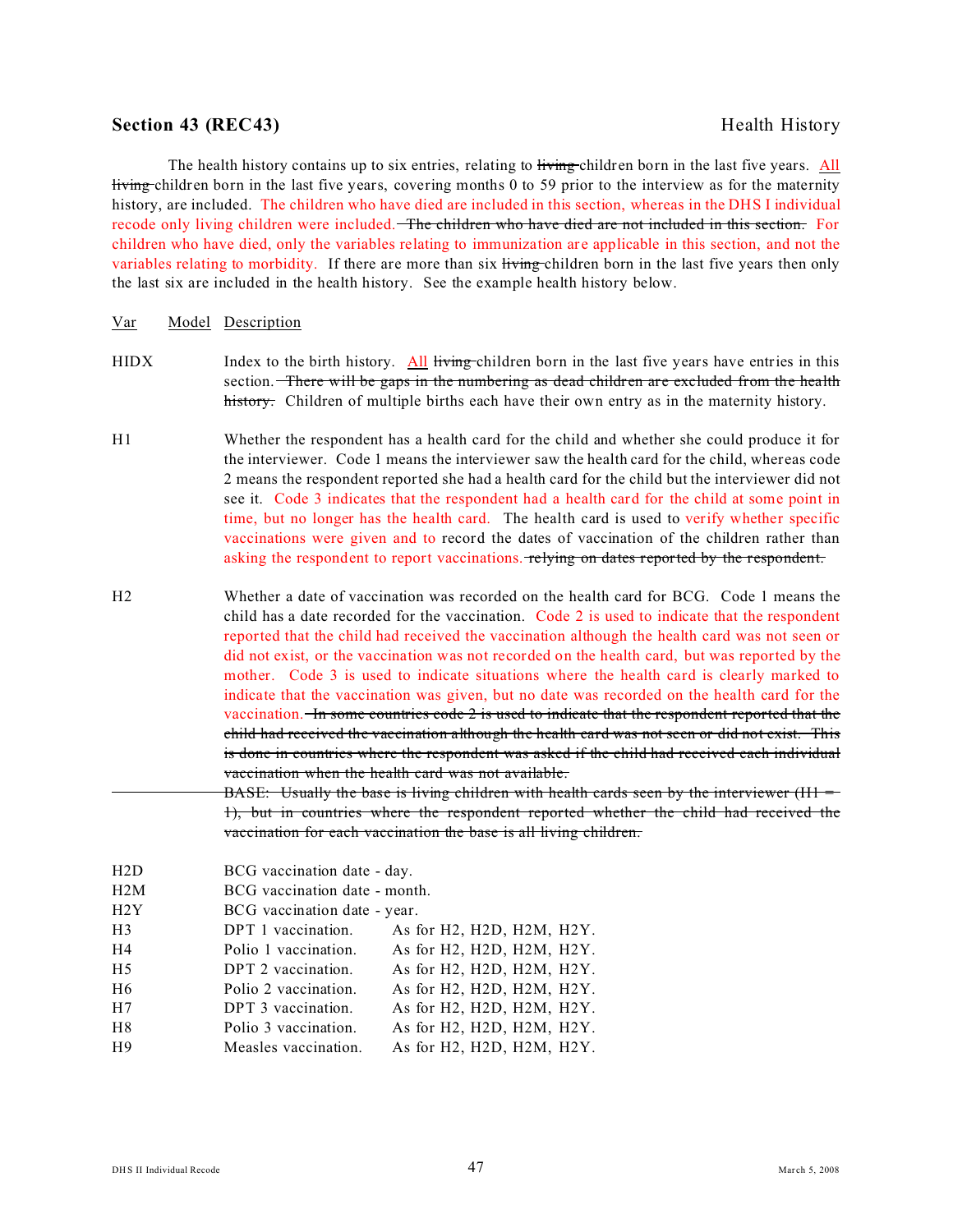If the vaccination date reported is inconsistent with the date of birth or the date of interview or with the dates of other vaccinations part or all of the date of vaccination may be set to 97 "Inconsistent."

BASE: Children who have the vaccination recorded on the health card  $(H2 = 1)$ .

H10 Whether the child ever received any vaccination to prevent him/her from getting diseases. This variable comes from a single question in the model questionnaires, which is used if the respondent does not have a health card for the child, and is not a summary of the preceding variables. **In countries where the respondent was asked vaccination by vaccination whether** the child had received a vaccination this variable is blank. BASE: Children whose mother could not produce a health card  $(H1 = 0 \text{ or } H1 = 2 \text{ or } H2 = 1 \text{ or } H1 = 2 \text{ or } H1 = 2 \text{ or } H1 = 2 \text{ or } H1 = 2 \text{ or } H1 = 2 \text{ or } H1 = 2 \text{ or } H1 = 2 \text{ or } H1 = 2 \text{ or } H1 = 2 \text{ or } H1 = 2 \text{ or } H1 = 2 \text{ or } H1 = 2 \text{ or } H1 = 2 \text{ or }$ 

 $H1 = 3$ ).

#### **Diarrhea**

Variables H11 to H21 relate to the prevalence and treatment of diarrhea.

BASE: All living children born in the last five years for H11, and children having an episode of diarrhea in the last two weeks  $(H11 = 1 \text{ or } H11 = 2)$  for H11A to H21.

| H11      | Whether the child had diarrhea in the last 24 hours or within the last two weeks, but not the<br>last 24 hours. Code 1 indicates that the child had been ill in the last 24 hours, code 2 indicates<br>that the child had been ill with diarrhea in the last two weeks, but not the last 24 hours.                                                                                                                                                                                        |
|----------|-------------------------------------------------------------------------------------------------------------------------------------------------------------------------------------------------------------------------------------------------------------------------------------------------------------------------------------------------------------------------------------------------------------------------------------------------------------------------------------------|
| H11A     | Duration in days for which the last episode of diarrhea lasted.<br>BASE: Children having an episode of diarrhea in the last two weeks $(H11 = 1 \text{ or } H11 = 2)$ .                                                                                                                                                                                                                                                                                                                   |
| H11B     | Whether the was any blood in the stools during the last episode of diarrhea.<br>BASE: Children having an episode of diarrhea in the last two weeks $(H11 = 1 \text{ or } H11 = 2)$ .                                                                                                                                                                                                                                                                                                      |
| $H12A-X$ | The place at which medical treatment or advice was sought for the last episode of diarrhea.<br>This question has multiple coding categories and each category is recorded separately in these<br>variables. Most of the categories are standard (H12A, B, C, D, E, J, K, L, M, N, S, T, X).<br>However, room has been left for country-specific categories (H12F, G, H, I, O, P, Q, R, U,<br>V, W). Any category not used in a particular country is left blank.<br><b>Public Sector.</b> |
| H12A     | Government Hospital.                                                                                                                                                                                                                                                                                                                                                                                                                                                                      |
| H12B     | Government Health Center.                                                                                                                                                                                                                                                                                                                                                                                                                                                                 |
| H12C     | Government Health Post.                                                                                                                                                                                                                                                                                                                                                                                                                                                                   |
| H12D     | Mobile Clinic.                                                                                                                                                                                                                                                                                                                                                                                                                                                                            |
| H12E     | Community Health Worker.                                                                                                                                                                                                                                                                                                                                                                                                                                                                  |
| H12F     | Country-specific public sector.                                                                                                                                                                                                                                                                                                                                                                                                                                                           |
| H12G     | Country-specific public sector.                                                                                                                                                                                                                                                                                                                                                                                                                                                           |
| H12H     | Country-specific public sector.                                                                                                                                                                                                                                                                                                                                                                                                                                                           |
| H12I     | Country-specific public sector.                                                                                                                                                                                                                                                                                                                                                                                                                                                           |
|          | <b>Medical Private Sector.</b>                                                                                                                                                                                                                                                                                                                                                                                                                                                            |
| H12J     | Private Hospital or Clinic.                                                                                                                                                                                                                                                                                                                                                                                                                                                               |
| H12K     | Pharmacy.                                                                                                                                                                                                                                                                                                                                                                                                                                                                                 |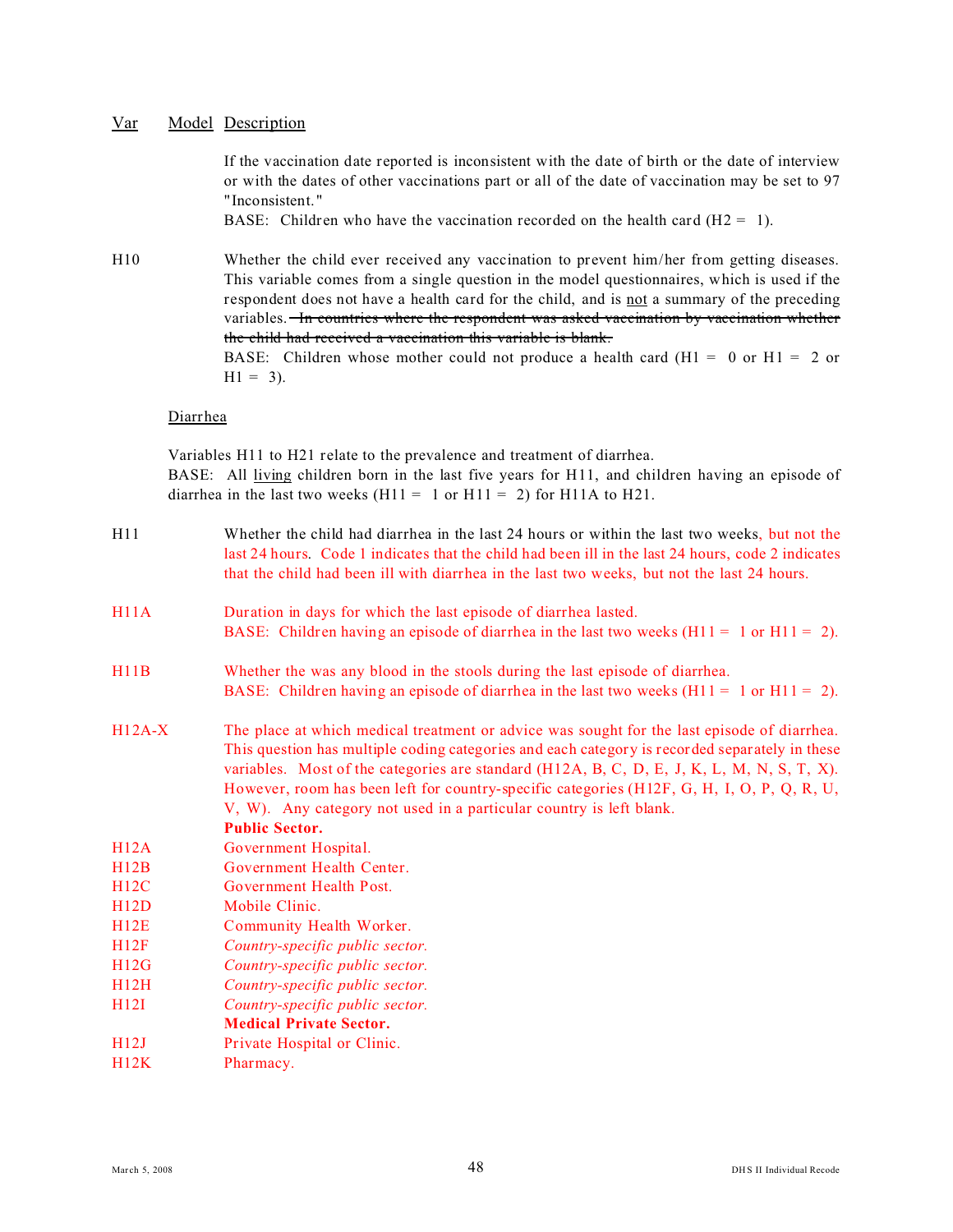| $\frac{Var}{\sqrt{2}}$ | Model Description                                                                                                                                                                                                                                                                                                   |
|------------------------|---------------------------------------------------------------------------------------------------------------------------------------------------------------------------------------------------------------------------------------------------------------------------------------------------------------------|
| H12L                   | Private Doctor.                                                                                                                                                                                                                                                                                                     |
| H12M                   | Mobile Clinic.                                                                                                                                                                                                                                                                                                      |
| H12N                   | Community Health Worker.                                                                                                                                                                                                                                                                                            |
| H <sub>120</sub>       | Country-specific medical private sector.                                                                                                                                                                                                                                                                            |
| H12P                   | Country-specific medical private sector.                                                                                                                                                                                                                                                                            |
| H12Q                   | Country-specific medical private sector.                                                                                                                                                                                                                                                                            |
| H12R                   | Country-specific medical private sector.                                                                                                                                                                                                                                                                            |
|                        | <b>Other Private Sector.</b>                                                                                                                                                                                                                                                                                        |
| H12S                   | Shop.                                                                                                                                                                                                                                                                                                               |
| H12T                   | <b>Traditional Practitioner.</b>                                                                                                                                                                                                                                                                                    |
| H12U                   | Country-specific other private sector.                                                                                                                                                                                                                                                                              |
| H12V                   | Country-specific other private sector.                                                                                                                                                                                                                                                                              |
| H12W                   | Country-specific other private sector.                                                                                                                                                                                                                                                                              |
| H12X                   | Other.                                                                                                                                                                                                                                                                                                              |
| H12Y                   | Whether no treatment or advice was sought for the diarrhea as reported by the respondent.                                                                                                                                                                                                                           |
| H12Z                   | Whether the child was taken to a medical facility for treatment of the diarrhea. This usually<br>includes being taken to all Public Sector facilities and all Medical Private Sector facilities<br>except for Pharmacy. This variable is a summary of these preceding variables as is used in<br>the final reports. |
| H12                    | The person providing medical treatment for the last episode of diarrhea. Codes are country-<br>specific.                                                                                                                                                                                                            |
| H13                    | Whether the child received a sugar-salt-water solution from a special packet (ORS).<br>H13 is coded 1 if the respondent spontaneously reported giving ORS to treat the diarrhea, and<br>code 2 if it was reported only after probing.                                                                               |
| <b>H13A</b>            | Duration in days for which the child was given fluid from an ORS packet when he/she had<br>diarrhea.                                                                                                                                                                                                                |
|                        | BASE: Children receiving ORS (H13 = 1 or H13 = 2).                                                                                                                                                                                                                                                                  |
| H14                    | Whether the child was given the recommended home solution of sugar, salt and water.<br>H14 is coded 1 if the respondent spontaneously reported giving the recommended home<br>solution to treat the diarrhea, and code 2 if it was reported only after probing.                                                     |
| H14A                   | Duration in days for which the child was given a home-made fluid made from recommended<br>ingredients when he/she had diarrhea.                                                                                                                                                                                     |
|                        | BASE: Children receiving a recommended home solution ( $H14 = 1$ or $H14 = 2$ ).                                                                                                                                                                                                                                    |
| H15                    | Whether the child was given other pills or syrups. tablets, injections or syrups.                                                                                                                                                                                                                                   |
| <b>H15A</b>            | Whether the child was given antibiotics.                                                                                                                                                                                                                                                                            |
| H15B                   | Whether the child was given an injection.                                                                                                                                                                                                                                                                           |
| <b>H15C</b>            | Whether the child was given an IV (Intravenous feeding).                                                                                                                                                                                                                                                            |
| H15D                   | Whether the child was given home remedies or herbal medicines.                                                                                                                                                                                                                                                      |
| <b>H15E-H</b>          | Country-specific other treatments.                                                                                                                                                                                                                                                                                  |
| H16                    | Whether the child was given an increase, the same amount, or a decrease in fluids. H16 and                                                                                                                                                                                                                          |
|                        | H17 from DHS I have been merged into this single variable.                                                                                                                                                                                                                                                          |
| H17                    | Whether the child received a decrease in fluids.                                                                                                                                                                                                                                                                    |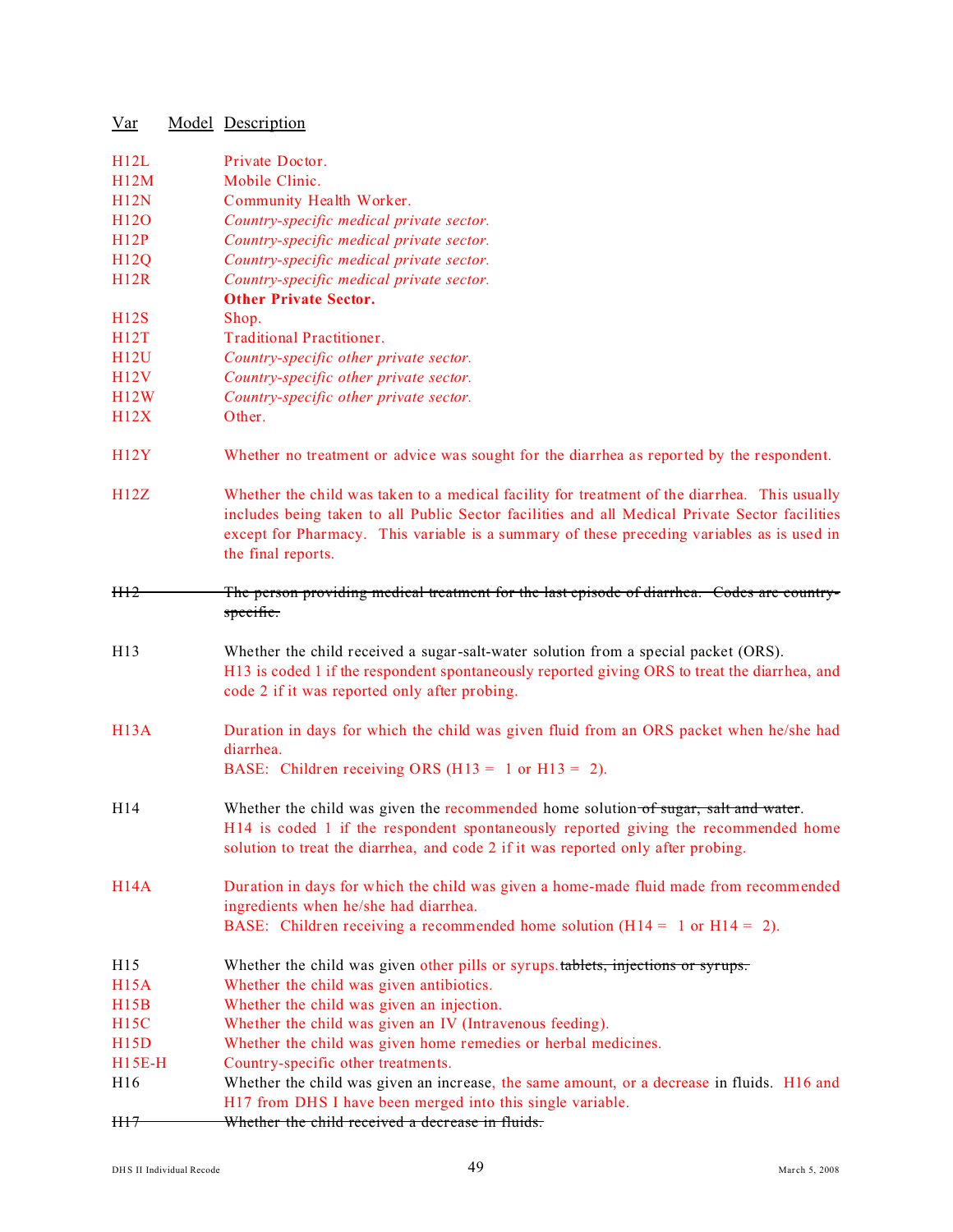# H18 X Whether the child was given an increase, the same amount, or a decrease in foods. H18 and H19 from DHS I have been merged into this single variable.

H19 Whether the child received a decrease in foods.

- H18A Whether the number of breast feedings for the child was unchanged, increased, reduced, or stopped completely during the episode of diarrhea. BASE: Children having an episode of diarrhea in the last two weeks who were still being
	- breastfed ((H11 = 1 or H11 = 2) and  $M4 = 95$ ).
- H20 Whether the child received any other treatment. This is a summary of the "other treatment" question in the questionnaire and any country-specific treatments. All country-specific treatments are included as country-specific variables as is the original " other treatment" variable
- H21A Whether the respondent reported that the child received no treatment.
- H21 Whether the child received any treatment or whether advice or treatment was sought for the child. This is a summary of all of the preceding variables  $H12A$  to  $H12Z$ ,  $H13$ ,  $H14$ ,  $H15$ to H16 and to H20. It does not take into account H18 or H18A.
- **Fever**

Variables H22 to H30 relate to the prevalence and treatment of fever.

BASE: All living children born in the last five years for H22, and children suffering from fever in the last four weeks for H23 to H30  $(H22 = 1)$ .

#### Fever and/or Cough

Variables H22 to H40 relate to the prevalence and treatment of fever and/or cough in the two weeks preceding the interview.

BASE: All living children born in the last five years for H22 and H31, and children suffering from fever and/or cough in the last two weeks for H32 to H38 (H22 = 1 or H31 = 1 or H31 = 2).

- H22 Whether the child had fever in the last two weeks.
- H23 B The person providing medical treatment for the last episode of fever. Codes are countryspecific.
- H24 B Whether the child was given antimalarial.
- H25 B Whether the child was given antibiotics.
- H<sub>26</sub> B Whether the child was given liquids or syrups.
- H27 B Whether the child was given aspirin.
- H28 B Whether the child was given an injection.
- H29 B Whether the child received any other treatment. This is a summary of the "other treatment" question in the questionnaire and any country-specific treatments. All country-specific treatments are included as country-specific variables as is the original " other treatment" variable.
- H30 B Whether the child received any treatment. This is a summary of all of the preceding variables H<sub>23</sub> to H<sub>29</sub>.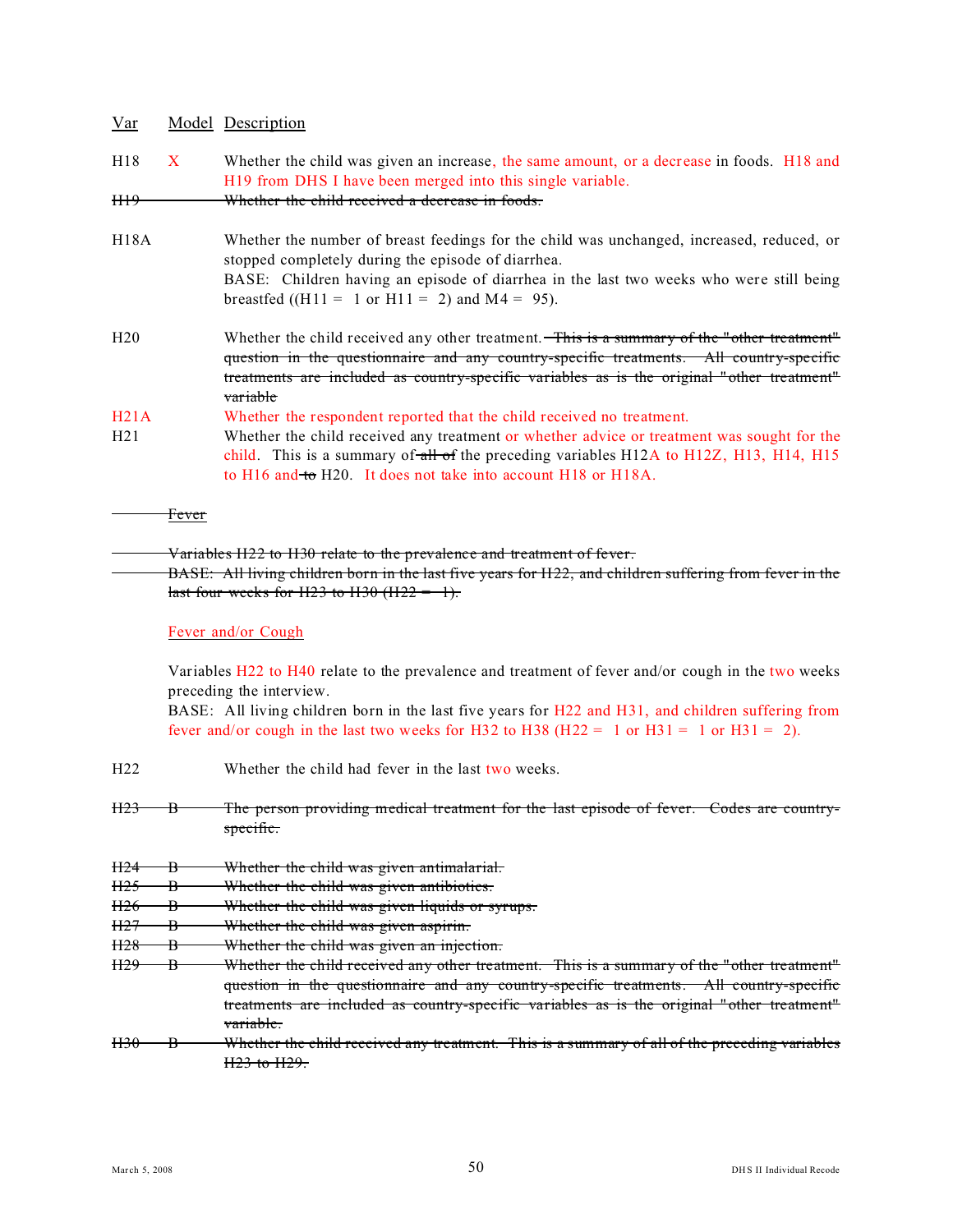#### Cough/Breathing Difficulties

Variables H31 to H38 relate to the prevalence and treatment of respiratory difficulties. BASE: All living children born in the last five years for H31, and children having an episode of cough or breathing difficulties in the last four weeks  $(H31 = 1)$ . H31 Whether the child had suffered from a cough and/or breathing difficulties in the last two weeks and whether the child had been ill with the cough in the last 24 hours. Code 1 indicates that the child had been ill in the last 24 hours, code 2 indicates that the child had been ill with the cough in the last two weeks, but not the last 24 hours. H31A The duration in days for which the cough had lasted for those children who had suffered from a cough in the last two weeks. BASE: Child who had suffered from a cough  $(H31 = 1 \text{ or } H31 = 2)$ . H31B Whether the child had suffered from rapid breathing when he/she had the cough. BASE: Child who had suffered from a cough  $(H31 = 1 \text{ or } H31 = 2)$ . H32 B The person providing medical treatment for the last episode of cough or breathing difficulties. Codes are country-specific. H32A-X The place at which medical treatment or advice was sought for the for the last episode of fever and/or cough. This question has multiple coding categories and each category is recorded separately in these variables. Most of the categories are standard (H32A, B, C, D, E, J, K, L, M, N, S, T, X). However, room has been left for country-specific categories (H32F, G, H, I, O, P, Q, R, U, V, W). Any category not used in a particular country is left blank. **Public Sector.** H32A Government Hospital. H32B Government Health Center. H32C Government Health Post. H32D Mobile Clinic. H32E Community Health Worker. H32F *Country-specific public sector.* H32G *Country-specific public sector.* H32H *Country-specific public sector.* H32I *Country-specific public sector.* **Medical Private Sector.** H32J Private Hospital or Clinic. H32K Pharmacy. H32L Private Doctor. H32M Mobile Clinic. H32N Community Health Worker. H32O *Country-specific medical private sector.* H32P *Country-specific medical private sector.* H32Q *Country-specific medical private sector.* H32R *Country-specific medical private sector.*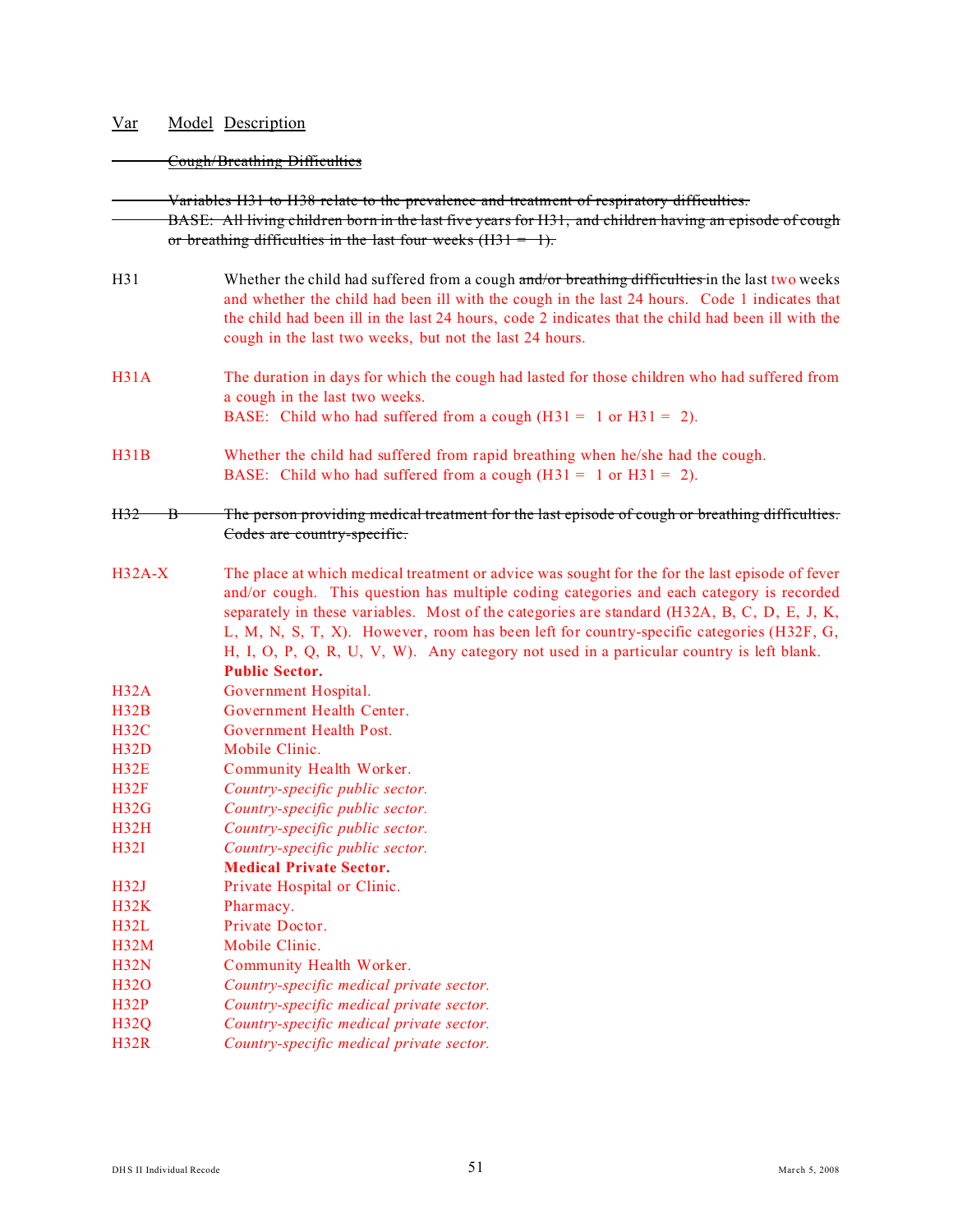| <u>Var</u>       | Model Description                                                                                                                                                                                                                                                                                                             |
|------------------|-------------------------------------------------------------------------------------------------------------------------------------------------------------------------------------------------------------------------------------------------------------------------------------------------------------------------------|
|                  | <b>Other Private Sector.</b>                                                                                                                                                                                                                                                                                                  |
| H32S             | Shop.                                                                                                                                                                                                                                                                                                                         |
| H32T             | <b>Traditional Practitioner.</b>                                                                                                                                                                                                                                                                                              |
| H32U             | Country-specific other private sector.                                                                                                                                                                                                                                                                                        |
| <b>H32V</b>      | Country-specific other private sector.                                                                                                                                                                                                                                                                                        |
| H32W             | Country-specific other private sector.                                                                                                                                                                                                                                                                                        |
| H32X             | Other.                                                                                                                                                                                                                                                                                                                        |
| H32Y             | Whether no treatment or advice was sought for the fever and/or cough as reported by the<br>respondent.                                                                                                                                                                                                                        |
| H32Z             | Whether the child was taken to a medical facility for treatment of the fever and/or cough. This<br>usually includes being taken to all Public Sector facilities and all Medical Private Sector<br>facilities except for Pharmacy. This variable is a summary of these preceding variables as is<br>used in the final reports. |
| H <sub>3</sub> 3 | Whether the child was given antibiotics.                                                                                                                                                                                                                                                                                      |
| H33A             | Whether the child was given an antimalarial.                                                                                                                                                                                                                                                                                  |
| H34              | Whether the child was given cough syrup.                                                                                                                                                                                                                                                                                      |
| H <sub>35</sub>  | Whether the child was given other pills or syrups.                                                                                                                                                                                                                                                                            |
| H35A             | Whether the child was given any unknown pills or syrups.                                                                                                                                                                                                                                                                      |
| H <sub>36</sub>  | Whether the child was given an injection.                                                                                                                                                                                                                                                                                     |
| H36A             | Whether the child was given a home remedy or herbal medicine.                                                                                                                                                                                                                                                                 |
| $H37A-D$         | Country-specific other treatments.                                                                                                                                                                                                                                                                                            |
| H37              | Whether the child received any other treatment. This is a summary of the "other treatment"<br>question in the questionnaire and any country-specific treatments. All country-specific<br>treatments are included as country-specific variables as is the original "other treatment"                                           |
|                  | variable.                                                                                                                                                                                                                                                                                                                     |
| H38A             | Whether the respondent reported that the child received no treatment.                                                                                                                                                                                                                                                         |
| H38              | Whether the child received any treatment or sought advice or treatment. This is a summary<br>of all of the preceding variables H32A to H32Z, H33 to H37.                                                                                                                                                                      |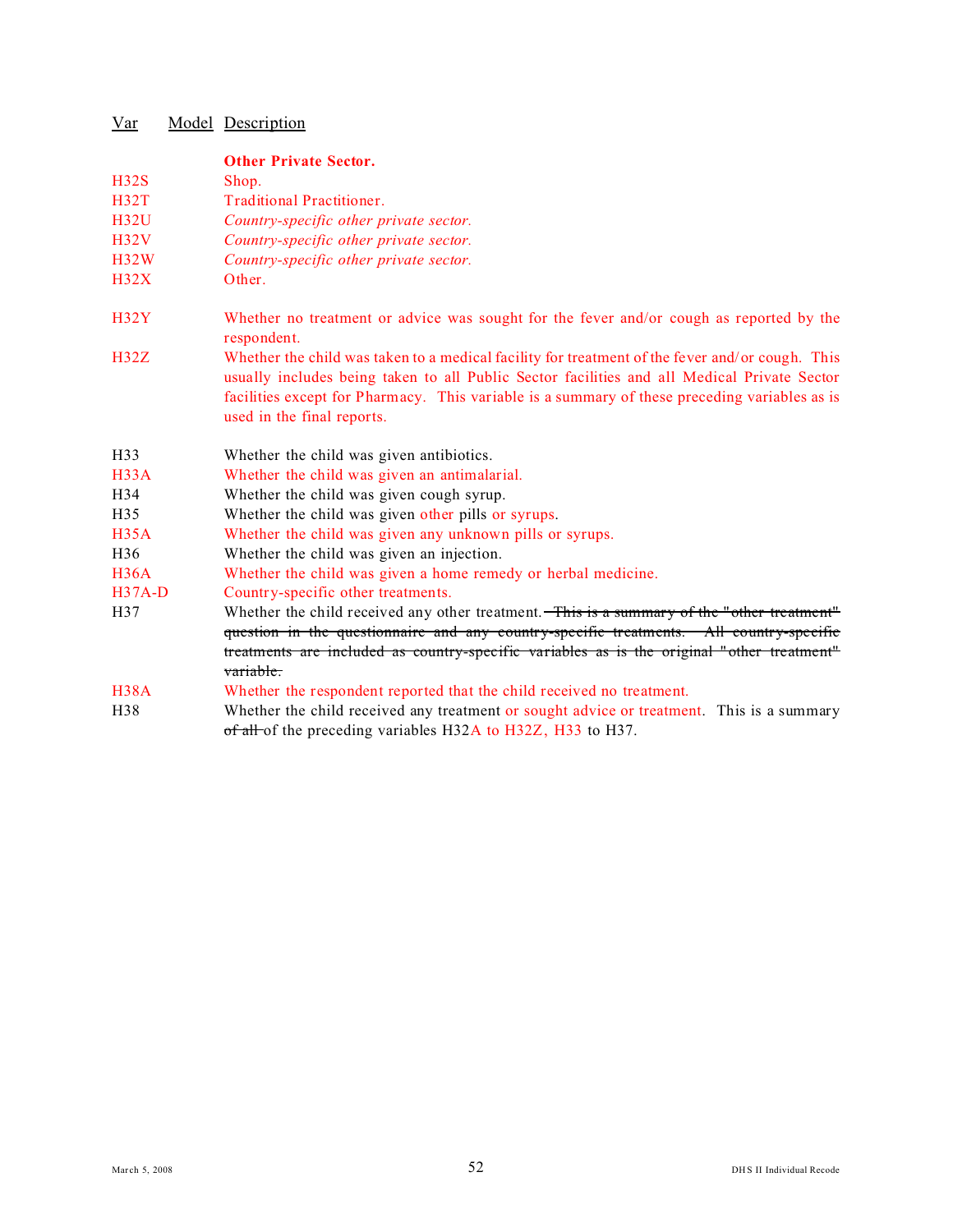#### Example Health History:

| HIDX<br>H1<br>H <sub>2</sub><br>H <sub>3</sub><br>H <sub>4</sub><br>H <sub>5</sub><br>H <sub>6</sub><br>H7<br>H8<br>H9<br>H10<br>H11<br>$H12A-I$<br>$H12J-R$<br>$H12S-X$<br>H12Y, Z<br>$H13 - H14$<br>$H15 - H20$<br>H21A | $\,1\,$<br>$1\,$<br>27 05 92<br>$\mathbf{1}$<br>24<br>06<br>92<br>$\mathbf{1}$<br>24<br>06<br>92<br>$\mathbf{1}$<br>22<br>07<br>92<br>1<br>22<br>07 92<br>$\mathbf{1}$<br>$\mathbb O$<br>$\mathbf 0$<br>3<br>2<br>00000<br>00100<br>01<br>$\circ$<br>01<br>0 <sub>0</sub><br>0000010<br>0<br>$\mathsf{O}\xspace$ | $\mathbf{2}$<br>$\mathbf 1$<br>27 05 92<br>$\mathbf{1}$<br>1 24<br>06<br>92<br>1 24<br>06<br>92<br>22<br>07<br>92<br>$\mathbf{1}$<br>22<br>07<br>92<br>$\mathbf{1}$<br>$\circ$<br>$\mathbb O$<br>3<br>$\mathbf 0$ | 3<br>3<br>0<br>0<br>0<br>0<br>0<br>0<br>0<br>0<br>0 | 4<br>$\overline{c}$<br>$\overline{c}$<br>$\overline{c}$<br>$\overline{c}$<br>$\mathbf 0$<br>0<br>0<br>0<br>0<br>$\mathbf 1$<br>$\overline{0}$ |
|---------------------------------------------------------------------------------------------------------------------------------------------------------------------------------------------------------------------------|------------------------------------------------------------------------------------------------------------------------------------------------------------------------------------------------------------------------------------------------------------------------------------------------------------------|-------------------------------------------------------------------------------------------------------------------------------------------------------------------------------------------------------------------|-----------------------------------------------------|-----------------------------------------------------------------------------------------------------------------------------------------------|
| H21<br>H22<br>H31<br>$H32A-I$<br>$H32J-R$<br>$H32S-X$<br>H32Y, Z<br>H33-H37<br>H38A<br>H38<br>H39<br>H40<br>H41<br>H42<br>H43<br>H44<br>H45                                                                               | 1<br>$\circ$<br>$\Omega$<br>06<br>$\mathbf{1}$<br>$\overline{c}$                                                                                                                                                                                                                                                 | $\mathbb O$<br>$\overline{c}$<br>00000<br>01000<br>0 <sub>0</sub><br>$\overline{0}$<br>00<br>00000000<br>0<br>$1\,$<br>$\mathbf{1}$<br>0 <sub>5</sub><br>$\overline{c}$                                           |                                                     | $\,1$<br>$\Omega$<br>01000<br>00100<br>00<br>$\circ$<br>01<br>01000000<br>0<br>$\mathbb O$<br>$1\,$                                           |

In this example, based on the birth history example, there are four entries representing the three living children born in the last five years and one child who died. The first two entries are twins. They both have a health card and have dates reported for BCG, DPT 1 & 2, and Polio 1 & 2 vaccinations, but neither DPT3, nor Polio 3. There was, however, a mark on their health cards, indicating that they had both received a measles vaccination, but no dates had been recorded for them. The dead child had no vaccination card and had received no vaccinations. The other living child has a health card that the respondent could not produce; the child had received some vaccination according to the respondent -- BCG, Polio 1 and DPT 1. In the two weeks prior to the interview, the first child listed had an episode of diarrhea that lasted 6 days, accompanied by blood in the stools, visited a private doctor and also saw a traditional healer; the mother treated the child by increasing the quantity of fluids the child was given, but reduced the number of breastfeedings. The second child had a cough or difficult breathing in the two four weeks prior to the interview, but was not treated for it, although the respondent did visit a pharmacy for advice or treatment for the diarrhea for the child. The cough lasted five days, but was not accompanied by rapid breathing. The fourth third child had a fever in the two weeks prior to the interview, visited a government health center and a private doctor, and was treated with antimalarials.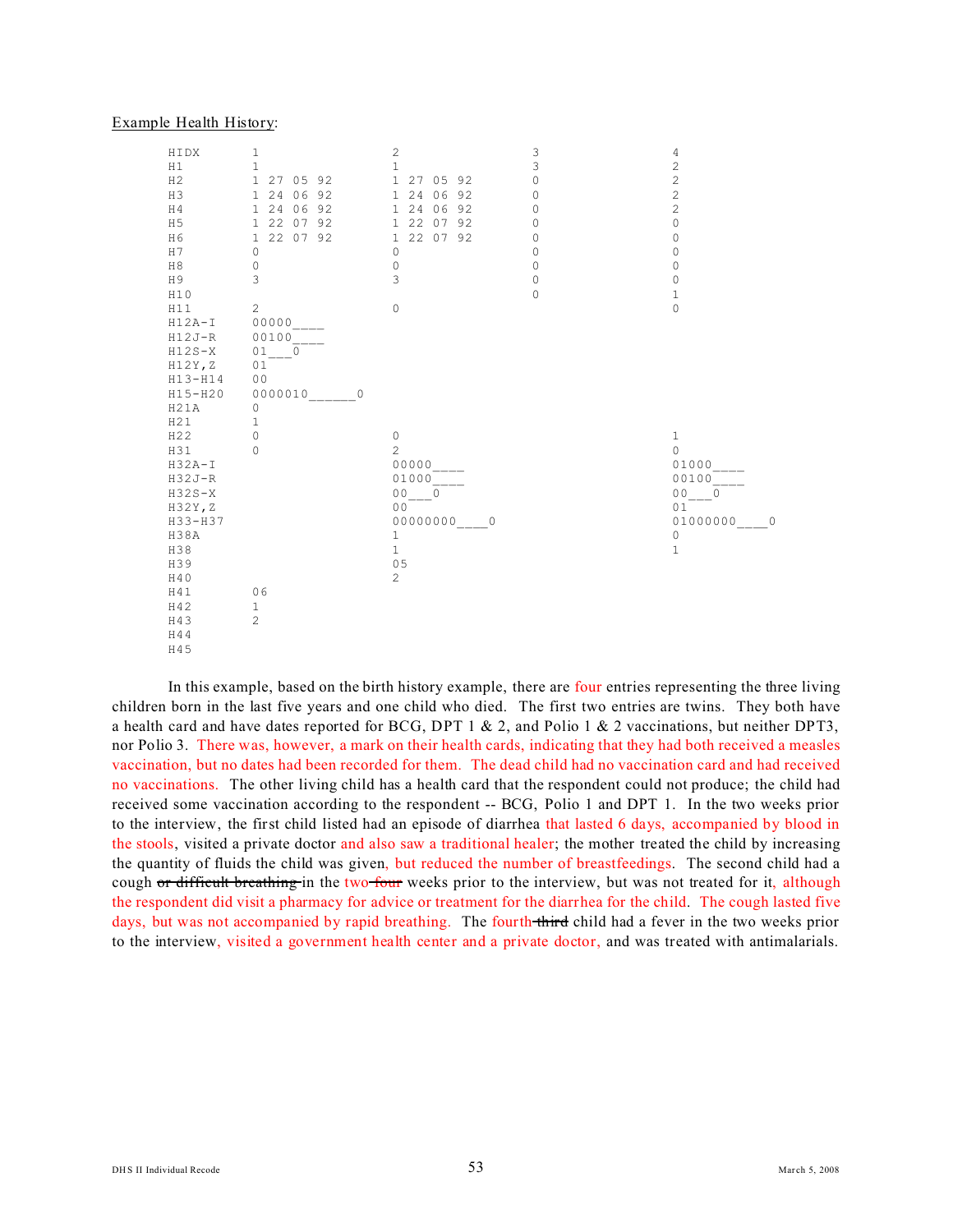### **Section 44 (REC44)** Height and Weight

The height and weight table contains information relating to children born in a specified period prior to the interview. The period used is five years, i.e., 0 to 59 months prior to the interview. country-specific, but is usually 3 to 36 months prior to interview. In some countries the period is 0 to 36 months, 3 to 60 months  $\sigma$  0 to 60 months. The entries are in reverse order, such that the youngest child is reported first. All live births in the period are included in the table, including children who have subsequently died. BASE: Living children for variables  $HW1-HW12$ ,  $HW14-HW26$  (B5(HWIDX) = 1).

#### Var Model Description

- HWIDX Index to the birth history. All live births living children born in the specified period have entries in this section. HW1 Age in months of the child is calculated from the country month code of the date of interview
- HW2 Weight in kilograms. There is one implied decimal place in the weight (decimal points are not included in the data file). To produce the weight in kilograms divide by 10.

less the century month code of the date of birth of the child.

- HW3 Height in centimeters. There is one implied decimal place in the height (decimal points are not included in the data file). To produce the height in centimeters divide by 10. Height is supposed to be the recumbent length for children less than 24 months old and the standing height for children born 24 or more months prior to the interview.
- HW4 Height for Age percentile.
- HW5 Height for Age standard deviations from the reference median.
- HW6 Height for Age percent of reference median.
- HW7 Weight for Age percentile.
- HW8 Weight for Age standard deviations from the reference median.
- HW9 Weight for Age percent of reference median.
- HW10 Weight for Height percentile.
- HW11 Weight for Height standard deviations from the reference median.
- HW12 Weight for Height percent of reference median.

The measures above were calculated using the CDC Standard Deviation-derived Growth Reference Curves derived from the NCHS/FELS/CDC Reference Population. The measures are presented with two implied decimal places (no decimal points are included in the data file). To produce the actual measure, divide the variable by 100. If either the weight or the height of the child is missing then all of the above measures are set to the missing code 9999 or 99999. If either the height or the weight is outside of the acceptable range for the calculation of these measures then all of the above measures is set to code 9998 or 99998.

- HW13 Reason the child was not measured. Fully measured children are coded 0, dead children are coded 1, and other reasons for not measuring the child are coded 2 and above. BASE: Children not measured  $(HW2 = 999$  and  $HW3 = 9999)$ .
- HW14 Whether the child has a BCG scar on his/her left shoulder (or any other location used for the BCG vaccination in a particular country). BASE: Living children (B5(HWIDX) = 1).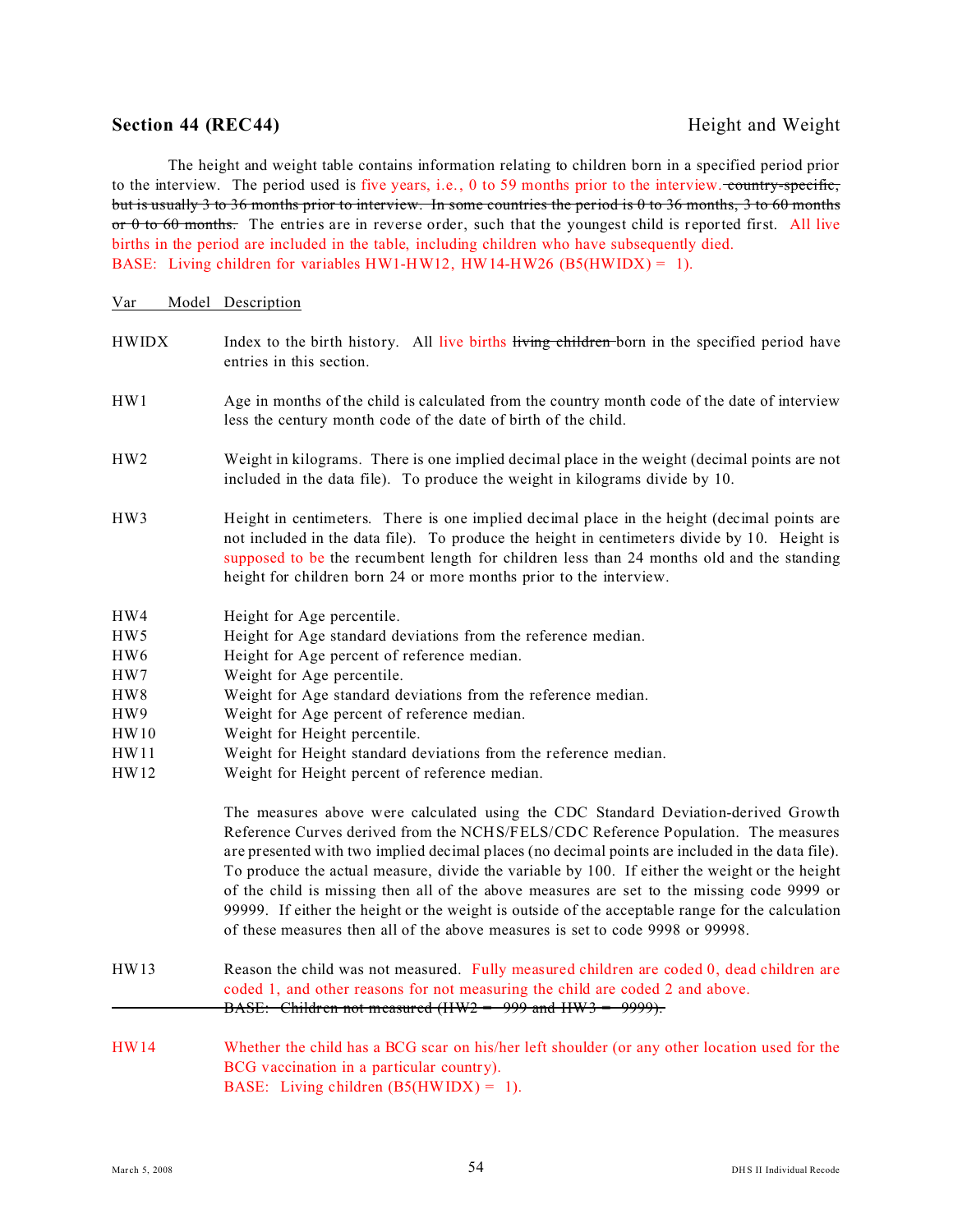- HW15 Whether the child was measured lying down or standing up. In DHS surveys, children aged less than 24 months are to be measured lying down, children age 24 months or older are to be measured standing up. There may, however, be a considerable discrepancy between policy and practice!
- HW16 Day of birth of the child. This is used in conjunction with the date of measurement of the child to more finely calculate the age of the child in days when computing the anthropometric measures. This level of accuracy can be important in very young children. The age of the child calculated from the day of birth information is not used as a background characteristic for tabulations, but purely to produce a more accurate set of anthropometric indices.
- HW17 Day of measurement.
- HW18 Month of measurement.
- HW19 Year of measurement.
- HW20 X Upper arm circumference in centimeters. There is one implied decimal place in the upper arm circumference (decimal points are not included in the data file). To produce the upper arm circumference in centimeters divide by 10.
- HW21 X Upper arm circumference for Age percentile.
- HW22 X Upper arm circumference for Age standard deviations from the reference median.
- HW23 X Upper arm circumference for Age percent of reference median.
- HW24 X Upper arm circumference for Height percentile.
- HW25 X Upper arm circumference for Height standard deviations from the reference median.
- HW26 X Upper arm circumference for Height percent of reference median.

Example Height and Weight Table:

| HWIDX           | 1            | $\overline{2}$ | 3 | 4              |
|-----------------|--------------|----------------|---|----------------|
| HW1             | 15           | 15             |   | 56             |
| HW2             | 96           | 94             |   | 999            |
| HW3             | 762          | 741            |   | 9999           |
| HW4             | 1232         | 1012           |   | 9999           |
| HW <sub>5</sub> | $-116$       | $-127$         |   | 9999           |
| HW6             | 9585         | 9517           |   | 99999          |
| HW7             | 1190         | 2203           |   | 9999           |
| HW8             | $-118$       | $-77$          |   | 9999           |
| HW9             | 8815         | 9159           |   | 99999          |
| HW10            | 2735         | 5033           |   | 9999           |
| HW11            | $-60$        | $\mathbf{1}$   |   | 9999           |
| <b>HW12</b>     | 9514         | 10007          |   | 99999          |
| HW13            | 0            | 0              | 1 | 4              |
| HW14            | 1            | 1              |   | $\overline{c}$ |
| <b>HW15</b>     | $\mathbf{1}$ | $\mathbf{1}$   |   | 9              |
| <b>HW16</b>     | 12           | 12             |   | 25             |
| <b>HW17</b>     | 14           | 14             |   | 14             |
| <b>HW18</b>     | 08           | 08             |   | 08             |
| <b>HW19</b>     | 90           | 90             |   | 90             |
| HW20            | 142          | 135            |   | 160            |
| HW21            | 862          | 400            |   | 3022           |
| <b>HW22</b>     | $-136$       | $-175$         |   | $-52$          |
| <b>HW23</b>     | 8815         | 8426           |   | 9566           |
| <b>HW24</b>     | 2670         | 1116           |   | 9999           |
| <b>HW25</b>     | $-62$        | $-122$         |   | 9999           |
| <b>HW26</b>     | 9498         | 8909           |   | 99999          |

In this example, based on the birth history example, four children are included. The first two children are twins aged 15 months, measuring 9.6 kg  $\&$  76.2 cm and 9.4 kg and 74.1 cm, respectively. Their anthropometric measures are given to 2 implied decimal places. Both children had BCG scars on the shoulders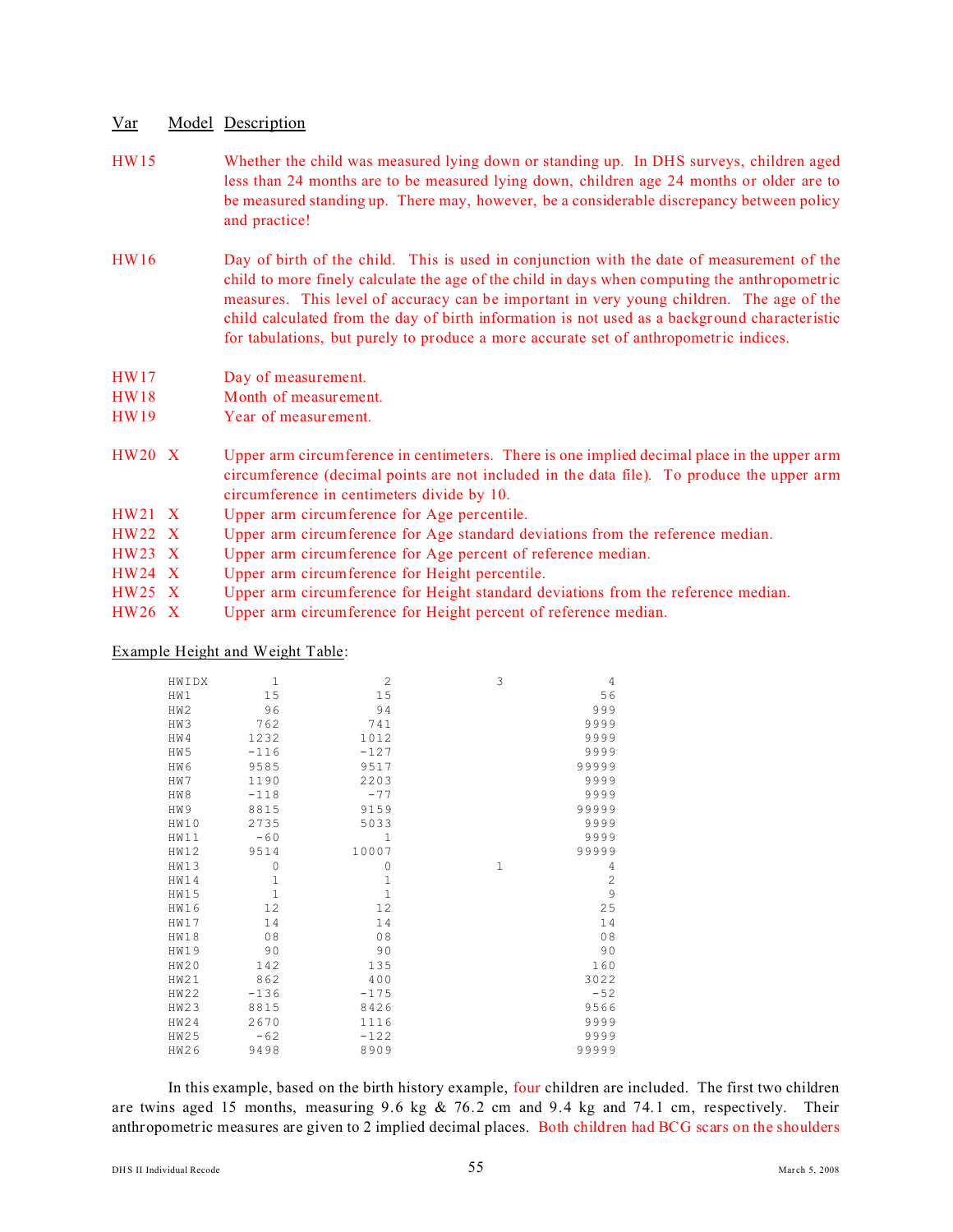and both were measured lying down. The child born immediately preceding the twins had died (as recorded in HW13). The fourth child refused to be measured, although it was ascertained that there was no BCG scar on the child's shoulder. The three living children measured 14.2 cm, 13.5 cm, and 16.0 cm, respectively, for upper arm circumference.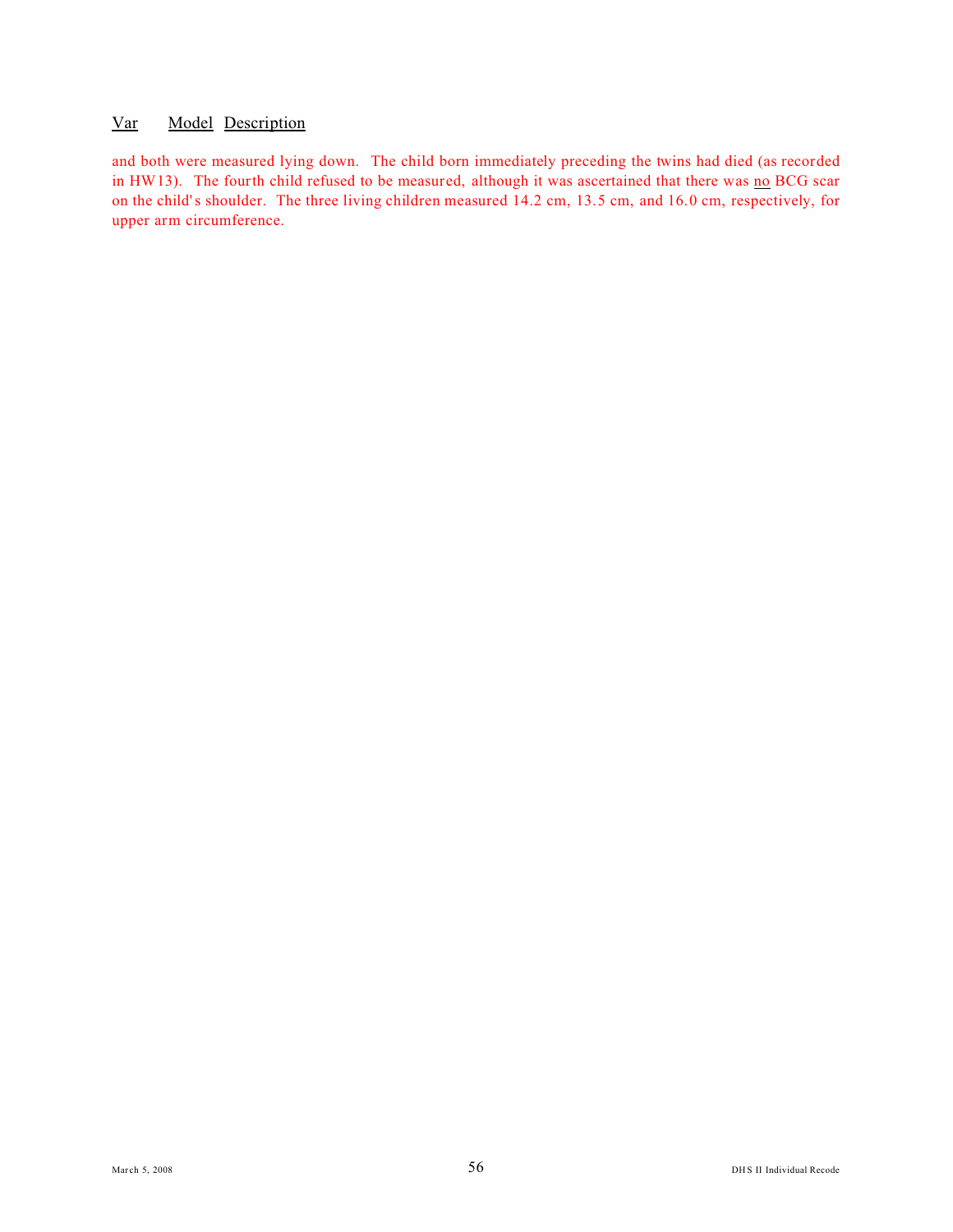# **Section 51 (REC51)** Marriage

| Var              |    | Model Description                                                                                                                                                                                                                                                                                                            |
|------------------|----|------------------------------------------------------------------------------------------------------------------------------------------------------------------------------------------------------------------------------------------------------------------------------------------------------------------------------|
| V501             |    | Current marital status of the respondent.                                                                                                                                                                                                                                                                                    |
| V502             |    | Whether the respondent is currently, formerly or never married (or lived with a partner).<br>Currently married includes married women and women living with a partner, and formerly<br>married includes widowed, divorced, separated women and women who have lived with a<br>partner but are not now living with a partner. |
| V503             |    | Whether the respondent has been married or lived with a man once or more than once.<br>BASE: Ever-married women $(V501 < > 0)$ .                                                                                                                                                                                             |
| V504             | B. | Whether the partner lives in the household or is now living elsewhere.<br>BASE: Currently married or in union women $(V502 = 1)$ .                                                                                                                                                                                           |
| V <sub>505</sub> | B  | Whether the respondent is in a polygynous union and the number of other wives the<br>respondent's partner currently has.<br>BASE: Currently married or in union women $(V502 = 1)$ .                                                                                                                                         |
| V506             | B  | The rank of the respondent among the partner's wives.<br>BASE: Currently married or in union women in a polygynous union ( $V502 = 1$ & $V505 >$<br>(0).                                                                                                                                                                     |
|                  |    | First marriage or union                                                                                                                                                                                                                                                                                                      |
|                  |    | Variables V507 to V513 relate to the date of start of the first marriage or union.<br>BASE: Ever-married women $(V501 < > 0)$ .                                                                                                                                                                                              |
| V507<br>V508     |    | Month of start of first marriage or union (see note on imputed dates).<br>Year of start of first marriage or union (see note on imputed dates).                                                                                                                                                                              |
| V509             |    | Century month code of the date of start of first marriage or union (see note on century month<br>codes).                                                                                                                                                                                                                     |
| V510             |    | Completeness of information for the date of start of the first marriage or union (see note on<br>imputed dates). Codes for DHS II are different from the codes used in DHS I.                                                                                                                                                |
| V511             |    | Age at start of first marriage or union is calculated from the century month code of the date<br>of start of first marriage or union and the century month code of the date of birth of the<br>respondent.                                                                                                                   |
| V512             |    | Years since start of first marriage or union is calculated from the century month code of the<br>start of first marriage or union and the century month code of the date of interview.                                                                                                                                       |
| V513             |    | Marital duration is actually the number of years elapsed since the start of the first marriage or<br>union until the date of interview grouped into five-year groups, irrespective of whether the<br>respondent is still married to her first partner.                                                                       |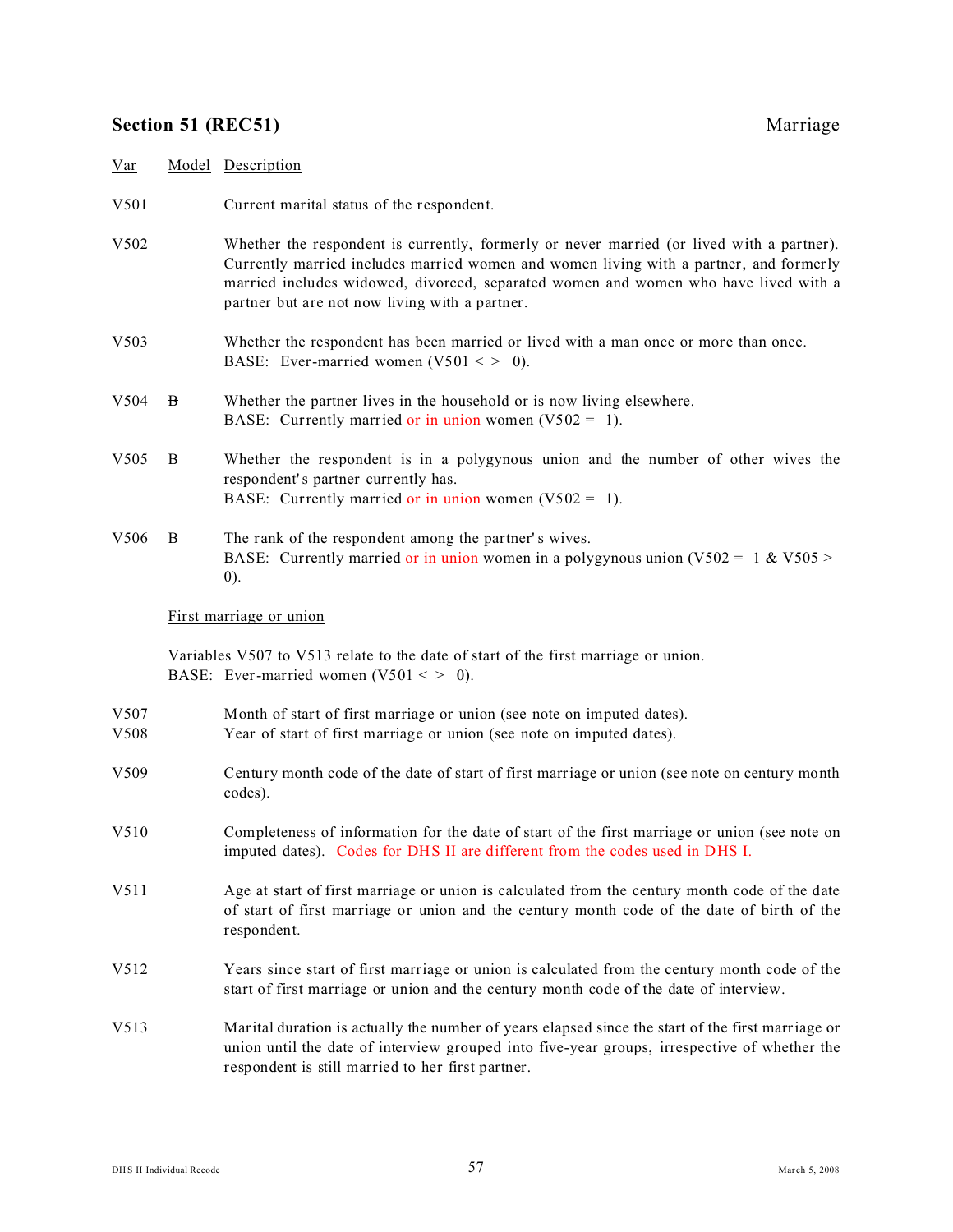#### Survival status of parents

Variables V514 to V524 relate to the survival status of the respondent's parents and her first partner's parents and to the living arrangements after marriage. BASE: Ever-married women  $(V501 \leq P.0)$ .

## V514 Whether the respondent's mother was still alive at the date of interview.

V515 Whether the respondent's father was still alive at the date of interview.

V516 Whether the respondent's first partner's mother was still alive at the date of interview.

V517 Whether the respondent's first partner's father was still alive at the date of interview.

V518 Whether the respondent's mother was alive at the date of start of first marriage or union. V519 Whether the respondent's father was alive at the date of start of first marriage or union. V520 Whether the respondent's first partner's mother was alive at the date of first marriage/union. V521 Whether the respondent's first partner's father was alive at the date of first marriage/union.

- V522 The number of years the respondent and her first partner lived with one of their parents after the start of the first marriage or union.
- BASE: Respondents for whom one of the parents was alive at the date of the first marriage or union  $(\sqrt{518} = 1 \text{ or } \sqrt{519} = 1 \text{ or } \sqrt{520} = 1 \text{ or } \sqrt{521} = 1)$ .
- V523 Whether the respondent and her partner are now living with one of their parents. BASE: Respondents for whom one of the parents was alive at the date of the first marriage or union  $(\sqrt{518} = 1 \text{ or } \sqrt{519} = 1 \text{ or } \sqrt{520} = 1 \text{ or } \sqrt{521} = 1)$ .
- V524 Number of localities lived in for six months or more since the date of start of first marriage or union.

#### Sexual intercourse

Variables V525 to V528 relate to age at first intercourse, frequency of intercourse and time since last sexual relations. BASE (for variables V526 to V533): Respondents who have had sexual intercourse  $(V525 < > 0)$ .

- V525 Age at first sexual intercourse. Respondents who had never had sex are coded 0. The response category "First sexual intercourse at first union" has been added in DHS II.
- V526 Number of times the respondent had sexual intercourse in the four weeks preceding the interview.
- V527 Time since the last sexual relations as reported by the respondent. The first digit gives the units in which the respondent gave her answer: 1 - Days ago, 2 - Weeks ago, 3 - Months ago, 4 - Years ago,, with 9 meaning a special answer was given. The last two digits give the time in the units given. Any value for time greater than 90 is a special answer.
- V528 Time since the last sexual intercourse in days is calculated from the preceding variable. Durations of more than 30 days are grouped into one category  $31+$ . If the respondent said she had had sexual relations in the last four weeks, but replied that her last sexual intercourse was one month before the interview, then this is recoded to 30 days. Otherwise, one month is coded 31+ days.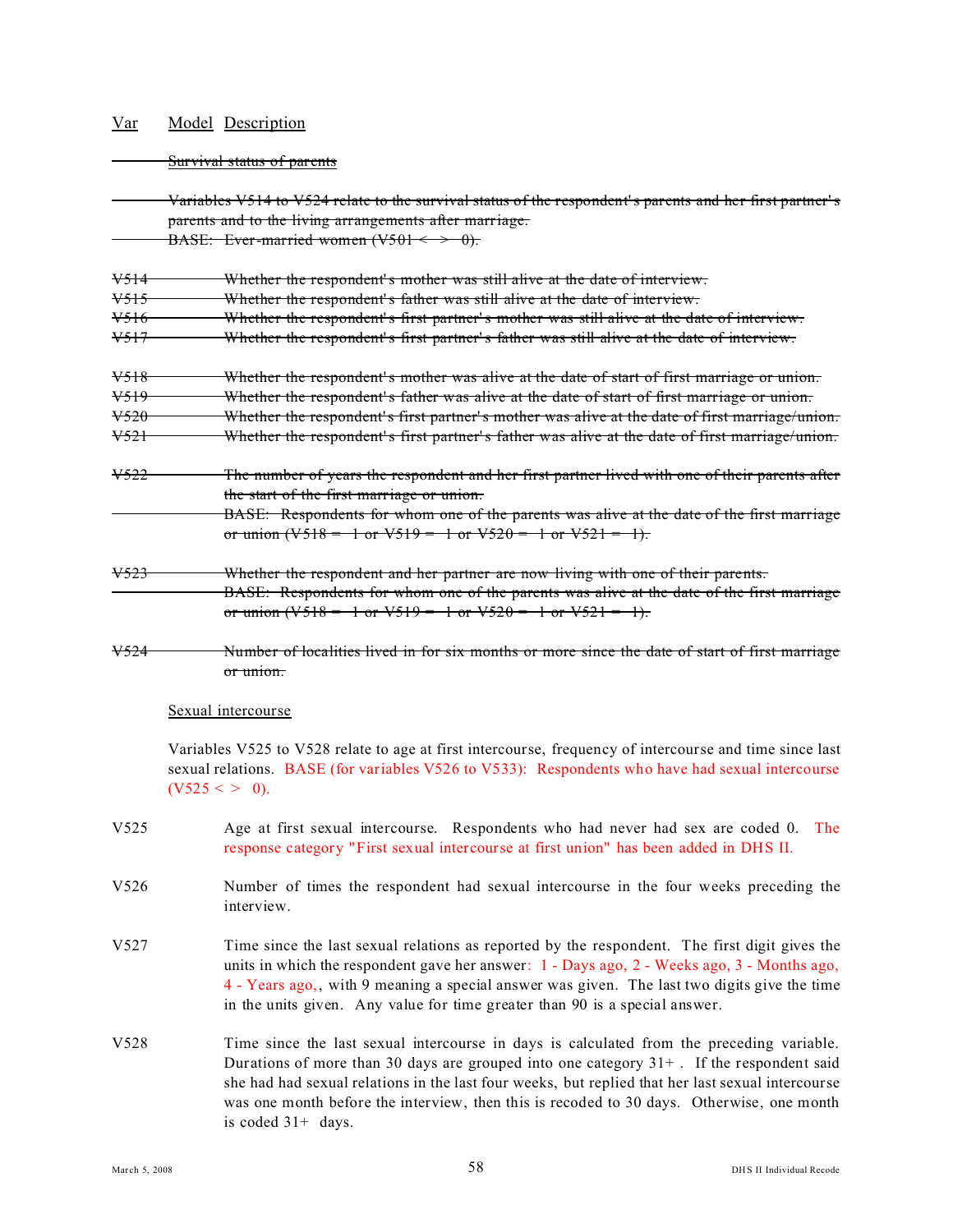- V529 Computed time since last sexual intercourse. This is computed from the responses for V527, with durations exceeding the interval since the last birth  $(V530 = 9)$  recoded as "Before last birth" and inconsistent responses flagged on variable V530 (codes 1-8) recoded to 97.
- V530 Flag variable indicating inconsistencies found in editing the responses for variable V527.
	- 0 No flag
	- 1 Duration given is greater than the interval since the last birth and the respondent did not say, in the maternity section, that she was still abstaining from sexual relations since her last birth
	- 2 Duration given plus the duration of abstinence after the last birth is greater than the interval since the last birth
	- 3 Duration was reported, but the respondent had not resumed sexual intercourse since the last birth
	- 4 Respondent reported her last intercourse was before her last birth, but she had never given birth
	- 5 Respondent reported her last intercourse was before her last birth, but she was currently pregnant
	- 6 Respondent reported her last intercourse was before her last birth, but reported in the maternity section that she had resumed sexual intercourse after her last birth
	- 7 Respondent reported a duration since her last intercourse, but this would place her last intercourse before her last pregnancy
	- 8 Respondent reported a duration since her last intercourse, but this response was inconsistent with her response concerning the number of times she had had sexual intercourse in the four weeks preceding the survey.
	- 9 Duration was reported, but the duration would place her last sexual intercourse before her last birth
- V531 Age at first sexual intercourse imputed. This is the same as V525, except for respondents who reported that their first sexual intercourse was at the time of their union. For these cases, the age at first sex is taken from the age at first union. In cases where the age at first sex was inconsistent with the age at conception of the first child, but only by one year ( $V532 = 3$ ), the age at first sex was reduced by one year, consistent with the "Rule of one" applied in DHS I. Other cases flagged as inconsistent on variable V532 (codes 1, 2, 4, 5) are recoded as 97 (inconsistent). Cases coded 6 on V532 are not changed.
- V532 Flag variable for inconsistencies found in editing the responses for V525.
	- 0 No flag
	- 1 Respondent reported age at first sexual intercourse that exceeds her current age
	- 2 Respondent reported her age at first sexual intercourse as occurring more than one year after the conception of her first child
	- 3 Respondent reported her age at first sexual intercourse as occurring up to one year after the conception of her first child
	- 4 Respondent reported that her first sexual intercourse was at the time of her first marriage, but the respondent was never married
	- 5 Respondent reported that her first sexual intercourse was at the time of her first marriage, but her first marriage occurred after the conception of her first child
	- 6 Respondent reported her first sexual intercourse as being after her first marriage

#### V533 Number of times the respondent usually has sexual intercourse in a month.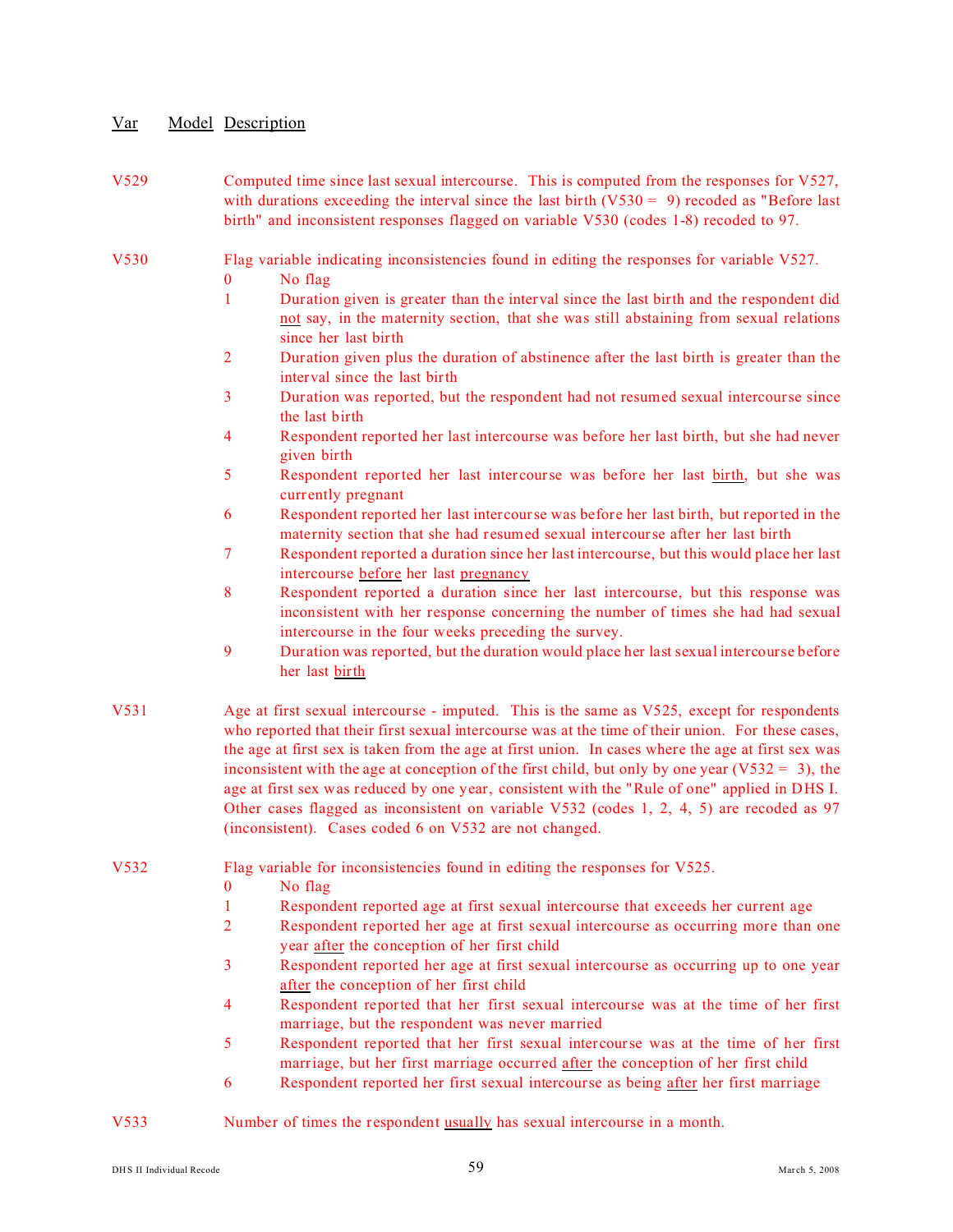#### **Section 61 (REC61)** Fertility Preferences

Var Model Description

- V601 A Fertility preferences and certainty of the preferences. This variable is created from a series of questions in the Model "A" questionnaire. Firstly, a question relating to the respondent's desire for a future birth is asked. For each possible response to this question a second question is asked, further classifying the responses to produce nine categories (1-7,12,99). If the respondent is sterilized then a separate series of questions are asked leading to four categories  $(8-11)$ . The code missing is used only if the answer to the first question on fertility preferences is missing. If the response missing is used for one of the secondary questions then this is coded with the "Unsure" category for that question. Similarly, if the response is missing for the question relating to regret for the sterilization then code 11 is used. BASE: Currently married women  $(V502 = 1)$ .
- V602 Fertility preferences. This variable comes primarily from a single question in the DHS II questionnaires. This is the same question used in the DHS I Model "B" questionnaire. However, for DHS I Model "A" questionnaires, this variable was constructed from a series of questions. Women who respond that they want another child, but when asked when they would like the next child, respond that they cannot get pregnant, are classified in the "declared infecund category", and not in the "Wants another" category. These women can be identified in variable V616, where the original response to the question asking how long they would like to wait before having another child is recorded. This variable is created in different ways depending upon whether the model "A" questionnaire or the model "B" questionnaire was used in the country. In the first case the variable is created by grouping the codes from V601. In the second case the variable is created directly from the single question asked in the model "B" questionnaire.

BASE: Currently married or in union women  $(V502 = 1)$ .

- V603 Preferred waiting time before the birth of another child is created from two variables, the first asking how long from the date of interview the respondent would like to wait before the birth of the next child. If the respondent answered "Don' t know" or gave an "Other" answer when she was asked how long she would like to wait for her next child, then she was asked how old she would like her youngest child to be when the next child is born, and the response to this is converted into a number of years before the next child is wanted. If the respondent replied to the second question that she had no children then the variable is set to missing. In some countries there may be some additional non-numeric responses to the question of how long to wait before the next birth. such as "Wants immediately" to the question of how long to wait before the next birth. These are assigned additional codes on a country-specific basis. BASE: Currently married or in union women who want another child (V602 = 1).  $(\sqrt{V502})$  $+$ .
- V604 The preferred waiting time to the next birth is grouped into 12-month categories with responses of more than six years coded as 6+ years. Non-numeric responses are coded into one group (7 "Non-numeric"), but with "Don' t know" and missing responses in their own categories (8 & 9). The additional response "Soon/Now"  $\overline{\phantom{a}}$  In the example above of the additional response "Wants immediately," this non-numeric code is not grouped with the other non-numeric codes, but is recoded as less than one year waiting time. BASE: Currently married or in union women who want another child  $(V602 = 1)$ .  $(\sqrt{502} - 1)$ .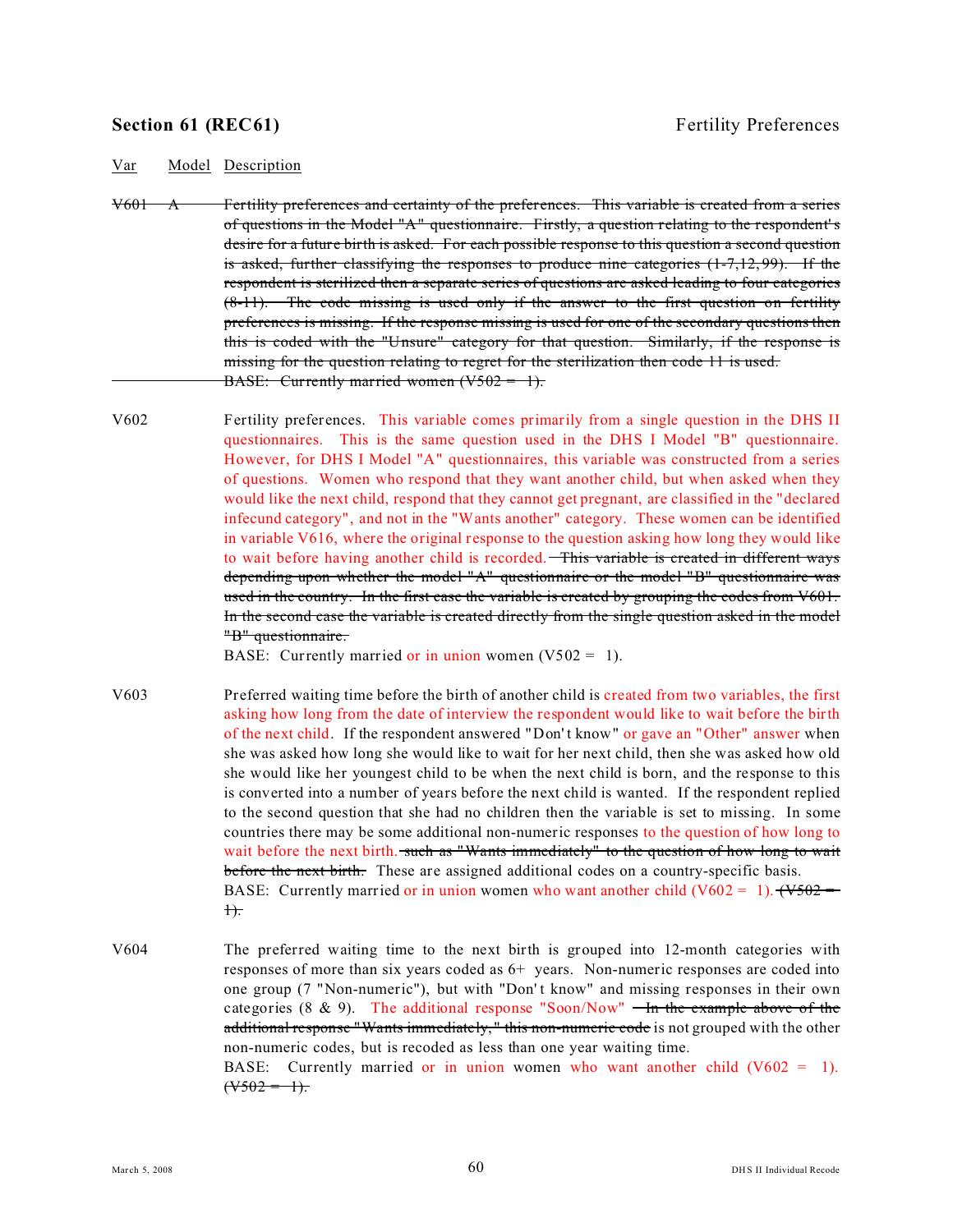| $\frac{Var}{Var}$ |   | Model Description                                                                                                                                                                                                                                                                                                                                                                                                                                                                                                                                                                                                                                                                                                                                                      |
|-------------------|---|------------------------------------------------------------------------------------------------------------------------------------------------------------------------------------------------------------------------------------------------------------------------------------------------------------------------------------------------------------------------------------------------------------------------------------------------------------------------------------------------------------------------------------------------------------------------------------------------------------------------------------------------------------------------------------------------------------------------------------------------------------------------|
| V <sub>6</sub> 05 |   | Desire for more children is a constructed variable classifying respondents who want more<br>children by whether they want the next child soon (less than 2 years) or they want the next<br>child later $(2+)$ years). Sterilized women and women who want no more children are now<br>recorded in separate categories.<br>BASE: Currently married or in union women $(V502 = 1)$ .                                                                                                                                                                                                                                                                                                                                                                                     |
|                   |   |                                                                                                                                                                                                                                                                                                                                                                                                                                                                                                                                                                                                                                                                                                                                                                        |
| <del>V606</del>   |   | Respondent's attitude towards becoming pregnant.<br>BASE: Non-pregnant women not currently using contraception who have had sexual                                                                                                                                                                                                                                                                                                                                                                                                                                                                                                                                                                                                                                     |
| <del>V607</del>   |   | For those women who would not be happy if they became pregnant, the main reason they are<br>not using contraception. Codes are country-specific.<br>BASE: Women who would not be happy if they became pregnant ( $V606 \leq P$ blank &<br>$\sqrt{606} \leq 1$ .                                                                                                                                                                                                                                                                                                                                                                                                                                                                                                        |
| V <sub>608</sub>  | B | Ideal duration for a couple to wait before starting sexual relations after the birth of a child.<br>The first digit gives the units in which the respondent answered, while the last two digits give<br>the time in those units. The units codes are: 1 - months, 2 - years, 9 - special answers. If the<br>units value is 9 then the variable contains a special response, and if the duration value is<br>greater than 90 this also indicates a special response. For example, code 996 is used for<br>"other" answers, and code 299 would mean that the response was given in years but the actual<br>duration was missing on the questionnaire.<br>BASE: All women interviewed. Currently married women $(V502 = 1)$ .                                             |
| V <sub>609</sub>  | B | Whether a mother should completely stop breastfeeding before starting to have sexual relations<br>after a birth.<br>BASE: All women interviewed. Currently married women $(V502 = 1)$ .                                                                                                                                                                                                                                                                                                                                                                                                                                                                                                                                                                                |
| V <sub>6</sub> 10 | B | Whether the respondent thinks her partner approves of couples using a method to avoid<br>pregnancy.<br>BASE: Currently married or in union, non-sterilized women<br>$(V502 = 1 & V312 \lt 5 & 6 & V312 \lt 5 & 7).$<br>BASE: Currently married women $(V502 = 1)$ .                                                                                                                                                                                                                                                                                                                                                                                                                                                                                                    |
| V611              | B | How often the respondent discussed family planning with her partner in the past year.<br>BASE: Currently married or in union, non-sterilized women<br>$(V502 = 1 & V312 \lt 5 & 6 & V312 \lt 5 & 7).$<br>BASE: Currently married women $(V502 = 1)$ .                                                                                                                                                                                                                                                                                                                                                                                                                                                                                                                  |
| V <sub>6</sub> 12 | B | Whether the respondent approves, in general, of couples using a method to avoid pregnancy.                                                                                                                                                                                                                                                                                                                                                                                                                                                                                                                                                                                                                                                                             |
| V613              |   | The ideal number of children that the respondent would have liked to have in her whole life,<br>irrespective of the number she already has. In many countries it was possible for a respondent<br>to reply to this question with a range of values, in which case this variable contains the<br>midpoint between these values. If the midpoint is not an exact number then the number is<br>rounded up in half the cases and rounded down for the other half. In situations where a range<br>of values was collected, the original variables are included as country-specific variables. In<br>some countries, additional country-specific categories are included, such as "It depends on<br>God" or "As many as I can support" and are given country-specific codes. |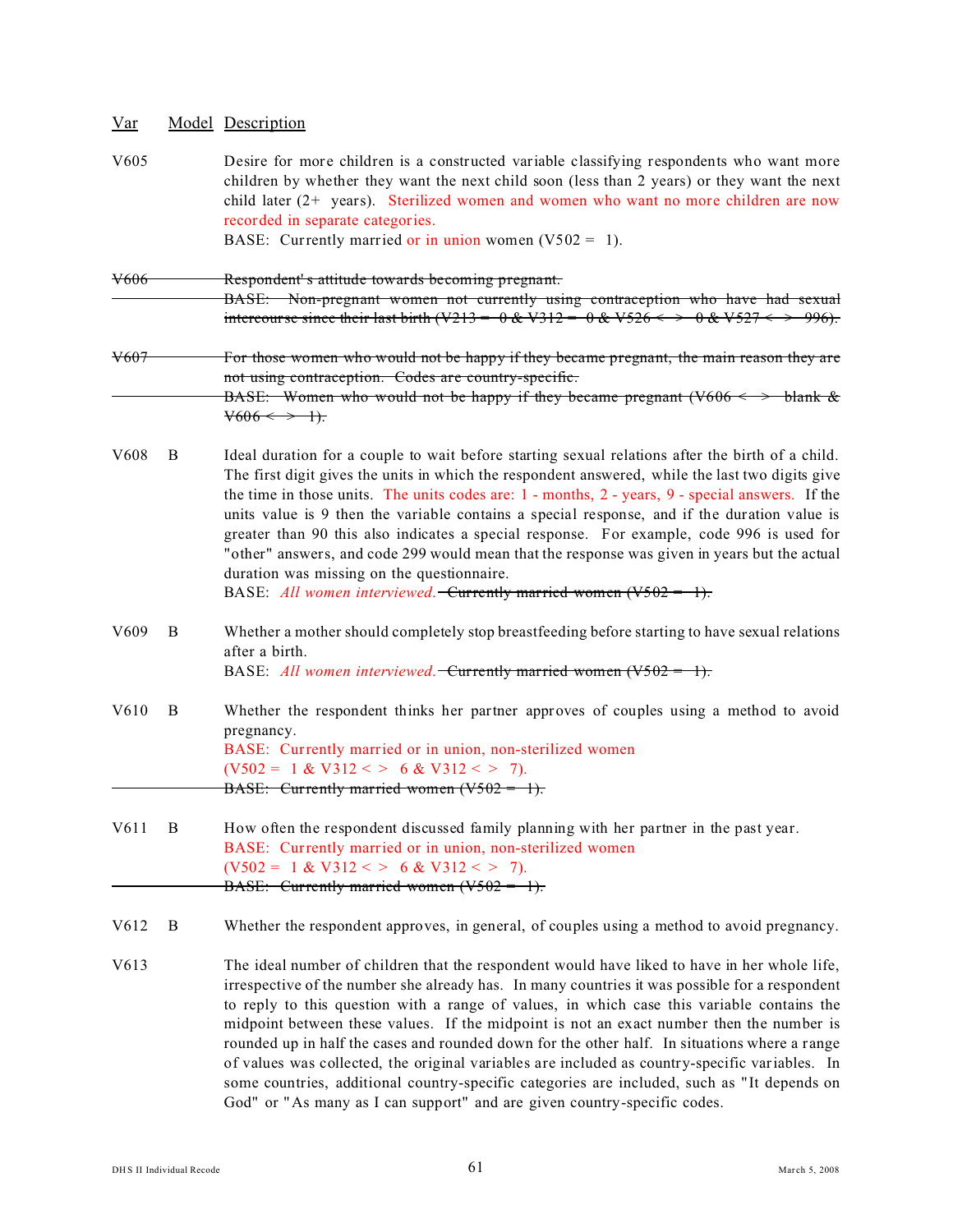- V614 This variable groups the preceding variable such that 6 or more children are in one category 6+ and all non-numeric responses are coded 7.
- V615 The best number of months or years between the birth of one child and the birth of the next child. The first digit gives the units in which the respondent answered (1 indicates months, 2 indicates years, and 9 indicates a special response), while the last two digits give the time in those units. If the units value is 9 then the variable contains a special response, and if the duration value is greater than 90 this also indicates a special response. For example, code 996 is used for "other" answers, and code 299 would mean that the response was given in years but the actual duration was missing on the questionnaire.
- V616 This variable records the original response to the question "How long would you like to wait from now before the birth of another child?" The first digit gives the units in which the respondent answered (1 indicates months, 2 indicates years, and 9 indicates a special response), while the last two digits give the time in those units. If the units value is 9 then the variable contains a special response, and if the duration value is greater than 90 this also indicates a special response. For example, code 994 is used for the responses "Soon/Now", and code 299 would mean that the response was given in years but the actual duration was missing on the questionnaire.

BASE: Currently married or in union women who want another child  $(V602 = 1)$ , plus those originally responding that they want another child, but then say they cannot get pregnant (see also V602).

- V617 This variable records the original response to the question "How old would you like your youngest child to be when your next child is born?" BASE: Currently married or in union women who want another child, but respond "Don' t Know" or give an "Other" answer to variable V616 (V616  $>$  = 996).
- V618 Regret for sterilization records whether the respondent regretted the sterilization and, if so, the reason she regretted the sterilization. BASE: Women who are sterilized or whose partners are sterilized  $(V312 = 6$  or  $V312 = 7)$ .
- V619 Whether the respondent (or her partner) would have the sterilization operation if she were given the chance to do it over again.
- BASE: Women who are sterilized or whose partners are sterilized (V312 = 6 or V312 = 7).
- V620 Whether the respondent and her partner have ever discussed the number of children they would like to have. BASE: Currently married or in union, non-sterilized women (V502 = 1 & V312 < > 6 &
- V621 Whether the respondent believes her partner wants the same number of children, more children or fewer children than she wants herself. BASE: Currently married or in union, non sterilized women (V502 = 1 & V312 < > 6 &  $V312 \leq 7$ .

 $V312 \leq 7$ .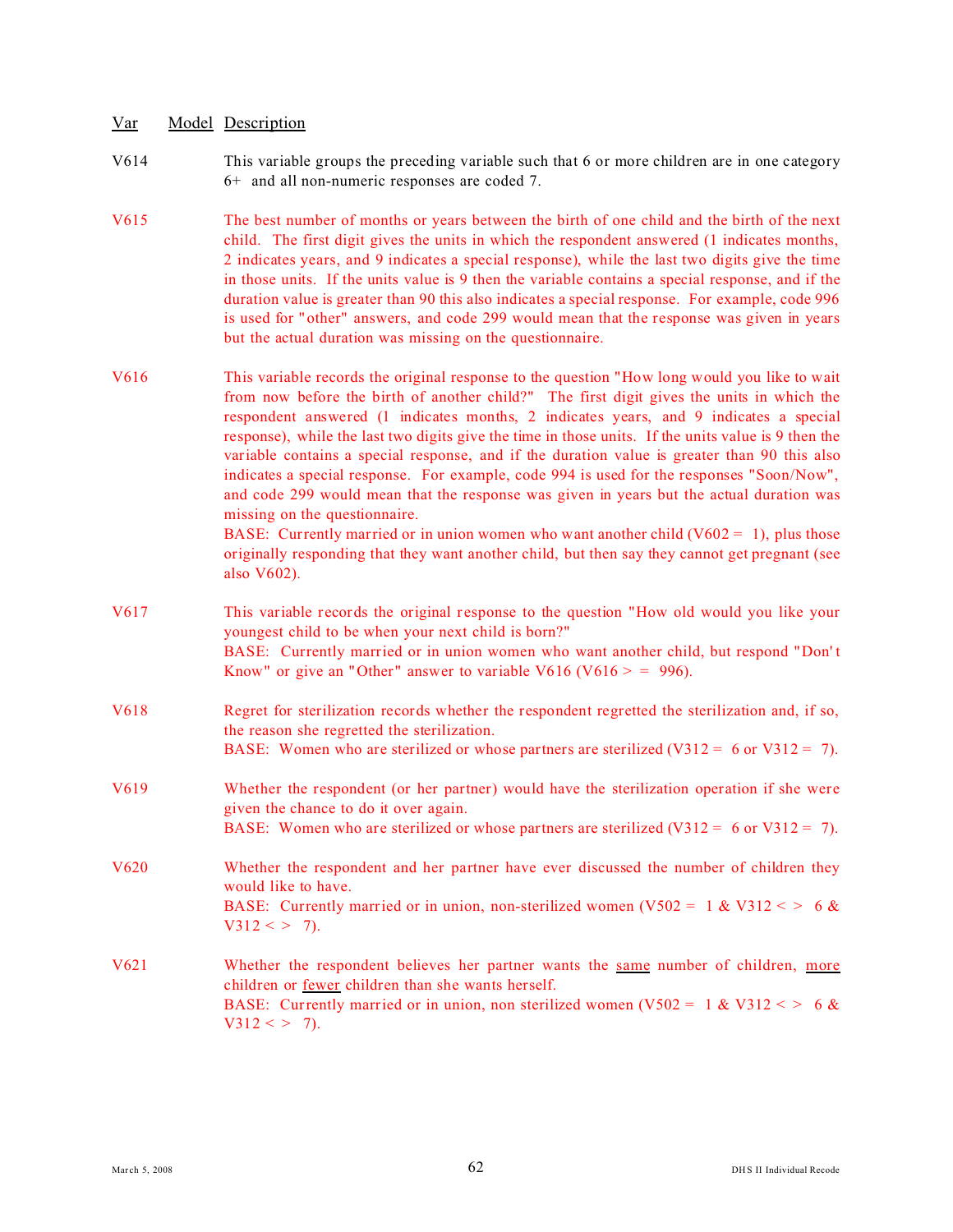V623 The exposure status variable differentiates between pregnant women, postpartum amenorrheic women, menopausal or infecund women, and fecund women:

- Pregnant women.
- ! Postpartum amenorrheic women are those whose period has not returned since the last birth in the five years preceding the survey.
- Women are defined as being menopausal if they are not pregnant and not postpartum amenorrheic, are not currently using a contraceptive method, and have not had a period in the six months preceding the survey or report that they are in menopause.
- Women are defined as being infecund if they are not menopausal and not postpartum amenorrheic and not pregnant, have had no birth in the five years preceding the survey, and either (Model "A" countries) have been continuously married and have not used contraception in the five years preceding the survey, or (Model "B" countries) have been married one time and first married five or more years before the survey and have never used contraception.
- Fecund women are all women not included in the preceding categories.

V624 The need for family planning variable categorizes women according to whether they have an unmet need or a met need, to space or to limit their future births:

- Unmet need for spacing includes pregnant women whose pregnancy was mistimed, postpartum amenorrheic women whose last birth was mistimed, and fecund women who are neither pregnant nor postpartum amenorrheic and who are not using any method of family planning and say they want to wait two or more years for their next birth, are undecided about the timing of the next birth, or are undecided whether to have another child.
- ! Unmet need for limiting includes pregnant women whose pregnancy was unwanted, postpartum amenorrheic women whose last birth was unwanted and fecund women who are neither pregnant nor postpartum amenorrheic and who are not using any method of family planning and who want no more children.
- ! Met need for spacing includes women who are using some method of family planning and say they want to have another child, are undecided about the timing of the next birth, or are undecided whether to have another child.
- Met need for limiting includes women who are using family planning and who want no more children. Note that the specific methods are not taken into account here.

In Model "A" countries, pregnant and postpartum amenorrheic women whose pregnancy was the result of a contraceptive failure are not included in the category of unmet need, but are categorized as spacing failures or limiting failures. In Model "B" countries, no distinction is made since the information on contraceptive failure is not ascertained.

The remaining cases are those women who have no need for contraceptive methods, either because they desire a child soon (within the next two years) or because they are menopausal or infecund. Note that the infecund or menopausal category on this variable contains fewer cases than variable V623 as those women that are categorized as infecund or menopausal, but are currently using a contraceptive method are recorded in the two "met need" categories.

BASE: Currently married or in union women  $(V502 = 1)$ .

NOTE: This definition was used in the majority of the DHSII survey reports.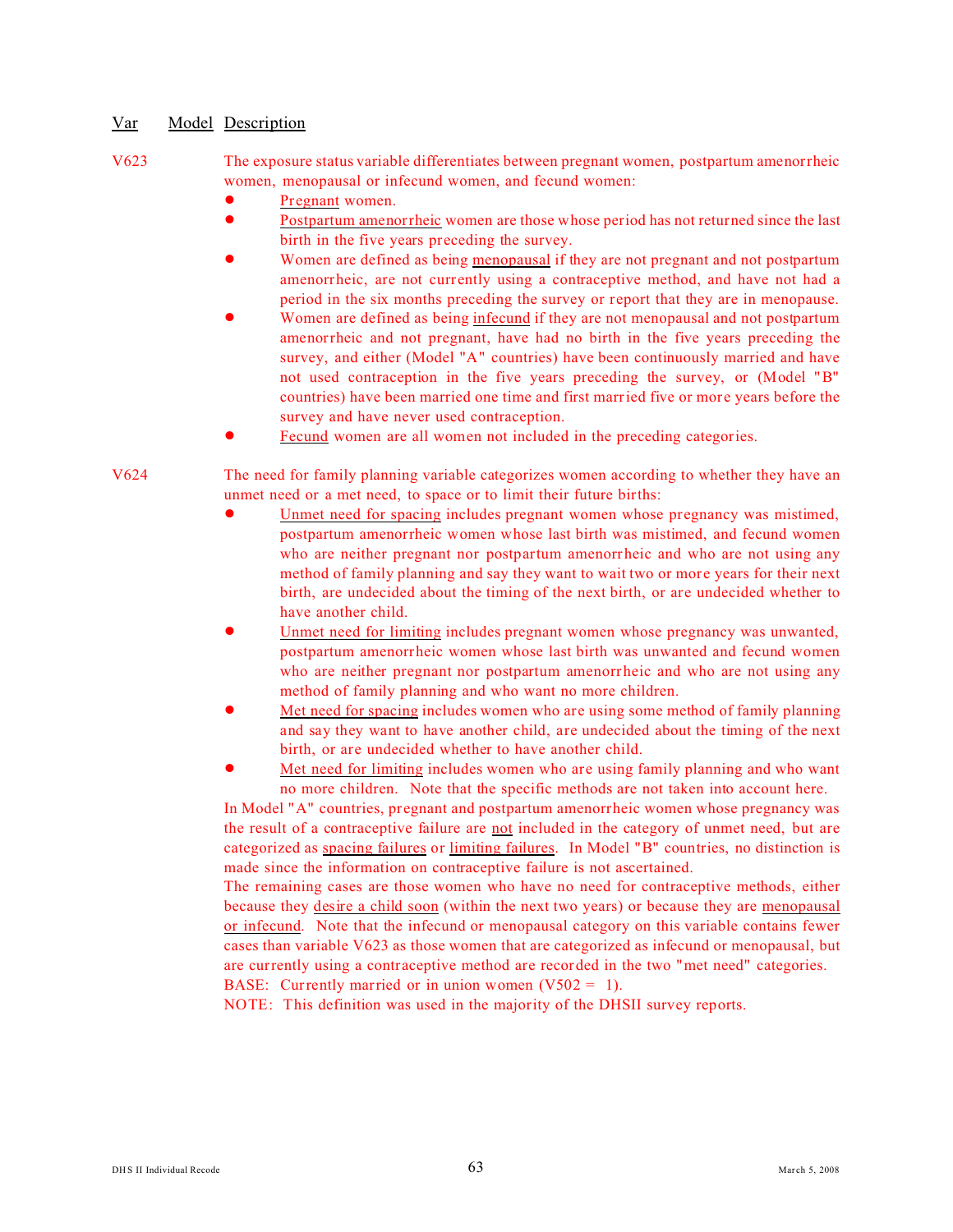V625 Exposure status (definition 2) reclassifies variable V623, using a more liberal definition of infecundity. There are two differences between this definition and the definition used in V623: 1) For Model "B" countries, it is only possible to say that a women had been continuously married throughout the preceding five years if she was in her first union. This definition has been relaxed in V625, such that the respondent need only have been first married at least five years ago, and not necessarily continuously married throughout the last five years. For Model "A" countries, there is no change to this part of the definition. 2) Two additional variables have been used to declare a woman infecund. If the respondent said she cannot get pregnant when asked about preferences for additional children (V602 = 5), or if she reported that she was menopausal or had a hysterectomy when giving the reason she was not currently using a contraceptive method  $(V376 = 14)$ , the respondent is coded as infecund. V626 Unmet need (definition 2) follows exactly the same logic as V624, but uses the definition of fecundity given in V625. This variables was not used in DHSII survey reports, but is likely to be used in future DHS publications.

BASE: Currently married or in union women  $(V502 = 1)$ .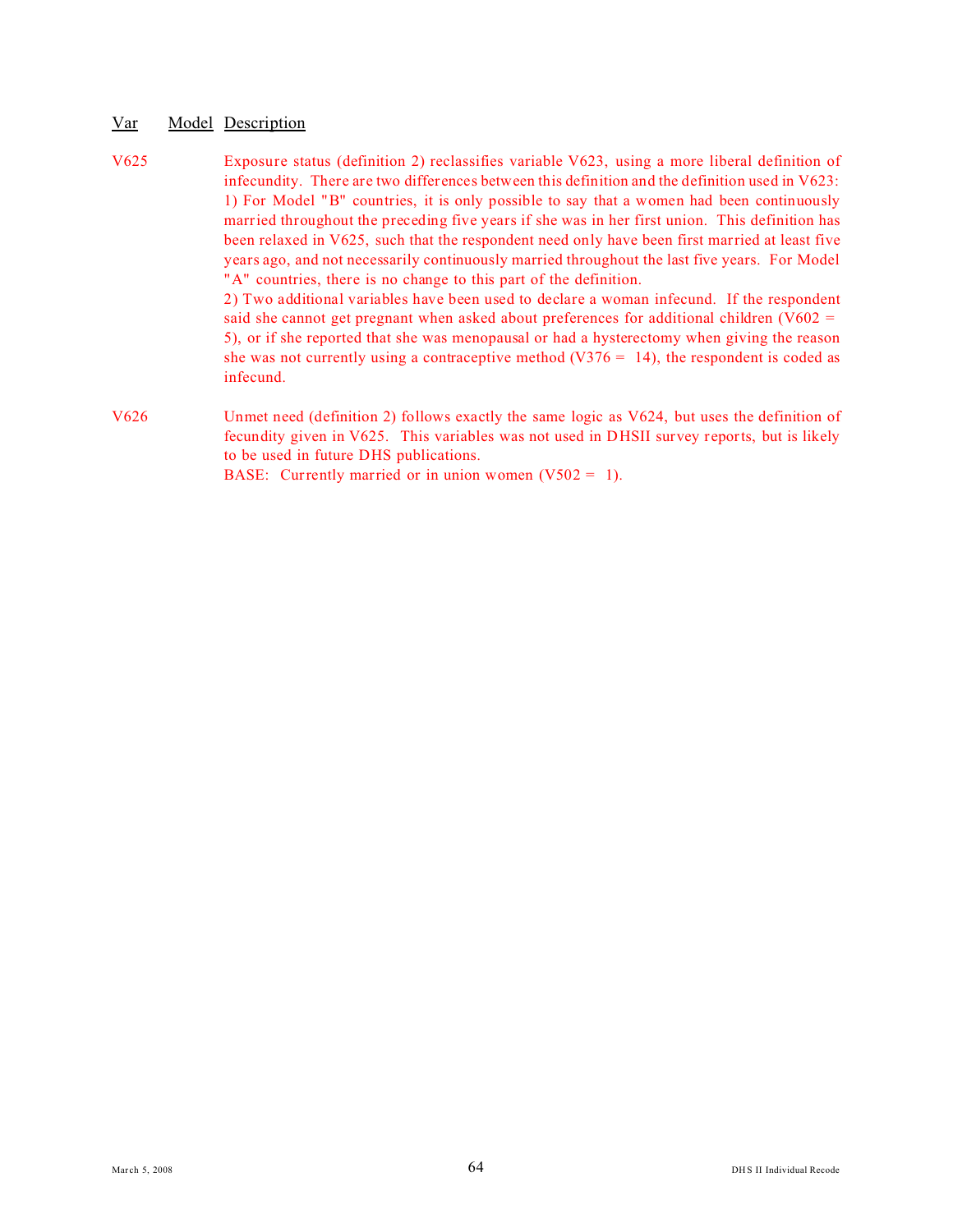| $\frac{Var}{Var}$ | Model Description                                                                                                                                                                                                                                                                                                                                                                                                                                                                                                                                                                                                                                                                                           |  |
|-------------------|-------------------------------------------------------------------------------------------------------------------------------------------------------------------------------------------------------------------------------------------------------------------------------------------------------------------------------------------------------------------------------------------------------------------------------------------------------------------------------------------------------------------------------------------------------------------------------------------------------------------------------------------------------------------------------------------------------------|--|
| V701              | The current or most recent husband or partner's highest level of education attended. See<br>variable V106.<br>BASE: Ever-married women (V501 < > 0).                                                                                                                                                                                                                                                                                                                                                                                                                                                                                                                                                        |  |
| V702              | Highest year of education gives the years of education completed at the level given in V701.<br>BASE: Ever-married women except those answering "No education" or with missing data for<br>V701 (V501 < > 0 & V701 < > 0 & V701 < > 8 & V701 < > 9).                                                                                                                                                                                                                                                                                                                                                                                                                                                        |  |
| <del>V703</del>   | Literacy of the respondent's current or last partner. See variable V108.<br>BASE: Ever-married women $(V501 \leq P 0)$ .                                                                                                                                                                                                                                                                                                                                                                                                                                                                                                                                                                                    |  |
| V704              | Current or last husband or partner's most recent occupation as collected in the country. Codes<br>are country-specific.<br>Base: Ever-married women (V501 < > 0).                                                                                                                                                                                                                                                                                                                                                                                                                                                                                                                                           |  |
| V705              | Standardized partner's occupation groups. Agricultural categories also include fishermen,<br>foresters and hunters and are not the basis for selection of agricultural/non-agricultural<br>workers for the variables that follow. This selection is based on a country specific coding<br>scheme in variable V704. In countries, where it is not possible to differentiate between self-<br>employed agricultural workers and agricultural employees, no attempt has been made to use<br>other information, and code 4 has been used for both categories. The analyst may wish to use<br>other related information to differentiate between these two categories.<br>BASE: Ever-married women (V501 < > 0). |  |
| V706              | Whether the husband/partner earns or earned a regular wage or salary.<br>BASE: Ever-married women whose partner works or worked in a non-agricultural occupation<br>$(\sqrt{501} \leq 0 \& \sqrt{704} \leq 0 \leq \sqrt{501})$ country-specific agricultural category).                                                                                                                                                                                                                                                                                                                                                                                                                                     |  |
| V707              | Whether the husband/partner works on his own/family land or on someone else's land.<br>BASE: Ever-married women whose partner works or worked in an agricultural occupation<br>$(V501 \leq > 0 \& V704 = \text{country-specific agricultural category}.$                                                                                                                                                                                                                                                                                                                                                                                                                                                    |  |
| V708              | Whether husband/partner worked on someone else's land mainly for money or for a share of<br>the crops.<br><b>BASE:</b> Ever-married women whose partner works or worked in agriculture on someone else's<br>$\tan{\theta}$ (V707 = 0).                                                                                                                                                                                                                                                                                                                                                                                                                                                                      |  |
| <del>V709</del>   | Whether the respondent worked before her first marriage.<br>BASE: Ever-married women who worked before marriage $(V709 = 1)$ .                                                                                                                                                                                                                                                                                                                                                                                                                                                                                                                                                                              |  |
| <del>V710</del>   | Whether the respondent turned most of her money over to her family or kept it for herself,<br>when she worked before her marriage.<br>BASE: Ever-married women who worked before marriage $(V709 = 1)$ .                                                                                                                                                                                                                                                                                                                                                                                                                                                                                                    |  |
| <del>V7H</del>    | Whether the respondent worked after her first marriage.<br>BASE: Ever-married women $(\sqrt{501} = 0)$ .                                                                                                                                                                                                                                                                                                                                                                                                                                                                                                                                                                                                    |  |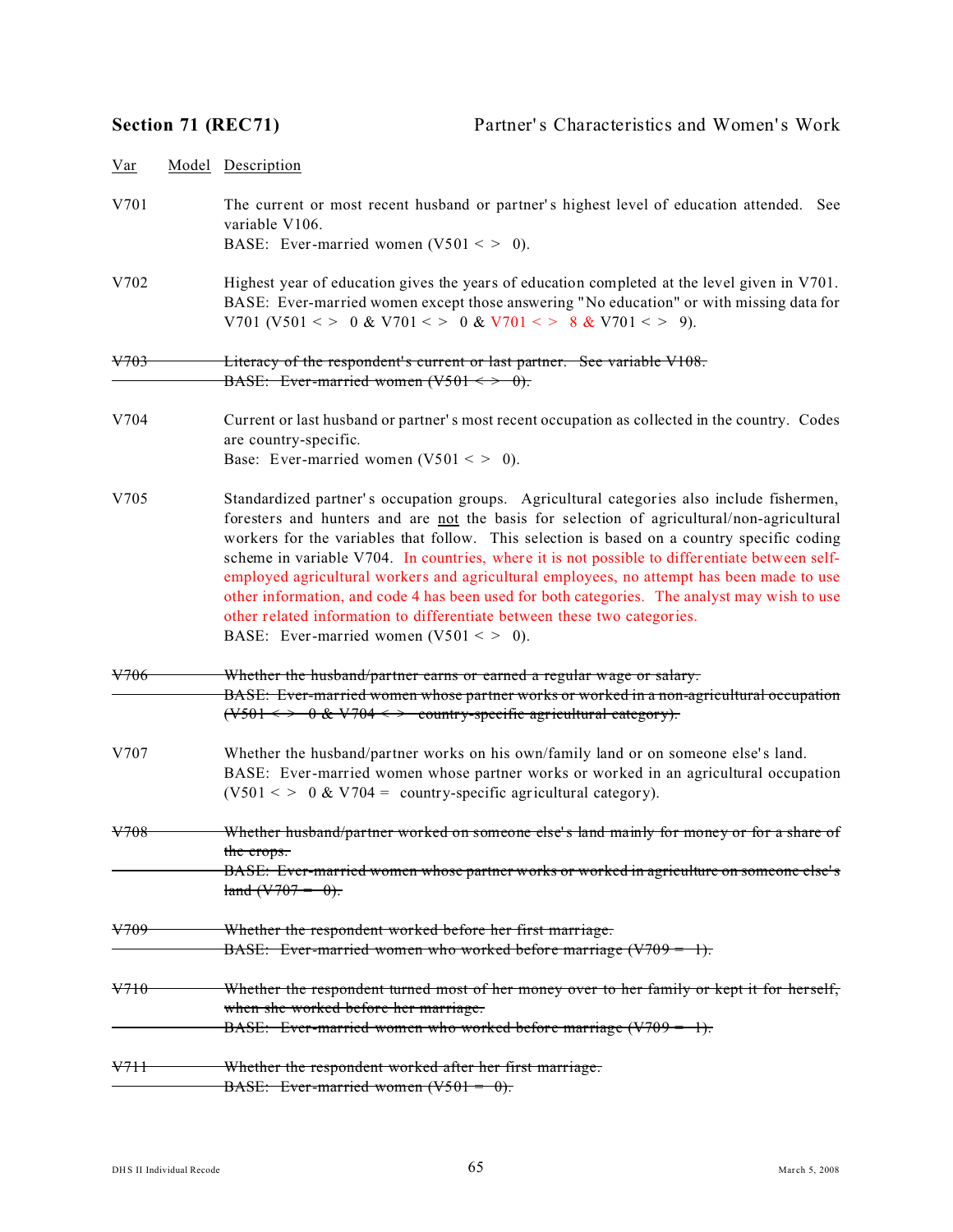| <u>Var</u>      | Model Description                                                                                                                                                                                                                                                                                                                                                                                                                                                                                                                                    |
|-----------------|------------------------------------------------------------------------------------------------------------------------------------------------------------------------------------------------------------------------------------------------------------------------------------------------------------------------------------------------------------------------------------------------------------------------------------------------------------------------------------------------------------------------------------------------------|
| <del>V712</del> | Whether the respondent has ever worked, for never-married women.<br>BASE: Never-married women $(V501 = 0)$ .                                                                                                                                                                                                                                                                                                                                                                                                                                         |
| <del>V713</del> | Whether the respondent turned most of her money over to her family or kept it for herself,<br>when she worked.<br>BASE: Never-married women who have ever worked $(V712 = 1)$ .                                                                                                                                                                                                                                                                                                                                                                      |
| V714            | Whether the respondent is currently working.                                                                                                                                                                                                                                                                                                                                                                                                                                                                                                         |
| V715            | Most recent husband or partner's education in single years. See variable V133.<br>BASE: Ever-married women $(V501 < > 0)$ .                                                                                                                                                                                                                                                                                                                                                                                                                          |
| V716            | Respondent's occupation as collected in the country. For Model "A" countries, this variable<br>contains the most recent occupation for respondents who have worked since January 198?.<br>For Model "B" countries, this variable relates to the respondent's current occupation. Codes<br>are country-specific.                                                                                                                                                                                                                                      |
| V717            | Standardized respondent's occupation groups. Agricultural categories also include fishermen,<br>foresters and hunters and are not the basis for selection of agricultural/non-agricultural<br>workers. In countries, where it is not possible to differentiate between self-employed<br>agricultural workers and agricultural employees, no attempt has been made to use other<br>information, and code 4 has been used for both categories. The analyst may wish to use other<br>related information to differentiate between these two categories. |
| V718            | Current type of employment. For Model A countries this is taken from the last month in the<br>calendar column 8. For Model B countries this variable is constructed from responses to the<br>questions concerning who the respondent works for, whether she earns cash for this work, and<br>whether she works at home or away from home.                                                                                                                                                                                                            |
| V719            | Whether the respondent works for a family member, for someone else or is self-employed.<br>For Model A countries, it is not possible to differentiate between whether the respondent<br>works for a family member or for someone else. Code 2 (Someone else) is used in this case.<br>BASE: Women currently working $(V714 = 1)$ .                                                                                                                                                                                                                   |
| V720            | Whether the respondent received cash for this work. For Model A countries, it is assumed<br>that self-employed workers are paid cash.<br>BASE: Women currently working $(V714 = 1)$ .                                                                                                                                                                                                                                                                                                                                                                |
| V721            | Whether the respondent works at home or away from home.<br>BASE: Women currently working $(V714 = 1)$ .                                                                                                                                                                                                                                                                                                                                                                                                                                              |
| V722            | Whether, while working, the respondent usually, sometimes or never has her youngest child<br>with her.<br>BASE: Women currently working who have at least one living child born since January 198?<br>and still living at home<br>$(V714 = 1 \& count(REC21 where B3 > = V017 \& B5 = 1 \& B9 = 0) > 0$ .                                                                                                                                                                                                                                            |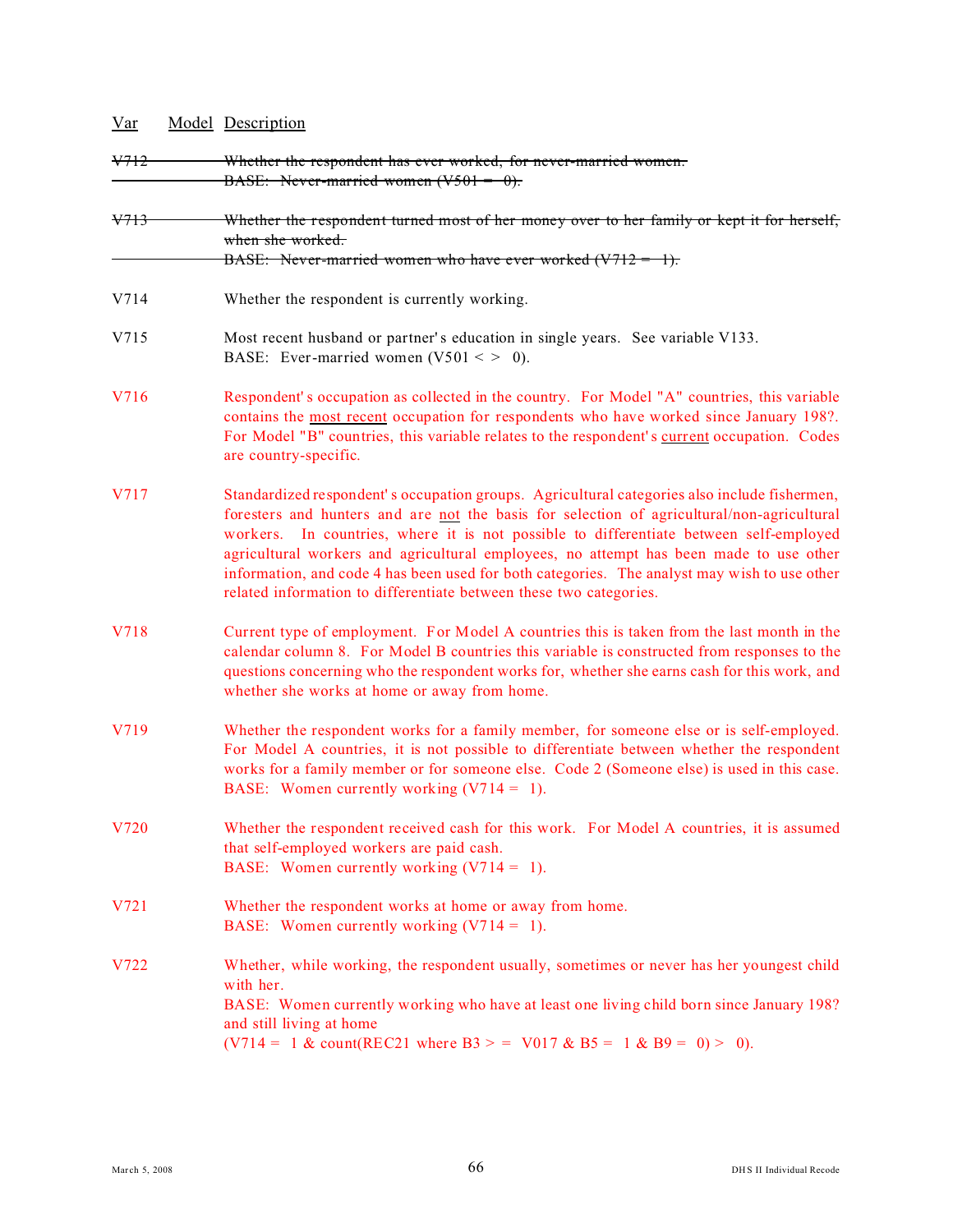| V723 |                | Who usually takes care of the youngest child while the respondent is working. Women who<br>have the child with them at work $(V722 = 1)$ are coded 0.<br>BASE: Women currently working who have at least one living child born since January 198?<br>and still living at home<br>$(V714 = 1 \& count(REC21 where B3 > = V017 \& B5 = 1 \& B9 = 0) > 0$ .                                                              |
|------|----------------|-----------------------------------------------------------------------------------------------------------------------------------------------------------------------------------------------------------------------------------------------------------------------------------------------------------------------------------------------------------------------------------------------------------------------|
| V724 | $\overline{A}$ | Whether the respondent ever worked since January 198?.                                                                                                                                                                                                                                                                                                                                                                |
| V725 | $\mathbf{A}$   | Month started work prior to January 198?.                                                                                                                                                                                                                                                                                                                                                                             |
| V726 | $\mathbf{A}$   | Year started work prior to January 198?.                                                                                                                                                                                                                                                                                                                                                                              |
|      |                | BASE: Women working in January 198? in column 8 of the calendar.                                                                                                                                                                                                                                                                                                                                                      |
| V727 | $\mathsf{A}$   | Month ended last job prior to January 198?.                                                                                                                                                                                                                                                                                                                                                                           |
| V728 | $\mathbf{A}$   | Year ended last job prior to January 198?.                                                                                                                                                                                                                                                                                                                                                                            |
|      |                | Women who had no job prior to January 198? are coded 00.                                                                                                                                                                                                                                                                                                                                                              |
|      |                | BASE: Women not working in January 198? in column 8 of the calendar.                                                                                                                                                                                                                                                                                                                                                  |
| V729 |                | Educational achievement recodes the education of the partner into the following categories:<br>None, incomplete primary, complete primary, incomplete secondary, complete secondary,<br>higher education, unknown level of education. If the grade within a level is unknown, it is<br>assumed that the level was not completed. See related variables V702, V703, V715.<br>Base: Ever-married women $(V501 < > 0)$ . |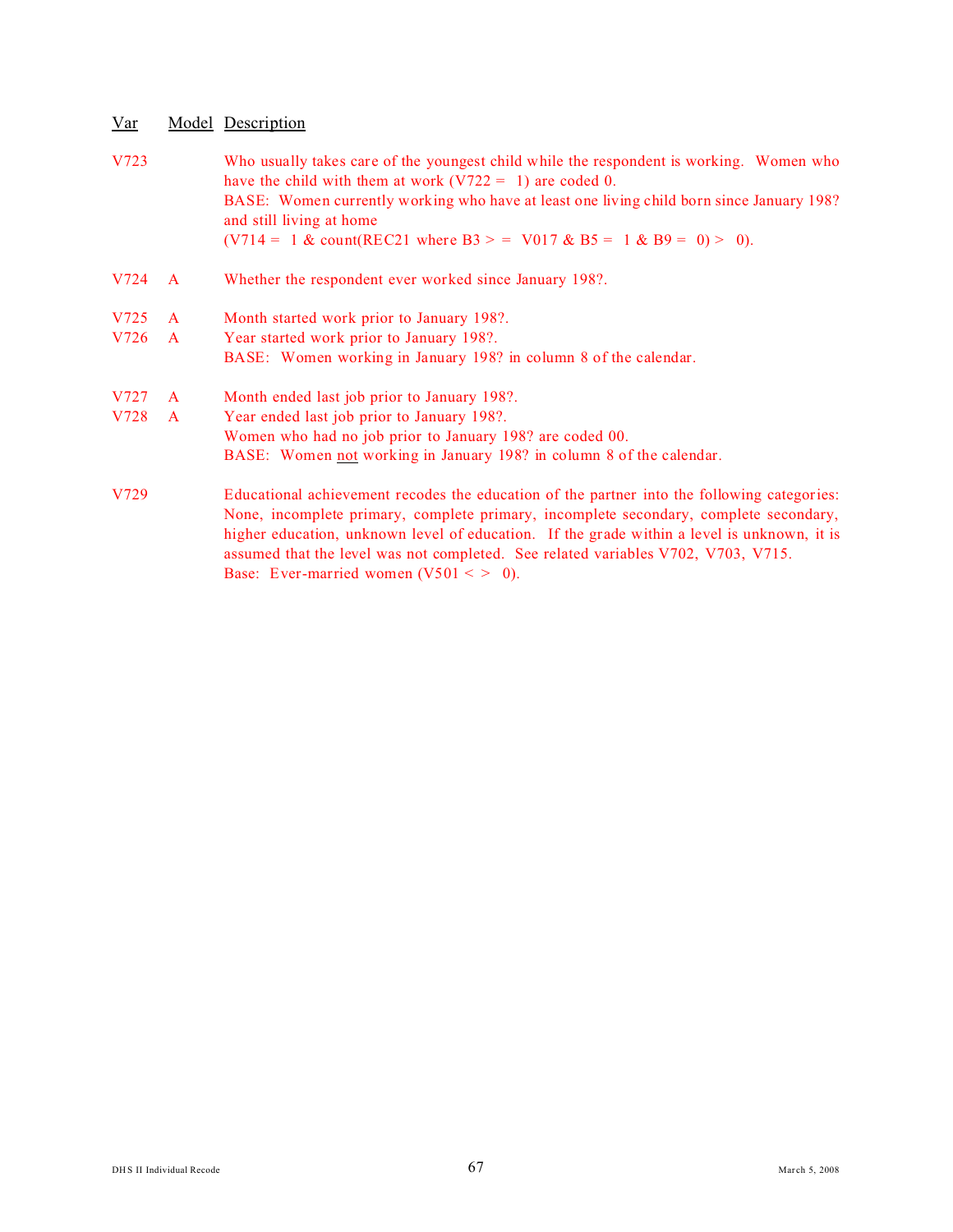| Var  | Model Description                                                                                                                                                      |
|------|------------------------------------------------------------------------------------------------------------------------------------------------------------------------|
| V801 | Time of the start of the interview. The first two digits give the time in hours using the 24-hour<br>clock, and the last two digits give the minutes within that hour. |
| V802 | Time of the end of interview is coded as for the start of interview.                                                                                                   |
| V803 | Length of interview in minutes is calculated from the previous two variables, but with<br>interviews that required more than one visit being coded 96.                 |
| V804 | Number of visits for the interview.                                                                                                                                    |
| V805 | Interviewer identification code. Codes are country-specific. This variable occupies 3 digits<br>for DHSII.                                                             |
| V806 | Data entry keyer code. Codes are country-specific.                                                                                                                     |
| V807 | Presence of children aged under 10 at the reproduction section of the interview.                                                                                       |
| V808 | Presence of the husband at the end of the reproduction section of the interview.                                                                                       |
| V809 | Presence of other males at the end of the reproduction section of the interview.                                                                                       |
| V810 | Presence of other females at the end of the reproduction section of the interview.                                                                                     |
| V811 | Presence of children aged under 10 at the end of the marriage and sexual intercourse section<br>of the interview.                                                      |
| V812 | Presence of the husband at the end of the marriage and sexual intercourse section of the<br>interview.                                                                 |
| V813 | Presence of other males at the end of the marriage and sexual intercourse section of the<br>interview.                                                                 |
| V814 | Presence of other females at the end of the marriage and sexual intercourse section of the<br>interview.                                                               |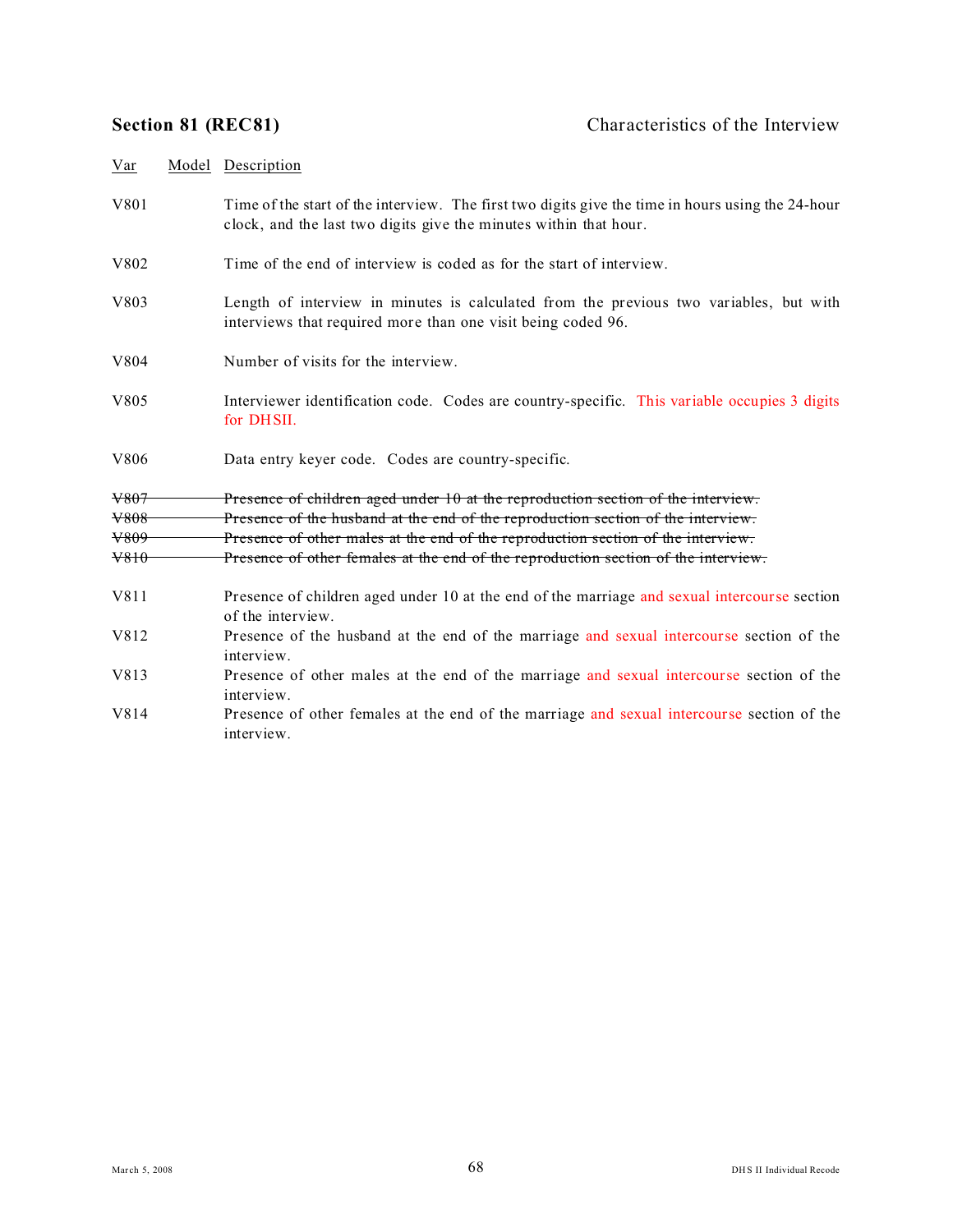## **Section 82 (REC82)** Calendar

## Var Model Description

- VCOL A Column number of the entries in the calendar, indicating the type of data found in the entry in the calendar.
- VCAL A The calendar of events representing the 5+ years prior to the date of interview. The calendar is split into 9 records, representing each of the 9 columns. Each of the 9 columns contains a single character for each month in the time period. The data are stored as single variables of 80 characters, allowing for upto 80 months to be represented in the calendar. The first character in each variable represents the most recent point in time, while the 80th character position represents data for January of the year in which the calendar started. The calendars are fixed at the 80th character position, such that the first few entries in the calendar represent points in time after the date of interview, and are consequently left blank. The columns are as follows:

## Column Description

- 1 Births, pregnancies and contraceptive use
- 2 Reasons for discontinuation of contraceptive use
- 3 Duration of post-partum amenorrhea
- 4 Duration of pos-partum abstinence
- 5 Duration of breastfeeding
- 6 Marital/union status
- 7 Moves and types of communities
- 8 Type of employment
- 9 Country specific

For columns 3, 4 and 5, data about the duration of post-partum amenorrhea, post-partum abstinence, and duration of breastfeeding, have been transferred into the calendar from separate questions that were asked in the questionnaires, to provide complete data for all colmuns for the time period covered by the calendar.

### Column Description

1 Records each of the births and pregnancies during the calendar period, as well as each episode of contraceptive use and non-use. The following codes are used in column 1:

| $\Omega$       | Non-use of contraception   | W        | Other traditional methods           |
|----------------|----------------------------|----------|-------------------------------------|
|                | Pill                       | N        | Norplant                            |
|                | <b>IUD</b>                 | A        | Abstinence                          |
|                | Injections                 | $\alpha$ | Country-specific method 1           |
| $\overline{4}$ | Diaphragm/foam/jelly       | ß        | Country-specific method 2           |
|                | Condom                     | τ        | Country-specific method 3           |
| 6              | Female sterilization       | ?        | Unknown method/missing data         |
|                | Male sterilization         | B        | <b>Birth</b>                        |
| 8              | Periodic abstinence/rhythm | T        | Terminated pregnancy/non-live birth |
| $\mathbf Q$    | Withdrawal                 | P        | Pregnancy                           |

All codes are standard except for codes  $\alpha$ ,  $\beta$ , and  $\tau$  which are country-specific letter codes repr esenting traditional methods.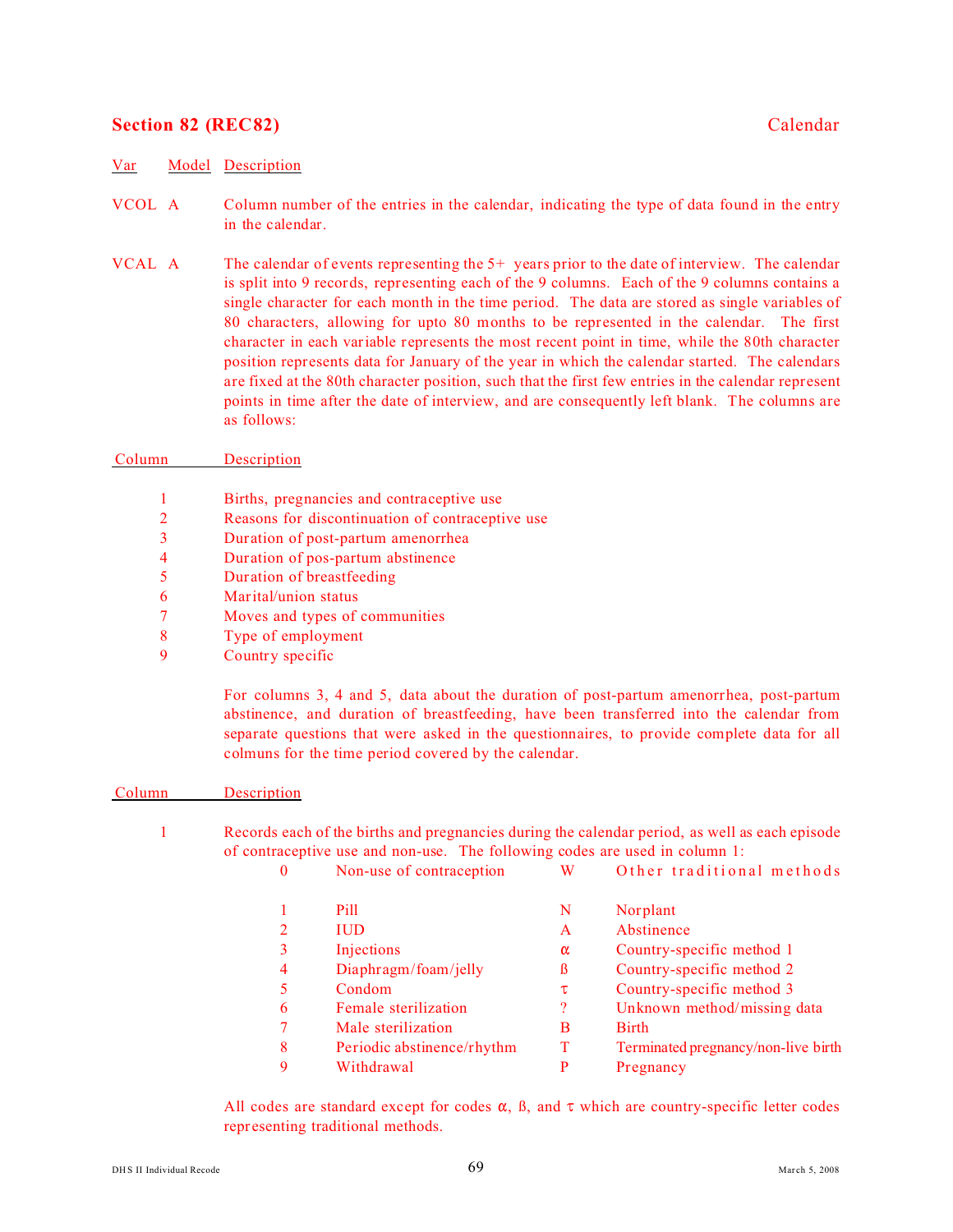## Column Description

2 Records the reason for discontinuation of a method. The discontinuation code appears in the row of the last month of use of the method for the episode. All other rows in the column are left blank, except for those in which discontinuations took place. The standard codes are as follows:

|   | Became pregnant while using  | C        | Cost                                |
|---|------------------------------|----------|-------------------------------------|
|   | Wanted to become pregnant    | F        | Fatalistic                          |
| 3 | Husband disapproved          | A        | Difficult to get pregnant/menopause |
|   | Side effects                 | D        | Marital dissolution                 |
|   | Health concerns              | W        | Other reasons                       |
| 6 | Access/availability          | K        | Don't know                          |
|   | Wanted more effective method | $\alpha$ | Country-specific reason 1           |
| 8 | Inconvenient to use          | ß        | Country-specific reason 2           |
| 9 | Infrequent sex/husband away  | τ        | Country-specific reason 3           |

All codes are standard except for codes  $\alpha$ ,  $\beta$ , and  $\tau$  which are country-specific letter codes representing additional reasons for discontinuation.

- 3 Records the episode of postpartum amenorrhea after a birth in the calendar period. The amenorrhea is recorded starting in the first month after the birth of the child. The following codes are used:
	- X Period did not return
	- 0 Amenorrhea for less than one month
	- ? Missing data

If codes 0 or ? are used, only a single 0 or ? is recorded in the month after the birth. The  $X$ code is recorded in each month of postpartum amenorrhea after the birth.

- 4 Records the episode of postpartum abstinence after a birth in the calendar period. The abstinence is recorded starting in the first month after the birth of the child. The following codes are used:
	- X Sexual relations not resumed
	- 0 Abstinence for less than one month
	- ? Missing data

If codes 0 or ? are used, only a single 0 or ? is recorded in the month after the birth. The  $X$ code is recorded in each month of abstinence after the birth.

- 5 Records the episode of breastfeeding after a birth in the calendar period. The breastfeeding is recorded starting in the first month after the birth of the child. The following codes are used:
	- X Breastfeeding
	- 0 Breastfed for less than one month
	- N Never breastfed
	- ? Missing data

If codes 0, N or ? are used, only a single 0, N or ? is recorded in the month after the birth. The X code is recorded in each month of breastfeeding after the birth.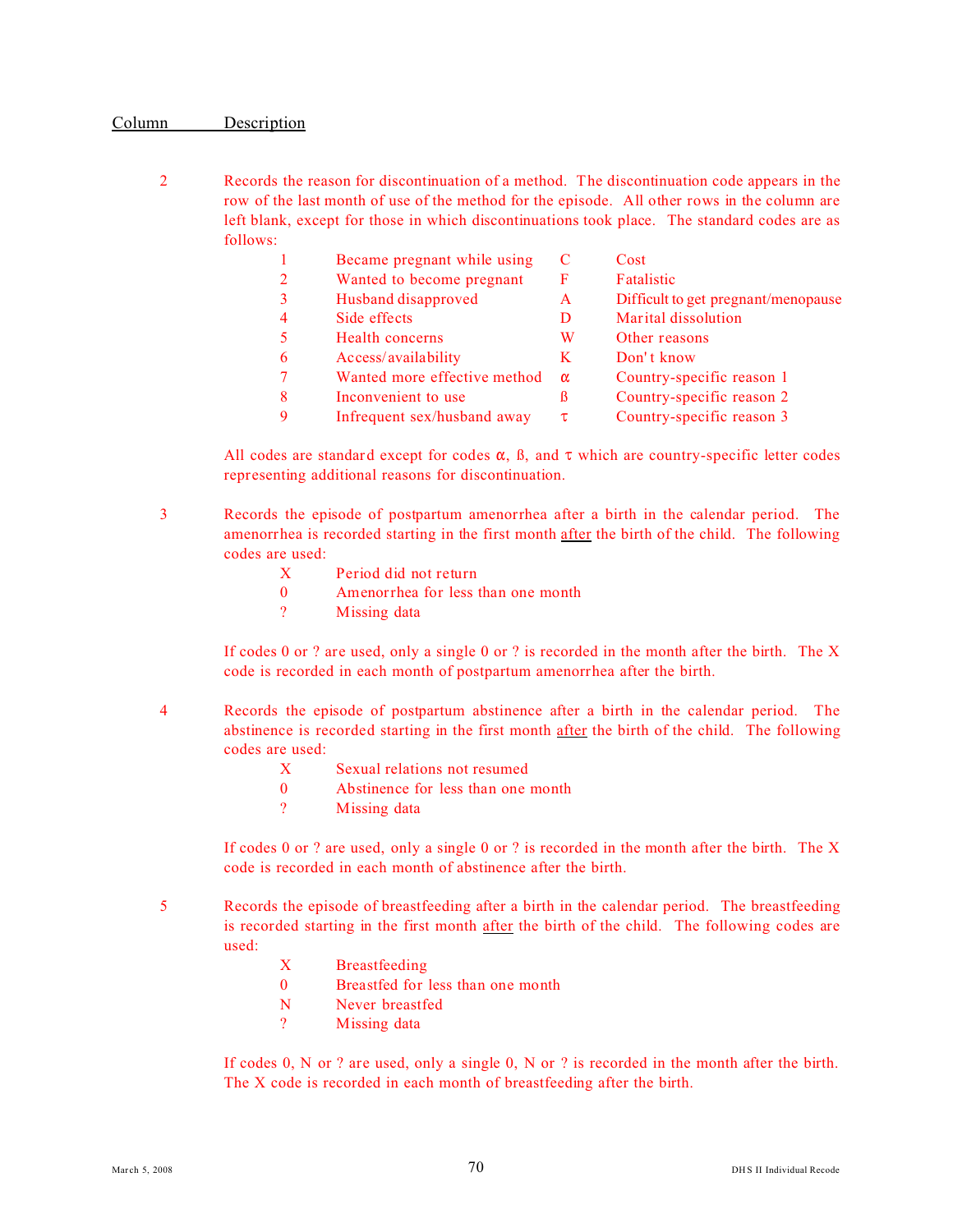## Column Description

## 6 Records the episodes of marriage in the calendar period. The following codes are used:

- X In union (married or living together)
- 0 Not in union

## 7 Records the episodes of residence in communities in the calendar period and the type of the community. The following codes are used:

- X Change of community
- 0 Capital/Major city (country specific)
- 1 City
- 2 Town
- 3 Countryside
- 4 Abroad (country specific)
- ? Missing data for type of residence

The code X is used in the month of a change of residence, and the codes  $1,2,3$ , and ? indicate the type of residence in the months when no change of residence was taking place.

8 Records the episodes of employment in the calendar period and the type of the employment. The following codes are used:

- 0 Did not work
- 1 Paid employee, away from home
- 2 Paid employee, at home
- 3 Self-employed, away from home
- 4 Self-employed, at home
- 5 Unpaid worker, away from home
- 6 Unpaid worker, at home
- ? Missing data
- 9 Country-specific records additional events in the calendar, specific to a country. For example, months of separation between the respondent and her spouse.

Rows in the calendar, representing months after the month of interview, are left blank. With this exception, columns 1, 6, 7, and 8 do not contain any blank characters.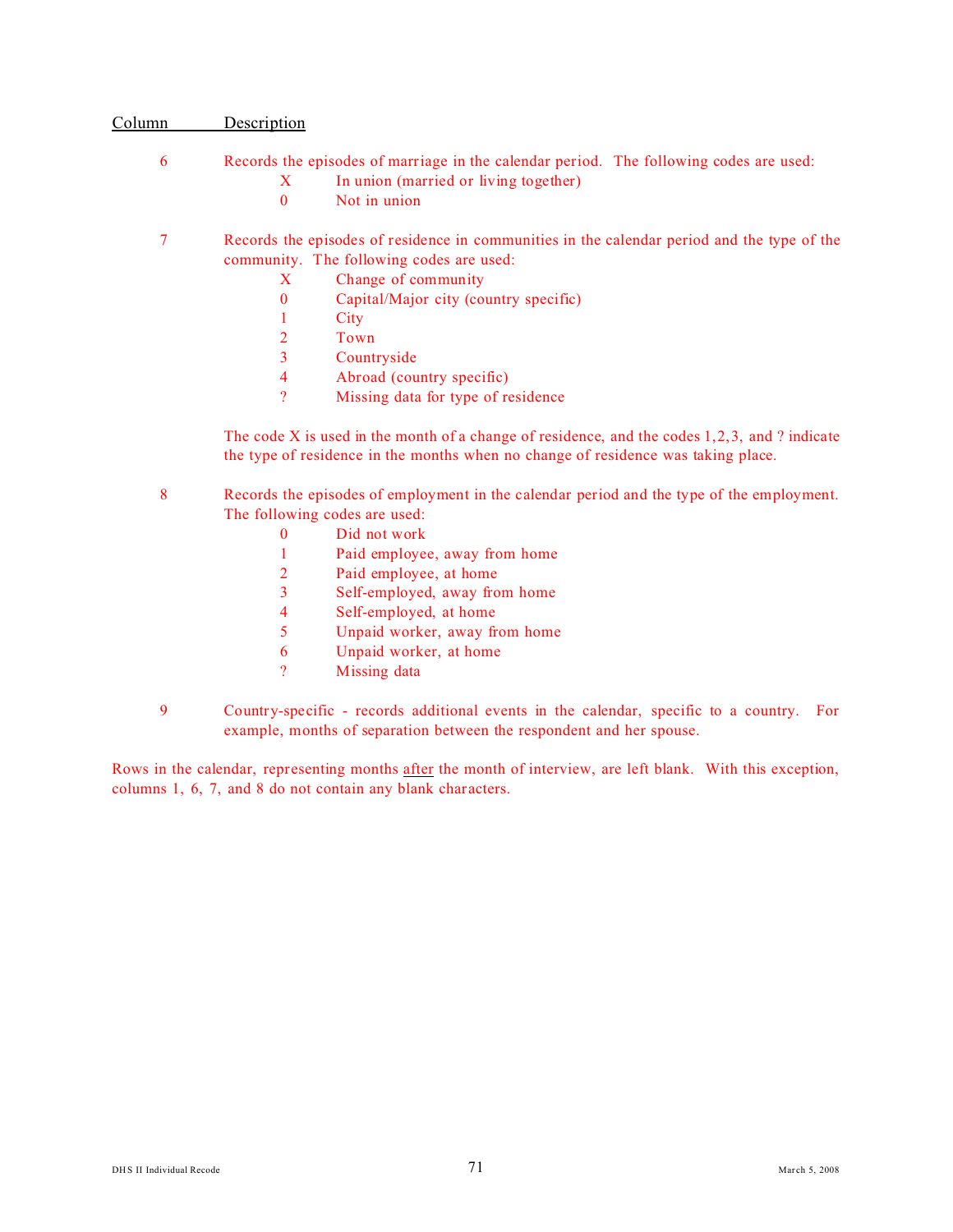# **Section 83 (REC83)** Maternal Mortality

The Maternal Mortality section is a country specific section that exists only for those countries that have a maternal mortality module. It contains up to 20 entries containing information related to all of the sisters and brothers of the respondents.

| $Var$                  |          | Model Description                                                                                                                                                                                                                                                                                                                                                         |
|------------------------|----------|---------------------------------------------------------------------------------------------------------------------------------------------------------------------------------------------------------------------------------------------------------------------------------------------------------------------------------------------------------------------------|
| MMIDX MM<br>MM1<br>MM2 | MM<br>MM | Index to maternal mortality history.<br>Sex of sibling.<br>Whether the sibling is dead or alive.                                                                                                                                                                                                                                                                          |
| MM3                    | MM       | Current age of sibling in years.<br>BASE: All living siblings $(MM2 = 1)$ .                                                                                                                                                                                                                                                                                               |
| MM4                    | MM       | CMC date of birth of sibling. This is based on a crude imputation process. The analysts<br>may elect to perform their own imputation based on their own assumptions.                                                                                                                                                                                                      |
| MM <sub>5</sub>        | MM       | Sibling's marital status. Whether the sibling is/was ever married or not.<br>BASE: All siblings whose age is/was greater than or equal to the cut off age ( $MM3$ ) =<br>MMC5).                                                                                                                                                                                           |
| MM <sub>6</sub>        | MM       | Number of years ago the respondent's brother or sister died.                                                                                                                                                                                                                                                                                                              |
| MM7                    | MM       | Age at death of sibling in years.                                                                                                                                                                                                                                                                                                                                         |
| MM8                    | MM       | CMC date of death of sibling. The analyst may choose to perform their own imputation<br>procedure, as for the CMC date of birth of the sibling.<br>BASE: All siblings who have died $(MM2 = 0)$ .                                                                                                                                                                         |
| MM9                    | MM       | Indicates if the respondent's sister was pregnant when she died, if she died during childbirth,<br>within six weeks after the delivery, within 2 months after the delivery.<br>BASE: Female siblings aged older than the cutoff age (MM1 = $2 \& MM2 = 0 \& MM7$<br>$>$ = MMC5). In some countries the question is only asked for ever married siblings (MM5)<br>$= 1$ ). |
| <b>MM10</b>            | MM       | Information about whether the death that occurred was related to the sister's pregnancy.<br>BASE: Female siblings that died during a pregnancy or a period of time after a delivery or<br>a still birth (MM9 = 2 or MM9 = 4 or MM9 = 5 or MM9 = 6).                                                                                                                       |
| <b>MM11</b>            | MM       | Specifies the cause of death. Codes are country specific.<br>BASE: All deaths not related to a pregnancy for a specified age and years within which<br>death occurred (see original questionnaire for each country for further details).                                                                                                                                  |
| MM12                   | MM       | Time between delivery and death -- used in countries where questions relating to fixed<br>periods of time between delivery and death (usually six weeks or two months) are not asked.<br>BASE: Female siblings who died after pregnancy ( $M M 9 = 4$ or $M M 9 = 5$ or $M M 9 = 6$ ).                                                                                    |
| MM13                   | MM       | Place in which the death occurred. Country specific codes.<br>BASE: Siblings who have died $(MM2 = 0)$ .                                                                                                                                                                                                                                                                  |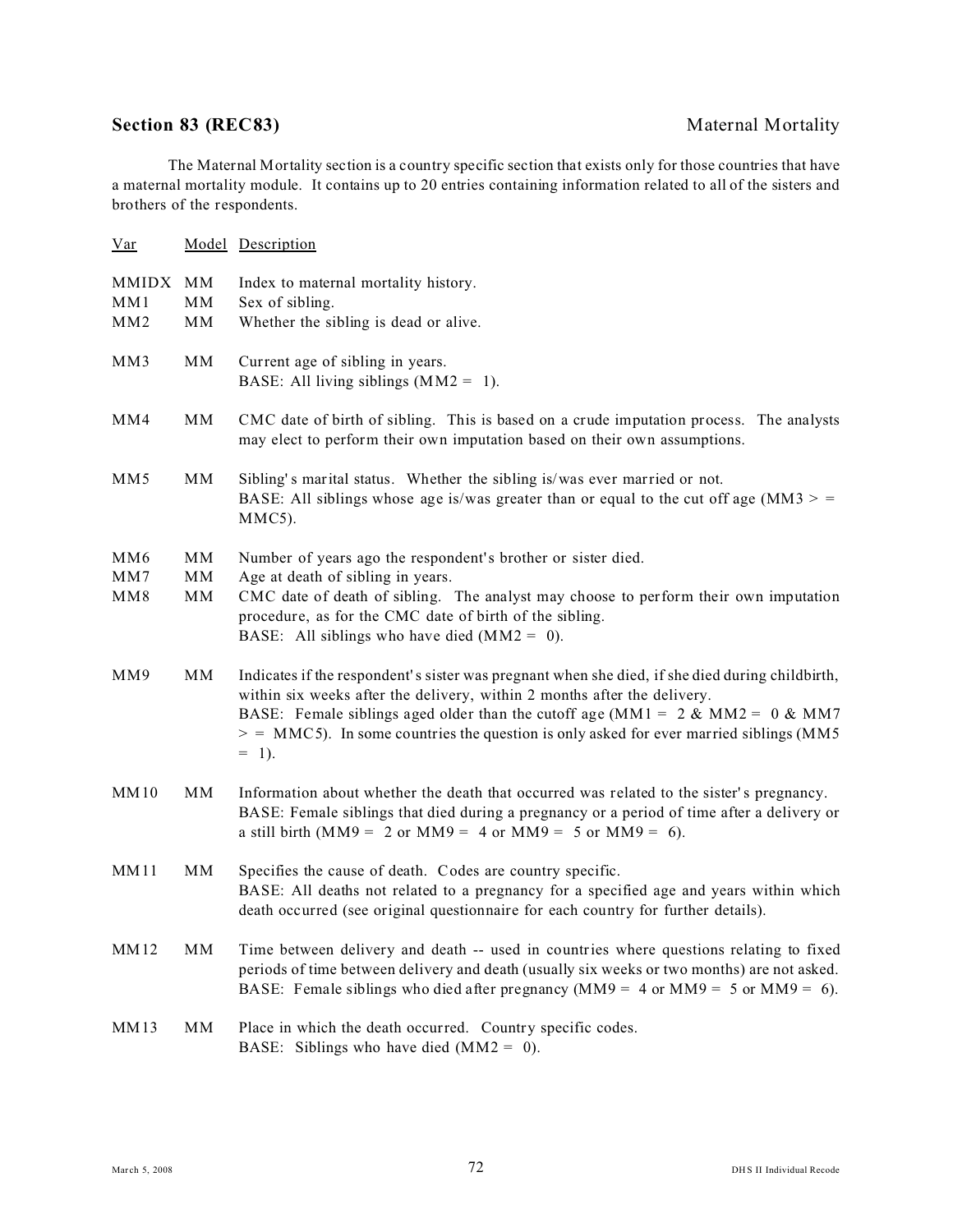MM14 MM Number of children to whom the female sibling gave birth during her live. In most countries, for women with a maternity related death, this is the number of children born prior to the pregnancy, if the respondent was pregnant when she died or if she died during delivery, and includes the child, if the woman died after the birth of the child. BASE: As for MM9 above.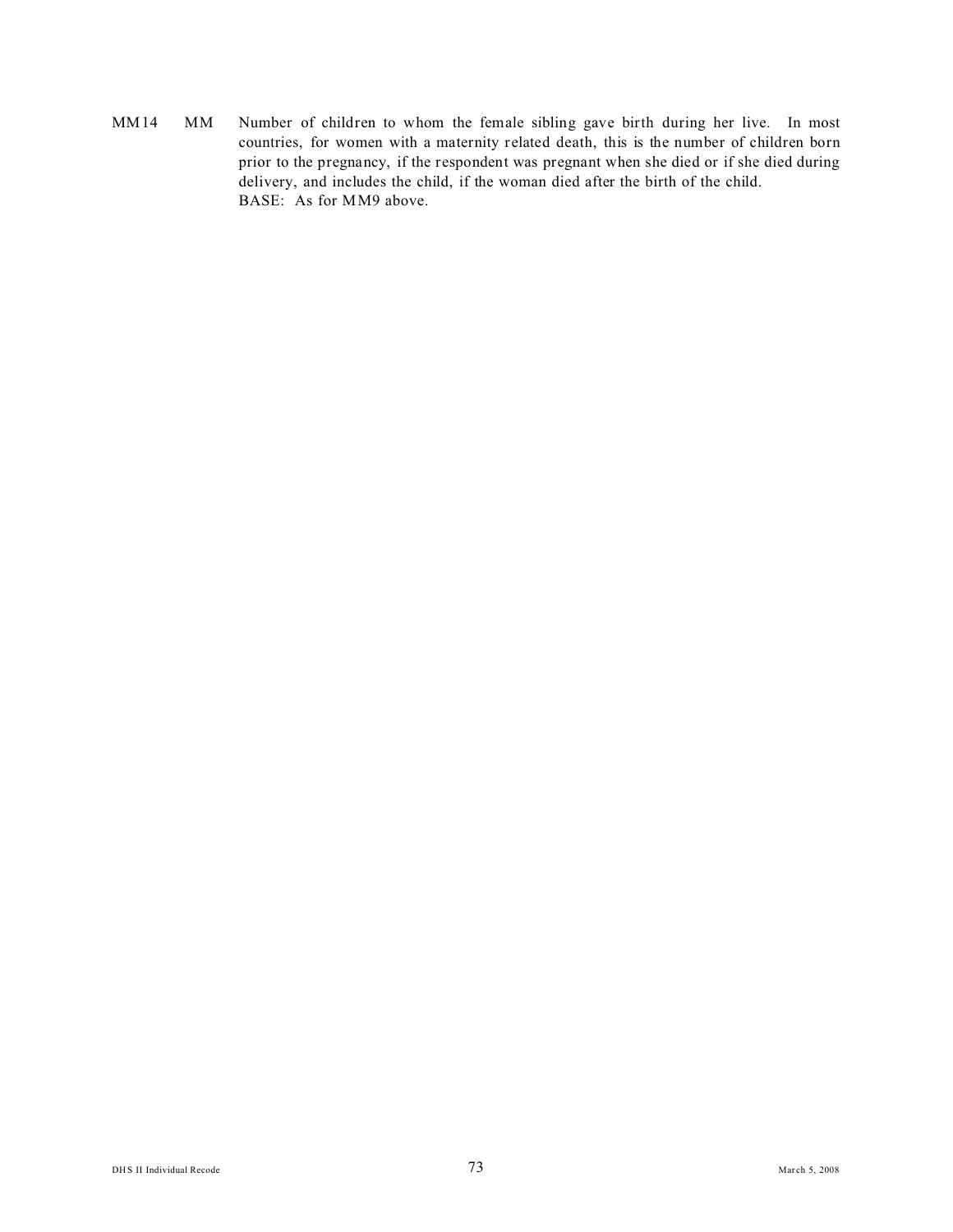## **Section 84 (REC84)** Maternal Mortality

- MMC1 MM Number of occurrences of the maternal mortality section. This variable gives the number of the respondent's brothers and sisters born to the same mother.
- MMC2 MM Number of births to the respondent's mother preceding the respondent's birth. This variables gives the number of brothers and sisters born to the respondent's mother who are/were older than the respondent.
- MMC3 MM In some countries information about the siblings is given by one of the sisters of the respondent, and not by the respondent herself, if both the sibling and the respondent were interviewed. In this variables, the line number of the sibling providing the information is recorded, if the information was not given by the respondent. If the respondent gave the information for the maternal mortality section, this variables is coded 0. The information for the respondent is copied from that reported by the sister, replacing the respondent's data by here sister's data in the maternal mortality section.
- MMC4 MM Line numbers in the household schedule of the eligible sisters of the respondent.
- MMC5 MM Cut off age for this section. In most countries the age of 15 was taken as the cut off age, however in some countries the age of 10 or 13 was used.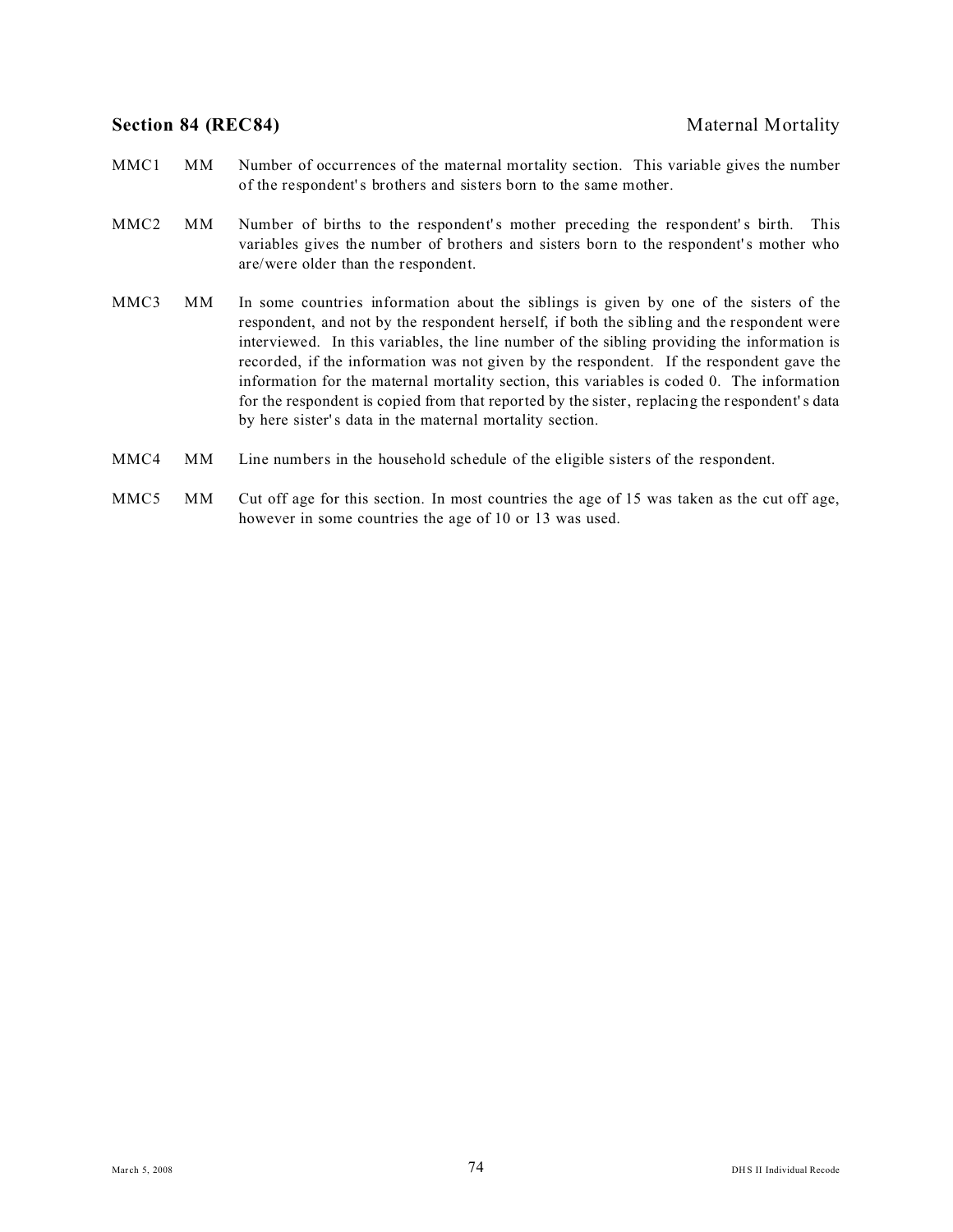## Sections 91-99 (REC91-REC99) Country-Specific Variables

The following sections will appear in the recode data file as needed on a country-specific basis.

- REC91 All single occurrence country-specific variables relating to the respondent.
- REC92 Country-specific variables from the birth history (REC21). Variable IDX92 is always included as the first variable in this section and is equal to BIDX for each entry in the birth history.
- REC93 Country-specific variables from the contraceptive practice history (REC93). Variable IDX93 is always included as the first variable in this section and is equal to CPIDX for each entry in the contraceptive practice history.
- REC94 Country-specific variables from the maternity history (REC41). Variable IDX94 is always included as the first variable in this section and is equal to MIDX for each entry in the maternity history.
- REC95 Country-specific variables from the health history (REC43). Variable IDX95 is always included as the first variable in this section and is equal to HIDX for each entry in the health history.
- REC96 Country-specific variables from the height and weight table (REC44). Variable IDX96 is always included as the first variable in this section and is equal to HWIDX for each entry in the height and weight table.
- REC97-99 The last three country-specific sections are not assigned to any particular section of the questionnaire, but are used for additional modules not usually incorporated in the questionnaires. These include the respondent's work history, the diagnoses of deaths for dead children who were born in the five years preceding the interview, or for husband's questionnaires.
- Note: As the child related sections REC41, REC43, REC44 are now completely parallel, i.e. the first entry in each section relates to the last child born, the second entry in each section relates to the last but one child born, etc., country specific variables for these sections, usually placed in REC94, REC95 or REC96, may all be placed in REC94 if the number of variables involved is small. This is to save space in the data file.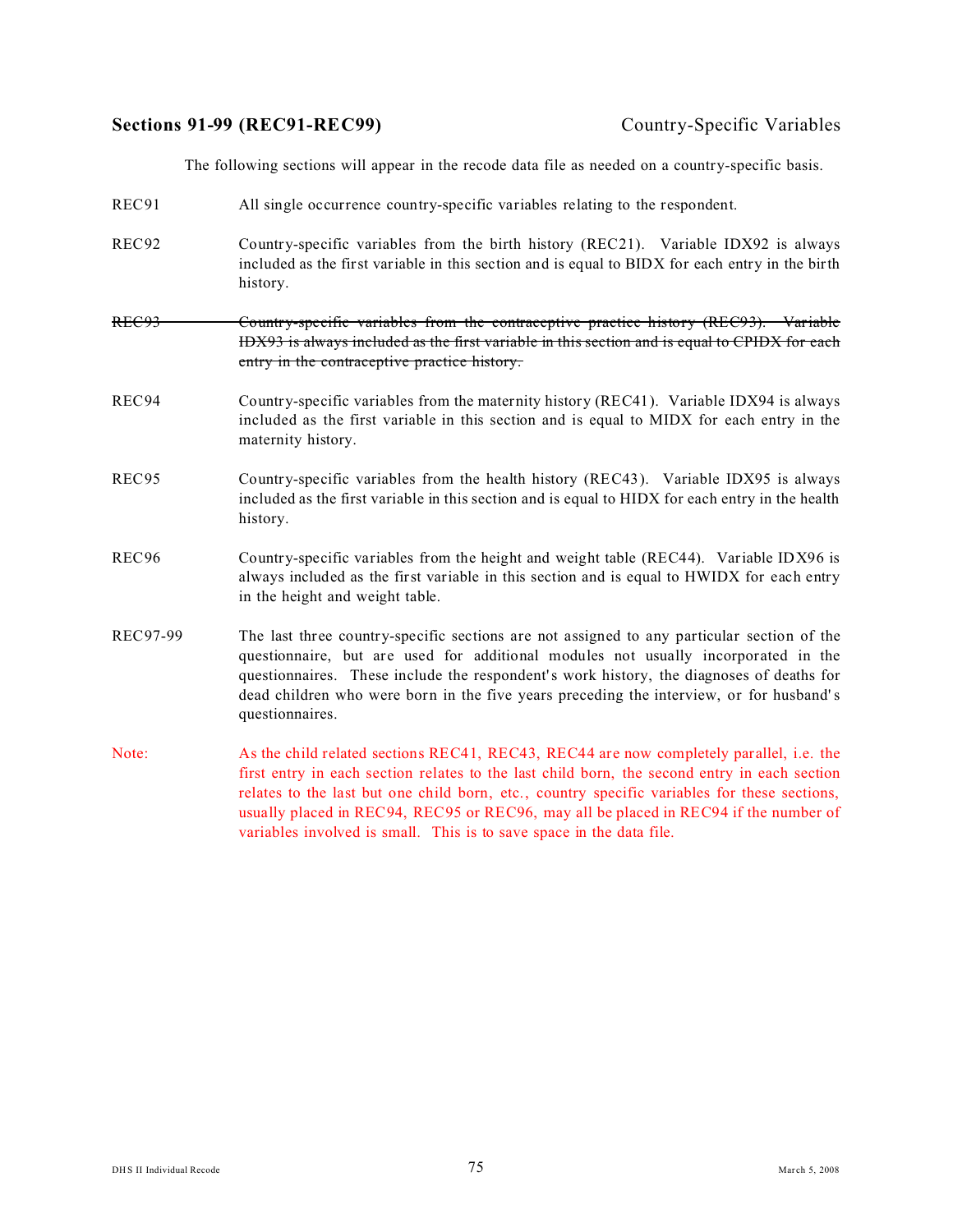# **Section and Variable Description Household**

|                   |                |                          |                          | Occurrences      |                          |                                      |
|-------------------|----------------|--------------------------|--------------------------|------------------|--------------------------|--------------------------------------|
| Section           | Code Length    | Class                    | Min                      | Max              |                          | Section label                        |
| RECH <sub>0</sub> | H <sub>0</sub> | 100                      | S                        | $\mathbf{1}$     | $\mathbf{1}$             | Household's Basic Data               |
| RECH1             | H1             | 43                       | M                        | $\mathbf{0}$     | 90                       | Household Schedule                   |
| RECH <sub>2</sub> | H <sub>2</sub> | 48                       | S                        | $\mathbf{0}$     | $\mathbf{1}$             | Household Characteristics            |
| RECH <sub>3</sub> | H <sub>3</sub> | $\boldsymbol{?}$         | S                        | $\boldsymbol{0}$ | $\mathbf{1}$             | Country-specific Household Variables |
| RECH4             | H4             | $\overline{\mathcal{L}}$ | M                        | $\boldsymbol{0}$ | 90                       | Country-specific Household Schedule  |
| RECH <sub>5</sub> | H <sub>5</sub> | $\overline{?}$           | $\overline{\mathcal{L}}$ | $\boldsymbol{0}$ | $\overline{\mathcal{L}}$ | Country-specific                     |
| RECH <sub>6</sub> | H <sub>6</sub> | $\boldsymbol{?}$         | $\ddot{?}$               | $\boldsymbol{0}$ | $\overline{\mathcal{L}}$ | Country-specific                     |
|                   |                |                          |                          |                  |                          |                                      |

? implies that the entry is country-specific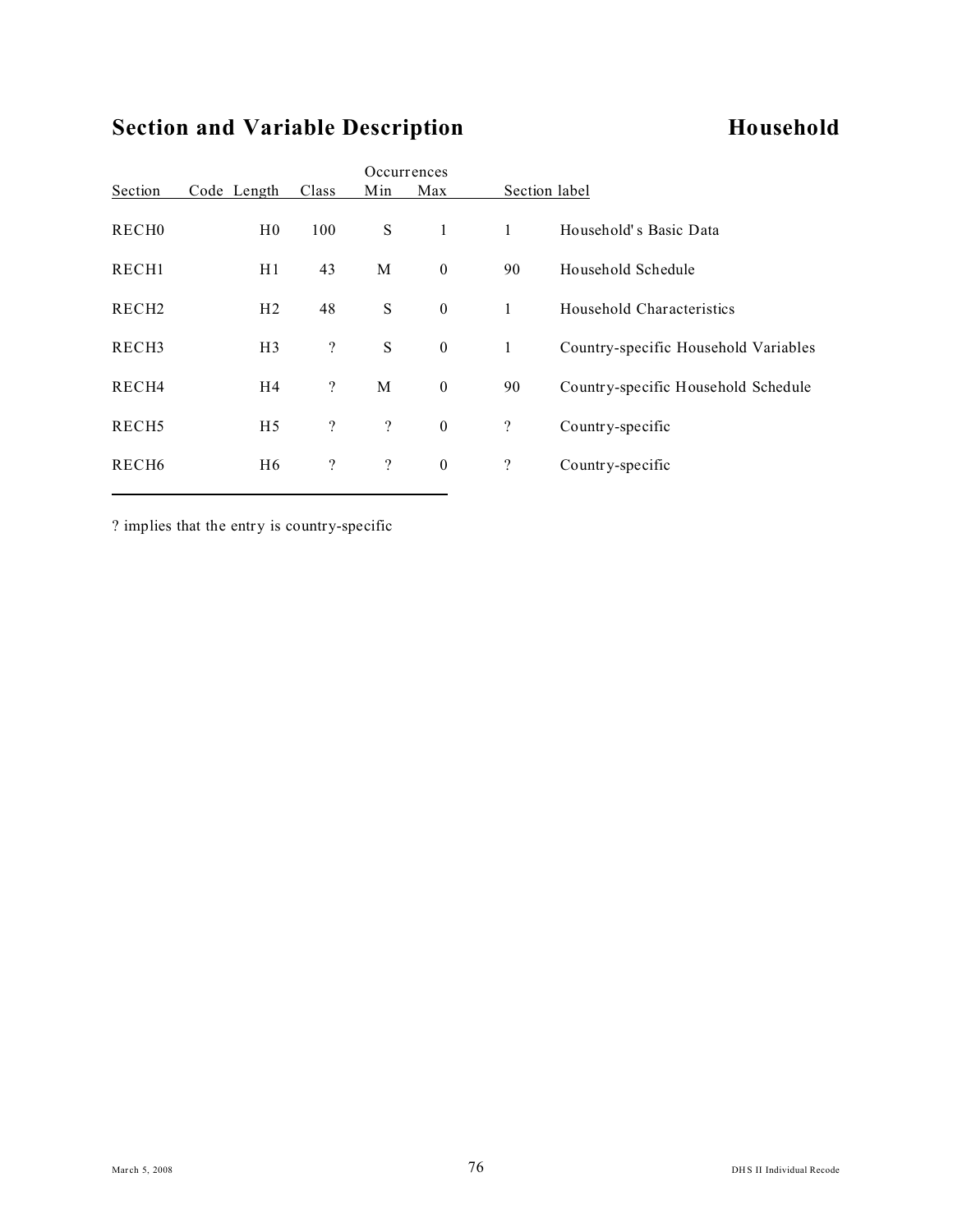- HHID Case identification used to uniquely identify each household. In most surveys this is constructed by concatenating the cluster or sample point number and the household number, but in some surveys this may be the questionnaire number taken from the front page of the questionnaire.
- HV000 Alphabetic country code to identify the survey from which the data were collected. The code is based on an international standard code. This variable is now 3 characters in length, with the third character indicating the format of the recode file used for this survey. For all surveys in DHS II this code will be 2. For example: DR2 is the Dominican Republic, MA2 is Morocco, ZM2 is Zambia, and ID2 is Indonesia.
- HV001 Cluster number is the number identifying the sample point as used during the fieldwork. This variable may be a composite of several variables in the questionnaire. If so, the original variables are included in RECH3 as country-specific variables.
- HV002 Household number is the number identifying the household within the cluster or sample point. In some cases, this variable may be the combination of dwelling number and household number within dwelling. In these cases, the original variables are included as country-specific variables.
- HV003 Respondent' s line number is the line number in the household schedule of the person responding to the questions asked in the household questionnaire. If nobody in the household was available for interview, this variable is coded 00.
- HV004 Ultimate area unit is a number assigned to each sample point to identify the ultimate area units used in the collection of data. This variable is usually the same as the cluster number, but may be a sequentially numbered variable for samples with a more complicated structure.
- HV005 Sample weight is an 8 digit variable with 6 implied decimal places. To use the sample weight divide it by 1000000 before applying the weighting factor. All sample weights are normalized such that the weighted number of cases is identical to the unweighted number of households when using the full dataset with no selection. This variable should be used to weight all tabulations produced using the data file. For self-weighting samples this variable is equal to 1000000.

HV006 Month of interview.

- HV007 Year of interview.
- HV008 Century month code of date of interview (see note on century month codes).

HV009 Total number of household members indicates the number of entries to be found in RECH1.

HV010 Total number of eligible women indicates the number of women found eligible for the individual survey in the household schedule. The eligibility criteria are generally: female, aged between 15 and 49. In some countries, the eligibility criteria restricts the survey to evermarried women. In early DHS II surveys, the eligibility criteria also required that the members slept the previous night in the household. In later surveys, this criteria was dropped and all usual residents and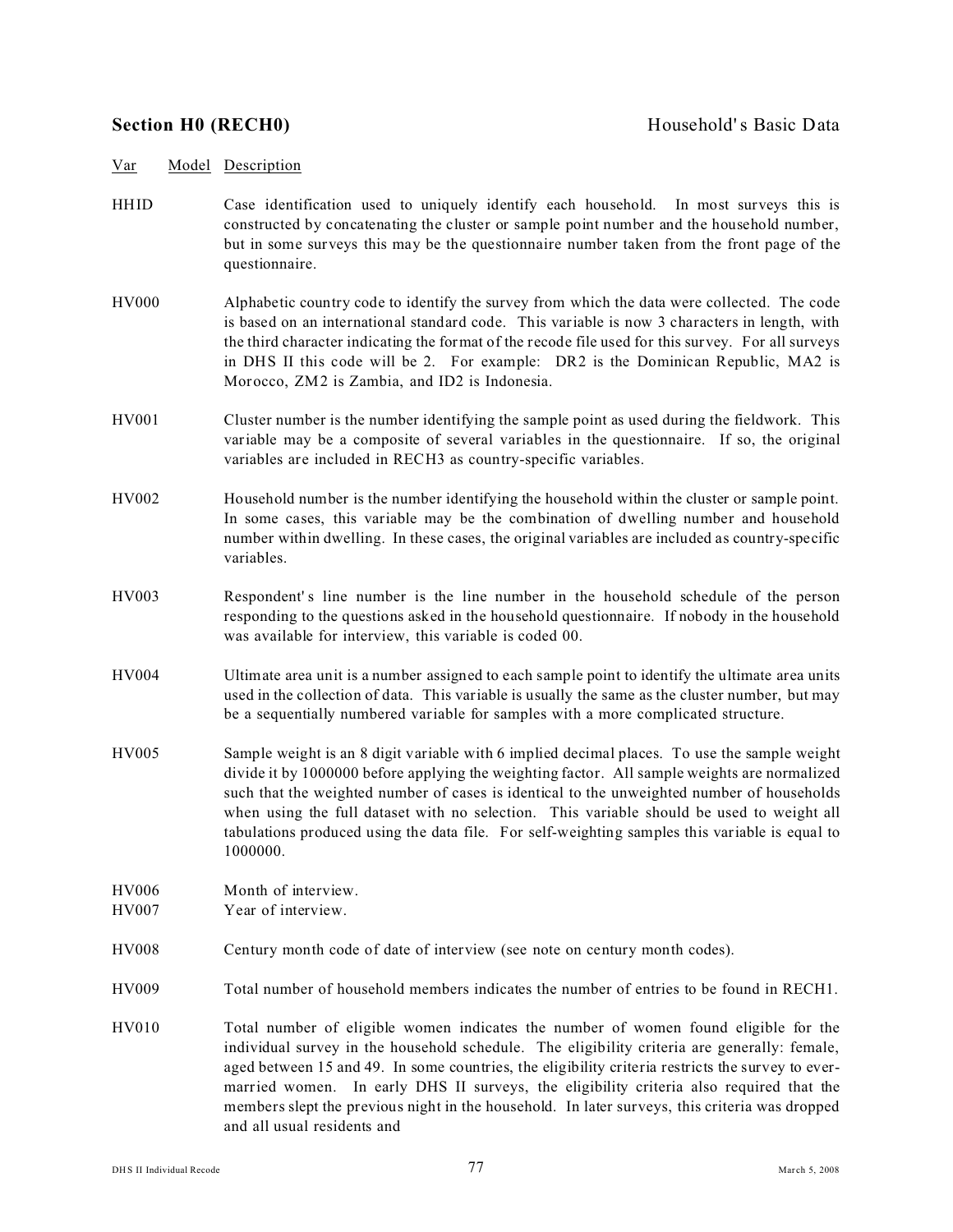visitors who slept in the household the previous night were interviewed. Non *de facto* women were later dropped in the analysis and do not appear in the Individual Recode Data File.

| <b>HV011 X</b> | Total number of eligible men indicates the number of men found eligible for the men's or<br>husband's survey in the household. The selection criteria are country-specific and will be<br>documented in the Household Recode Documentation for each country.                                                                                                                                                                                                                                  |
|----------------|-----------------------------------------------------------------------------------------------------------------------------------------------------------------------------------------------------------------------------------------------------------------------------------------------------------------------------------------------------------------------------------------------------------------------------------------------------------------------------------------------|
| HV012          | Total number of <i>de jure</i> household members gives the number of household members that<br>usually live in the household.                                                                                                                                                                                                                                                                                                                                                                 |
| HV013          | Total number of <i>de facto</i> household members gives the number of household members that<br>slept in the household the previous night, including visitors.                                                                                                                                                                                                                                                                                                                                |
| HV014          | Number of children resident in the household and aged 5 and under. Visiting children are not<br>included.                                                                                                                                                                                                                                                                                                                                                                                     |
| HV015          | Result of household interview. Code 1 represents a completed interview. For all other cases,<br>only RECH0 will exist in the data file. For flat and rectangular format data files, cases with<br>a result code different than 1 are dropped from the file.                                                                                                                                                                                                                                   |
| HV016          | Day of interview.                                                                                                                                                                                                                                                                                                                                                                                                                                                                             |
| HV017          | Number of visits for the interview.                                                                                                                                                                                                                                                                                                                                                                                                                                                           |
| HV018          | Interviewer identification code. Codes are country-specific.                                                                                                                                                                                                                                                                                                                                                                                                                                  |
| HV019          | Data entry keyer code. Codes are country-specific.                                                                                                                                                                                                                                                                                                                                                                                                                                            |
| HV020          | The ever-married sample indicator is a constant for all cases in the data file. For all woman<br>samples it is code 0, and for ever married samples it is code 1.                                                                                                                                                                                                                                                                                                                             |
| HV021          | Primary sampling unit is a number assigned to sample points to identify the primary sampling<br>units for use in the calculation of sampling errors. This variable is usually the same as the<br>cluster number and/or the ultimate area unit, but may differ if the sample design required a<br>multistage selection process.                                                                                                                                                                |
| HV022          | Sample strata defines the pairings or groupings of primary sampling units used in the<br>calculation of sampling errors when using the Taylor series expansion method (for example,<br>with the package Clusters).                                                                                                                                                                                                                                                                            |
| HV023          | Sample domain defines the basic geographic units within which the sample was designed. For<br>example, if the sample was designed to be self-weighting within region, this variable would<br>define those regions; if the sample was designed to be self-weighting within major urban areas,<br>other urban areas and rural areas, this variable would define the major urban, other urban and<br>rural areas. If the sample is self-weighted at the national level, this variable is code 0. |
| HV024          | Region of residence in which the household resides. Codes are country-specific.                                                                                                                                                                                                                                                                                                                                                                                                               |
| HV025          | Type of place of residence where the household resides as either urban or rural.                                                                                                                                                                                                                                                                                                                                                                                                              |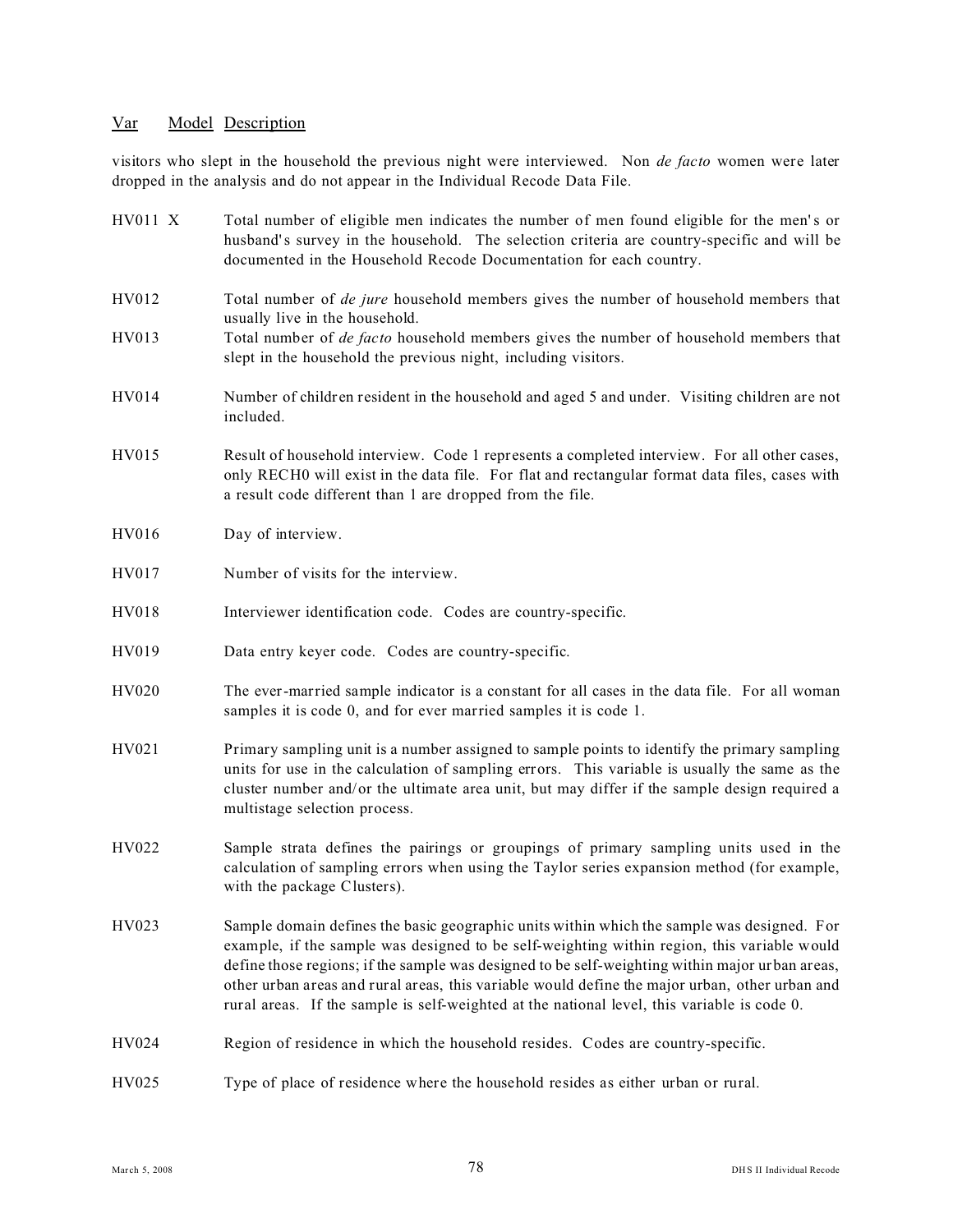- HV026 Size of place of residence is the type of place in which the household resides. Urban areas are classified into large cities (capital cities and cities with over 1 million population), small cities (population over 50,000), and towns (other urban areas), and all rural areas are assumed to be countryside.
- HV027 X Selection for men's or husband's survey indicates whether the household was selected for the subset of households in which the men's or husband's survey was administered. Code 1 indicates a men's survey and code 2 a husband' s survey, while code 0 indicates the household was not selected.
- HV028 X Sample weight for men's or husband's survey is an 8 digit variable with 6 implied decimal places. To use the sample weight divide it by 1000000 before applying the weighting factor. All sample weights are normalized such that the weighted number of cases is identical to the unweighted number of households selected for the men's or husband's survey when using the full dataset with no other selection. This variable should be used to weight all tabulations produced using the households selected for the men's or husband's survey. For self-weighting samples this variable is equal to 1000000. For households not included in the men's or husband's survey subsample, this variable is set to zero.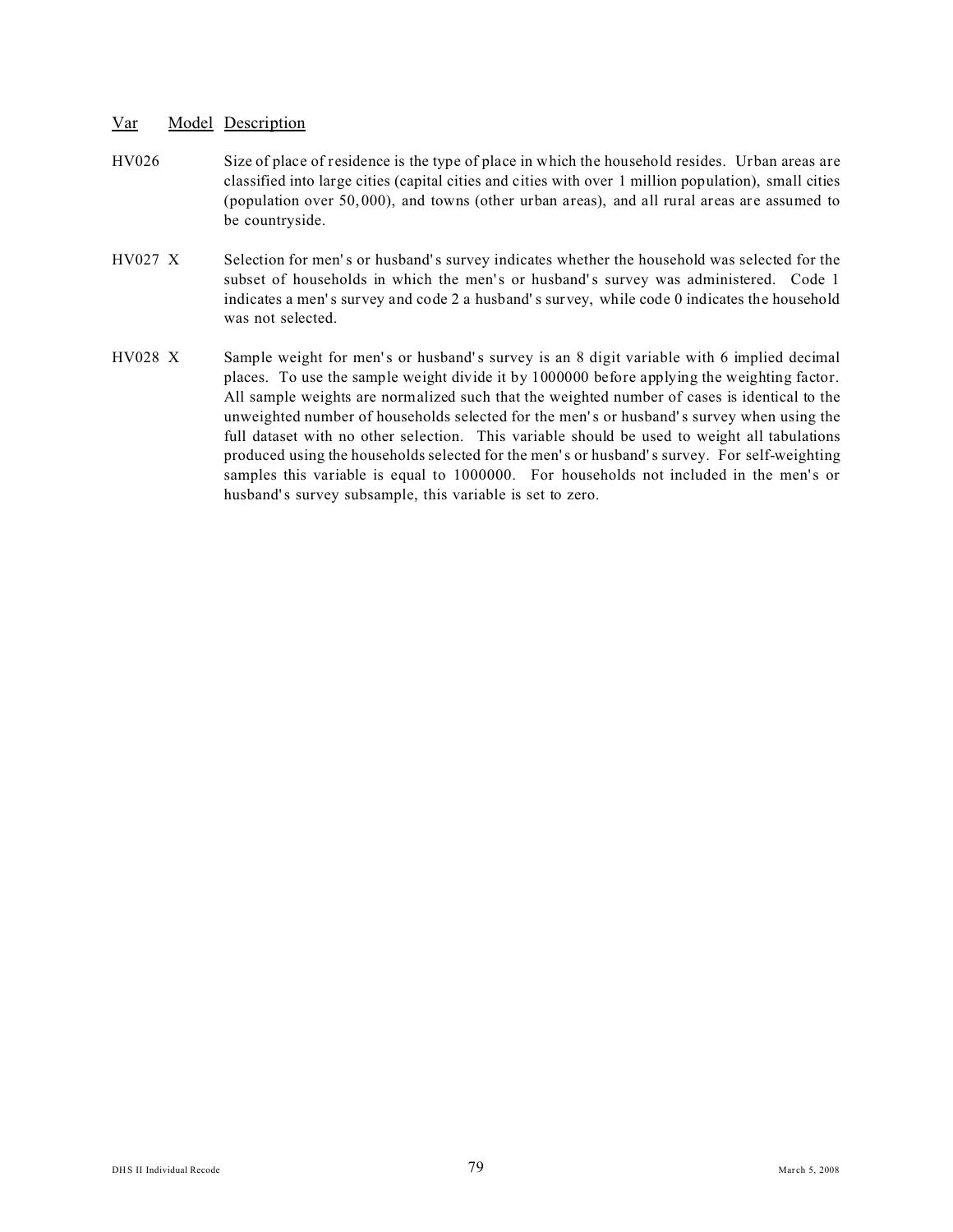# **Section H1 (RECH1)** Household Schedule

| $Var$        | Model Description                                                                                                                                                                                                                                                                                                                                                                                                                                                                                                      |
|--------------|------------------------------------------------------------------------------------------------------------------------------------------------------------------------------------------------------------------------------------------------------------------------------------------------------------------------------------------------------------------------------------------------------------------------------------------------------------------------------------------------------------------------|
| <b>HVIDX</b> | Line number of the household member.                                                                                                                                                                                                                                                                                                                                                                                                                                                                                   |
| HV101        | Relationship to the head of the household.                                                                                                                                                                                                                                                                                                                                                                                                                                                                             |
| HV102        | Whether the member is a <i>de jure</i> household member, i.e., whether the member is a usual<br>resident of the household.                                                                                                                                                                                                                                                                                                                                                                                             |
| HV103        | Whether the member is a <i>de facto</i> household member, i.e., whether the member slept in the<br>household the previous night.                                                                                                                                                                                                                                                                                                                                                                                       |
| HV104        | Sex of the household member.                                                                                                                                                                                                                                                                                                                                                                                                                                                                                           |
| HV105        | Age of the household member.                                                                                                                                                                                                                                                                                                                                                                                                                                                                                           |
| <b>HV106</b> | Highest level of education the household member attended. This is a standardized variable<br>providing level of education in the following categories: No education, Primary, Secondary,<br>Higher. Any member below the lower age limit for the education questions is classified in the<br>"No education" category. Note that the lower age limit may be different from 6 years in some<br>countries. Country-specific categorizations of education are recorded in RECH3.                                           |
| HV107        | Highest year of education gives the years of education completed at the level given in HV106.<br>BASE: All household members except those answering "No education" or with missing data<br>or the response "Don't know" for HV106 (HV106 < > 0 & HV106 < > 9 & HV106 < ><br>8).                                                                                                                                                                                                                                        |
| <b>HV108</b> | Education in single years. This variable is constructed from the educational level (HV106) and<br>the grade at that level (HV107) as follows:<br>$HV106 = >$<br><b>HV108</b><br>$\boldsymbol{0}$<br>$\overline{0}$<br>$=$ ><br>HV107<br>$\mathbf{1}$<br>$=$ ><br>$\overline{2}$<br>$HV107+x$<br>$=$ ><br>$\overline{3}$<br>$HV107+ y$<br>$=$ ><br>9<br>99<br>$=$ ><br>$x =$ years to complete primary education<br>$y =$ years to complete primary and secondary education<br>where both x and y are country-specific. |
| HV109        | Educational achievement recodes the education of the household member into the following<br>categories: None, incomplete primary, complete primary, incomplete secondary, complete<br>secondary, higher education. See related variables HV106, HV107, HV108.                                                                                                                                                                                                                                                          |
| HV110        | Whether the household member is still in school. All members aged equal to or older than the<br>upper limit (usually 25 years) for this question or who have not attended school are coded 0<br>(Not in school).                                                                                                                                                                                                                                                                                                       |
| HV111        | Whether the mother of the household member is still alive.<br>BASE: All children in the household aged less than 15.                                                                                                                                                                                                                                                                                                                                                                                                   |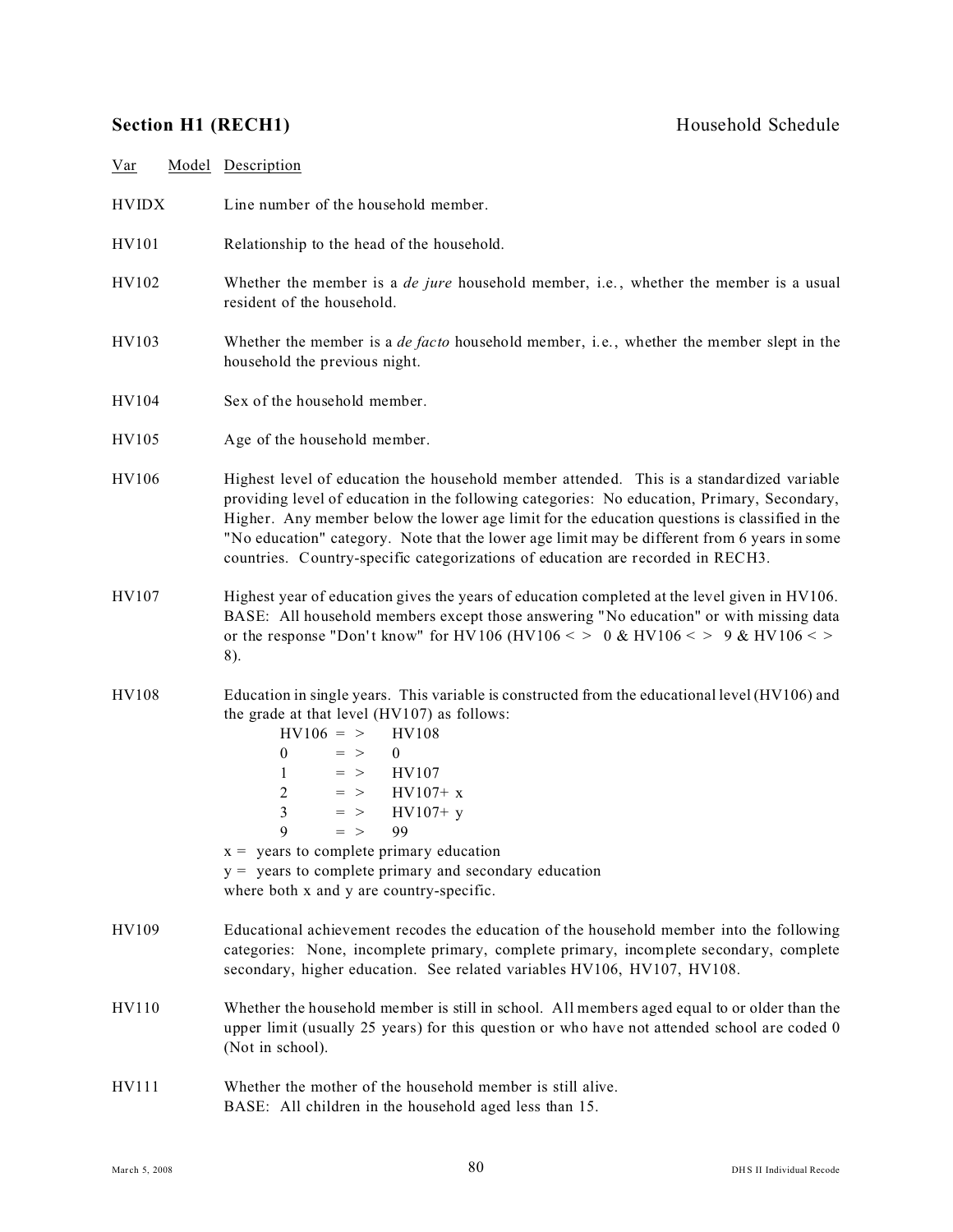| HV112          | Line number in the household of the mother of the member. This variable is code 00 if the<br>mother is not a member of the household.<br>BASE: All children in the household aged less than 15.                                                                                                                                                                                                                                                                                                                  |
|----------------|------------------------------------------------------------------------------------------------------------------------------------------------------------------------------------------------------------------------------------------------------------------------------------------------------------------------------------------------------------------------------------------------------------------------------------------------------------------------------------------------------------------|
| HV113          | Whether the father of the household member is still alive.<br>BASE: All children in the household aged less than 15.                                                                                                                                                                                                                                                                                                                                                                                             |
| HV114          | Line number in the household of the father of the member. This variable is code 00 if the<br>father is not a member of the household.<br>BASE: All children in the household aged less than 15.                                                                                                                                                                                                                                                                                                                  |
| $HV115$ X      | Marital status of the household member.                                                                                                                                                                                                                                                                                                                                                                                                                                                                          |
| <b>HV116 X</b> | Whether the household member is currently, formerly or never married (or lived with a<br>partner). Currently married includes married women and women living with a partner, and<br>formerly married includes widowed, divorced, separated women and women who have lived<br>with a partner but are not now living with a partner. In countries where the only question<br>asked relates to whether the household member is ever married, the responses are coded 2 for<br>ever married and 0 for never married. |
| HV117          | Eligibility of the household member for the individual women's survey. This indicates the<br>women included in the individual recode. In most surveys, both de facto and non de facto<br>women are interviewed, however women are included in the individual recode only if they                                                                                                                                                                                                                                 |

were eligible for interview and were de facto members of the household. (A few surveys used

HV118 X Eligibility of the household member for the individual men's survey.

a de jure sample and this selection does not apply in those countries.)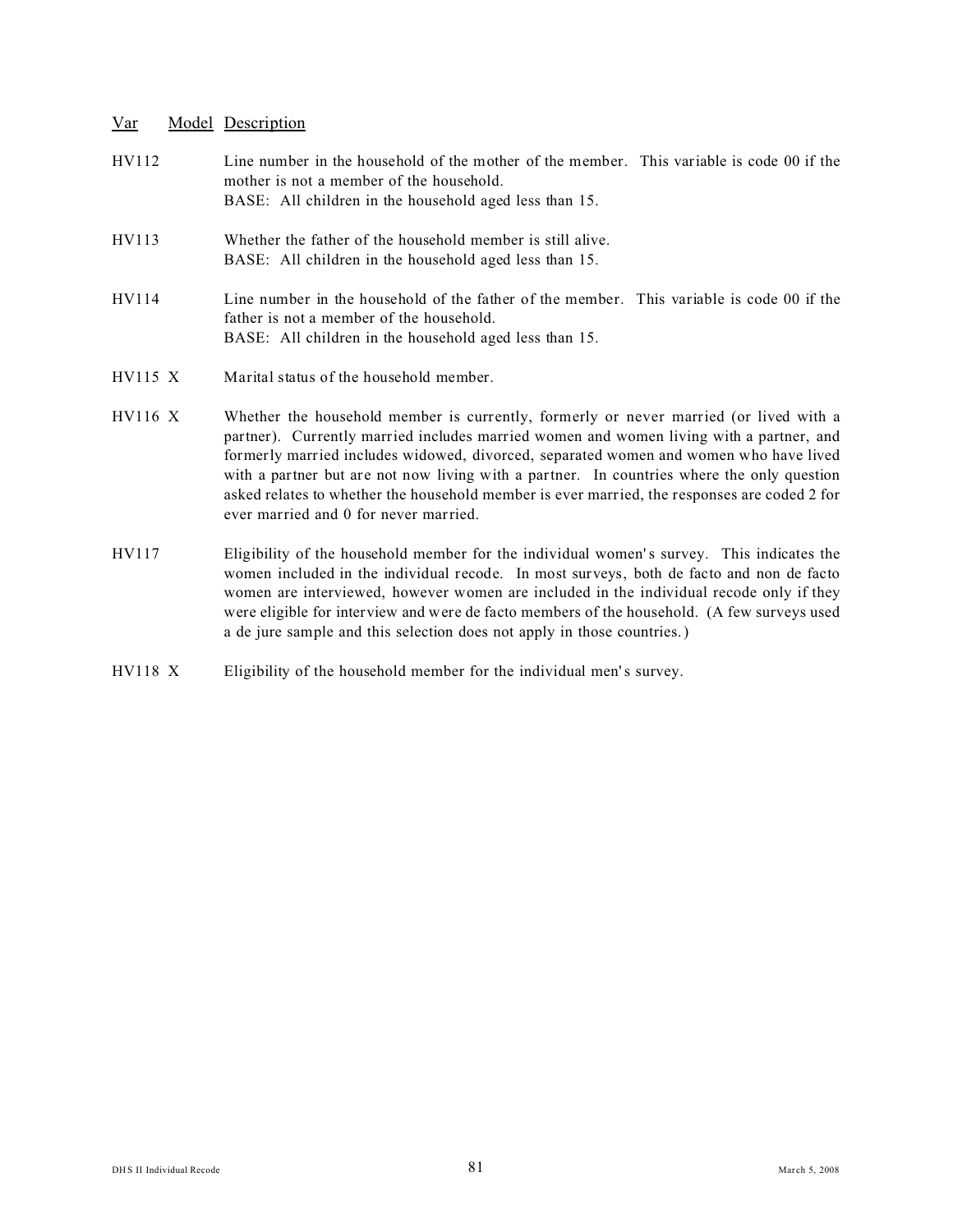| $Var$   | Model Description                                                                                                                                                                                                                                                                                                                                                      |
|---------|------------------------------------------------------------------------------------------------------------------------------------------------------------------------------------------------------------------------------------------------------------------------------------------------------------------------------------------------------------------------|
| HV201   | Major source of drinking water for members of the household. Individual codes are country-<br>specific, but the major categories are standard.                                                                                                                                                                                                                         |
| HV202   | Major source of water for household use other than for drinking. Individual codes are<br>country-specific, but the major categories are standard.                                                                                                                                                                                                                      |
| HV203   | Whether the same source of water is used for drinking water as for household water.                                                                                                                                                                                                                                                                                    |
| HV204   | Time taken to get to the water source for household water.<br>BASE: All respondents except those with household water piped into the residence, yard or<br>plot $(HV202 \leq 11 \& HV202 \leq 21)$ . The actual selection criteria is country-specific.                                                                                                                |
| HV205   | Type of toilet facility in the household. Individual codes are country-specific, but the major<br>categories are standard.                                                                                                                                                                                                                                             |
|         | Whether the household has:                                                                                                                                                                                                                                                                                                                                             |
| HV206   | Electricity.                                                                                                                                                                                                                                                                                                                                                           |
| HV207   | A radio.                                                                                                                                                                                                                                                                                                                                                               |
| HV208   | A television.                                                                                                                                                                                                                                                                                                                                                          |
| HV209   | A refrigerator.                                                                                                                                                                                                                                                                                                                                                        |
|         | Whether any member of the household has:                                                                                                                                                                                                                                                                                                                               |
| HV210   | A bicycle.                                                                                                                                                                                                                                                                                                                                                             |
| HV211   | A motorcycle.                                                                                                                                                                                                                                                                                                                                                          |
| HV212   | A car.                                                                                                                                                                                                                                                                                                                                                                 |
| HV213   | Main material of the floor. Individual codes are country-specific, but the major categories are<br>standard.                                                                                                                                                                                                                                                           |
| HV214 X | Main material of the walls. Individual codes are country-specific, but the major categories are<br>standard.                                                                                                                                                                                                                                                           |
| HV215 X | Main material of the roof. Individual codes are country-specific, but the major categories are<br>standard.                                                                                                                                                                                                                                                            |
| HV216   | Number of rooms used for sleeping in the household.                                                                                                                                                                                                                                                                                                                    |
| HV217   | Relationship structure in the household describes the household composition in the following<br>categories: one adult, two related adults of the opposite sex, two related adults of the same<br>sex, three or more related adults, all other combinations. Only usual (de jure) members aged<br>15 and over are considered in determining the relationship structure. |
| HV218   | Line number of head of household. This should always be 01, however there are some<br>households in certain surveys in which the head of household has not been listed as the first<br>person in the household listing.                                                                                                                                                |
| HV219   | Sex of head of household.                                                                                                                                                                                                                                                                                                                                              |
| HV220   | Age of head of household.                                                                                                                                                                                                                                                                                                                                              |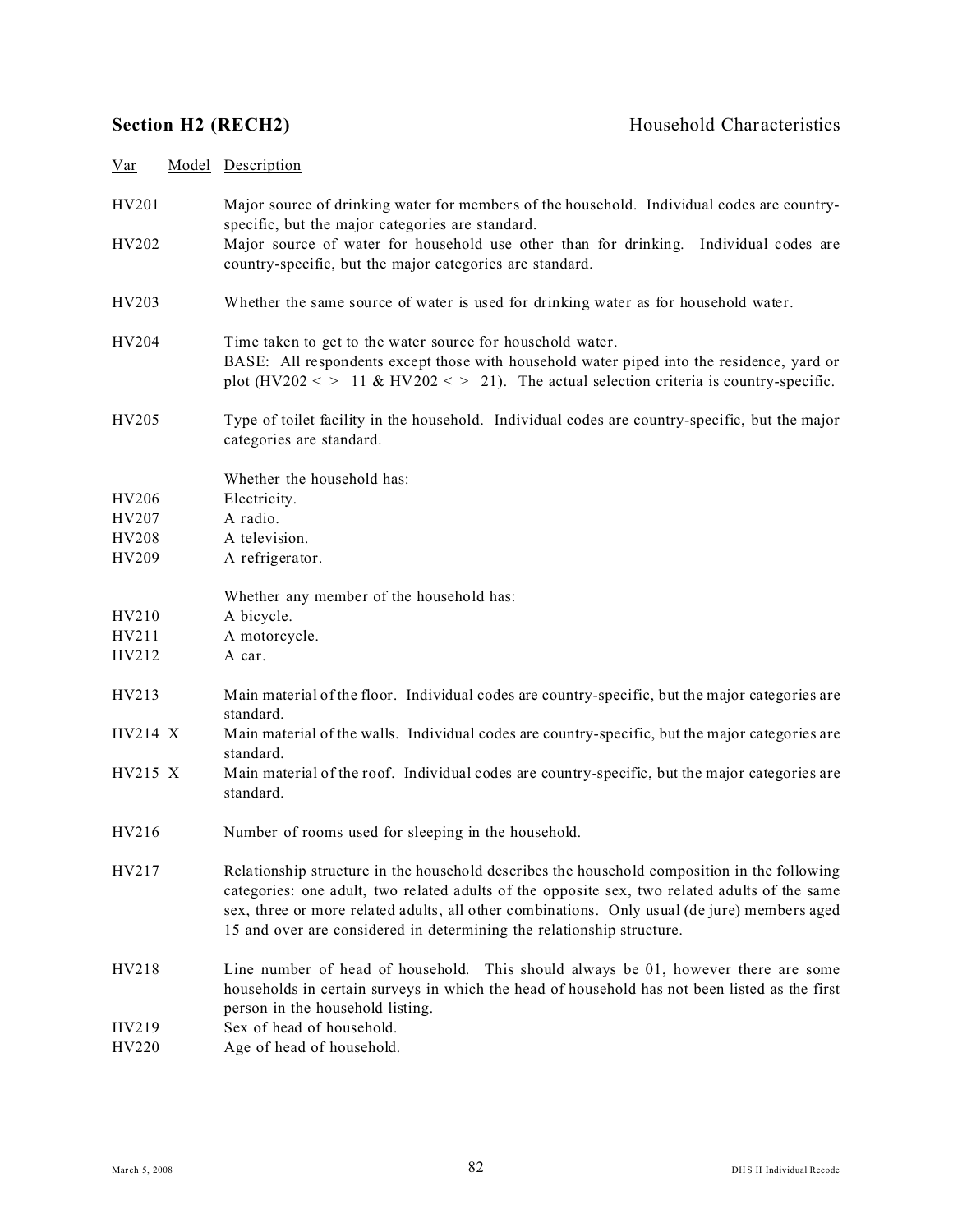The following sections will appear in the household recode data file as needed on a country-specific basis.

- RECH3 All single occurrence country-specific variables relating to the household.
- RECH4 Country-specific variables from the household schedule. Variable IDXH4 is always included as the first variable in this section and is equal to HVIDX for each entry in the household schedule.
- RECH5-H6 The last two country-specific sections are not assigned to any particular section of the questionnaire, but are used for additional repeating modules not usually incorporated in the questionnaires. These include, for example, histories of births and deaths in the household in a recent period.